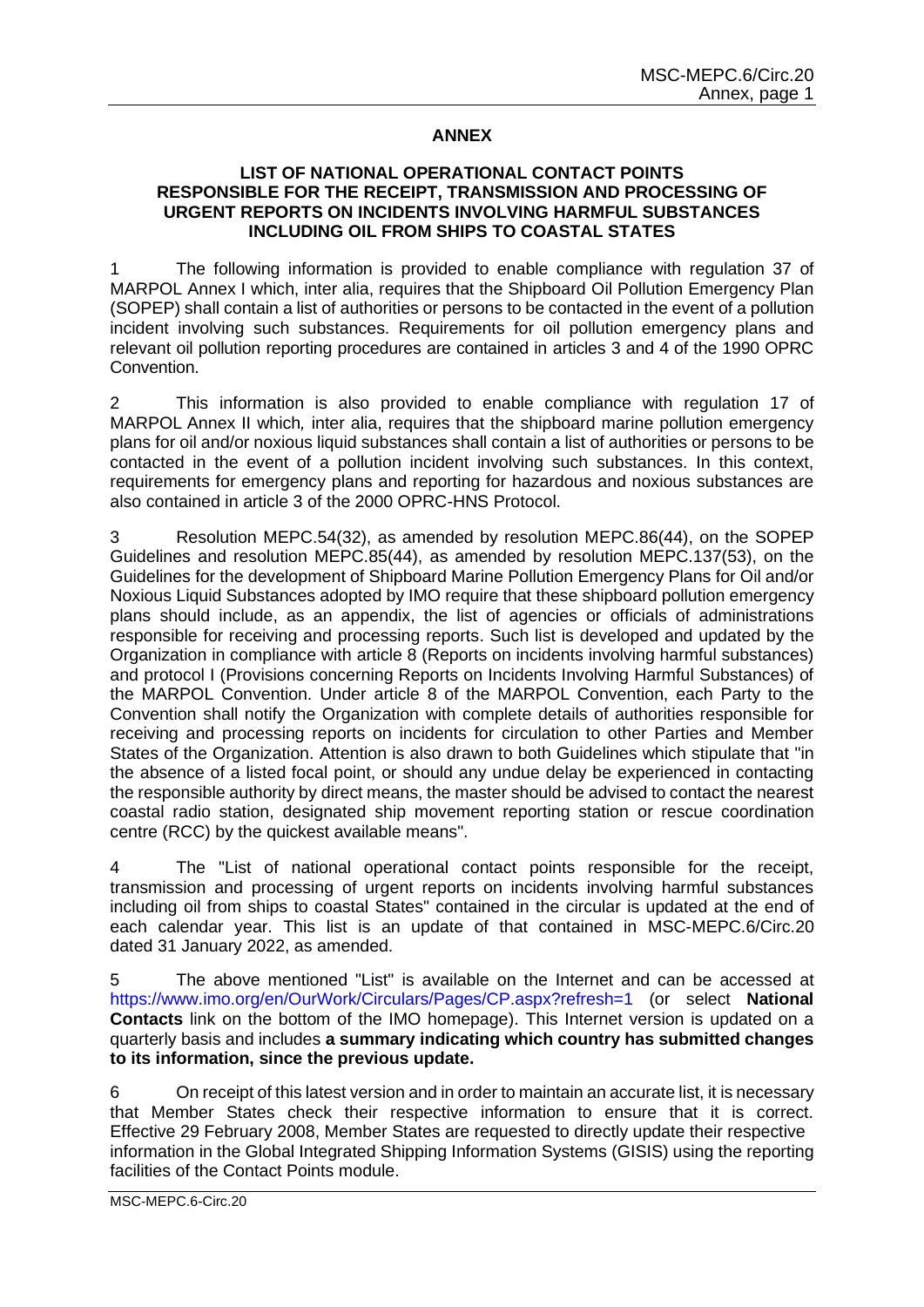## **CHANGES OR AMENDMENTS TO THE LIST OF NATIONAL OPERATIONAL CONTACT POINTS RESPONSIBLE FOR THE RECEIPT, TRANSMISSION AND PROCESSING OF URGENT REPORTS ON INCIDENTS INVOLVING HARMFUL SUBSTANCES INCLUDING OIL FROM SHIPS TO COASTAL STATES**

The following updates are based on information from countries that notified IMO of additions, changes, or amendments to MSC-MEPC.6/Circ.20:

## **Updates from 31 January 2022 to 29 April 2022**

ARUBA (KINGDOM OF THE NETHERLANDS) BRAZIL CHILE COSTA RICA ECUADOR **GHANA** GUATEMALA **HONDURAS** KENYA

**MOROCCO** NIGERIA PAKISTAN PERU QATAR RUSSIAN FEDERATION SAINT LUCIA **SINGAPORE** SOLOMON ISLANDS URUGUAY

Note: This summary page will appear on the Internet whenever changes or amendments are received by the Secretariat before the printed copy of the list is reissued.

> *If there are any changes or additions to entries, please advise: Fax: +44 (0)20 7587 3210 Email: [SafePol-contacts@imo.org](mailto:SafePol-contacts@imo.org)*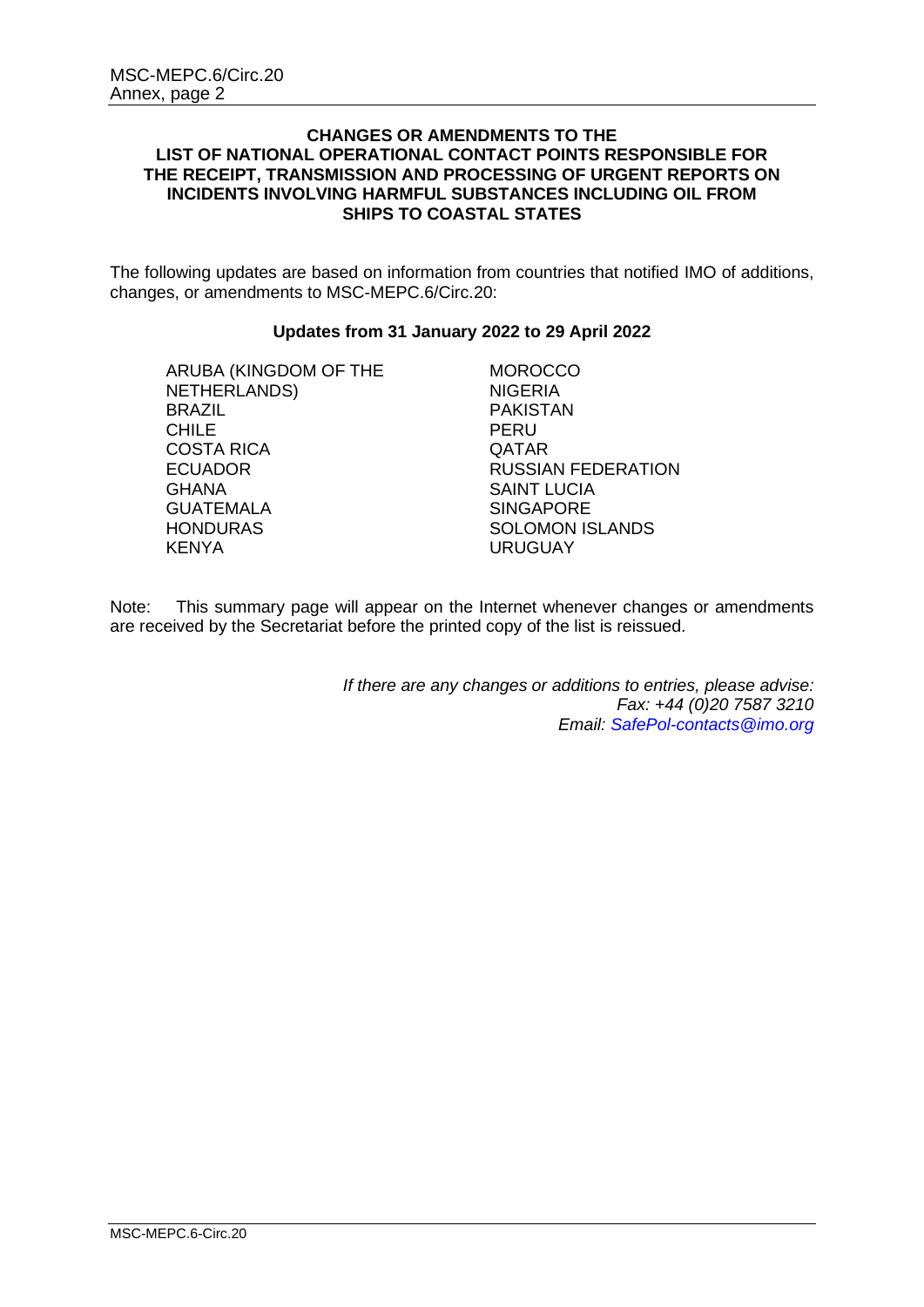MSC-MEPC.6/Circ.20 Annex Page 3 Updated on 29/04/2022

### **LIST OF NATIONAL OPERATIONAL CONTACT POINTS RESPONSIBLE FOR THE RECEIPT, TRANSMISSION AND PROCESSING OF URGENT REPORTS ON INCIDENTS INVOLVING HARMFUL SUBSTANCES, INCLUDING OIL FROM SHIPS TO COASTAL STATES**

### **ALBANIA**

| General Maritime Directorate / Ministry of Infrastructure and Energy<br>Lagja No. 1<br>Rruga "Taulantia", Porti Detar Durres                   | Tel:<br>Fax:<br>Telex:                  | +355692272186<br>0035552222868                                        |
|------------------------------------------------------------------------------------------------------------------------------------------------|-----------------------------------------|-----------------------------------------------------------------------|
| Durres<br>2001 Albania                                                                                                                         | <b>Email:</b>                           | tomor.harizi@dpdetare.gov.al                                          |
| <b>Radio Call Sign:</b>                                                                                                                        | Languages understood: English           |                                                                       |
| <b>ALGERIA</b>                                                                                                                                 |                                         |                                                                       |
| Ministry of Transports<br>cmd8266@yahoo.com<br>damokdad@mtpt.gov.dz Algeria                                                                    | Tel:<br><b>Fax:</b><br>Telex:           | $+213(0)$ 23 05 93 63<br>$+213(0)23059319$                            |
| <b>Radio Call Sign:</b>                                                                                                                        | <b>Email:</b><br>Languages understood:  | cmd8266@yahoo.com,<br>damokdad@mtpt.gov.dz<br>Arabic, English, French |
| Ministry of Transports<br>1, chemin Ibn Badis (Ex Poirson) El Biar Alger-Algérie<br>Alger<br>16000 Algeria                                     | Tel:<br>Fax:<br>Telex:<br><b>Email:</b> | $+213(0)$ 23 05 93 63<br>$+213(0)23059319$<br>cmd8266@yahoo.com,      |
| <b>Radio Call Sign:</b>                                                                                                                        | Languages understood:                   | damokdad@mtpt.gov.dz<br>Arabic, English, French                       |
| <b>ANGOLA</b>                                                                                                                                  |                                         |                                                                       |
| Ministry of Transport<br>Maritime Institute of Ports of Angola (IMPA)<br>Rua: Rainha Ginga, 74 4th Floor                                       | Tel:<br>Fax:<br>Telex:                  | $+244$ 222 390034<br>$+244222311582$                                  |
| Luanda Angola<br><b>Radio Call Sign:</b>                                                                                                       | Email:<br>Languages understood:         | dnmmp@netangola.ao                                                    |
| ANTIGUA AND BARBUDA                                                                                                                            |                                         |                                                                       |
| Dept. of Mar. Services and Merchant Shipping - Inspections and Investigations Div.<br>(MARCARE GmbH)<br>An der Kaje 1                          | Tel:<br><b>Fax:</b><br>Telex:           | $+494494959240$<br>+49 4404 95924 22                                  |
| 26931 Elsfleth Germany                                                                                                                         | <b>Email:</b>                           | adomsiid@marcare.de,<br>info@marcare.de                               |
| <b>Radio Call Sign:</b>                                                                                                                        | Languages understood:                   | English, French, German                                               |
| <b>ARGENTINA</b>                                                                                                                               |                                         |                                                                       |
| Prefectura Naval Argentina<br>Dirección de Operaciones<br>Departamento Central de Operaciones                                                  | Tel:<br>Fax:<br>Telex:                  | 54 11 4318 7610<br>54 11 4318 7589                                    |
| Av. Eduardo Madero 235, Piso 3 Of. 3.31<br>Ciudad Autônoma de Buenos Aires<br>C1106ACC Argentina                                               | <b>Email:</b>                           | jefepermanencia@prefecturanaval.go<br>v.ar                            |
| <b>Radio Call Sign:</b>                                                                                                                        | Languages understood:                   |                                                                       |
| Prefectura Naval Argentina<br>Dirección de Protección Ambiental<br>Departamento Seguridad Ambiental                                            | Tel:<br><b>Fax:</b><br>Telex:           | +54 11 4318 7669<br>+54 11 4318 7474, +54 11 4318 7666                |
| Av. Eduardo madero 235, Piso 4<br>Ciudad Autónoma de Buenos Aires<br>(C1106ACC) Argentina                                                      | <b>Email:</b>                           | dpma-mp@prefecturanaval.gov.ar                                        |
| <b>Radio Call Sign:</b>                                                                                                                        | Languages understood:                   |                                                                       |
| ARUBA (KINGDOM OF THE NETHERLANDS)                                                                                                             |                                         |                                                                       |
| Ministry of Integrity, Nature, Transport, and Elderly Care. (MINTE)<br>Italiestraat 20<br>Oranjestad, Aruba Aruba (Kingdom of the Netherlands) | Tel:<br>Fax:<br>Telex:                  | $+297583-5192$                                                        |
| <b>Radio Call Sign:</b>                                                                                                                        | Email:<br>Languages understood:         | r.donata@dsa.aw                                                       |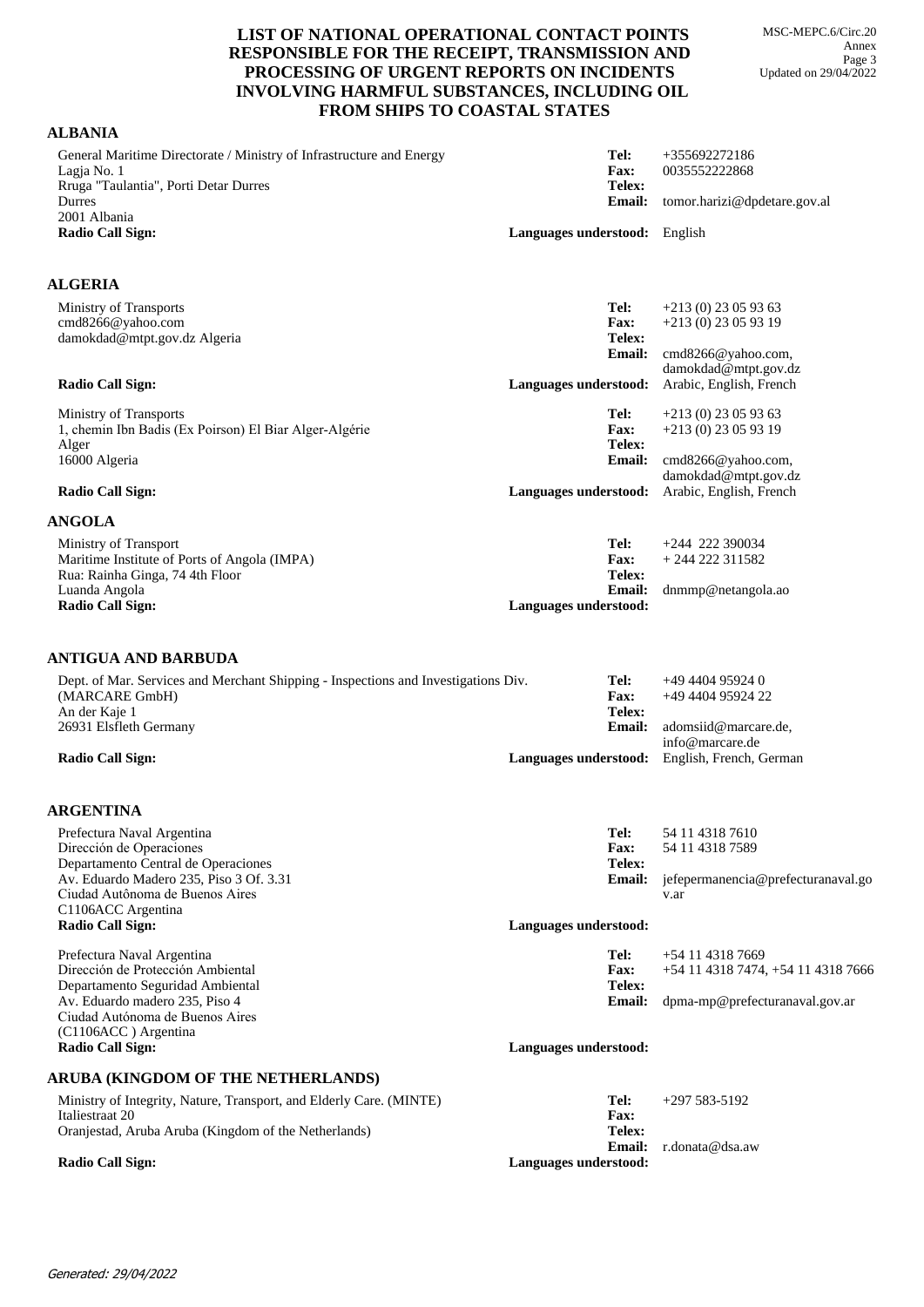| <b>AUSTRALIA</b>                                                                                     |                                        |                                                                                               |
|------------------------------------------------------------------------------------------------------|----------------------------------------|-----------------------------------------------------------------------------------------------|
| Maritime Duty Officer<br>Rescue Coodination Centre Australia<br>Australian Maritime Safety Authority | Tel:                                   | $+61$ 2 6230 6811 (24 hrs)<br>freecall 1800 641 792 (in Australia<br>only), $+61$ 2 6279 5000 |
| GPO Box 2181, CANBERRA ACT 2601                                                                      | <b>Fax:</b>                            | $+61262306868$                                                                                |
| Canberra Australia                                                                                   | Telex:<br><b>Email:</b>                | rccaus@amsa.gov.au<br>AMSA web page: www.amsa.gov.au                                          |
| <b>Radio Call Sign:</b>                                                                              | Languages understood:                  | English                                                                                       |
| <b>BAHAMAS</b>                                                                                       |                                        |                                                                                               |
| The Bahamas Maritime Authority<br>120 Old Broad Street<br>London EC2N 1AR                            | Tel:<br><b>Fax:</b><br>Telex:          | $+44$ (0)20 7977 471220 (24hrs)<br>$+44$ (0)20 7614 1300                                      |
| England UK<br><b>Radio Call Sign:</b>                                                                | <b>Email:</b><br>Languages understood: | tech@bahamasmaritime.com<br>Danish, English, Russian                                          |
| Alternatively, spills may be notified in port to:                                                    |                                        |                                                                                               |
| All ports other than Freeport                                                                        |                                        |                                                                                               |
| New Providence Port Department<br>PO Box N-1875<br>Nassau, N.P.                                      | Tel:                                   | +1 242 322 8832<br>+1 242 326 7354<br>$+1$ 242 322 2049<br>$+1$ 242 322 1596 (24hrs)          |
|                                                                                                      | Fax:<br>Telex:<br><b>Email:</b>        | $+1$ 242 322 5545                                                                             |
| <b>Radio Call Sign:</b>                                                                              | Languages understood:                  | English                                                                                       |
| Freeport Harbour Company<br>PO Box N-8175<br>Nassau, N.P. Bahamas                                    | Tel:                                   | $+1$ 242 352 9651<br>$+1$ 242 352 4199<br>$+1$ 242 352 9088 (24hrs)                           |
|                                                                                                      | Fax:<br>Telex:<br><b>Email:</b>        | $+1$ 242 352 6888                                                                             |
| <b>Radio Call Sign:</b>                                                                              | Languages understood:                  | English                                                                                       |
| Freeport                                                                                             |                                        |                                                                                               |
| <b>Freeport Port Department</b>                                                                      | Tel:                                   | $+1$ 242 352 9163                                                                             |
| PO Box F-42044<br>Freeport, G.B.                                                                     | <b>Fax:</b><br>Telex:                  | $+1$ 242 351 4538                                                                             |
|                                                                                                      | Email:                                 |                                                                                               |
| <b>Radio Call Sign:</b>                                                                              | Languages understood:                  |                                                                                               |
| <b>BAHRAIN</b>                                                                                       |                                        |                                                                                               |
| Ministry of Transportation and Telecommunications<br>Manama<br>P.O. 75315 Bahrain                    | Tel:<br><b>Fax:</b><br>Telex:          | +973 39469394, +973 17377919<br>$+973$ 17 359558                                              |
| <b>Radio Call Sign:</b>                                                                              | <b>Email:</b><br>Languages understood: | mohamed.almerbati@mtt.gov.bh                                                                  |
|                                                                                                      |                                        |                                                                                               |
| <b>BANGLADESH</b>                                                                                    |                                        |                                                                                               |
| Department of Shipping<br>Department of Shipping                                                     | Tel:<br>Fax:                           | +880 2 9513305, +880 2 9513306<br>+880 2 9587301                                              |
| 141-143 Motijheel Commercial Area (8th Floor)<br>Dhaka<br>Dhaka<br>1000 Bangladesh                   | Telex:<br><b>Email:</b>                | dg@dos.gov.bd, info@dos.gov.bd                                                                |

**Languages understood:** English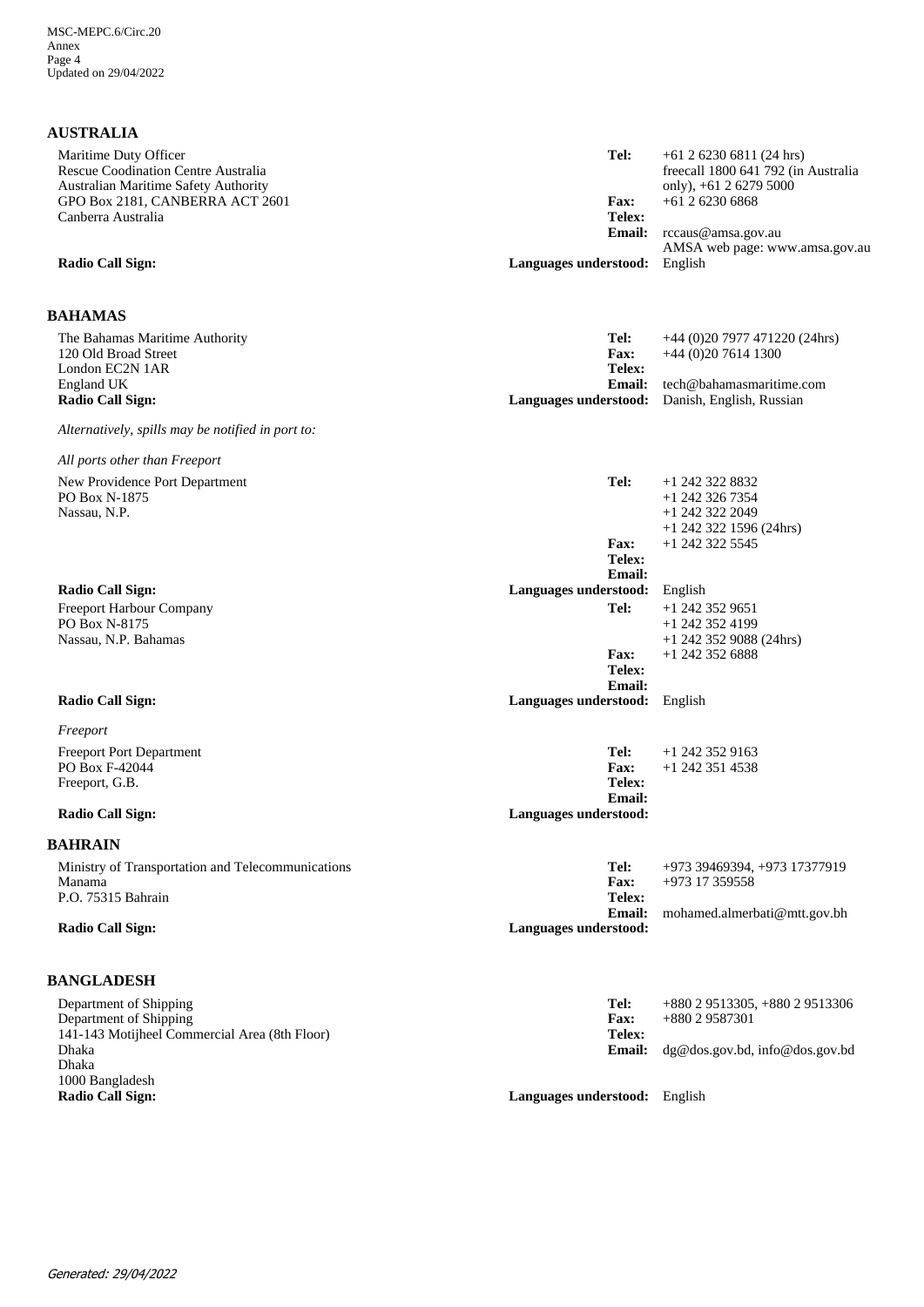### **BARBADOS**

| Barbados Defence Force - Barbados Coast Guard*<br><b>Coast Guard Operations Centre</b> | Tel:                                 | 246 536 2948, 246 536 2949, 246 536<br>2945 |
|----------------------------------------------------------------------------------------|--------------------------------------|---------------------------------------------|
| <b>HMBS PELICAN</b>                                                                    | <b>Fax:</b>                          | 246 536 2953                                |
| Spring Garden                                                                          | Telex:                               | 2374 DEFENCE WB                             |
| Bridgetown Barbados                                                                    | Email:                               | bcg1@bdf.gov.bb, bcg2@bdf.gov.bb,           |
|                                                                                        |                                      | bcgdutyopsofficer@bdf.gov.bb                |
| <b>Radio Call Sign:</b>                                                                | <b>Languages understood:</b> English |                                             |
|                                                                                        |                                      |                                             |

#### **BELGIUM**

| Federal Public Service Mobility and Transport | Tel:                                  | $+32(0)22773500$       |
|-----------------------------------------------|---------------------------------------|------------------------|
| Directorate-General Maritime Transport        | <b>Fax:</b>                           | $+32(0)22774051$       |
| Rue du Progrès 56                             | Telex:                                |                        |
| B-1210 Bruxelles                              | <b>Email:</b>                         | dg.max@mobilit.fgov.be |
| <b>Radio Call Sign:</b>                       | Languages understood: English, French |                        |
|                                               |                                       |                        |
|                                               |                                       |                        |
| Marine Rescue Co-ordination Centre            | Tel:                                  | $+32(0)59701000/100$   |
| Maritiem Plein 3                              | <b>Fax:</b>                           | $+32(0)59703605$       |
| B-8400 Oostende                               | <b>Telex:</b>                         | 82125 LOODSW B         |
|                                               | Email:                                | mrcc@mrcc.be           |

#### **BELIZE**

| In relation to incidents within territorial waters of Belize                                                         |                                        |                                                       |
|----------------------------------------------------------------------------------------------------------------------|----------------------------------------|-------------------------------------------------------|
| The Belize Port Authority                                                                                            | Tel:                                   | $+1$ 501 222 5664                                     |
| National Maritime Communications Center<br>PO Box 633<br>Mile 4 1/12 George Price Highway<br>Belize<br><b>Belize</b> | Fax:<br>Telex:<br>Email:               | Mobile +1 501 6105780<br>bzportauth@btl.net           |
| 0000 Belize<br>VHF MAR 16<br><b>Radio Call Sign:</b>                                                                 | Languages understood: English, Spanish |                                                       |
| In relation to vessels registered at IMMARBE                                                                         |                                        |                                                       |
| Interational Merchant Marine Registry of Belize<br>Marina Towers Suite 204<br><b>Newtown Barracks</b>                | Tel:                                   | $+501$ 223 5026<br>$+501$ 223 5031<br>$+501$ 223 5047 |
| <b>Belize City</b><br><b>Belize Belize</b>                                                                           | Fax:                                   | $+501$ 223 5048<br>$+501$ 223 5070                    |
|                                                                                                                      | Telex:<br><b>Email:</b>                | immarbe@btl.net.<br>immarbe@immarbe.com               |
| <b>Radio Call Sign:</b>                                                                                              | Languages understood:                  | English, Spanish                                      |
| <b>BENIN</b>                                                                                                         |                                        |                                                       |
| Port Autonome de Cotonou*<br>Boîte Postale 927                                                                       | Tel:                                   | $+229312890$<br>$+229314387$                          |
| Cotonou                                                                                                              | Fax:<br>Telex:<br><b>Email:</b>        | 5004 DIRPORT                                          |
| <b>Radio Call Sign:</b>                                                                                              | Languages understood:                  |                                                       |
| <b>BERMUDA (UNITED KINGDOM)</b>                                                                                      |                                        |                                                       |
| Bermuda Shipping and Maritime Authority                                                                              | Tel:                                   | $+1$ 441 295 7251                                     |
| PO Box Hm1628<br>Hamilton HM GX Bermuda (United Kingdom)                                                             | Fax:<br>Telex:                         | $+1441$ 295 3718                                      |
|                                                                                                                      | <b>Email:</b>                          | survey@bermudashipping.bm                             |

#### **Radio Call Sign:** ZBR **Languages understood:** English

Ministry of Transport 19 Ft George Hill St George's GE02 Bermuda (United Kingdom)

**Radio Call Sign:** ZBR **Languages understood:** 

**Email: Telex: Fax:**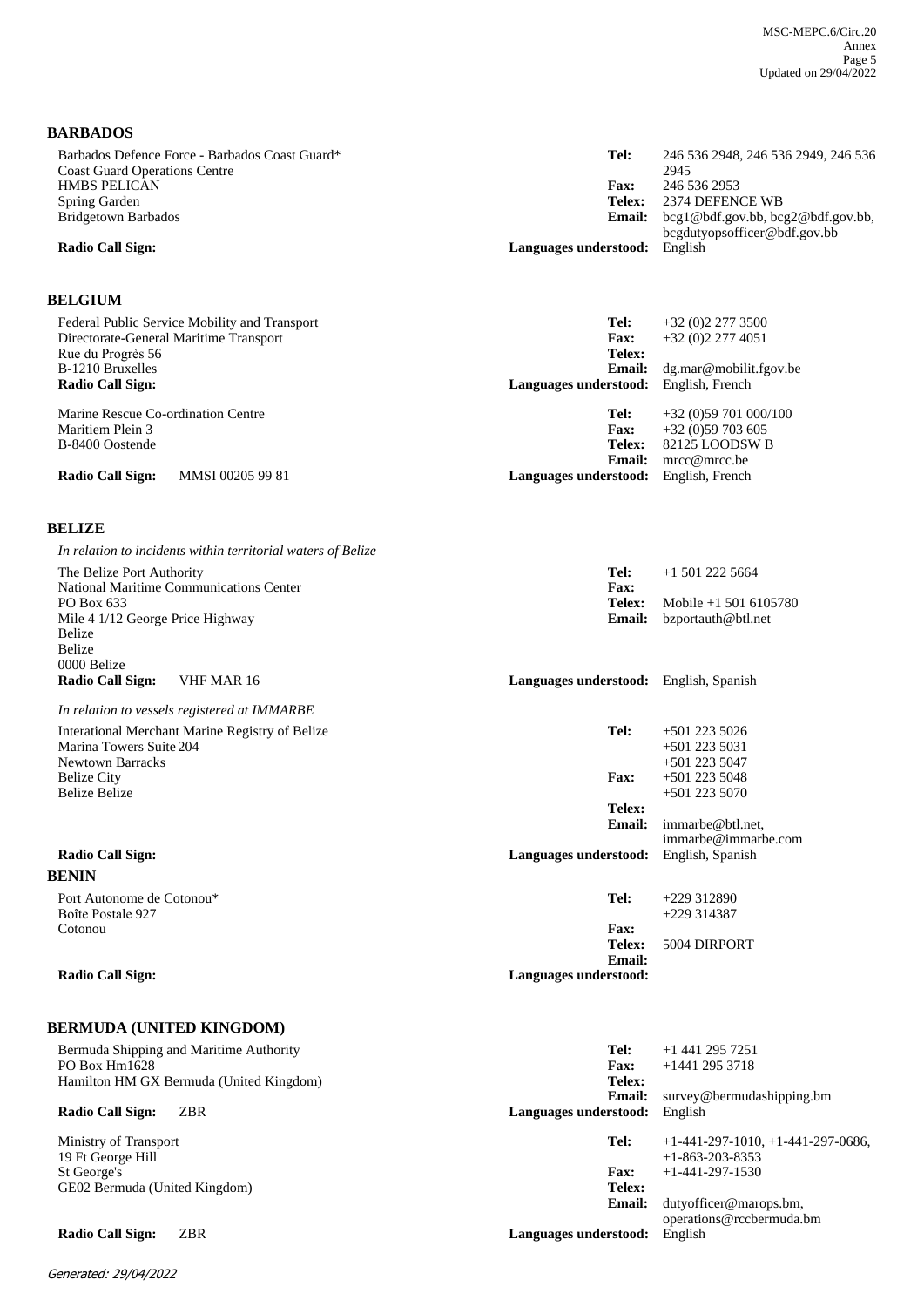**BOLIVIA (PLURINATIONAL STATE OF)**

| Ministerio de Defensa de Bolivia<br>Av. 20 de Octubre esq. Pedro Salazar<br>Plaza Avaroa<br>Sopocachi<br>La Paz Bolivia (Plurinational State of)<br><b>Radio Call Sign:</b>                  |                       | Tel:<br>Fax:<br>Telex:<br><b>Email:</b> | +591 226 10418<br>+591 226 10469<br>politicas.maritimas@mindef.gob.bo                                                                                  |
|----------------------------------------------------------------------------------------------------------------------------------------------------------------------------------------------|-----------------------|-----------------------------------------|--------------------------------------------------------------------------------------------------------------------------------------------------------|
|                                                                                                                                                                                              | Languages understood: |                                         | English, Spanish                                                                                                                                       |
| Registro Internacional Boliviano de Buques RIBB<br>Edif. Saenz 1er. Piso<br>Calle Mercado 1046<br>Zona Central<br>La Paz<br>1506 Bolivia (Plurinational State of)<br><b>Radio Call Sign:</b> | Languages understood: | Tel:<br>Fax:<br>Telex:<br><b>Email:</b> | +591 224 07718, +591 224 07732<br>+591 224 07730<br>jefe_inspeccion@ribb.gob.bo,<br>rrii@ribb.gob.bo,<br>jefe_registro@ribb.gob.bo<br>English, Spanish |
|                                                                                                                                                                                              |                       |                                         |                                                                                                                                                        |
| <b>BRAZIL</b>                                                                                                                                                                                |                       |                                         |                                                                                                                                                        |
| IBAMA - Instituto Brasileiro do Meio Ambiente e dos Recursos Naturais Renovávei<br>SCEN Trecho 2 bloco C<br>Edifício Sede do IBAMA<br>L <sub>4</sub> Norte                                   |                       | Tel:<br>Fax:<br>Telex:                  | +55 61 3316-1070, +55 61 99099-<br>4142                                                                                                                |
| <b>Brasília</b><br>DF<br>70818-900 Brazil                                                                                                                                                    |                       | Email:                                  | emergenciasambientais.sede@ibama.<br>gov.br                                                                                                            |
| <b>Radio Call Sign:</b>                                                                                                                                                                      | Languages understood: |                                         | English, Portuguese                                                                                                                                    |
| <b>MRCC Brazil</b><br>Praça Barão de Ladário, s/n<br>Edifício Barão de Ladário - 7º andar<br>Centro<br>Rio de Janeiro                                                                        |                       | Tel:<br>Fax:<br>Telex:<br><b>Email:</b> | +55 21 2104 6056<br>mrccbrazil@marinha.mil.br,<br>lellis@marinha.mil.br                                                                                |
| RJ<br>20091-000 Brazil                                                                                                                                                                       |                       |                                         |                                                                                                                                                        |
| <b>Radio Call Sign:</b>                                                                                                                                                                      |                       |                                         | <b>Languages understood:</b> English, Portuguese                                                                                                       |
| Diretoria de Portos e Costas - Meio Ambiente (DPC-50)<br>Rua Teófilo Otoni nº 4<br>Centro                                                                                                    |                       | Tel:<br>Fax:<br>Telex:                  | $+552121045236$                                                                                                                                        |
| Rio de Janeiro<br>RJ<br>20090-070 Brazil                                                                                                                                                     |                       | <b>Email:</b>                           | dpc.secom@marinha.mil.br                                                                                                                               |
| <b>Radio Call Sign:</b>                                                                                                                                                                      |                       |                                         | Languages understood: English, Portuguese, Spanish                                                                                                     |
| Agência Nacional de Petróleo, Gás Natural e Biocombustíveis (ANP) - Meio Ambiente<br>Av. Rio Branco, 65<br>Centro                                                                            |                       | Tel:<br><b>Fax:</b><br>Telex:           | +55 21 2112 8603, +55 21 2112 8604<br>+55 21 2112 8619                                                                                                 |
| Rio de Janeiro<br>RJ                                                                                                                                                                         |                       | Email:                                  | incidentes.movimentacao@anp.gov.b                                                                                                                      |
| 20090-003 Brazil<br><b>Radio Call Sign:</b>                                                                                                                                                  |                       |                                         | Languages understood: English, Portuguese, Spanish                                                                                                     |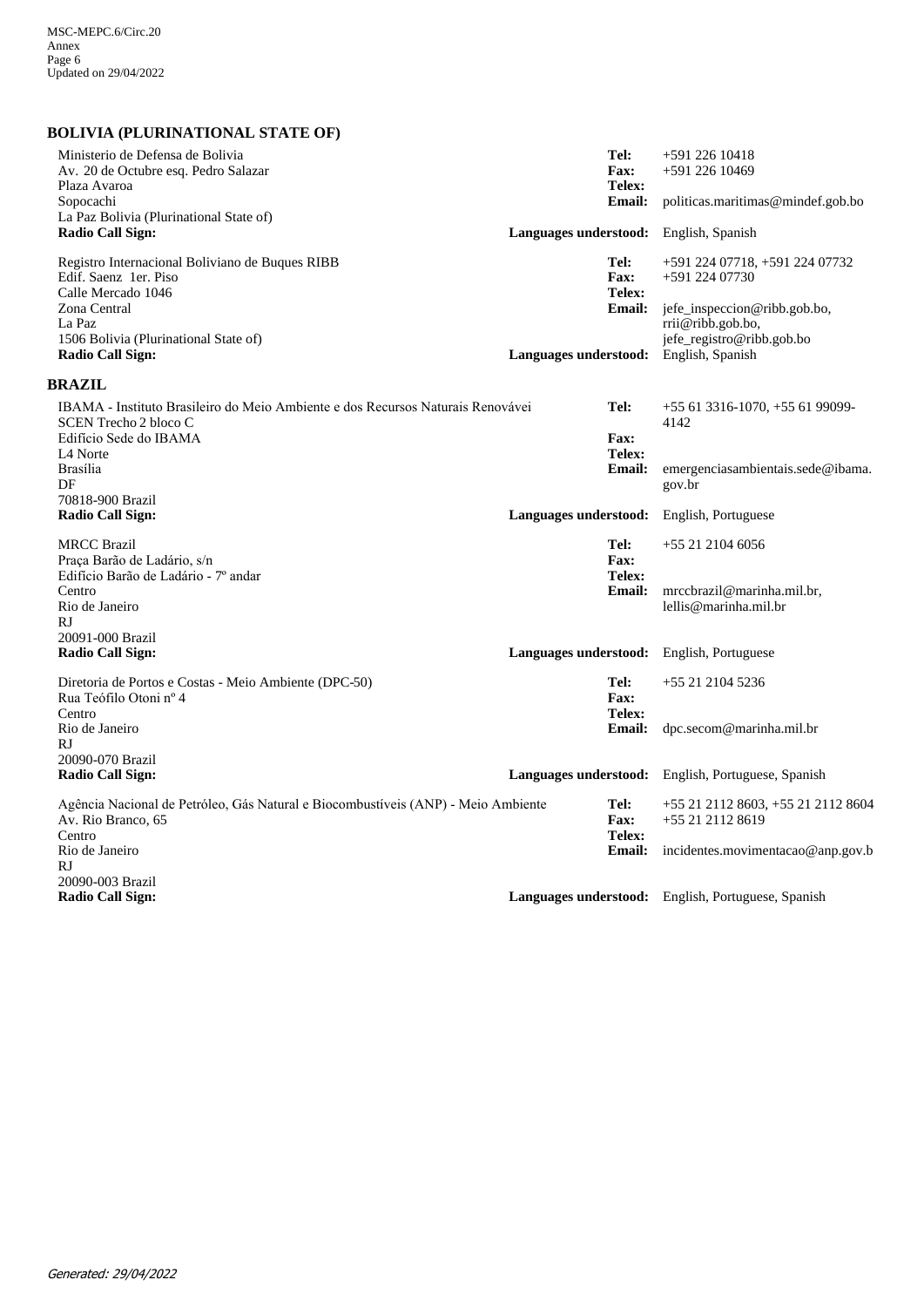## **BRITISH VIRGIN ISLANDS (UNITED KINGDOM)**

| <b>BVI Department of Disaster Management</b><br>Simmonds Building<br>DeCastro Street                                                      | Tel:<br><b>Fax:</b><br>Telex:                  | $+1(284)$ 494-4200, $+1(284)$ 468-<br>4200                                                     |
|-------------------------------------------------------------------------------------------------------------------------------------------|------------------------------------------------|------------------------------------------------------------------------------------------------|
| Road Town, Tortola<br>VG1110 British Virgin Islands (United Kingdom)<br>Ch. 16 - EOC<br><b>Radio Call Sign:</b>                           | <b>Email:</b><br>Languages understood:         | bviddm@surfbvi.com<br>English                                                                  |
| <b>BVI Ports Authority</b><br>2 Purcell Road<br>Port Purcell                                                                              | Tel:<br>Fax:<br>Telex:                         | $+1(284)$ 494-3435<br>$+1(284)$ 494-2642                                                       |
| Road Town, Tortola<br>VG1110 British Virgin Islands (United Kingdom)                                                                      | <b>Email:</b>                                  | bviports@bviports.org                                                                          |
| <b>Radio Call Sign:</b><br>Ch. 16 - Port Purcell                                                                                          | Languages understood:                          | English                                                                                        |
| Royal Virgin Islands Police Force<br>Fort Burt Marina<br>Road Town                                                                        | Tel:<br>Fax:<br>Telex:                         | +12843689477                                                                                   |
| Tortola<br>VG1110 British Virgin Islands (United Kingdom)                                                                                 | <b>Email:</b>                                  | dcarty@rvipolice.vg                                                                            |
| <b>Radio Call Sign:</b>                                                                                                                   | Languages understood:                          | English                                                                                        |
| Virgin Islands Shipping Registry<br>1st floor Ritter House<br>Wickhams Cay II                                                             | Tel:<br>Fax:<br>Telex:                         | $+1(284)4682902, +1(284)4689646$                                                               |
| Road Town<br>Tortola<br>VG1110 British Virgin Islands (United Kingdom)                                                                    | Email:                                         | vishipping@gov.vg, jsamuel@gov.vg,<br>vishipping@bvimaritime.vg,<br>john.samuel@bvimaritime.vg |
| <b>Radio Call Sign:</b>                                                                                                                   | Languages understood:                          | English                                                                                        |
| <b>BRUNEI DARUSSALAM</b>                                                                                                                  |                                                |                                                                                                |
| Maritime and Port Authority of Brunei Darussalam<br>Maritime and Port Authority of Brunei Darussalam HQ Building<br>Jalan Pelabuhan Muara | Tel:<br><b>Fax:</b>                            | $+6732771347 + 6732772294$ , 673-<br>2770270, +673 2770222<br>$+6732771357$                    |
| Bandar Seri Begawan                                                                                                                       | <b>Telex:</b>                                  | <b>BU 2650</b>                                                                                 |
| BT 1728 Brunei Darussalam<br><b>Radio Call Sign:</b>                                                                                      | <b>Email:</b><br>Languages understood:         | private.secretary@mpabd.gov.bn<br>English                                                      |
| Marine Department<br>Ministry of Communications                                                                                           | Tel:                                           | $+673$ 2 771347 to 56<br>+673 2 770293 (After hrs)                                             |
| Muara 4053                                                                                                                                | <b>Fax:</b>                                    | +673 2 770270 (After hrs)<br>+673 2 771357                                                     |
|                                                                                                                                           | Telex:                                         | <b>2650 MARINE BU</b>                                                                          |
| <b>Radio Call Sign:</b>                                                                                                                   | <b>Email:</b><br>Languages understood: English |                                                                                                |
| <b>BULGARIA</b>                                                                                                                           |                                                |                                                                                                |
| <b>BULGARIAN MARITIME ADMINISTRATION</b><br>Asparuhovo Residential Area                                                                   | Tel:                                           | +359 52 603 268, +359 52 633 067,<br>+359 888 952 113                                          |
| Coastal Centre - Varna<br><b>VARNA</b>                                                                                                    | <b>Fax:</b><br>Telex:                          | +359 52 603 265                                                                                |
| 9000 Bulgaria<br><b>Radio Call Sign:</b><br><b>MRCC VARNA</b>                                                                             | Email:<br>Languages understood:                | mrcc@marad.bg, mrcc_vn@marad.bg<br>English                                                     |
| BULGARIAN MARITIME ADMINISTRATION<br>5, Primorski Blvd.<br><b>VARNA</b>                                                                   | Tel:<br>Fax:<br>Telex:                         | +359 700 10 145                                                                                |
| 9000 Bulgaria<br><b>Radio Call Sign:</b>                                                                                                  | <b>Email:</b><br>Languages understood:         | mep_vn@marad.bg<br>English                                                                     |
| <b>BULGARIAN MARITIME ADMINISTRATION</b><br>3 Knyaz A. Batenberg Street<br><b>BOURGAS</b>                                                 | Tel:<br>Fax:<br>Telex:                         | +359 700 10 145                                                                                |
| 8000 Bulgaria<br><b>Radio Call Sign:</b>                                                                                                  | Email:<br>Languages understood:                | mep_bs@marad.bg<br>English                                                                     |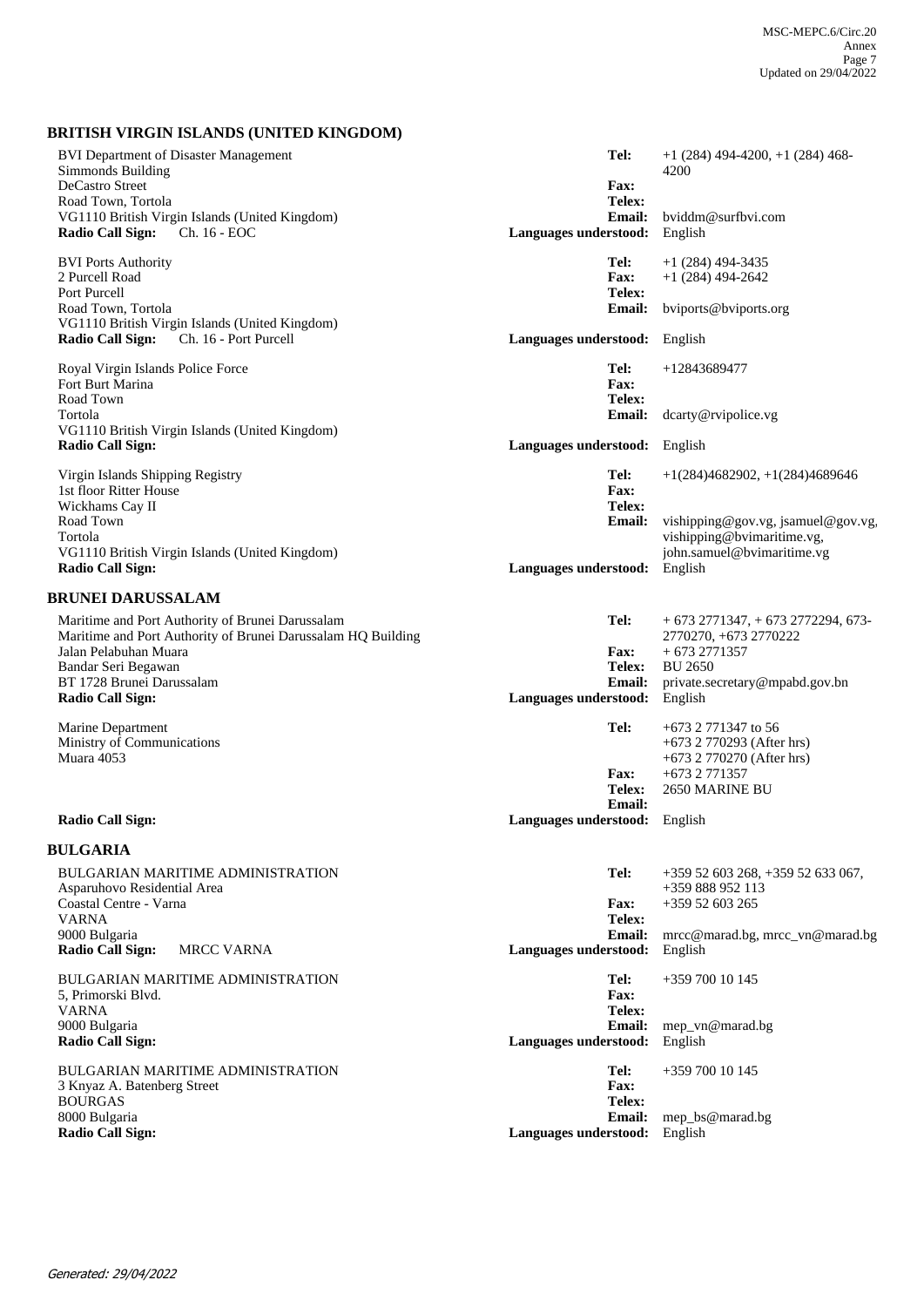**CABO VERDE**

| Instituto Marítimo Portuário - IMP // Cabo Verde MarAd<br>Rua Patrice Lumumba<br>Edifício ex. ACIAB<br>Mindelo<br>Ilha de S. Vicente<br>P.O. Box. nr. 7 Cabo Verde<br><b>Radio Call Sign:</b><br>D <sub>4</sub> A - Coastal Station S. Vicente | Tel:<br>Fax:<br>Telex:<br><b>Email:</b> | $+2382324342$<br>$+2382324343$<br>manuel.c.monteiro@imp.cv<br><b>Languages understood:</b> English, French, Portuguese, Spanish |
|------------------------------------------------------------------------------------------------------------------------------------------------------------------------------------------------------------------------------------------------|-----------------------------------------|---------------------------------------------------------------------------------------------------------------------------------|
| <b>CAMEROON</b>                                                                                                                                                                                                                                |                                         |                                                                                                                                 |
| Ministry of Transport<br>Road 3.085<br>Yaounde                                                                                                                                                                                                 | Tel:<br>Fax:<br>Telex:                  | +237 222 22 03 42                                                                                                               |
| Centre Region<br>00000 Cameroon                                                                                                                                                                                                                | <b>Email:</b>                           | mintdamvn@gmail.com                                                                                                             |
| <b>Radio Call Sign:</b>                                                                                                                                                                                                                        | Languages understood: English, French   |                                                                                                                                 |
| Port Authority of Douala<br>Rue de la Chambre de Commerce, Bonanjo                                                                                                                                                                             | Tel:                                    | +237 233 42 73 22, +237 233 42 02<br>33, +237 233 43 55 84                                                                      |
| <b>B.P.4020</b><br>Douala                                                                                                                                                                                                                      | Fax:<br>Telex:                          | +237 233 42 67 97                                                                                                               |
| Littoral<br>00000 Cameroon                                                                                                                                                                                                                     | <b>Email:</b>                           | pad@pad.cm                                                                                                                      |
| <b>Radio Call Sign:</b>                                                                                                                                                                                                                        | Languages understood: English, French   |                                                                                                                                 |
| Port Authority of Kribi<br>P.O. Box 203                                                                                                                                                                                                        | Tel:                                    | $+237222462100$ , $+2372224621$<br>04                                                                                           |
| Kribi<br>South                                                                                                                                                                                                                                 | <b>Fax:</b><br>Telex:                   | $+237222462104$                                                                                                                 |
| 00000 Cameroon                                                                                                                                                                                                                                 | <b>Email:</b>                           | contact@pak.cm                                                                                                                  |
| <b>Radio Call Sign:</b>                                                                                                                                                                                                                        | Languages understood:                   | English, French                                                                                                                 |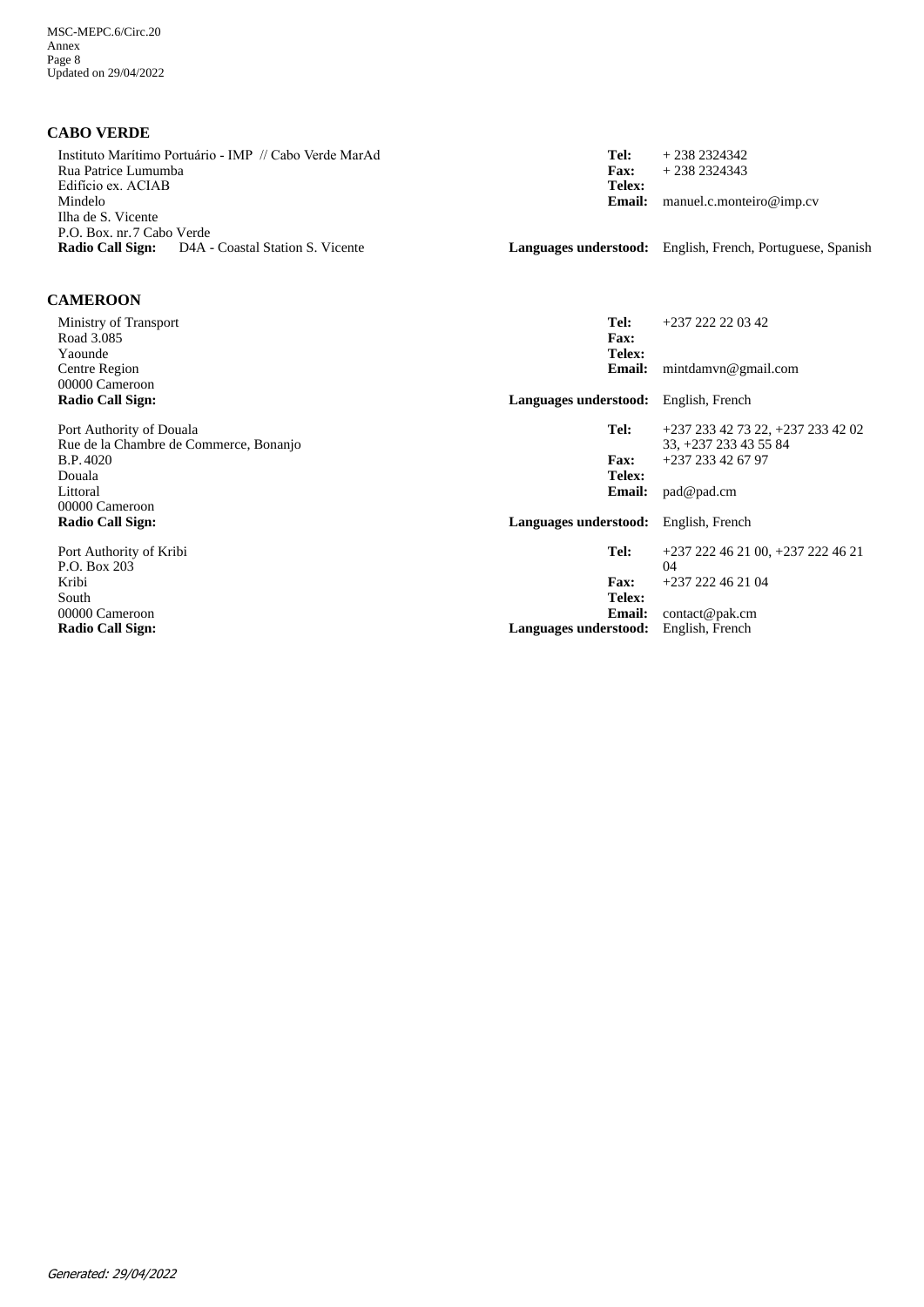**CANADA**

| Marine Safety and Security, Transport Canada<br><b>Transport Canada</b> | Tel:<br><b>Fax:</b>                          | $+16139913131$<br>$+16139938196$    |
|-------------------------------------------------------------------------|----------------------------------------------|-------------------------------------|
| Tower C, Place de Ville                                                 | Telex:                                       |                                     |
| 330 Sparks St., 10th floor                                              |                                              | <b>Email:</b> $naim.nazha@tc.gc.ca$ |
| Ottawa, Ontario                                                         |                                              |                                     |
| K <sub>1</sub> A 0N <sub>8</sub> Canada                                 |                                              |                                     |
| <b>Radio Call Sign:</b>                                                 | <b>Languages understood:</b> English, French |                                     |

*The master or owner of a ship must report, without delay, any discharge or anticipated discharge of a pollutant to a Pollution Prevention Officer (PPO). These initial reports should be made to any Marine Communications and Traffic Services (MCTS) Centre on the frequencies listed in the publication, Radio Aids to Marine Navication (RAMN) - DFO 5470 (Great Lakes and Atlantic) and DFO 5471 (Pacific). Alternatively, spill reports can be directed to the nearest CCG 24/7 Regional 1-800 marine spill reporting phone line as identified below:*

| CCG Pacific Region                                                                                                                                                                                                        | Tel:<br>Fax:<br>Telex:                                           | $+18008898852$ (toll free)                                                                                 |
|---------------------------------------------------------------------------------------------------------------------------------------------------------------------------------------------------------------------------|------------------------------------------------------------------|------------------------------------------------------------------------------------------------------------|
| <b>Radio Call Sign:</b>                                                                                                                                                                                                   | Email:<br>Languages understood:                                  |                                                                                                            |
| CCG Central and Arctic Region<br><b>Radio Call Sign:</b>                                                                                                                                                                  | Tel:<br>Fax:<br>Telex:<br>Email:<br>Languages understood:        | $+18002650237$ (toll free)                                                                                 |
| CCG Quebec Region<br><b>Radio Call Sign:</b>                                                                                                                                                                              | Tel:<br>Fax:<br>Telex:<br>Email:<br>Languages understood:        | $+18003634735$ (toll free)                                                                                 |
| <b>CCG Maritimes Region</b><br><b>Radio Call Sign:</b>                                                                                                                                                                    | Tel:<br>Fax:<br>Telex:<br>Email:<br>Languages understood:        | $+18005651633$ (toll free)                                                                                 |
| CCG Newfoundland Region<br><b>Radio Call Sign:</b>                                                                                                                                                                        | Tel:<br>Fax:<br>Telex:<br><b>Email:</b><br>Languages understood: | $+18005639089$ (toll free)                                                                                 |
| Enquiries regarding pollution response or requests for response assistance should be directed to:                                                                                                                         |                                                                  |                                                                                                            |
| Director, Safety and Environmental Response Systems<br><b>Canadian Coast Guard</b><br>Marine Programs<br>Department of Fisheries and Oceans 200 Kent Street, 5th floor Ottawa, Ontario K1A 0E6<br><b>Radio Call Sign:</b> | Tel:<br>Fax:<br>Telex:<br><b>Email:</b><br>Languages understood: | $+1$ 613 990 3115 (office hrs)<br>$+1$ 613 996 8902 (office hrs)<br>troys@dfo-mpo.gc.ca<br>English, French |
| CAYMAN ISLANDS (UNITED KINGDOM)                                                                                                                                                                                           |                                                                  |                                                                                                            |
| Cayman Islands Coast Guard<br>Cayman Islands Coast Guard Maritime Operations & Rescue Coordination Centre<br>1101 Hirst Road<br>PO Box 2424, Grand Cayman KY1-1507                                                        | Tel:<br>Fax:<br>Telex:                                           | $+1$ (345) 649 6722, $+1$ (345) 936<br>6722                                                                |
| George Town<br>Grand Cayman<br>KY1-1507 Cayman Islands (United Kingdom)                                                                                                                                                   | Email:                                                           | orcc@cicg.gov.ky,<br>orcc.cayman@gmail.com                                                                 |
| <b>Radio Call Sign:</b><br><b>VHF 16</b>                                                                                                                                                                                  | Languages understood: English                                    |                                                                                                            |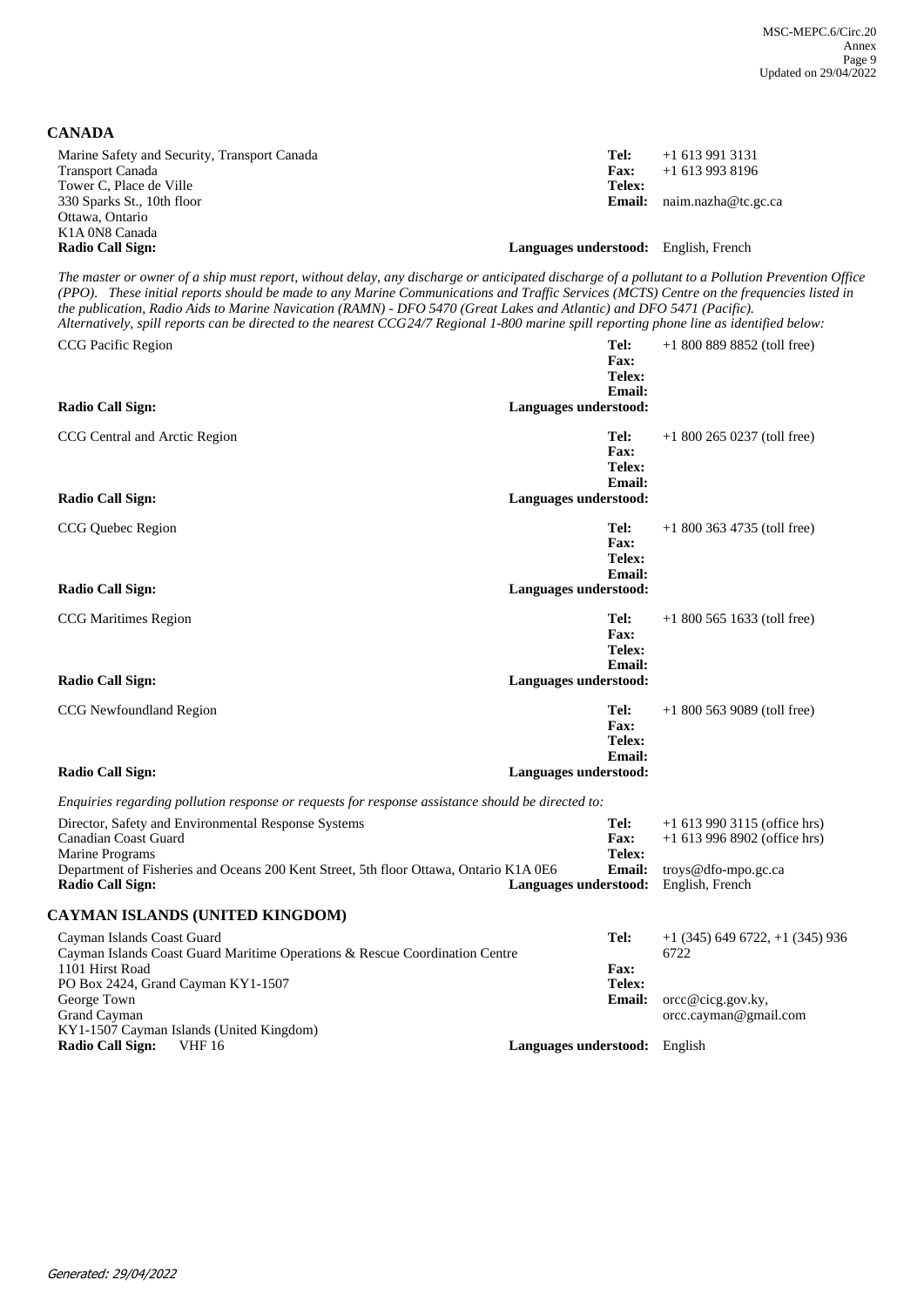## **CHILE**

| O'Higgins N° 1041<br>Punta Arenas<br>6200000 Chile<br><b>Radio Call Sign:</b>                                                                    | Centro Regional de Respuesta a la Contaminación Punta Arenas<br>XII Región de Magallanes y de la Antártica Chilena             | Tel:<br>Fax:<br>Telex:<br><b>Email:</b><br>Languages understood:        | $+56942814513$ , $+5661201105$<br>opergmpta@directemar.cl,<br>melgueta@dgtm.cl<br>English, Spanish                                              |
|--------------------------------------------------------------------------------------------------------------------------------------------------|--------------------------------------------------------------------------------------------------------------------------------|-------------------------------------------------------------------------|-------------------------------------------------------------------------------------------------------------------------------------------------|
| Subida Cementerio No. 300<br>Playa Ancha<br>Valparaíso<br>5ta. Región<br>252000 Chile<br><b>Radio Call Sign:</b>                                 | Dirección General del Territorio Marítimo y Marina Mercante<br>Playa Ancha Radio CBV (24 hrs)                                  | Tel:<br><b>Fax:</b><br>Telex:<br><b>Email:</b><br>Languages understood: | +56 32 2208340, +56 32 2208661,<br>+56 32 2208639<br>+56 32 2208896<br>mrccchile@directemar.cl,<br>fgallegosr@directemar.cl<br>English, Spanish |
| Avenida Almirante Villarroel<br>$N^{\circ} 107$<br>Talcahuano Chile<br><b>Radio Call Sign:</b>                                                   | Centro Regional de Respuesta a la Contaminación Talcahuano<br>Talcahuano Radio CBT (24 hrs)                                    | Tel:<br><b>Fax:</b><br>Telex:<br>Email:<br>Languages understood:        | +56 9 76217642, +56 41 2266147<br>mmatzner@dgtm.cl,<br>opergmtlc@directemar.cl<br>English, Spanish                                              |
| <b>CERCONVALP</b><br>Valparaíso<br>Subida Carvallo 150<br>Valparaíso Chile<br><b>Radio Call Sign:</b>                                            | Centro Regional de Respuesta a la Contaminación Valparaíso<br>Playa Ancha Radio CBV (24 hrs)                                   | Tel:<br><b>Fax:</b><br>Telex:<br>Email:<br>Languages understood:        | +56 32 2208909, +56 32 2208913<br>mrccvalparaiso@directemar.cl,<br>carayah@dgtm.cl<br>English, Spanish                                          |
| Avenida Angelmo 2201<br>Sector Angelmó<br><b>Puerto Montt Chile</b>                                                                              | Centro Regional de Respuesta a la Contaminación Puerto Montt                                                                   | Tel:<br><b>Fax:</b><br>Telex:<br><b>Email:</b>                          | +56 9 32466871, +56 9 68798332<br>Sin Info<br>mrccpuertomontt@directemar.cl,<br>rmoraga@dgtm.cl,<br>fcarmona@dgtm.cl                            |
| <b>Radio Call Sign:</b><br>Jorge Barrera Nº 98, Plaza Aduana<br>Iquique Chile                                                                    | Puerto Montt Radio CBP (24 hrs)<br>Centro Regional de Respuesta a la Contaminación Iquique                                     | Languages understood:<br>Tel:<br><b>Fax:</b><br>Telex:<br><b>Email:</b> | English, Spanish<br>+56 57 2401959, +56 9 98957486<br>mrcciquique@dgtm.cl,<br>fgonzalezconcha@dgtm.cl                                           |
| <b>Radio Call Sign:</b>                                                                                                                          | Antofagasta Radio CBF (24 hrs)                                                                                                 | Languages understood:                                                   | English, Spanish                                                                                                                                |
| <b>CHINA</b><br>Maritime Safety Administration Jiaxing<br>No.790 Huayuan Road<br>Jiaxing City Zhejiang Province China<br><b>Radio Call Sign:</b> | VHF: 11, 16                                                                                                                    | Tel:<br>Fax:<br>Telex:<br><b>Email:</b><br>Languages understood:        | +86 573 85583876<br>+86 573 85583874                                                                                                            |
| Lianyungang<br>222042 China<br><b>Radio Call Sign:</b>                                                                                           | Maritime Safety Administration Lianyungang<br>No.11 Yuanqian Road Lianyun District ,Lianyungang,Jiangsu Province.<br>VHF: CH69 | Tel:<br><b>Fax:</b><br>Telex:<br>Email:<br>Languages understood:        | +86 518 82231904, 82231894<br>+86 518 82310309<br>Chinese, English                                                                              |
| Maritime Safety Administration Ningbo<br>No.355 Renmin Road<br>Ningbo City Zhejiang Province China<br><b>Radio Call Sign:</b>                    | VHF: CH6, 8, 16                                                                                                                | Tel:<br><b>Fax:</b><br>Telex:<br><b>Email:</b><br>Languages understood: | +86 574 87356420, +86 574<br>81851193<br>+86 574 81851432                                                                                       |
| No.26 Baiyunshan West Road<br>Economic Development Zone<br>Taizhou City Zhejiang Province China<br><b>Radio Call Sign:</b>                       | Maritime Safety Administration Taizhou<br>VHF: 6, 25                                                                           | Tel:<br><b>Fax:</b><br>Telex:<br><b>Email:</b><br>Languages understood: | +86 576 88311695<br>+86 576 88311696                                                                                                            |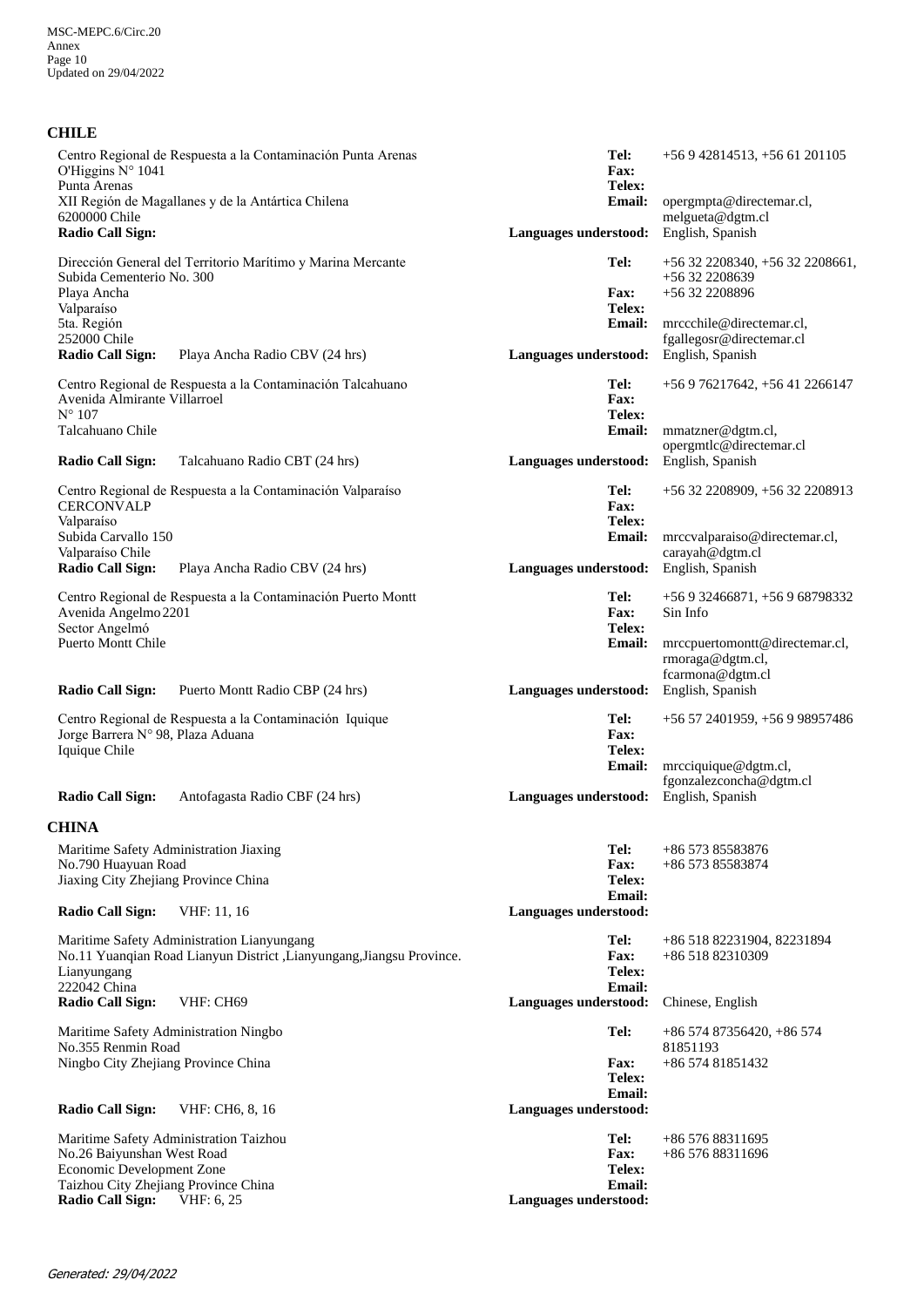| Maritime Safety Administration Wenzhou<br>No.8 Haishi Road<br>Wenzhou City Zhejiang Province China                                                                               |                       | Tel:<br><b>Fax:</b><br>Telex:                  | +86 577 88150095<br>$+8657788150067$                                                                                                                     |
|----------------------------------------------------------------------------------------------------------------------------------------------------------------------------------|-----------------------|------------------------------------------------|----------------------------------------------------------------------------------------------------------------------------------------------------------|
| <b>Radio Call Sign:</b><br>VHF: CH16                                                                                                                                             | Languages understood: | <b>Email:</b>                                  |                                                                                                                                                          |
| Maritime Safety Administration Zhejiang<br>NO.1 YEQINGDOU ROAD, HANGZHOU,ZHEJIANG PROVINCE,CHINA<br>Hangzhou<br>310005 China                                                     |                       | Tel:<br><b>Fax:</b><br>Telex:<br><b>Email:</b> | $+86\,571\,85454372, +86\,571$<br>85454179<br>$+8657185454810$<br>OVERSEE@CNZJMSA.GOV.CN                                                                 |
| <b>Radio Call Sign:</b>                                                                                                                                                          | Languages understood: |                                                |                                                                                                                                                          |
| Maritime Safety Administration Zhoushan<br>No.368 Huanchengnan Road<br>Dinghai District<br>Zhoushan City Zhejiang Province China<br><b>Radio Call Sign:</b><br>VHF: CH11, 16, 25 | Languages understood: | Tel:<br><b>Fax:</b><br>Telex:<br><b>Email:</b> | +86 580 2025597, +86 580 2063766<br>$+865802063781$                                                                                                      |
| Maritime Satety Administration Beihai<br>No.23, West Beibu Bay Road , Beihai City<br>Beihai<br>536000 China<br><b>Radio Call Sign:</b>                                           | Languages understood: | Tel:<br><b>Fax:</b><br>Telex:<br><b>Email:</b> | +86 779 12395, +86 779 3085596<br>0086-779-3085595                                                                                                       |
| Maritime Satety Administration Fangchenggang<br>Maritime Satety Administration Fangcheng Port<br>Fangchenggang<br>538001 China<br><b>Radio Call Sign:</b>                        | Languages understood: | Tel:<br><b>Fax:</b><br>Telex:<br><b>Email:</b> | $+86\,770\,12395, +86\,770\,2823141,$<br>0086-770-2825110<br>$+86\,770\,2826110$                                                                         |
| Maritime Satety Administration Guangxi<br>No.18 Jinpu Road<br>Nanning City Guangxi Province China                                                                                |                       | Tel:<br><b>Fax:</b><br>Telex:<br><b>Email:</b> | +86 771 12395, +86 771 5531110<br>+86 771 5537517                                                                                                        |
| <b>Radio Call Sign:</b>                                                                                                                                                          | Languages understood: |                                                |                                                                                                                                                          |
| Maritime Satety Administration Qinzhou<br>103 Penglai Ave., Qinnan Dist., Qinzhou City, Guangxi Zhuang Autonomous Region<br>Qinzhou<br>535000 China                              |                       | Tel:<br><b>Fax:</b><br>Telex:<br><b>Email:</b> | +86 777 12395, +86 777 2396066,<br>0086-777-2395173<br>+86 777 2396066, 0086-777-2392889<br>qzmsa@163.com                                                |
| <b>Radio Call Sign:</b>                                                                                                                                                          | Languages understood: |                                                |                                                                                                                                                          |
| The Maritime Safety Administration<br>People's Republic of China<br>11 Jianguomennei Avenue<br>Beijing                                                                           |                       | <b>Fax:</b><br>Telex:<br><b>Email:</b>         | Tel: $+861065292457$<br>$+86$ 10 65292218 (After hrs)<br>$+86$ 10 65292456<br>222258 CMSAR CN                                                            |
| <b>Radio Call Sign:</b>                                                                                                                                                          | Languages understood: |                                                | Chinese, English                                                                                                                                         |
| Maritime Safety Administration Dalian<br>No.29, Changjiang road, Zhongshan zone, Dalian city, Liaoning province. China<br>Dalian                                                 |                       | Tel:<br><b>Fax:</b><br>Telex:                  | 0411-82623045<br>0411-82624271                                                                                                                           |
| 116001 China<br><b>Radio Call Sign:</b>                                                                                                                                          | Languages understood: | <b>Email:</b>                                  | liyj@lnmsa.gov.cn                                                                                                                                        |
| Maritime Safety Administration Qingdao<br>1.NingBo Road, QingDao, P.R.CHINA<br>Qingdao City<br>266011 China<br><b>Radio Call Sign:</b><br>VHF: CH16                              | Languages understood: | Tel:<br>Fax:<br>Telex:<br><b>Email:</b>        | $+86$ 532 82654427 (24 hrs)<br>$+8653282826589$ (Afters hrs),<br>053286671213<br>+86 532 2654277, 053286671212<br>321017 SAFETY CN<br>SDMSA@SDMSA.GOV.CN |
| Maritime Safety Administration Tianjin<br>13 BanYi Street<br><b>Tanggu District</b>                                                                                              |                       | Tel:<br><b>Fax:</b>                            | +86 22 25793420<br>$+86$ 22 25793790 (24 hrs)<br>+86 22 66707273                                                                                         |
| <b>Tianjin City</b><br><b>Radio Call Sign:</b><br>VHF: CH9                                                                                                                       | Languages understood: | Telex:<br><b>Email:</b>                        | 23222 JTHAR CN                                                                                                                                           |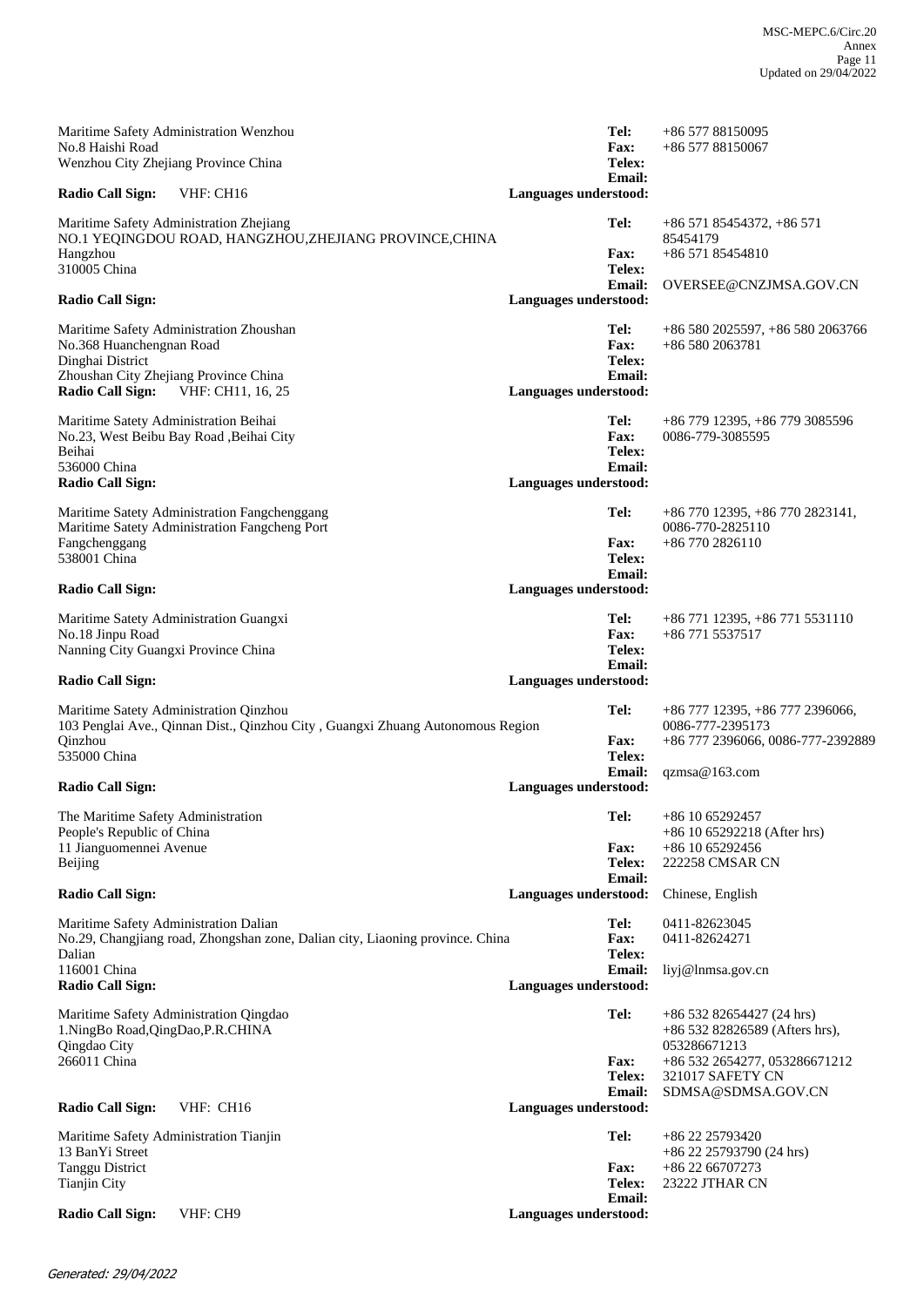| Maritime Safety Administration Shanghai<br>16F, NO.190 SIPING ROAD, SHANGHAI, CHINA<br><b>SHANGHAI</b><br>200086 China        | Tel:<br><b>Fax:</b><br>Telex:                  | +86 21 53931548<br>+86 21 53931419<br>+86 21 53931549<br>+86 21 53931512<br>33024 HSASC CN       |
|-------------------------------------------------------------------------------------------------------------------------------|------------------------------------------------|--------------------------------------------------------------------------------------------------|
| Radio Call Sign:<br><b>VHF: CH 16</b>                                                                                         | <b>Email:</b><br>Languages understood:         | bgs@shmsa.gov.cn                                                                                 |
| Maritime Safety Administration Guangzhou<br>No.7, Lixiang Streat, Huangpu District, Guangzhou<br>Guangzhou China              | Tel:<br><b>Fax:</b><br>Telex:<br><b>Email:</b> | 86-20-12395<br>86-20-82280564<br>441081 GZMSS CN<br>gzmail@gdmsa.gov.cn                          |
| <b>Radio Call Sign:</b><br>VHF: CH 8, 9, 64                                                                                   | Languages understood:                          |                                                                                                  |
| Maritime Safety Administration Shenzhen<br>229 BINGHE ROAD SHENZHEN , CHINA<br><b>SHENZHEN</b><br>518032 China                | Tel:<br>Fax:<br>Telex:<br><b>Email:</b>        | 0755-83797020<br>0755-83797021<br>linhaifeng@sz.msa.gov.cn                                       |
| <b>Radio Call Sign:</b>                                                                                                       | Languages understood:                          | Chinese                                                                                          |
| Maritime Safety Administration Zhanjiang<br>12, Renmin Dong 1Road, Xiashan, Zhanjiang, Guangdong<br>Zhanjiang<br>524000 China | Tel:<br><b>Fax:</b><br>Telex:                  | $+86$ 759 2226320<br>+86 759 2222090<br>+86 759 2286084, 0759-2271961                            |
| <b>Radio Call Sign:</b>                                                                                                       | <b>Email:</b><br>Languages understood:         | zjbgs@gdmsa.com                                                                                  |
| Maritime Safty Administration Hainan<br>137 Binhai Street<br>Haikou City                                                      | Tel:<br><b>Fax:</b><br>Telex:<br>Email:        | +86 898 8665330<br>+86 898 8653899                                                               |
| <b>Radio Call Sign:</b>                                                                                                       | Languages understood:                          |                                                                                                  |
| Maritime Safety Administration Shantou<br>Dong Duan Haibin Road<br>Shantou City                                               | Tel:<br><b>Fax:</b><br>Telex:<br><b>Email:</b> | $+86$ 754 8900125<br>$+867548900111$<br>$+867548900110$                                          |
| <b>Radio Call Sign:</b>                                                                                                       | Languages understood:                          |                                                                                                  |
| Maritime Safety Administrtion Qinhuangdao<br>NO.75haibinRoad QinhuangdaoCtiy<br>Qinhuangdao China                             | Tel:<br><b>Fax:</b><br>Telex:<br><b>Email:</b> | +86 335 3097432<br>+86 335 3093164, 0335-5365555<br>+86 335 3411866, 0335-5365500                |
| Radio Call Sign:                                                                                                              | Languages understood:                          |                                                                                                  |
| Maritime Safety Administration Yantai<br>8.HuanHai Road, YaiTai, P.R.CHINA<br>Yan Tai                                         | Tel:<br><b>Fax:</b><br>Telex:                  | +86 535 6683666<br>$+865356256205$                                                               |
| 264000 China<br><b>Radio Call Sign:</b>                                                                                       | <b>Email:</b><br>Languages understood:         | ytmsa@sdmsa.gov.cn                                                                               |
| <b>COLOMBIA</b>                                                                                                               |                                                |                                                                                                  |
| Capitanía de Puerto de Rioacha<br>Carrera 12 No. 5-25<br>Conjunto el Faro                                                     | Tel:<br><b>Fax:</b>                            | $(+57)$ 311 5311234, $+57(5)$ 7272488,<br>$+57(5)$ 7270492<br>$+57(5)$ 7272488, $+57(5)$ 7270492 |
| Rioacha Colombia                                                                                                              | Telex:<br>Email:                               | jefcp06@dimar.mil.co,<br>cp06@dimar.mil.co                                                       |
| <b>Radio Call Sign:</b>                                                                                                       | Languages understood:                          |                                                                                                  |
| Dirección General Marítima-DIMAR<br>Carrera 54 No. 26-50 CAN<br>Bogotá Colombia                                               | Tel:<br>Fax:<br>Telex:<br><b>Email:</b>        | +57 (1) 2200490 EXT. 2441<br>$(+571)$ 2200490 Ext: 2213<br>dimar@dimar.mil.co,                   |
| <b>Radio Call Sign:</b>                                                                                                       | Languages understood: English, Spanish         | cgrasi@dimar.mil.co                                                                              |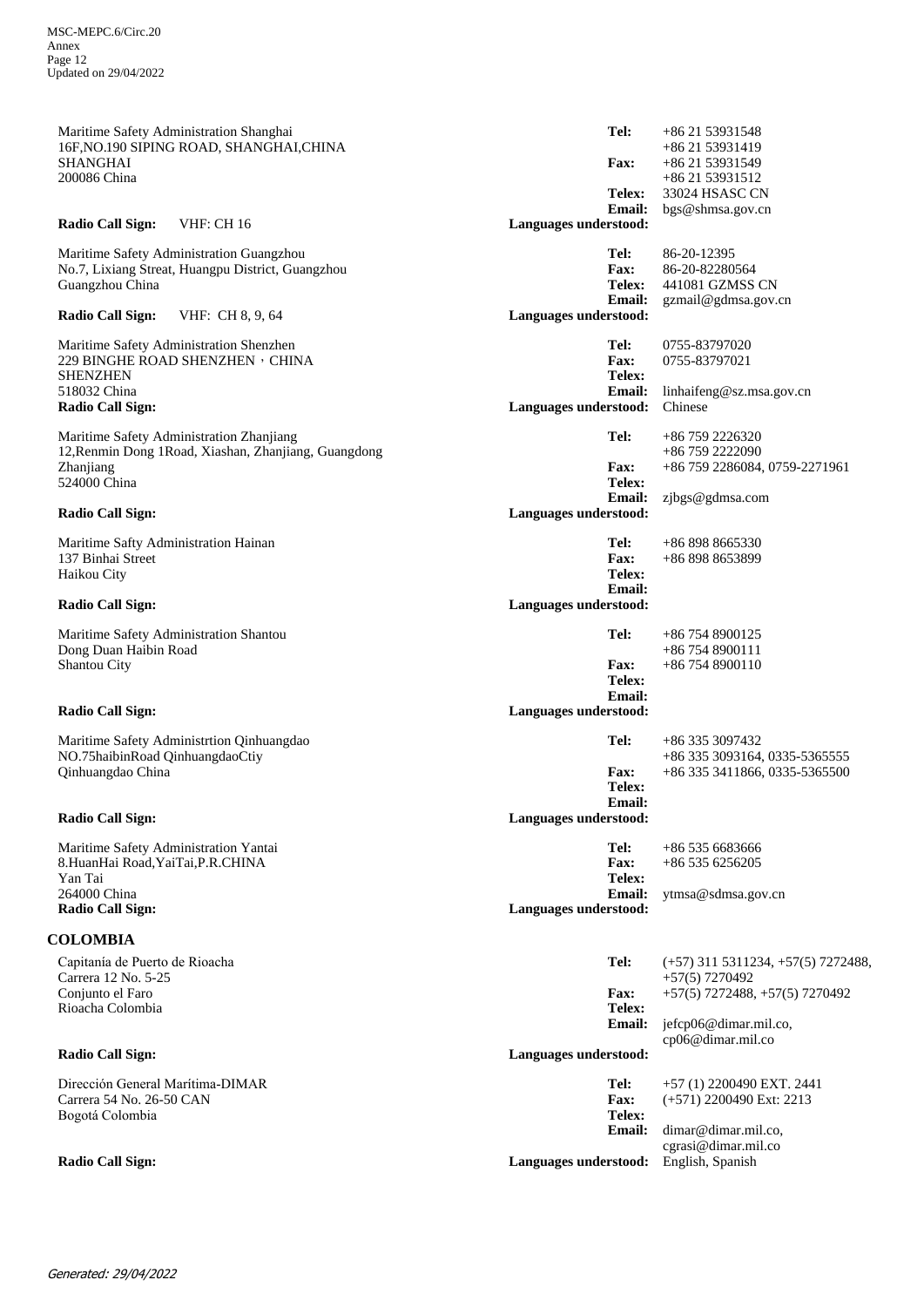| Local contact points:                                                        |                                                    |                         |                                                                           |
|------------------------------------------------------------------------------|----------------------------------------------------|-------------------------|---------------------------------------------------------------------------|
| Capitanía de Puerto de Barranquilla<br>Via 40 No 85-2202                     |                                                    | Tel:<br>Fax:            | $+573115310024$ , $+57(5)3885131$                                         |
| Las Flores                                                                   |                                                    | Telex:                  | $+57(5)3885132$                                                           |
| Barranquilla Colombia                                                        |                                                    | <b>Email:</b>           | jefcp03@dimar.mil.co,<br>cp03@dimar.mil.co                                |
| <b>Radio Call Sign:</b>                                                      | VHF:16 Ch. 13/14/20                                | Languages understood:   | English, Spanish                                                          |
| Capitanía de Puerto de Cartegena                                             |                                                    | Tel:                    | $+57(5)6643237, +57(5)6646125,$                                           |
| Edificio BCH - La Matuna<br>Cartagena D. T. y C Colombia                     |                                                    |                         | $+57(5)$ 6649282 ext. 3533, $+57$<br>3115310028                           |
|                                                                              |                                                    | <b>Fax:</b><br>Telex:   | $(+575)$ 6644303                                                          |
|                                                                              |                                                    | <b>Email:</b>           | jefcp05@dimar.mil.co                                                      |
| <b>Radio Call Sign:</b>                                                      | VHF:16 Ch.14                                       | Languages understood:   | English, Spanish                                                          |
| Capitanía de Puerto de Coveñas<br>Carrera 2 No. 8C-55                        |                                                    | Tel:                    | $+57(5)$ 2880199, $+57(5)$ 2880221,<br>$+57(5)$ 2880303, $+57$ 3115311246 |
| Barrio Guayabal                                                              |                                                    | <b>Fax:</b>             | $+57(5)$ 2880199, $+57(5)$ 2880221                                        |
| Coveñas Colombia                                                             |                                                    | Telex:<br><b>Email:</b> | jefcp09@dimar.mil.co,                                                     |
|                                                                              |                                                    |                         | cp09@dimar.mil.co                                                         |
| <b>Radio Call Sign:</b>                                                      | VHF:16 Ch.10                                       | Languages understood:   | English, Spanish                                                          |
| Capitanía de Puerto de Buenaventura<br>Calle 2 No.1-02                       |                                                    | Tel:                    | $+573115310034, +57(2)2423702,$<br>$+57(2)$ 2434447                       |
| Antiguo edificio La Pagoda                                                   |                                                    | <b>Fax:</b>             | $+57(2)$ 2417867, $+57(2)$ 2423702                                        |
| Buenaventura Colombia                                                        |                                                    | Telex:<br><b>Email:</b> | jefcp01@dimar.mil.co,                                                     |
| <b>Radio Call Sign:</b>                                                      | VHF:16 Ch.14, 12                                   | Languages understood:   | cp01@dimar.mil.co<br>English, Spanish                                     |
|                                                                              |                                                    |                         |                                                                           |
| Capitanía de Puerto de Tumaco<br>Vía del Morro - Tumaco                      |                                                    | Tel:                    | $(+57)$ 3124857291, $+57(2)$ 7275796,<br>$+57(2)$ 7272788                 |
| Tumaco Colombia                                                              |                                                    | <b>Fax:</b><br>Telex:   | $+57(2)272785$                                                            |
|                                                                              |                                                    | <b>Email:</b>           | jefcp02@hotmail.co,                                                       |
| <b>Radio Call Sign:</b>                                                      | VHF:16 Ch. 71                                      | Languages understood:   | cp02@dimar.mil.co<br>English, Spanish                                     |
| Capitanía del Puerto de San Andrés                                           |                                                    | Tel:                    | $(+57)$ 3115310017, $+57(8)$ 5125613,                                     |
|                                                                              | Carrera 1 No.14-109 Interior 40 Contiguo a la DIAN |                         | $+57(8)$ 5122380 Ext 116                                                  |
| San Andrés Isla Colombia                                                     |                                                    | <b>Fax:</b><br>Telex:   | +57 (8) 5122380 Ext 116                                                   |
|                                                                              |                                                    | <b>Email:</b>           | jefcp07@dimar.mil.co,                                                     |
| <b>Radio Call Sign:</b>                                                      | VHF-16 Ch. 12, 14                                  | Languages understood:   | cp07@dimar.mil.co<br>English, Spanish                                     |
| Capitanía de Puerto de Turbo                                                 |                                                    | Tel:                    | $(+57)$ 3115311257, $+57$ (4) 8279372                                     |
| Avenida la Playa, Punta las Vacas<br>Turbo Colombia                          |                                                    | <b>Fax:</b>             | Ext 101-106, $+57(4)8279371$                                              |
|                                                                              |                                                    | Telex:                  | +57 (4) 8279372 Ext 101-106                                               |
|                                                                              |                                                    | <b>Email:</b>           | jefcp08@dimar.mil.co,<br>cp08@dimar.mil.co                                |
| <b>Radio Call Sign:</b>                                                      | VHF:16 Ch.14, 17                                   | Languages understood:   | English, Spanish                                                          |
| Capitanía de Puerto de Puerto Bolívar                                        |                                                    | Tel:                    | $+57(5)$ 3506511, $+57$ 3115311239                                        |
| Carrera 46 #53-30<br>Edificio Nelmar Local 12                                |                                                    | Fax:<br>Telex:          | $(+575)$ 3502151                                                          |
| Puerto Bolívar Colombia                                                      |                                                    | <b>Email:</b>           | jefcp14@dimar.mil.co                                                      |
| <b>Radio Call Sign:</b>                                                      | <b>VHF CH.16 CH.14</b>                             | Languages understood:   | English, Spanish                                                          |
| Capitanía de Puerto de Santa Marta<br>Calle 15 No. 3-25 Piso 11 Edificio BCH |                                                    | Tel:                    | $+573115310032$ , $+57(5)4210739$ ,<br>$+57(5)$ 4210711, $+57(5)$ 4311876 |
| Santa Marta Colombia                                                         |                                                    | <b>Fax:</b>             | $(+575)$ 4210711                                                          |
|                                                                              |                                                    | Telex:<br><b>Email:</b> | jefcp04@dimar.mil.co,                                                     |
| <b>Radio Call Sign:</b>                                                      | VHF:16 Ch. 09                                      | Languages understood:   | cp04@dimar.mil.co<br>English, Spanish                                     |
|                                                                              |                                                    |                         |                                                                           |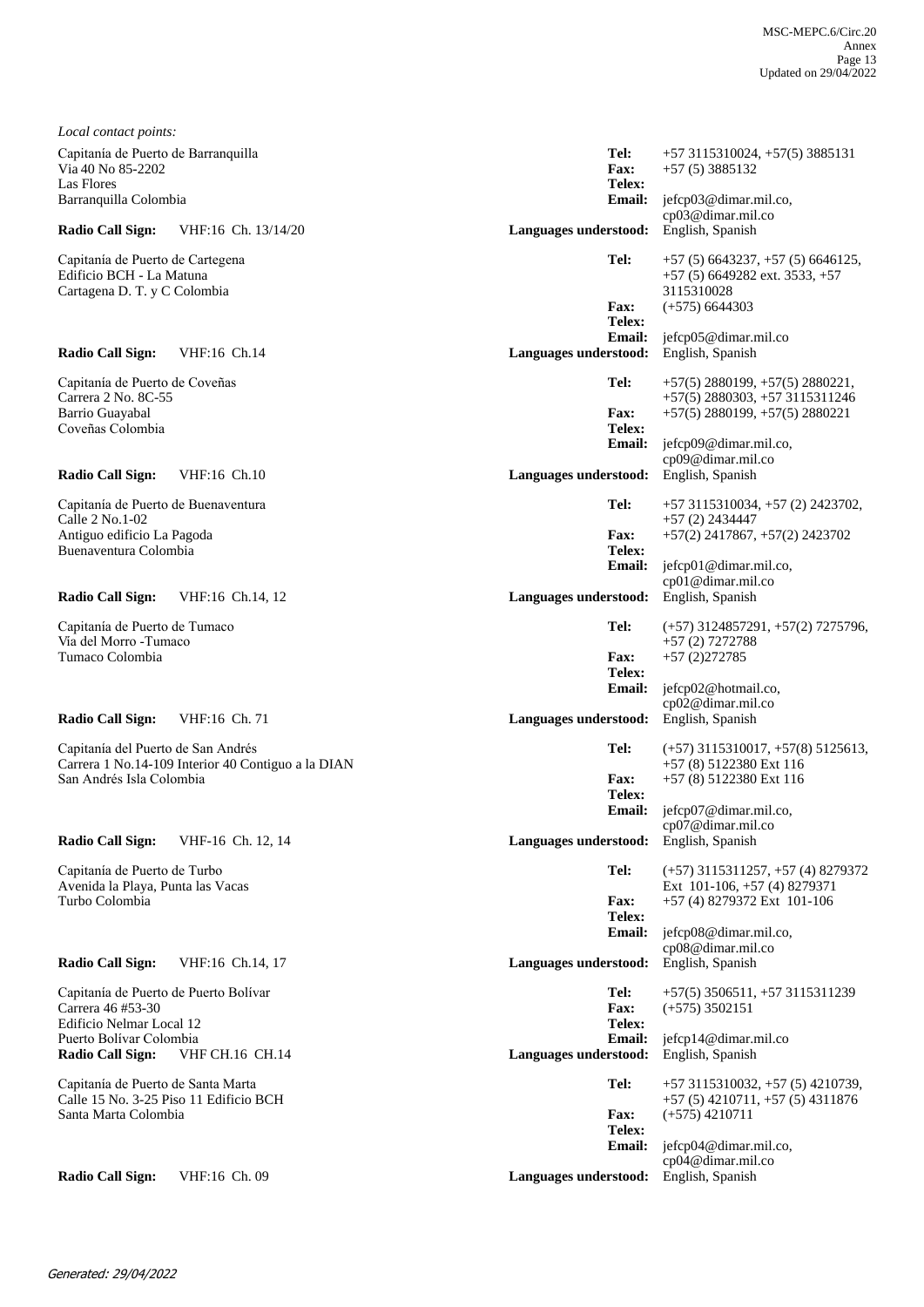### **CONGO**

| Direction Générale de la Marine Marchande<br>(DIGEMAR)<br>BP 1107,<br>Pointe-Noire Congo<br><b>Radio Call Sign:</b>                                                                                                                                                    | Tel:<br><b>Fax:</b><br><b>Telex:</b><br><b>Email:</b><br>Languages understood: English, French | $+242940107$<br>+242 942326<br>+242 944832<br>8278 KG                                                                  |
|------------------------------------------------------------------------------------------------------------------------------------------------------------------------------------------------------------------------------------------------------------------------|------------------------------------------------------------------------------------------------|------------------------------------------------------------------------------------------------------------------------|
| <b>COOK ISLANDS</b>                                                                                                                                                                                                                                                    |                                                                                                |                                                                                                                        |
| Maritime Cook Islands<br>1st Floor, Browne's Building<br>Maritime Cook Islands<br>P.O. Box 882<br>Rarotonga<br>0000 Cook Islands                                                                                                                                       | Tel:<br><b>Fax:</b><br>Telex:<br><b>Email:</b>                                                 | $+682$ 23840, $+682$ 54538<br>$+682$ 23846<br>fleet@maritimecookislands.com,<br>info@maritimecookislands.com           |
| <b>Radio Call Sign:</b>                                                                                                                                                                                                                                                | Languages understood: English                                                                  |                                                                                                                        |
| Maritime Cook Islands<br>1st Floor, Browne's Building<br>Maritime Cook Islands<br>P.O. Box 882<br>Rarotonga                                                                                                                                                            | Tel:<br><b>Fax:</b><br>Telex:<br><b>Email:</b>                                                 | $+682$ 23848, $+306945107707$<br>$+682$ 23846<br>technical@maritimecookislands.com,<br>angelos@maritimecookislands.com |
| 0000 Cook Islands<br><b>Radio Call Sign:</b>                                                                                                                                                                                                                           | Languages understood:                                                                          | English                                                                                                                |
| Ministry of Transport<br>The Secretary<br>Ministry of Transport<br>P.O. Box 61                                                                                                                                                                                         | Tel:<br>Fax:<br>Telex:<br><b>Email:</b>                                                        | $+68228810$<br>john.hosking@cookislands.gov.ck                                                                         |
| Rarotonga<br>0000 Cook Islands<br><b>Radio Call Sign:</b>                                                                                                                                                                                                              | Languages understood: English                                                                  |                                                                                                                        |
| <b>COSTA RICA</b>                                                                                                                                                                                                                                                      |                                                                                                |                                                                                                                        |
| Ministry of Public Woks and Transportation<br>Ministerio de Obras Públicas y Transportes<br>Plaza González Víquez, edificio anexo al plantel principal, oficina número 64<br>Calle 9, entre avenidas 22 y República Panamá<br>San José<br>San José<br>10104 Costa Rica | Tel:<br><b>Fax:</b><br>Telex:<br>Email:                                                        | 505 22335022<br>506 22336510<br>nelson.soto@mopt.go.cr                                                                 |
| <b>Radio Call Sign:</b>                                                                                                                                                                                                                                                | Languages understood: Spanish                                                                  |                                                                                                                        |
| Ministry of Public Woks and Transportation<br>Ministerio de Obras Públicas y Transportes<br>Plaza González Víquez, edificio anexo al plantel principal, oficina número 64<br>Calle 9, entre avenidas 22 y República Panamá<br>San José<br>San José<br>10104 Costa Rica | Tel:<br><b>Fax:</b><br><b>Telex:</b><br><b>Email:</b>                                          | 505 22335022<br>506 22336510<br>nelson.soto@mopt.go.cr                                                                 |
| <b>Radio Call Sign:</b>                                                                                                                                                                                                                                                | Languages understood: Spanish                                                                  |                                                                                                                        |
| Alternatively, spills on the Caribbean Coast could be reported to:                                                                                                                                                                                                     |                                                                                                |                                                                                                                        |
| Junta Administrativa de Portuaria y de<br>Desarollo Económico de la Vertiente<br>Atlántica (JAPDEVA)<br>Apartado T Puerto Limon                                                                                                                                        | Tel:<br><b>Fax:</b><br>Telex:<br><b>Email:</b>                                                 | $+5067990017$<br>$+5067990215$<br>$+5067984661$<br>8518/2435 CR                                                        |
| <b>Radio Call Sign:</b>                                                                                                                                                                                                                                                | Languages understood:                                                                          |                                                                                                                        |
| Ministry of Public Woks and Transportation<br>Ministerio de Obras Públicas y Transportes<br>Plaza González Víquez, edificio anexo al plantel principal, oficina número 64<br>Calle 9, entre avenidas 22 y República Panamá<br>San José                                 | Tel:<br><b>Fax:</b><br>Telex:<br>Email:                                                        | 506 22335022<br>506 22336510<br>nelson.soto@mopt.go.cr                                                                 |
| San José<br>10104 Costa Rica                                                                                                                                                                                                                                           |                                                                                                |                                                                                                                        |
| <b>Radio Call Sign:</b>                                                                                                                                                                                                                                                | Languages understood: Spanish                                                                  |                                                                                                                        |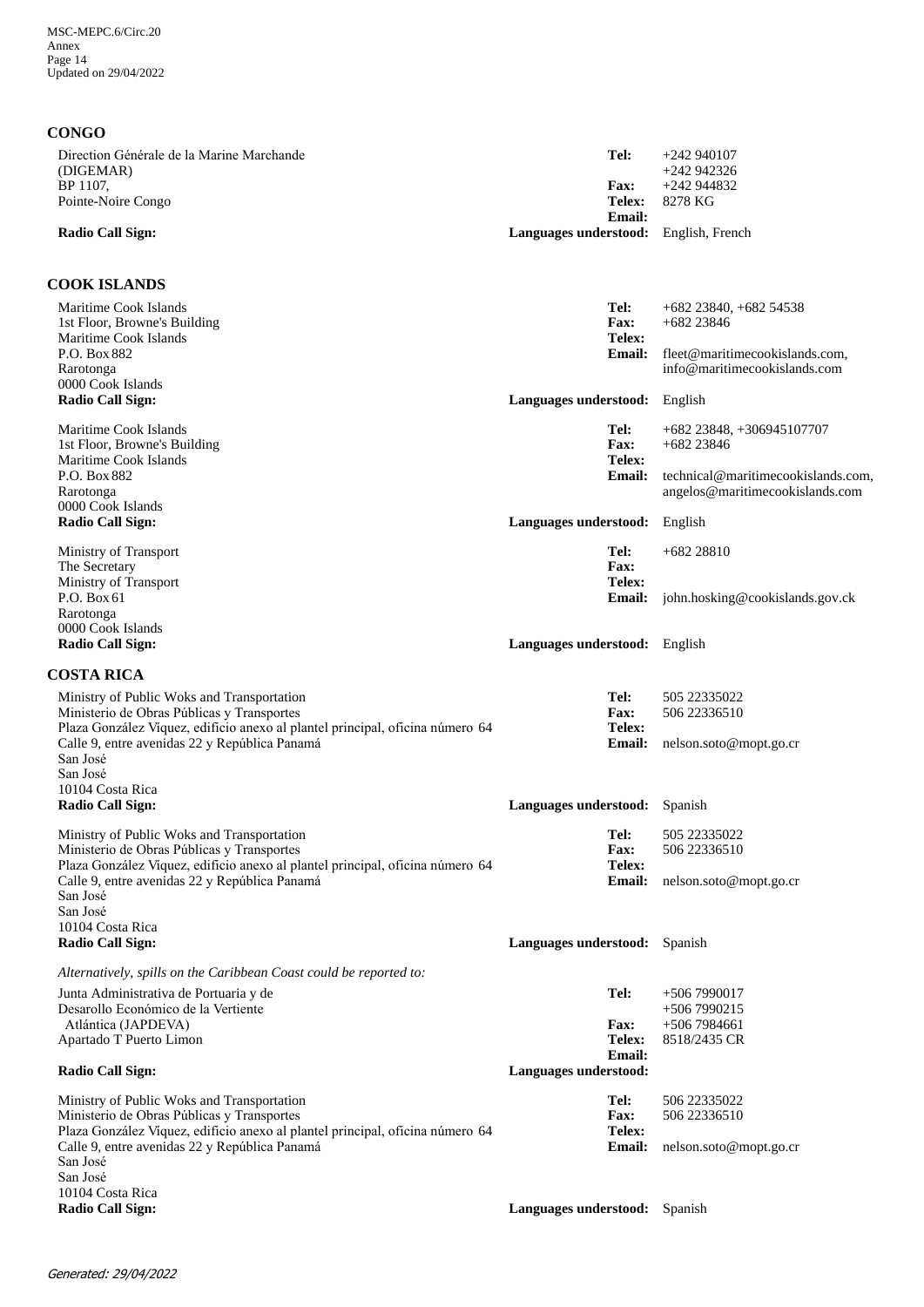# **CÔTE D'IVOIRE**

| Centre Ivorien Anti-Pollution (CIAPOL)<br>Ministère du Logement, du Cadre de Vie                                                    | Tel:                                           | $+225371835$<br>$+225372919$                                                                |
|-------------------------------------------------------------------------------------------------------------------------------------|------------------------------------------------|---------------------------------------------------------------------------------------------|
| et de l'Environnement<br>Abidjan                                                                                                    | <b>Fax:</b>                                    | $+225376503$<br>$+225316500$                                                                |
| B.P. 153 Côte d'Ivoire                                                                                                              | Telex:                                         |                                                                                             |
| <b>Radio Call Sign:</b>                                                                                                             | <b>Email:</b><br>Languages understood:         |                                                                                             |
| <b>CROATIA</b>                                                                                                                      |                                                |                                                                                             |
| Ministry of the Maritime Affairs, Transport and Infrastructure<br>Harbour Master's Office Rijeka<br>Senjsko pristaniste 3<br>Rijeka | Tel:                                           | +385 51 214 113<br>+385 51 212 474<br>+385 51 312 253 MRCC<br>+385 51 214 031 (after hours) |
| 51000 Croatia                                                                                                                       | <b>Fax:</b>                                    | +385 51 312 254 MRCC<br>+385 51 313 265<br>+385 51 211 660                                  |
|                                                                                                                                     | <b>Telex:</b>                                  | +385 51 212 696<br>24634 KAP RI RH                                                          |
| <b>Radio Call Sign:</b>                                                                                                             | <b>Email:</b><br>Languages understood: English | mrcc@pomorstvo.hr                                                                           |
|                                                                                                                                     |                                                |                                                                                             |
| <b>CUBA</b>                                                                                                                         |                                                |                                                                                             |
| Distrito de Seguridad e Inspección Marítima de Occidente<br>Via Blanca #613<br>e/ Prensa y Colón                                    | Tel:<br>Fax:<br>Telex:                         | 537 6417465, 537 6417517 ext. 111                                                           |
| Cerro<br>La Habana                                                                                                                  | <b>Email:</b>                                  | dmoc.upt@uptsieto.transnet.cu                                                               |
| 10500 Cuba<br><b>Radio Call Sign:</b>                                                                                               | Languages understood: English, Spanish         |                                                                                             |
| Distrito de Seguridad e Inspeccion                                                                                                  | Tel:                                           | $+53$ 3229 4920                                                                             |
| Maritima de Centro Este<br>Avenida La Libertad No.210                                                                               | <b>Fax:</b><br>Telex:                          | $+53$ 3229 4920                                                                             |
| entre Domingo Puente e Pancha Agramonte Camaguey<br><b>Radio Call Sign:</b>                                                         | <b>Email:</b><br>Languages understood:         | dmce@utceste.ferronet.cu                                                                    |
| Distrito de Seguridad e Inspeccion<br>Maritima de Oriente                                                                           | Tel:                                           | $+53$ 2262 3495<br>+53 2262 3548                                                            |
| Enramada#10<br>Peralejo y Callejon Cuba Santiago de Cuba                                                                            | <b>Fax:</b><br>Telex:<br><b>Email:</b>         | elieser@utoriente.ciges.inf.cu                                                              |
| <b>Radio Call Sign:</b>                                                                                                             | Languages understood:                          |                                                                                             |
| Distrito de Seguridad e Inspeccion Maritima<br>Maritima de Occidente                                                                | Tel:                                           | $+53$ 740 6597<br>$+53740$ 1540                                                             |
| Via Blanca#613<br>/Prensa y Colodon Cerro Cuidad de la Habana                                                                       | <b>Fax:</b><br>Telex:                          |                                                                                             |
| <b>Radio Call Sign:</b>                                                                                                             | <b>Email:</b><br>Languages understood:         | edi.dmoc@uptsieto.transnet.cu                                                               |
| Distrito de Seguridad e Inspeccion Maritima<br>Maritima de Centro                                                                   | Tel:                                           | +53 4351 9234<br>$+53$ 4351 6035                                                            |
| Calle 35<br>Esq.42 Cienfuegos                                                                                                       | <b>Fax:</b><br>Telex:                          |                                                                                             |
| <b>Radio Call Sign:</b>                                                                                                             | <b>Email:</b><br>Languages understood:         | dmcfgos@sicen.ferronet.cu                                                                   |
| Distrito de Seguridad e Inspección Marítima de Centro Este<br>Oficina Grupo Seguridad Marítima CEste<br>Pto. Tarafa                 | Tel:<br>Fax:<br>Telex:                         | 53 32412077, 5352867890                                                                     |
| <b>Nuevitas</b>                                                                                                                     | <b>Email:</b>                                  | pablosanabria145@gmail.com,                                                                 |
| 70100 Cuba<br><b>Radio Call Sign:</b>                                                                                               | Languages understood: English, Spanish         | amcnuevitas@transnet.cu                                                                     |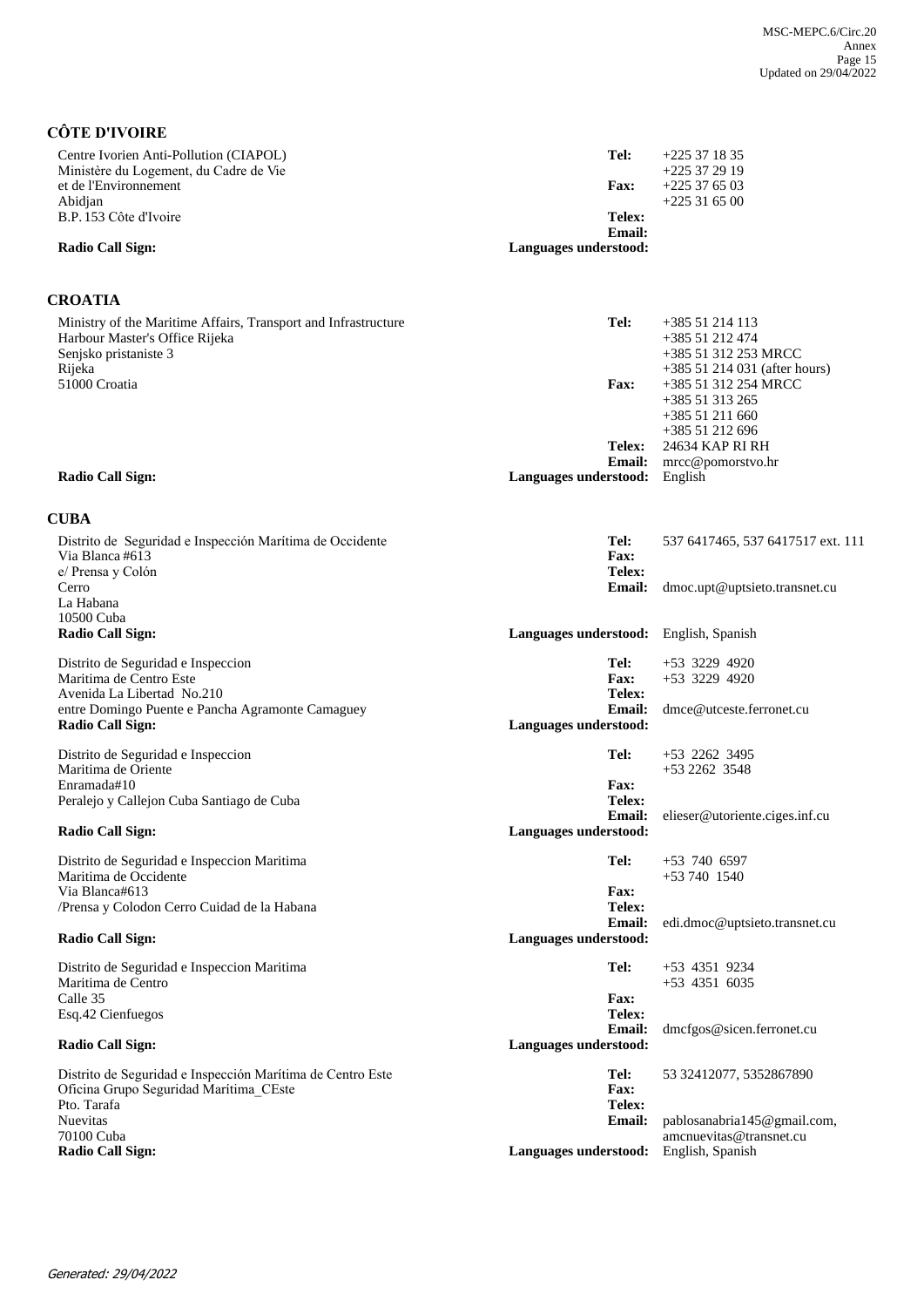| Distrito de Seguridad Marítima de Centro<br>Calle 41, No. 6011 e/. 60 y 62, Cienfuegos. Cuba<br>Cienguegos<br>55100 Cuba                                           |                               | Tel:<br><b>Fax:</b><br>Telex:  | 53 43 519234, 53 43 518840, 53<br>2860444                    |
|--------------------------------------------------------------------------------------------------------------------------------------------------------------------|-------------------------------|--------------------------------|--------------------------------------------------------------|
| <b>Radio Call Sign:</b>                                                                                                                                            | Languages understood:         | <b>Email:</b>                  | dael@apcfg.cu<br>English, Spanish                            |
| Grupo de Seguridad Marítima Territorio Oriente<br>Centro de Negocios "Alameda"<br>Oficina No. 313, Stgo., de Cuba                                                  |                               | Tel:<br>Fax:<br>Telex:         | 5352862077, 5322623495                                       |
| Santiago de Cuba<br>Santiago de Cuba<br>90100 Cuba                                                                                                                 |                               | <b>Email:</b>                  | elieser@apsc.transnet.cu                                     |
| <b>Radio Call Sign:</b>                                                                                                                                            |                               |                                | Languages understood: English, Spanish                       |
| Maritime Safety Directorate<br>Dirección de Seguridad MarítimaMinisterio del TransporteAve. Rancho Boyeros y Tulipán,<br>PlazaCiudad de La HabanaCuba<br>La Habana |                               | Tel:<br><b>Fax:</b><br>Telex:  | $+5378812191, +5378812195, +53$<br>53853840<br>$+5378811514$ |
| Nacional<br>10600 Cuba                                                                                                                                             |                               | <b>Email:</b>                  | pozo.sm@amc.transnet.cu                                      |
| <b>Radio Call Sign:</b>                                                                                                                                            | Languages understood: English |                                |                                                              |
| Oficina de Seguridad e Inspección Marítima de Mariel<br>Ave. 65 No. 12412<br>e/ 124 y 126                                                                          |                               | Tel:<br><b>Fax:</b><br>Telex:  | 53 47 392131, 53 47 392245                                   |
| Mariel<br>32100 Cuba                                                                                                                                               |                               | <b>Email:</b>                  | ompmariel@transnet.cu                                        |
| <b>Radio Call Sign:</b>                                                                                                                                            | Languages understood:         |                                | English, Spanish                                             |
| Oficina de Seguridad e Inspección Marítima de Matanzas<br>Espigón Reynold García                                                                                   |                               | Tel:<br>Fax:                   | 53 45 282812                                                 |
| Empresa de Servicios Portuarios Matanzas<br>Zona Industrial<br><b>Matanzas</b>                                                                                     |                               | Telex:<br><b>Email:</b>        | ompmtz@mtz.transnet.cu                                       |
| 40100 Cuba<br><b>Radio Call Sign:</b>                                                                                                                              |                               |                                | Languages understood: English, Spanish                       |
| Oficina de Seguridad e Inspección Marítima de Moa<br>Ave. Litoral del Puerto s/n<br>Reparto Rolo Monterrey                                                         |                               | Tel:<br>Fax:<br>Telex:         | 53 24607107                                                  |
| Moa<br>83310 Cuba                                                                                                                                                  |                               | <b>Email:</b>                  | smmoa@hol.transnet.cu                                        |
| <b>Radio Call Sign:</b>                                                                                                                                            |                               |                                | Languages understood: English, Spanish                       |
| Oficina de Seguridad e Inspección Marítima de Nuevitas<br>Calle Laura No. 5                                                                                        |                               | Tel:<br><b>Fax:</b>            | 53 32 412077                                                 |
| esq. Coronel Tarafa<br>Puerto de Tarafa                                                                                                                            |                               | Telex:<br><b>Email:</b>        | ompnuevitas@utceste.transnet.cu                              |
| <b>Nuevitas</b><br>74260 Cuba                                                                                                                                      |                               |                                |                                                              |
| <b>Radio Call Sign:</b>                                                                                                                                            |                               |                                | Languages understood: English, Spanish                       |
| Direccion de Seguridad e Inspeccion Maritima<br>Ministry of Transport                                                                                              |                               | Tel:                           | $+5378816607$<br>+53 7 881 9498                              |
| Boyeros y Tulipan, Plaza<br>Cuidad de la Habana                                                                                                                    |                               | <b>Fax:</b>                    | +53 7 881 0149<br>511 229 MITRANS CU                         |
| <b>Radio Call Sign:</b>                                                                                                                                            | Languages understood:         | <b>Telex:</b><br><b>Email:</b> | dsim@mitrans.transnet.cu                                     |
| Dirección de Seguridad Marítima - Ministerio del Transporte<br>Ave. Independencia No. 740 y Tulipan                                                                |                               | Tel:<br><b>Fax:</b>            | $+5353852478, +5378819498$<br>+53 7 690 2104                 |
| Plaza de la Revolución<br>La Habana<br>La Habana                                                                                                                   |                               | Telex:<br><b>Email:</b>        | jimenez.sm@mitrans.gob.cu                                    |
| 10600 Cuba<br><b>Radio Call Sign:</b>                                                                                                                              |                               |                                | Languages understood: English, Spanish                       |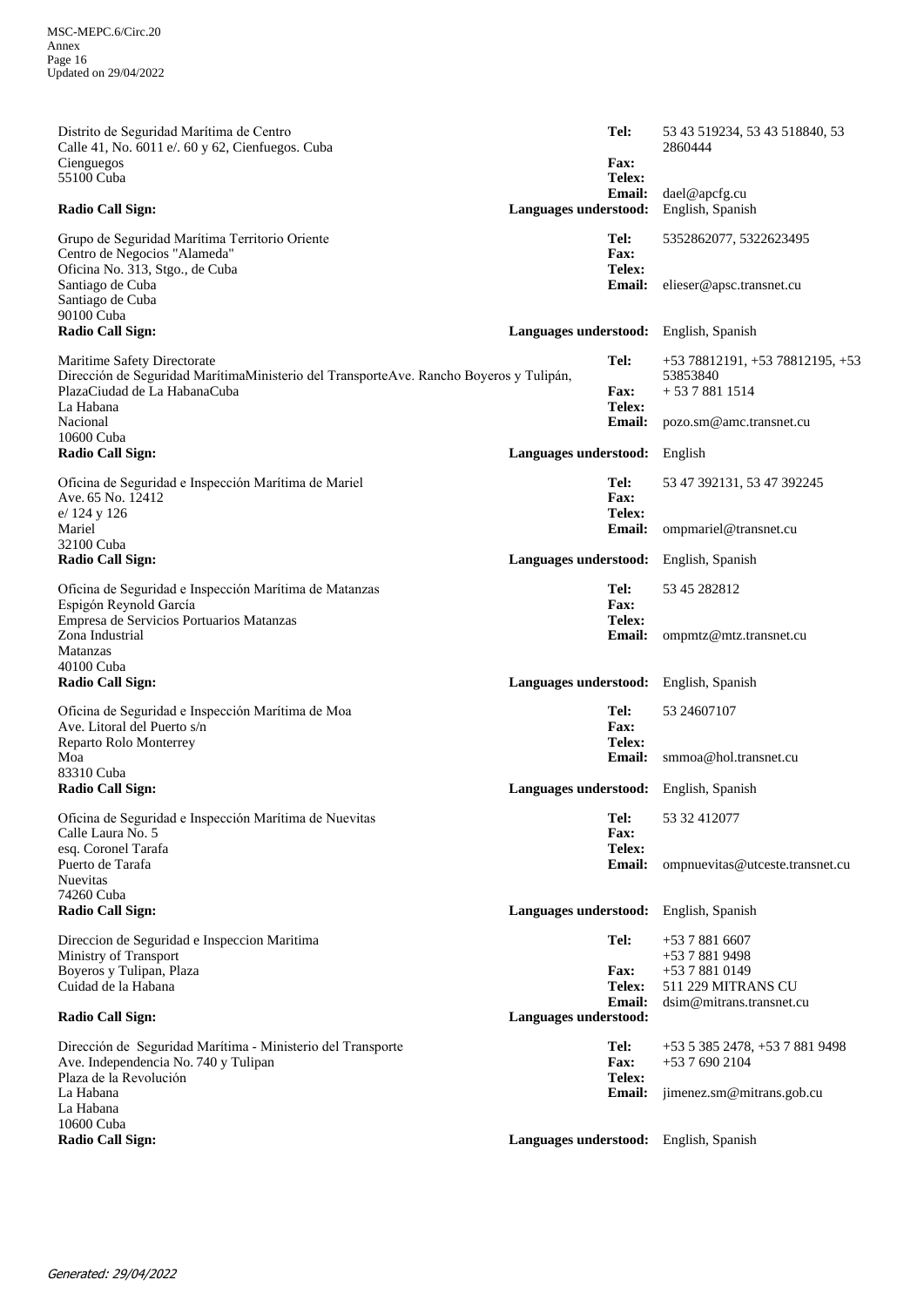## **CURAÇAO (KINGDOM OF THE NETHERLANDS)**

| JRCC Curaçao<br>Marine Basis Parera |                                                 | Tel:<br><b>Fax:</b>                           | +599 9 463 7700<br>+599 9 463 7950 |
|-------------------------------------|-------------------------------------------------|-----------------------------------------------|------------------------------------|
| Florence Nightingaleweg             | Willemstad Curação (Kingdom of the Netherlands) | Telex:<br>Email:                              | rcc.curacao@mindef.nl              |
| Radio Call Sign:                    | PJC; voice VHF CH.16; DSC MF2187.5kHz and       | <b>Languages understood:</b> English, Spanish |                                    |
|                                     | VHF/FM Ch.70                                    |                                               |                                    |

# **CYPRUS**

| Shipping Deputy Ministry to the President<br>Kylinis Street<br>Mesa Geitonia<br>Limassol<br>CY 4007 Cyprus<br><b>Radio Call Sign:</b>                                              | Tel:<br><b>Fax:</b><br>Telex:<br>Email:<br>Languages understood: | $+357$ 25 848 273<br>$+35725848200$<br>maritimeadmin@dms.gov.cy,<br>environment@dms.gov.cv<br>English                                                            |
|------------------------------------------------------------------------------------------------------------------------------------------------------------------------------------|------------------------------------------------------------------|------------------------------------------------------------------------------------------------------------------------------------------------------------------|
| Department of Fisheries and Marine Research<br>Ministry of Agriculture, Natural Resources and Environment<br>Bethlehem 101<br>Nicosia<br>CY 2033 Cyprus<br><b>Radio Call Sign:</b> | Tel:<br>Fax:<br>Telex:<br>Email:<br>Languages understood:        | $+357$ 22807868/807, $+357$ 22 807<br>$807, +357$ 99 489 651 (24hrs -<br><b>EMERGENCY - POLLUTION)</b><br>$+35722775955$<br>direction@dfmr.moa.gov.cy<br>English |
| <b>CZECHIA</b>                                                                                                                                                                     |                                                                  |                                                                                                                                                                  |

| Ministry of Transport             | Tel:                                 | +420 2 23031225 |
|-----------------------------------|--------------------------------------|-----------------|
| Navigation and Waterways Division | <b>Fax:</b>                          | +420 2 24810596 |
| L. Svobody 12                     | Telex:                               | 121096          |
| Prague 1 110 15                   | Email:                               |                 |
| <b>Radio Call Sign:</b>           | <b>Languages understood:</b> English |                 |

# **DEMOCRATIC PEOPLE'S REPUBLIC OF KOREA**

| Maritime Administration of the DPR Korea        | Tel:                                 | 00850 2 18111 ext 381 8059 |
|-------------------------------------------------|--------------------------------------|----------------------------|
| Ryonhwa-dong, No.2                              | <b>Fax:</b>                          | 00850 2 381 4410           |
| Central District,                               | Telex:                               | 38041 HS KP                |
| P.O.Box 416                                     | <b>Email:</b>                        | mab@silibank.net.kp        |
| Pyongyang Democratic People's Republic of Korea |                                      |                            |
| <b>Radio Call Sign:</b>                         | <b>Languages understood:</b> English |                            |
|                                                 |                                      |                            |

## **DEMOCRATIC REPUBLIC OF THE CONGO**

| Ministère des Transports et Communications | Tel:                  | $+243927710$                   |
|--------------------------------------------|-----------------------|--------------------------------|
| 117 Boulevard du 30 juin                   | Fax:                  |                                |
| Building ONATRA                            | Telex:                |                                |
| Kinshasa-Gombe                             |                       | <b>Email:</b> dmvnrdc@yahoo.fr |
| <b>Radio Call Sign:</b>                    | Languages understood: |                                |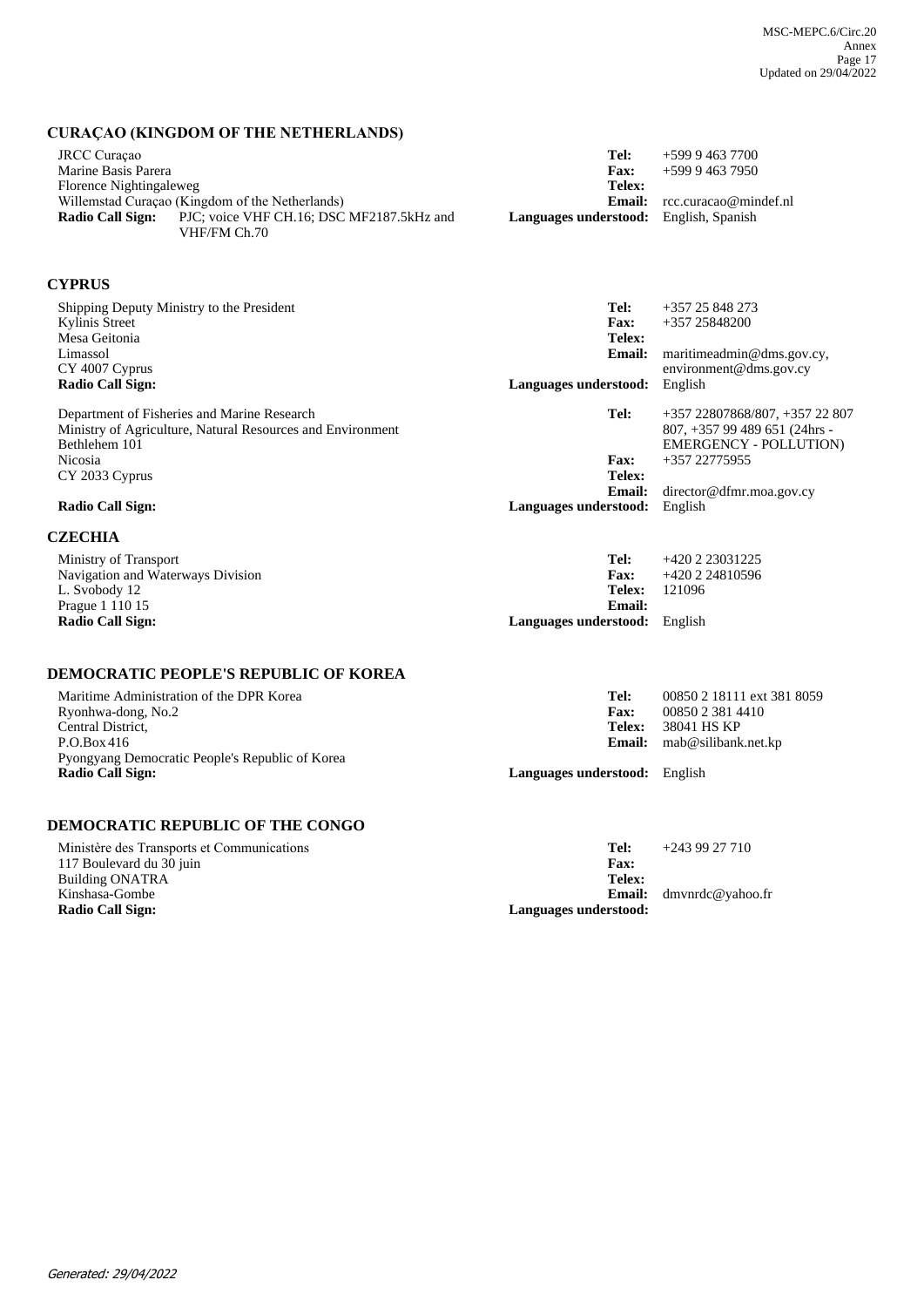| <b>DENMARK</b>                                                        |                        |                                                           |
|-----------------------------------------------------------------------|------------------------|-----------------------------------------------------------|
| Joint Arctic Command<br>Joint Arctic Command<br>Aalisatur Aqquttaa 47 | Tel:<br>Fax:<br>Telex: | $+299364000, +299297345$                                  |
| <b>NUUK</b>                                                           | <b>Email:</b>          | $ako@mil.dk$ , $\text{ircc@} \text{ircc.gl}$              |
| 3900 Greenland (Denmark)                                              |                        |                                                           |
| <b>Radio Call Sign:</b>                                               | Languages understood:  | Danish, English                                           |
| Royal Danish Navy Command                                             | Tel:                   | $+4572850370$                                             |
| Joint Rescue Coordination Centre                                      | <b>Fax:</b>            | $+45$ 72 85 04 63                                         |
| Herningvej 30                                                         | Telex:                 | 66471 SOK DK                                              |
| Karup                                                                 | Email:                 | mas@sok.dk                                                |
| DK-7470 Denmark<br><b>Radio Call Sign:</b>                            |                        | Languages understood: Danish, English, Norwegian, Swedish |
| for FAROE ISLANDS                                                     |                        |                                                           |
| Faroe Islands MRCC Torshavn<br>Tinghusvegur 64                        | Tel:<br>Fax:           | 298351300, 298351302<br>298351301                         |
| FO-100 Torshavn                                                       | Telex:                 |                                                           |
| <b>Torshavn Denmark</b>                                               | Email:                 | mrec@mrec.fo                                              |
| Radio Call Sign:<br>Torshavn Radio OXJ VHF16                          | Languages understood:  | Danish, English                                           |
| <b>DJIBOUTI</b>                                                       |                        |                                                           |
| Port Autonome International de Djibouti*                              | Tel:                   | $+253352331$                                              |
| B.P. 2107                                                             |                        | $+253351031$                                              |
| Djibouti                                                              |                        | $+253353266$                                              |
|                                                                       | <b>Fax:</b>            | $+253356187$                                              |
|                                                                       | Telex:                 | 5836 PORTAUTO DJ                                          |
|                                                                       | Email:                 |                                                           |
| <b>Radio Call Sign:</b>                                               | Languages understood:  |                                                           |
|                                                                       |                        |                                                           |

### **DOMINICA**

| Dominica Maritime Administration, Office of Maritime Affairs | Tel:                  | 0015089927170                   |
|--------------------------------------------------------------|-----------------------|---------------------------------|
| 32 Washington St.                                            | <b>Fax:</b>           |                                 |
| Fairhaven, Massacusetts                                      | Telex:                |                                 |
| 02719 United States                                          | <b>Email:</b>         | Technical@dominica-registry.com |
| Radio Call Sign:                                             | Languages understood: |                                 |

### **DOMINICAN REPUBLIC**

+1809 541 7600 **Email: Telex: Fax:** Comisíon Nacional de Saneamiento Ecológico\* Calle Euclides Morillo 65 Edificio No. 2 Caasd Santo Domingo<br>Radio Call Sign: Languages understood: **Tel:** +1809 562 3500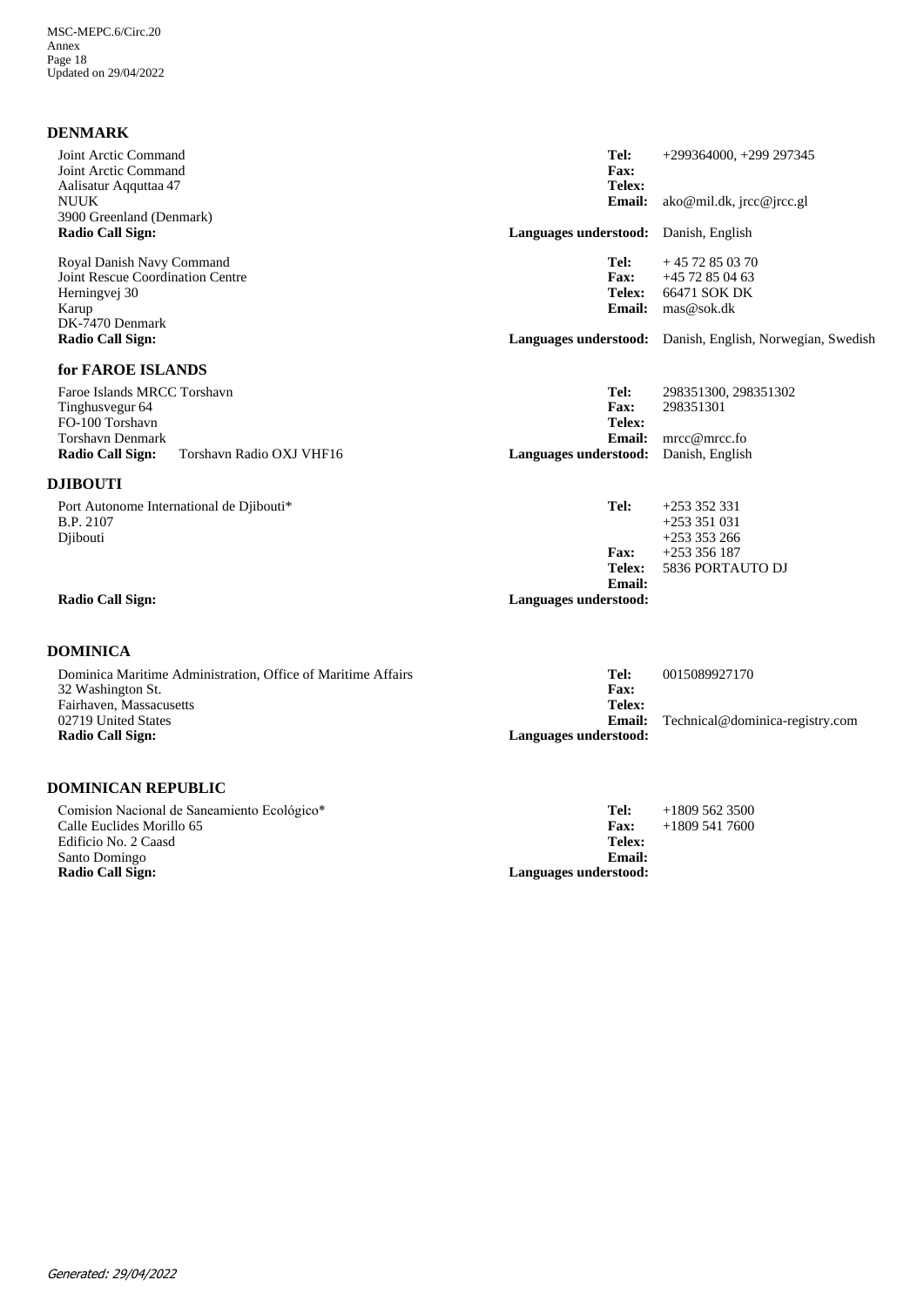| DIRECCIÓN NACIONAL DE LOS ESPACIOS ACUÁTICOS<br>Elizalde 101 y Malecón                               | Tel:                                          | 593 42320400 ext. 37206,<br>0990984055 |
|------------------------------------------------------------------------------------------------------|-----------------------------------------------|----------------------------------------|
| Guayaquil                                                                                            | <b>Fax:</b>                                   |                                        |
| Guayas                                                                                               | Telex:                                        |                                        |
| 090307 Ecuador                                                                                       | <b>Email:</b>                                 | fespinozah@armada.mil.ec,              |
|                                                                                                      |                                               | fespinozah001@gmail.com                |
| <b>Radio Call Sign:</b>                                                                              | Languages understood:                         | English, Spanish                       |
| SUBSECRETARIA DE PUERTOS Y TRANSPORTE MARITIMO Y FLUVIAL (SPTMF)                                     | Tel:                                          | +593-62723008                          |
| Av. del Bombero y Leopoldo Carrera - Cdla. Ceibos. Edif. EP-Petroecuador. 1er piso                   | Fax:                                          |                                        |
| Guayaquil Ecuador                                                                                    | Telex:                                        |                                        |
|                                                                                                      | <b>Email:</b>                                 | rvillacis@mtop.gob.ec                  |
| <b>Radio Call Sign:</b><br>HC                                                                        |                                               | Spanish                                |
|                                                                                                      | Languages understood:                         |                                        |
| Superintendencia del Terminal Petrolero de "Balao" (SUINBA)                                          | Tel:                                          | 00593-6-2720664 / 00593-6-2726452      |
| Terminal Petrolero de Balao                                                                          |                                               | (after hrs) 00593980495020,            |
| Esmeraldas Ecuador                                                                                   |                                               | 00593997104178                         |
|                                                                                                      | <b>Fax:</b>                                   | 0059362786730                          |
|                                                                                                      | Telex:                                        |                                        |
|                                                                                                      | <b>Email:</b>                                 | suinba_operaciones@mtop.gob.ec,        |
|                                                                                                      |                                               | suinba_radio@mtop.gob.ec,              |
|                                                                                                      |                                               | rvillacis61@hotmail.com                |
| Radio Call Sign:<br>HС                                                                               | Languages understood:                         | English, Spanish                       |
|                                                                                                      |                                               |                                        |
| Superintendencia del Terminal Petrolero de "El Salitral" (SUINSA)                                    | Tel:                                          | 0059345504901                          |
| Terminal Petrolero de el Salitral                                                                    | Fax:                                          | 0059342504901 Ext. 102 / 109           |
| Guayaquil Ecuador                                                                                    | Telex:                                        |                                        |
|                                                                                                      | <b>Email:</b>                                 | suinsa_operaciones@mtop.gob.ec,        |
|                                                                                                      |                                               | suinsa_radio@mtop.gob.ec,              |
|                                                                                                      |                                               |                                        |
|                                                                                                      |                                               | xmedina@mtop.gob.ec                    |
| <b>Radio Call Sign:</b><br>HС                                                                        | Languages understood:                         | Spanish                                |
|                                                                                                      | Tel:                                          | 00592342785785                         |
| Superintendencia del Terminal Petrolero de la Libertad (SUINLI)<br>Terminal Petrolero de la Libertad | <b>Fax:</b>                                   | 0059342785781                          |
| La Libertad Ecuador                                                                                  | Telex:                                        |                                        |
|                                                                                                      |                                               |                                        |
|                                                                                                      | <b>Email:</b>                                 | suinli_operaciones@mtop.gob.ec,        |
|                                                                                                      |                                               | suinli_radio@mtop.gob.ec,              |
|                                                                                                      |                                               | hromero@mtop.gob.ec                    |
| <b>Radio Call Sign:</b><br>HС                                                                        | Languages understood:                         | Spanish                                |
| <b>EGYPT</b>                                                                                         |                                               |                                        |
| <b>Egyptian Authority for Maritime Safety</b>                                                        | Tel:                                          | $+2034863650$                          |
| Maritime Safety Information Center                                                                   | Fax:                                          | $+2034837627$                          |
| Bab El Gomrok (1) - Ras El Tin                                                                       | <b>Telex:</b>                                 | 54407 FANARUN                          |
| Alexandria                                                                                           |                                               | <b>Email:</b> opercent@eams.gov.eg     |
| Alexandria                                                                                           |                                               |                                        |
| 21513 Egypt                                                                                          |                                               |                                        |
| <b>Radio Call Sign:</b>                                                                              | Languages understood: Arabic, English, French |                                        |
|                                                                                                      |                                               |                                        |
| Egyptian Authority for Maritime Safety (EAFMS)                                                       | Tel:                                          | 002034863650                           |
| Bab Gomrok 1 Ras El Tin                                                                              | <b>Fax:</b>                                   | 002034837627                           |
| Alexandria                                                                                           | Telex:                                        | 54407                                  |
| 21513 Egypt                                                                                          | <b>Email:</b>                                 | opercent@eams.gov.eg                   |
| <b>Radio Call Sign:</b>                                                                              | Languages understood:                         | Arabic, English                        |
| <b>EL SALVADOR</b>                                                                                   |                                               |                                        |
|                                                                                                      |                                               |                                        |
| Maritime Port Authority (AMP)                                                                        | Tel:                                          | 503 25919007                           |
| Col. San Benito y Calle #2                                                                           | <b>Fax:</b>                                   |                                        |
| entre calles Loma Linda y La Mascota, casa #127                                                      | Telex:                                        |                                        |
| San Salvador El Salvador                                                                             | <b>Email:</b>                                 | gjimenez@amp.gob.sv                    |
| Radio Call Sign:                                                                                     | Languages understood:                         | English, Spanish                       |
|                                                                                                      |                                               |                                        |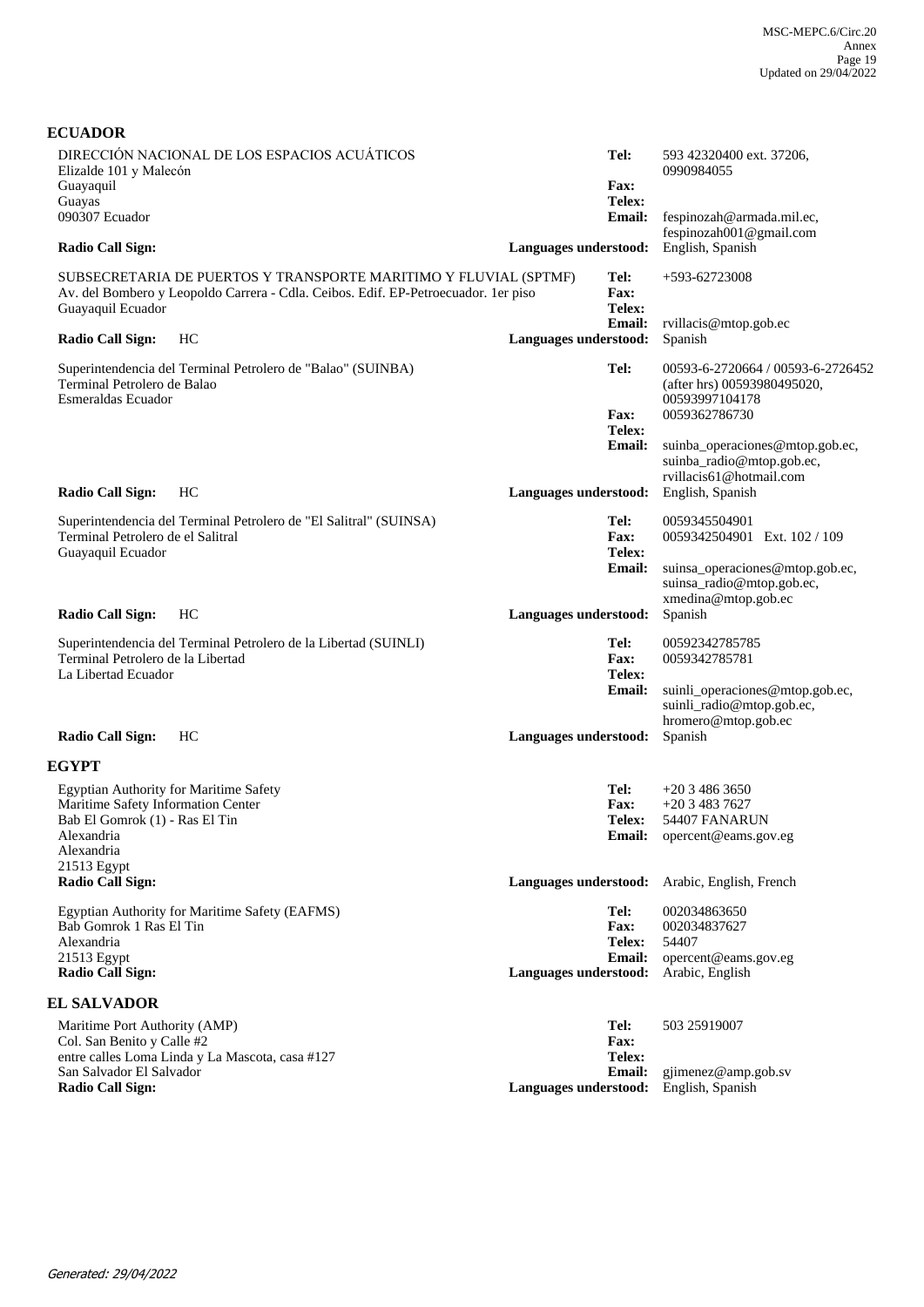## **ESTONIA**

| Joint Rescue Coordination Centre (JRCC) Tallinn Estonian Police and Border Guard<br><b>BoardBorder Guard Department</b><br>Osmussaare 2 | Tel:<br><b>Fax:</b><br>Telex:                           | +372 619 1224<br>$+3726922501$                            |
|-----------------------------------------------------------------------------------------------------------------------------------------|---------------------------------------------------------|-----------------------------------------------------------|
| Tallinn<br>13811 Estonia<br><b>Radio Call Sign:</b>                                                                                     | <b>Email:</b><br>Languages understood: English, Russian | jrcc@politsei.ee                                          |
| <b>ETHIOPIA</b>                                                                                                                         |                                                         |                                                           |
| Ethiopian Maritime Affairs Authority                                                                                                    | Tel:                                                    | $+251$ 1 011 5 503683, $+251$ 1 011 5                     |
| Tadesse Tefera Bldg,                                                                                                                    |                                                         | 503638, +25115503640,                                     |
| Near Mexico square                                                                                                                      |                                                         | $+251911513073, +251911231115$                            |
| Lideta subcity                                                                                                                          | Fax:                                                    | $+25110115503960$                                         |
| Addis Ababa                                                                                                                             | Telex:                                                  |                                                           |
| Ethiopia                                                                                                                                | <b>Email:</b>                                           | getinet.esl@gmail.com,                                    |
| 1861 Ethiopia                                                                                                                           |                                                         | maraddirector@etmaritime.com,<br>mekonnenab@yahoo.com     |
| ET<br><b>Radio Call Sign:</b>                                                                                                           | Languages understood:                                   | English                                                   |
|                                                                                                                                         |                                                         |                                                           |
| Ethiopian Maritime Affairs Authority                                                                                                    | Tel:                                                    | $+25115503638, +25115503640$                              |
| Tadesse Tefera Bldg,                                                                                                                    | <b>Fax:</b>                                             |                                                           |
| Near Mexico square                                                                                                                      | Telex:                                                  |                                                           |
| Lideta subcity                                                                                                                          | <b>Email:</b>                                           | mekonnenab@yahoo.com,<br>maraddirector@etmaritime.com     |
| Addis Ababa<br>Ethiopia                                                                                                                 |                                                         |                                                           |
| 1861 Ethiopia                                                                                                                           |                                                         |                                                           |
| <b>Radio Call Sign:</b><br>Et <sub>03</sub>                                                                                             | Languages understood:                                   | English                                                   |
|                                                                                                                                         |                                                         |                                                           |
| Ethiopian Maritime Affairs Authority                                                                                                    | Tel:                                                    | $+25111503638/+251115503640/$                             |
| Ethiopian Maritime Affairs Authority                                                                                                    |                                                         | +251115588237/                                            |
| Tadesse Tefera Bldg, 5th floor<br>infront of hotel De' Afrique, near Mexico square                                                      | <b>Fax:</b><br>Telex:                                   | $+251115503960$                                           |
| Addis Ababa                                                                                                                             | <b>Email:</b>                                           | maritimeadministration@maritimeaff.                       |
| Addis Ababa                                                                                                                             |                                                         | gov.et                                                    |
| P.O. 1861 Ethiopia                                                                                                                      |                                                         |                                                           |
| <b>Radio Call Sign:</b><br>EТ                                                                                                           | Languages understood:                                   | English                                                   |
| <b>FAROES, DENMARK</b>                                                                                                                  |                                                         |                                                           |
| Faroese Maritime Authority (FMA)                                                                                                        | Tel:                                                    | $+298$ 351300, $+298$ 333198 or $+298$                    |
| Bókbindaragøta 8                                                                                                                        |                                                         | 355600                                                    |
| Tórshavn                                                                                                                                | <b>Fax:</b>                                             |                                                           |
| FO-100 Faroes, Denmark                                                                                                                  | Telex:<br><b>Email:</b>                                 | fma@fma.fo, mrcc@mrcc.fo                                  |
| Radio Call Sign:                                                                                                                        | Languages understood:                                   | Danish, English, Norwegian, Swedish                       |
|                                                                                                                                         |                                                         |                                                           |
| Vørn                                                                                                                                    | Tel:                                                    | $+298$ 311065, $+298$ 311065                              |
| Yviri við Strond                                                                                                                        | Fax:                                                    | +298 313981                                               |
| Postrúm 1238                                                                                                                            | Telex:                                                  |                                                           |
| Tórshavn<br>100 Faroes, Denmark                                                                                                         | <b>Email:</b>                                           | vorn@vorn.fo, elmarh@vorn.fo                              |
| <b>Radio Call Sign:</b>                                                                                                                 |                                                         | Languages understood: Danish, English, Norwegian, Swedish |
| <b>FINLAND</b>                                                                                                                          |                                                         |                                                           |
|                                                                                                                                         |                                                         |                                                           |
| Maritime Rescue Coordination Centre (MRCC Turku)<br>West Finland Coast Guard District                                                   | Tel:<br><b>Fax:</b>                                     | $+3582041001$<br>+358 294 1019                            |
| P.O. Box 16                                                                                                                             | Telex:                                                  | Inmarsat C: 423002211 (AOR-E)                             |
| FI-20101                                                                                                                                | <b>Email:</b>                                           | mrcc@raja.fi                                              |
| Turku Finland                                                                                                                           |                                                         |                                                           |
| <b>Radio Call Sign:</b>                                                                                                                 | Languages understood: English, Swedish                  |                                                           |
|                                                                                                                                         |                                                         |                                                           |
| <b>FRANCE</b>                                                                                                                           |                                                         |                                                           |
| <b>MRCC LA REUNION</b>                                                                                                                  | Tel:                                                    | +262 43 43 43, 422799193                                  |
| Base navale du port des galets                                                                                                          | Fax:                                                    | $+262711595$                                              |
| Le Port cedex                                                                                                                           | Telex:                                                  | 916140                                                    |
| 97821 Réunion (France)                                                                                                                  |                                                         | Email: reunion@mrccfr.eu                                  |

**Radio Call Sign:** CROSS La Réunion **Languages understood:** French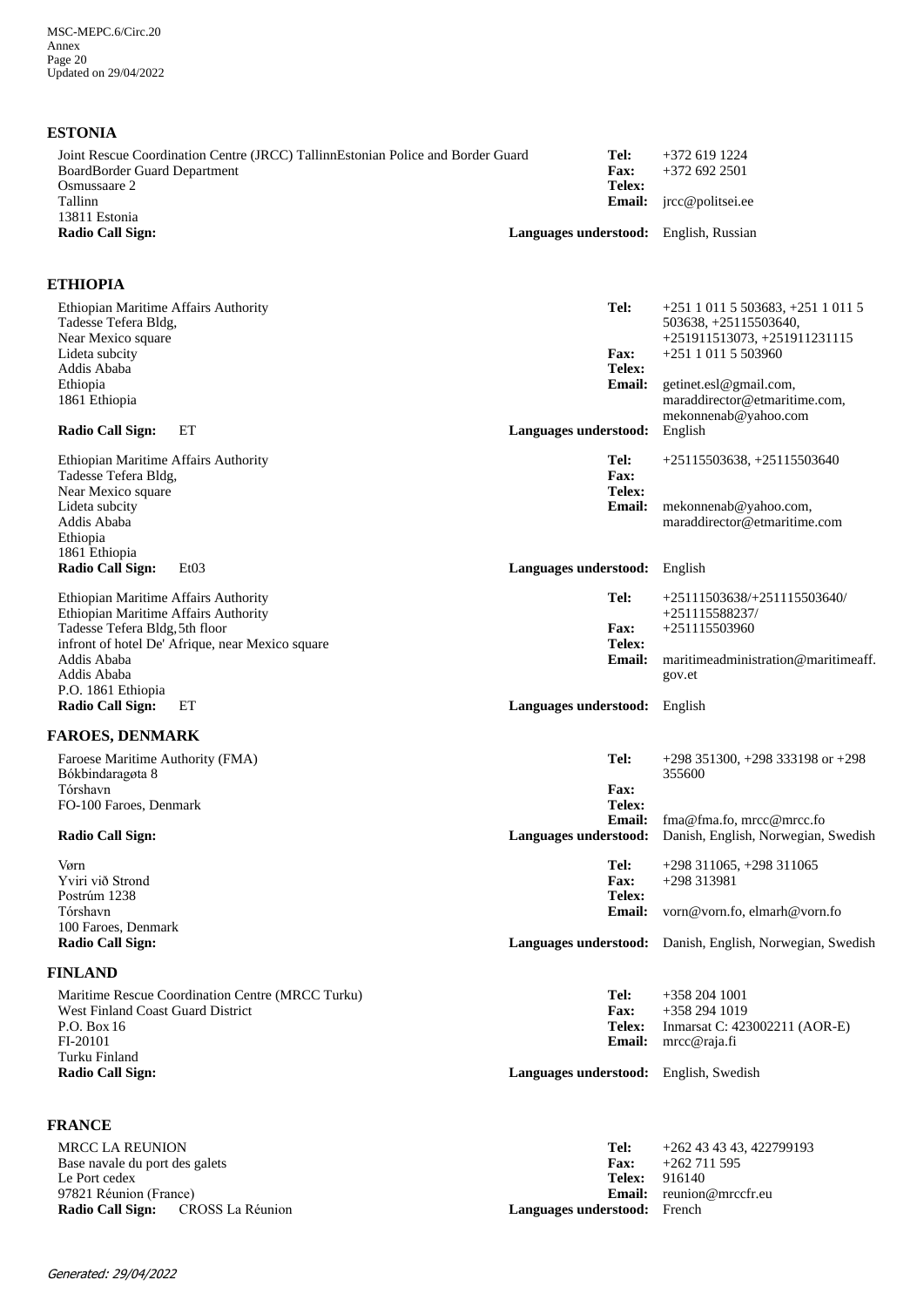| <b>East Channel:</b>                                                                                |                                                    |                                                                                |                                                                                                              |
|-----------------------------------------------------------------------------------------------------|----------------------------------------------------|--------------------------------------------------------------------------------|--------------------------------------------------------------------------------------------------------------|
| <b>MRCC GRIS NEZ</b><br>Le Cap Gris Nez,<br>Audinghen<br>62179 France                               |                                                    | Tel:<br><b>Fax:</b><br><b>Telex:</b>                                           | +33 3 21 87 21 87<br><b>INMARSAT C: 422799256</b><br>+33 3 21 87 78 55<br>130680                             |
| <b>Radio Call Sign:</b>                                                                             | <b>MMSI 002275100</b>                              | <b>Email:</b><br>Languages understood:                                         | gris-nez@mrccfr.eu<br>English, French                                                                        |
| <b>Central Channel</b>                                                                              |                                                    |                                                                                |                                                                                                              |
| <b>MRCC JOBOURG</b><br>14 route d'Auderville<br>Jobourg<br>50440 France<br><b>Radio Call Sign:</b>  | MMSI: 002275200                                    | Tel:<br><b>Fax:</b><br><b>Telex:</b><br><b>Email:</b><br>Languages understood: | $+33$ 233 521 616<br>+33 2 33 52 71 72<br>130680<br>jobourg@mrccfr.eu<br>English, French                     |
| <b>West Channel</b>                                                                                 |                                                    |                                                                                |                                                                                                              |
| <b>MRCC CORSEN</b><br>Route de Corsen<br>29229 Plouarzel<br>29229 France<br><b>Radio Call Sign:</b> | <b>MMSI 002275300</b>                              | Tel:<br><b>Fax:</b><br><b>Telex:</b><br><b>Email:</b><br>Languages understood: | $+33298893131$<br>$+33$ 2 98 89 65 75<br>940086<br>corsen@mrccfr.eu<br>English, French                       |
| <b>Atlantic Ocean:</b>                                                                              |                                                    |                                                                                |                                                                                                              |
| <b>MRCC ETEL</b><br>Avenue Louis Bougo,<br>Château de la Garenne, Etel<br><b>56410 France</b>       |                                                    | Tel:<br><b>Fax:</b><br><b>Telex:</b><br>Email:                                 | +33 2 97 55 35 35<br><b>INMARSAT C: 422799025</b><br>+33 2 97 55 49 34<br>940519<br>etel.mrcc@developpement- |
|                                                                                                     |                                                    |                                                                                | durable.gouv.fr                                                                                              |
| <b>Radio Call Sign:</b>                                                                             | <b>MMSI 002275000</b>                              | Languages understood:                                                          | English, French                                                                                              |
| <b>Mediterranean Sea</b>                                                                            |                                                    |                                                                                |                                                                                                              |
| <b>MRCC LA GARDE</b>                                                                                |                                                    | Tel:                                                                           | +33 4 94 61 71 10                                                                                            |
| Fort Sainte-Marguerite                                                                              |                                                    | <b>Fax:</b>                                                                    | +33 4 94 27 11 49                                                                                            |
| BP 70069<br>La Garde<br>83130 France                                                                |                                                    | <b>Telex:</b><br>Email:                                                        | 430024<br>lagarde@mrccfr.eu                                                                                  |
| <b>Radio Call Sign:</b>                                                                             | CROSS La Garde VHF16                               | Languages understood: English, French                                          |                                                                                                              |
|                                                                                                     | <b>French West Indies, French Guiana:</b>          |                                                                                |                                                                                                              |
| <b>MRCC FORT DE FRANCE</b><br>16 bd de la Marne<br>BP 621<br>Fort-de-France Cedex                   |                                                    | Tel:                                                                           | +596 70 92 92<br><b>INMARSAT C: 422799024 (AOR-</b><br>W)<br>422799244 (AOR-E)                               |
| 97261 French Guiana (France)                                                                        |                                                    | <b>Fax:</b><br>Telex:<br>Email:                                                | $+596$ 63 24 50, $+596$ 735 730<br>912008<br>fortdefrance.mrcc@developpement-<br>durable.gouv.fr             |
| <b>Radio Call Sign:</b>                                                                             | CROSS La Garde                                     | Languages understood:                                                          | English, French                                                                                              |
|                                                                                                     | <b>New Caledonia, Wallis and Futuna:</b>           |                                                                                |                                                                                                              |
| Inmarsat-C 4227991194                                                                               | Radio Call sign: MRCC Nouméa on VHF 16 or 2182 Khz |                                                                                |                                                                                                              |
| <b>MRCC NOUMEA</b><br>Base Navale Chaleix<br><b>BP38</b>                                            |                                                    | Tel:<br><b>Fax:</b><br><b>Telex:</b>                                           | $+687292303, 4227991194$<br>$+689$ 292 303                                                                   |
| Nouméa Cédex                                                                                        |                                                    | <b>Email:</b>                                                                  | mrcc.nc@lagoon.nc                                                                                            |
| 98843 New Caledonia (France)<br><b>Radio Call Sign:</b>                                             | MRCC Nouméa                                        | Languages understood: English, French                                          |                                                                                                              |
| <b>French Polynesia (Tahiti):</b>                                                                   |                                                    |                                                                                |                                                                                                              |
| <b>INMARSATC: 422799192</b>                                                                         |                                                    |                                                                                |                                                                                                              |
| <b>MRCC PAPEETE</b>                                                                                 |                                                    | Tel:                                                                           | +689465316                                                                                                   |
| <b>CMP</b><br>BP 9435                                                                               |                                                    | <b>Fax:</b><br><b>Telex:</b>                                                   | +689423915                                                                                                   |
| Papeete, Tahiti                                                                                     |                                                    | <b>Email:</b>                                                                  | mrccpapeete@mail.pf                                                                                          |
| 98715 French Polynesia (France)<br><b>Radio Call Sign:</b>                                          | MRCC Papeete VHF16 or 2182 Khz                     | Languages understood: English, French                                          |                                                                                                              |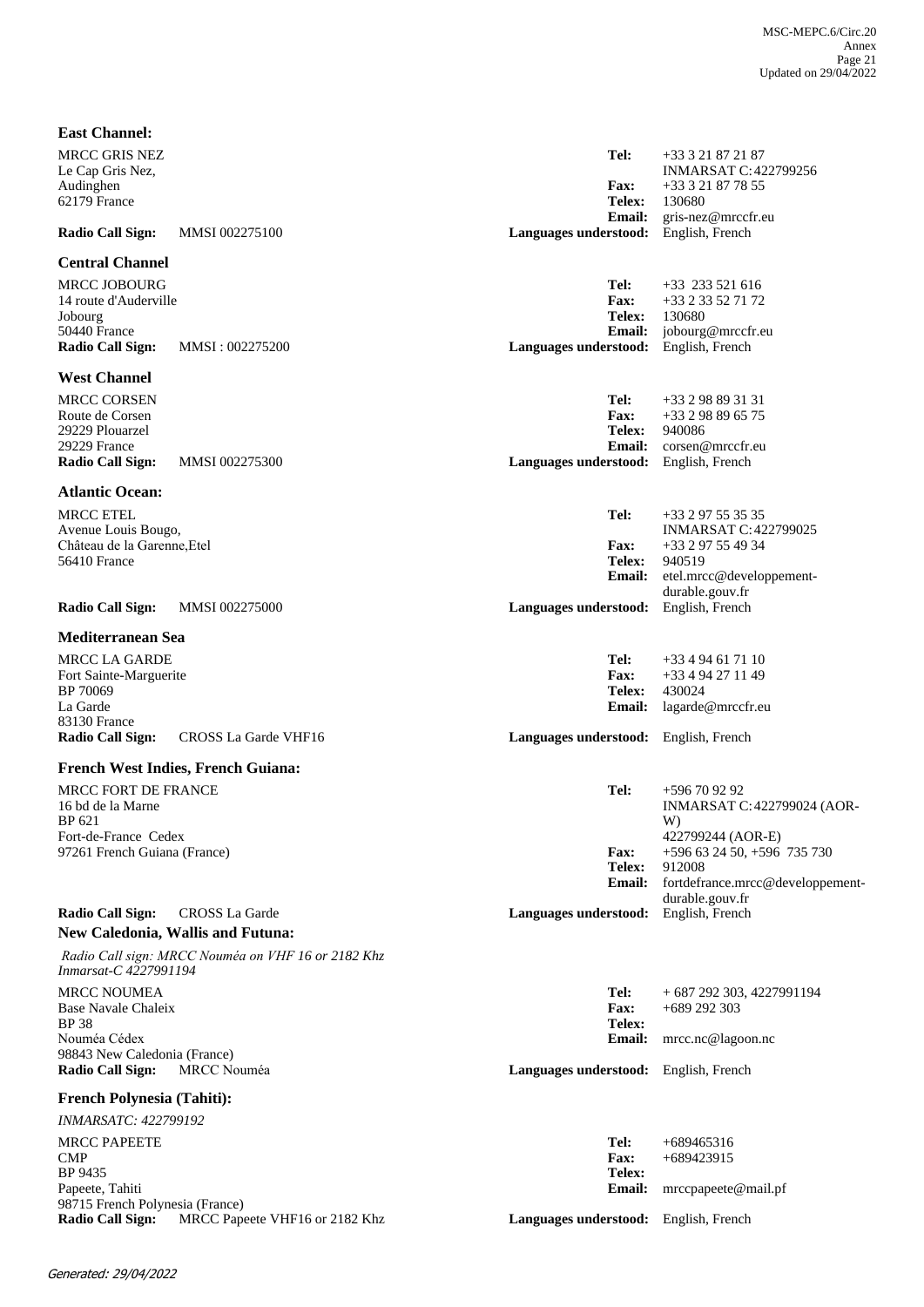### **GABON**

| Direction du Port de Port Gentil*<br><b>B.P.</b> 43<br>Port Gentil | Tel:<br><b>Fax:</b><br>Telex:          | $+241\,753563$ |
|--------------------------------------------------------------------|----------------------------------------|----------------|
| <b>Radio Call Sign:</b>                                            | <b>Email:</b><br>Languages understood: |                |

## **GAMBIA**

| Gambia Ports Authority                                                                |                               | Tel:           | $+2204227266$                      |
|---------------------------------------------------------------------------------------|-------------------------------|----------------|------------------------------------|
| Liberation Avenue                                                                     |                               | Fax:<br>Telex: |                                    |
| Banjul<br>Gambia                                                                      |                               | <b>Email:</b>  | info@gambiaports.gm                |
| BJL 619 Gambia                                                                        |                               |                |                                    |
| Radio Call Sign:                                                                      | Languages understood: English |                |                                    |
| Gambia Maritime Administration (GMA)                                                  |                               | Tel:           | $(+220)$ 4229943, $(+220)$ 4229978 |
| Gambia Maritime Administration (GMA)                                                  |                               | Fax:           | $(+220)$ 4229943                   |
| #5 AOU Boulevard                                                                      |                               | Telex:         |                                    |
| Duwa Jabi Building                                                                    |                               | <b>Email:</b>  | gabrielndow@hotmail.com,           |
| Banjul Gambia                                                                         |                               |                | info@gambiamaritime.org,           |
|                                                                                       |                               |                | gabyndow@gmail.com                 |
| Radio Call Sign:                                                                      | Languages understood:         |                | English, Russian                   |
| <b>GEORGIA</b>                                                                        |                               |                |                                    |
| LEPL Maritime Transport Agency of the Ministry of Economy and Sustainable Development |                               | Tel:           | +995577221631, +995 (422) 274925   |
| of Georgia                                                                            |                               | <b>Fax:</b>    |                                    |
| 50 Bako Str                                                                           |                               | Telex:         |                                    |
| Batumi                                                                                |                               | <b>Email:</b>  | $\text{mrcc}@mta.gov.get$          |
| 6000 Georgia                                                                          |                               |                |                                    |
| <b>MRCC GEORGIA</b><br>Radio Call Sign:                                               | Languages understood: English |                |                                    |
|                                                                                       |                               |                |                                    |
| <b>GERMANY</b>                                                                        |                               |                |                                    |

| Havariekommando - Central Command for Maritime Emergencies (CCME) | Tel:                                         | $+4930185420-1400(24 h)$ |
|-------------------------------------------------------------------|----------------------------------------------|--------------------------|
| Am Alten Hafen 2                                                  | <b>Fax:</b>                                  | +49 30 185420-2009       |
| Cuxhaven                                                          | Telex:                                       |                          |
| D-27474 Germany                                                   | Email:                                       | mlz@havariekommando.de   |
| <b>Radio Call Sign:</b>                                           | <b>Languages understood:</b> English, German |                          |
|                                                                   |                                              |                          |

## **GHANA**

| Ministry of Transport/Ghana Maritime Authority<br>P O Box Ministries 34<br>Ridge<br>Accra<br>233 Ghana<br>Radio Call Sign:                         | Tel:<br>Fax:<br>Telex:<br><b>Email:</b><br>Languages understood: | +233302677702, +233244037367<br>+233302677702<br>Inusah.a.nasir@ghanamaritime.org,<br>info@ghanamaritime.org<br>English |
|----------------------------------------------------------------------------------------------------------------------------------------------------|------------------------------------------------------------------|-------------------------------------------------------------------------------------------------------------------------|
| Ministry of Transport/Ghana Maritime Authority<br><b>PMB 34</b><br>Ministries Post Office<br><b>ACCRA</b> Ghana<br>Radio Call Sign:                | Tel:<br>Fax:<br>Telex:<br><b>Email:</b><br>Languages understood: | $+233302662122$<br>$+233302684392$<br>thomas.k.alonsi@ghanamaritime.org,<br>info@ghanamaritime.org<br>English           |
| Ministry of Transport/Ghana Ports and Harbours Authority<br>Port of Tema<br>P.O. Box 150<br>Tema<br>Greater Accra Ghana<br><b>Radio Call Sign:</b> | Tel:<br>Fax:<br>Telex:<br><b>Email:</b><br>Languages understood: | $+233244167488$<br>$+23322202812$<br>KMicah@ghanaports.gov.gh<br>English                                                |
| Ministry of Transport/Ghana Ports & Harbours Authority<br>Port of Takoradi<br>P.O. Box 249<br>Takoradi Ghana<br>Radio Call Sign:                   | Tel:<br>Fax:<br>Telex:<br>Email:<br>Languages understood:        | $+2333124073/24304.$<br>+233208843236<br>$+2333122814$<br>English                                                       |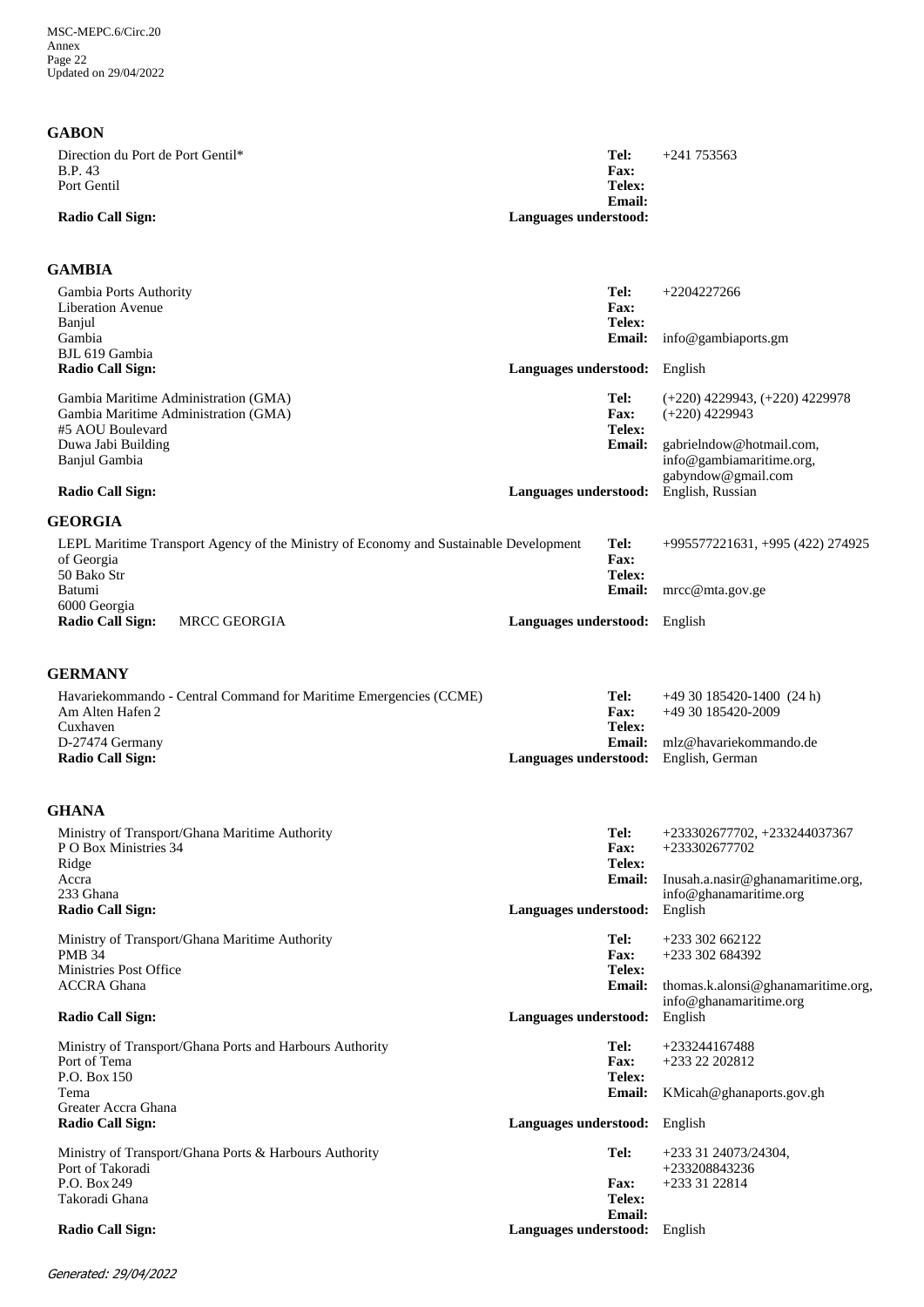## **GIBRALTAR (UNITED KINGDOM)**

| Gibraltar Maritime Administration<br>Watergate House<br>2/8 Casemates Square                                                                  | Tel:<br><b>Fax:</b><br>Telex:                           | 00350 200 46862, 00350 56939000<br>00350 200 47770                    |
|-----------------------------------------------------------------------------------------------------------------------------------------------|---------------------------------------------------------|-----------------------------------------------------------------------|
| Gibraltar<br>GX11 1AA Gibraltar (United Kingdom)                                                                                              | <b>Email:</b>                                           | maritime.survey@gibraltar.gov.gi                                      |
| <b>Radio Call Sign:</b>                                                                                                                       | Languages understood: English                           |                                                                       |
| <b>GREECE</b>                                                                                                                                 |                                                         |                                                                       |
| Ministry of Maritime Affairs and Insular Policy/ Hellenic Coast Guard (H.C.G)<br>Operations Centre of H.C.G. (for not working hours and days) | Tel:<br>Fax:                                            | $+302131371626, +302104112500,$<br>$+302131374120$<br>$+302104633096$ |
| Akti Vasiliadi, Gates El-E2<br>(inside port of Piraeus)<br>Piraeus<br><b>ATTICA</b>                                                           | Telex:<br><b>Email:</b>                                 | kepix@hcg.gr, dipthap@hcg.gr                                          |
| 185 10 Greece<br><b>Radio Call Sign:</b>                                                                                                      | Languages understood: English                           |                                                                       |
| <b>GRENADA</b>                                                                                                                                |                                                         |                                                                       |
| Grenada Coast Guard*                                                                                                                          | Tel:                                                    | $+1$ 473 444 1931/2                                                   |
| True Blue<br>St. George's                                                                                                                     | <b>Fax:</b><br>Telex:                                   | $+1$ 473 444 2839                                                     |
|                                                                                                                                               | <b>Email:</b>                                           |                                                                       |
| <b>Radio Call Sign:</b>                                                                                                                       | Languages understood: English                           |                                                                       |
| <b>GUATEMALA</b>                                                                                                                              |                                                         |                                                                       |
| Direccion General de Asuntos Marítimos - Ministerio de la Defensa<br>Avenida Reforma 1-45 zona 10 Antigua Escuela Politécnica<br>Guatemala    | Tel:<br><b>Fax:</b><br>Telex:                           | +502 4497 4252                                                        |
| Guatemala<br>01010 Guatemala<br><b>Radio Call Sign:</b>                                                                                       | <b>Email:</b><br>Languages understood: English, Spanish | digecap.mdn@gmail.com,<br>informacion@dgam.gob.gt                     |
|                                                                                                                                               |                                                         |                                                                       |
| <b>GUERNSEY (UNITED KINGDOM)</b>                                                                                                              |                                                         |                                                                       |
| <b>Guernsey Ports</b><br>Harbour Office                                                                                                       | Tel:<br><b>Fax:</b>                                     | $+44(0)1481705801$                                                    |
| Po Box 631<br>St julian's Emplacement                                                                                                         | Telex:<br><b>Email:</b>                                 | david.barker@gov.gg                                                   |
| <b>St Peter Port</b><br>Guernsey                                                                                                              |                                                         |                                                                       |
| GY1 3DL Guernsey (United Kingdom)<br><b>Radio Call Sign:</b><br>uernsey Coastguard                                                            | Languages understood: English                           |                                                                       |
| <b>GUINEA</b>                                                                                                                                 |                                                         |                                                                       |
| Marine Marchande*                                                                                                                             | Tel:                                                    | $+224443540$                                                          |
| <b>B.P.</b> 6<br>Conakry                                                                                                                      | Fax:<br>Telex:<br>Email:                                |                                                                       |
| <b>Radio Call Sign:</b>                                                                                                                       | Languages understood:                                   |                                                                       |
| <b>GUINEA-BISSAU</b>                                                                                                                          |                                                         |                                                                       |
| Junta Autonoma dos Portos da Guinea-Bissau*<br>P.O. Box 382                                                                                   | Tel:<br>Fax:                                            | $+2452797$                                                            |
| <b>Bissau</b>                                                                                                                                 | Telex:                                                  |                                                                       |
| <b>Radio Call Sign:</b>                                                                                                                       | <b>Email:</b><br>Languages understood:                  |                                                                       |
|                                                                                                                                               |                                                         |                                                                       |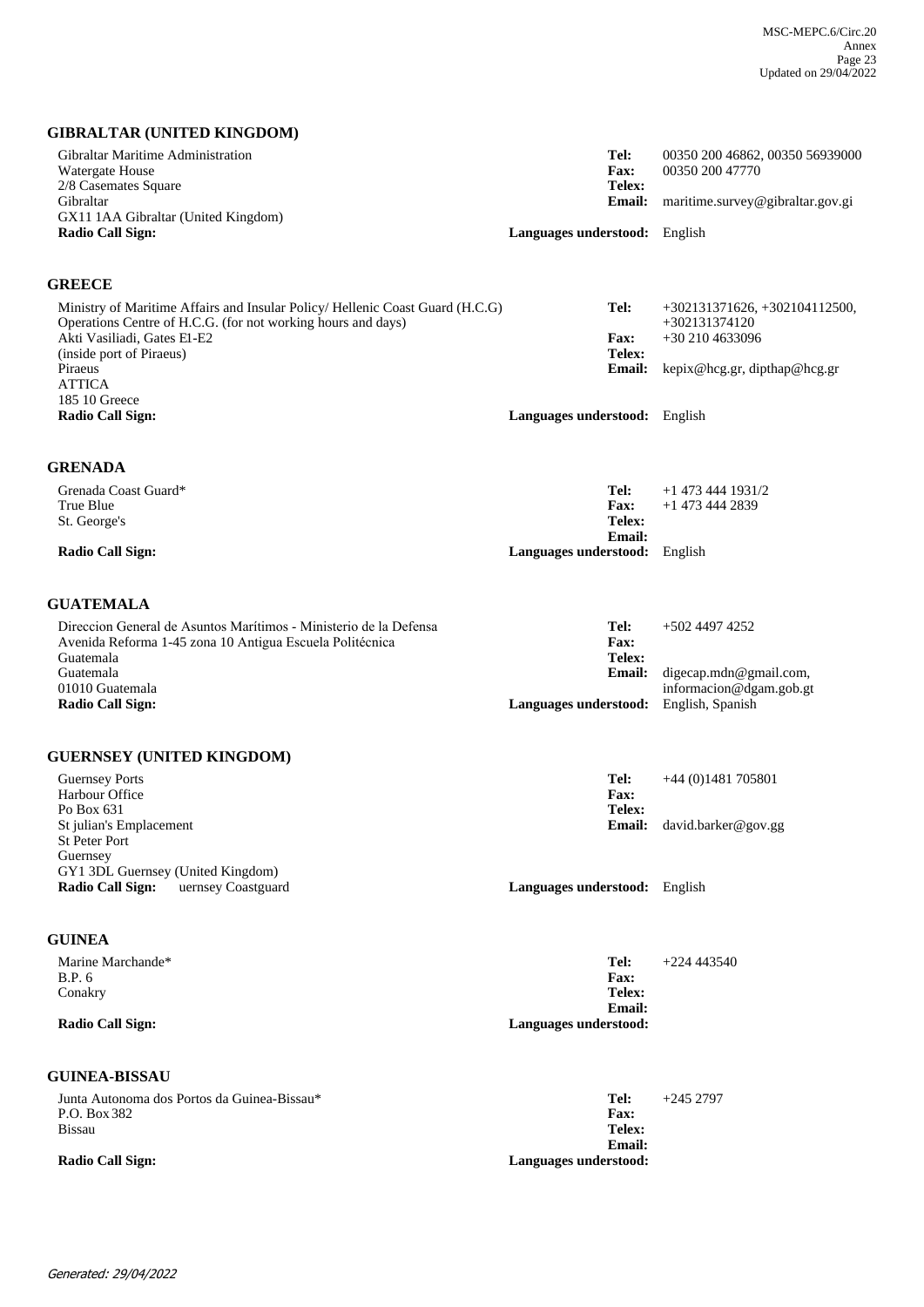# **GUYANA**

| Maritime Administration Department<br>Battery Road & Fort Street                                                                                                                                            | Tel:<br>Fax:                                                                      | 592-225-7330                                                                                                    |
|-------------------------------------------------------------------------------------------------------------------------------------------------------------------------------------------------------------|-----------------------------------------------------------------------------------|-----------------------------------------------------------------------------------------------------------------|
| Kingston<br>Georgetown Guyana                                                                                                                                                                               | Telex:<br><b>Email:</b>                                                           | dg@marad.gov.gy,<br>stephenthomas@marad.gov.gy,                                                                 |
| <b>Radio Call Sign:</b>                                                                                                                                                                                     | Languages understood:                                                             | info@marad.gov.gy<br>English                                                                                    |
| Maritime Administration Department<br>Transport & Harbours Department Head Office (Top Floor)<br>Kingston<br>Georgetown Guyana                                                                              | Tel:<br>Fax:<br>Telex:<br><b>Email:</b>                                           | 5922269871<br>info@marad.gov.gy,<br>dms@marad.gov.gy                                                            |
| <b>Radio Call Sign:</b>                                                                                                                                                                                     | Languages understood:                                                             | English                                                                                                         |
| <b>HAITI</b><br>Service Maritime et de Navigation d'Haiti* (SEMANAH)<br>PO Box 1563<br><b>Boulevard La Saline</b><br>Port-au-Prince<br><b>Radio Call Sign:</b>                                              | Tel:<br><b>Fax:</b><br>Telex:<br><b>Email:</b><br>Languages understood:           | $+5092244368$<br>$+509\,226336$<br>2030523 A/B SEMANAH<br>apromap@yahoo.fr                                      |
| <b>HONDURAS</b>                                                                                                                                                                                             |                                                                                   |                                                                                                                 |
| Dirección General de la Marina Mercante<br>Edificio Pietra<br><b>Boulevard Suyapa</b>                                                                                                                       | Tel:<br>Fax:<br>Telex:                                                            | $(504)$ 2239-8228, $(504)$ 9650-8261                                                                            |
| Tegucigalpa<br>Apdo. Postal 3625 Honduras<br><b>Radio Call Sign:</b>                                                                                                                                        | <b>Email:</b><br>Languages understood:                                            | prevencion@marinamercante.hn,<br>segmaritima@yahoo.com,<br>psc.cortes@marinamercante.gob.hn<br>English, Spanish |
| Dirección General de la Marina Mercante<br><b>Boulevard Suyapa</b><br>Edificio Pietra, Contiguo a ALUPAC<br>Tegucigalpa<br>Apdo. Postal 3625 Honduras<br><b>Radio Call Sign:</b>                            | Tel:<br>Fax:<br>Telex:<br><b>Email:</b><br>Languages understood: English, Spanish | $(504)$ 2239-8228<br>szelaya@marinamercante.gob.hn                                                              |
| <b>HONG KONG, CHINA</b>                                                                                                                                                                                     |                                                                                   |                                                                                                                 |
| <b>MRCC Hong Kong</b><br>Marine Emergency and Maritime Rescue Co-ordination Centre<br>5th Floor, Outer Island, Macau Ferry Terminal<br>Sheung Wan Hong Kong, China<br><b>Radio Call Sign:</b><br><b>VRC</b> | Tel:<br><b>Fax:</b><br>Telex:<br>Languages understood: Chinese, English           | $+852$ 2233 7999 (24 hrs)<br>$+852$ 2541 7714 (24 hrs)<br>Email: hkmrcc@mardep.gov.hk                           |
| <b>HUNGARY</b>                                                                                                                                                                                              |                                                                                   |                                                                                                                 |
| <b>National Transport Authority</b><br>National Transport Authority<br>1066 Budapest Teréz krt. 62<br>H-1387 Budapest<br><b>Budapest</b><br>P.O.Box 102 Hungary<br><b>Radio Call Sign:</b>                  | Tel:<br><b>Fax:</b><br>Telex:<br><b>Email:</b><br>Languages understood:           | $+36$ 18159 646<br>$+3613111412$<br>hajo.hf@nkh.gov.hu                                                          |
| <b>ICELAND</b>                                                                                                                                                                                              |                                                                                   |                                                                                                                 |
| Icelandic Coast Guard (ICG)<br>Skógarhlíð 14<br>Reykjavik<br>105 Iceland<br><b>Radio Call Sign:</b>                                                                                                         | Tel:<br><b>Fax:</b><br><b>Telex:</b><br><b>Email:</b><br>Languages understood:    | $+35452000$<br>$+35452001$<br>sar@lhg.is, reyrad@icg.is<br>Danish, English, Norwegian, Swedish                  |
|                                                                                                                                                                                                             |                                                                                   |                                                                                                                 |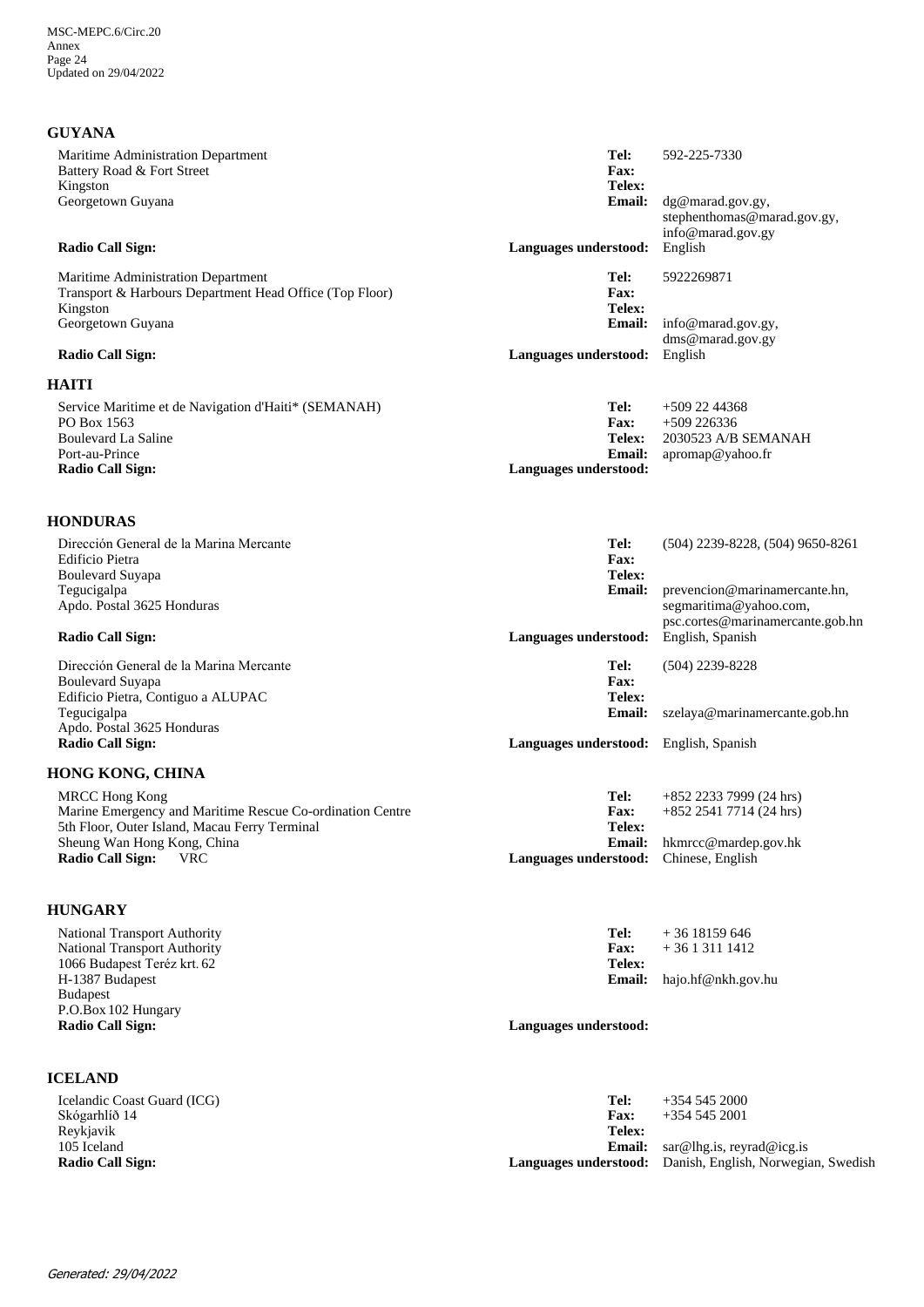| <b>INDIA</b>                                                                                                                                                         |                                                                  |                                                                                                                             |
|----------------------------------------------------------------------------------------------------------------------------------------------------------------------|------------------------------------------------------------------|-----------------------------------------------------------------------------------------------------------------------------|
| <b>Indian Coast Guard</b><br><b>Coast Guard Headquarters</b><br><b>National Stadium Complex</b><br>Purana Quilla Road New Delhi 110 001<br>New Delhi<br>110001 India | Tel:<br><b>Fax:</b><br>Telex:<br>Email:                          | $+91$ 11 2338 4934 (24 hrs)<br>$+91$ 11 2338 6700 (24 hrs)<br>+91 11 2338 3196<br>+81 31 65359 CGHQ IN<br>vprotect@vsnl.com |
| <b>Radio Call Sign:</b>                                                                                                                                              | Languages understood:                                            | English                                                                                                                     |
| Directorate General of Shipping<br>Directorate General of Shipping<br>9th Floor, Beta Building,<br>i-Think Techno Campus, Kanjurmarg East                            | Tel:<br>Fax:<br>Telex:<br><b>Email:</b>                          | +912225752009<br>+912225752032<br>na-dgs@nic.in                                                                             |
| Mumbai                                                                                                                                                               |                                                                  |                                                                                                                             |
| 400042 India<br><b>Radio Call Sign:</b>                                                                                                                              | Languages understood: English                                    |                                                                                                                             |
| <b>INDONESIA</b>                                                                                                                                                     |                                                                  |                                                                                                                             |
| Directorate of Sea and Coast Guard<br>Jl. Medan Merdeka Barat No.8<br>Jakarta Pusat<br>10110 Indonesia                                                               | Tel:<br><b>Fax:</b><br>Telex:<br><b>Email:</b>                   | $+62213505705$<br>$+62213507574, +62213506530$<br>kplp_mci@dephub.go.id,<br>kplp_psc@dephub.go.id,                          |
| <b>Radio Call Sign:</b>                                                                                                                                              | Languages understood:                                            | ahmad1703@dephub.go.id<br>English                                                                                           |
| Oil Pollution Response<br>Director, Guard and Rescue<br>The Directorate General of Sea Communication<br>Merdeka Barat No. 8 Jakarta<br><b>Radio Call Sign:</b>       | Tel:<br>Fax:<br>Telex:<br><b>Email:</b><br>Languages understood: | +62 21 3506207<br>$+62$ 21 3506207                                                                                          |
| Operational Center for Oil Pollution<br>Jakarta                                                                                                                      | Tel:<br><b>Fax:</b><br><b>Telex:</b><br><b>Email:</b>            | $+62$ 21 345 6614<br>$+62$ 21 345 1364<br>40783 DJPL IA                                                                     |
| <b>Radio Call Sign:</b>                                                                                                                                              | Languages understood:                                            |                                                                                                                             |
| <b>Regional Contact Points:</b><br>Manado                                                                                                                            | Tel:                                                             | $+62431867050$                                                                                                              |
| Sulawesi                                                                                                                                                             | <b>Fax:</b><br>Telex:<br><b>Email:</b>                           | $+62431867052$<br>$+62431860083$                                                                                            |
| <b>Radio Call Sign:</b>                                                                                                                                              | Languages understood:                                            |                                                                                                                             |
| Ambon<br>Moluccas                                                                                                                                                    | Tel:<br>Fax:<br>Telex:<br>Email:                                 | $+62911352852$<br>+62 911 352 852                                                                                           |
| <b>Radio Call Sign:</b>                                                                                                                                              | Languages understood:                                            |                                                                                                                             |
| Sorong<br>Irian Jaya                                                                                                                                                 | Tel:<br>Fax:<br>Telex:<br>Email:                                 | +62 951 218 39/218 44<br>+62 951 21302                                                                                      |
| <b>Radio Call Sign:</b>                                                                                                                                              | Languages understood:                                            |                                                                                                                             |
| Jayapura<br>Irian Jaya                                                                                                                                               | Tel:<br>Fax:<br>Telex:<br><b>Email:</b>                          | +62 967 534 36<br>$+62967533701$                                                                                            |
| <b>Radio Call Sign:</b>                                                                                                                                              | Languages understood:                                            |                                                                                                                             |
| Medan<br>Sumatera                                                                                                                                                    | Tel:<br>Fax:<br>Telex:<br><b>Email:</b>                          | +62 61 323 357/568 206<br>$+6261323357$                                                                                     |
| <b>Radio Call Sign:</b>                                                                                                                                              | Languages understood:                                            |                                                                                                                             |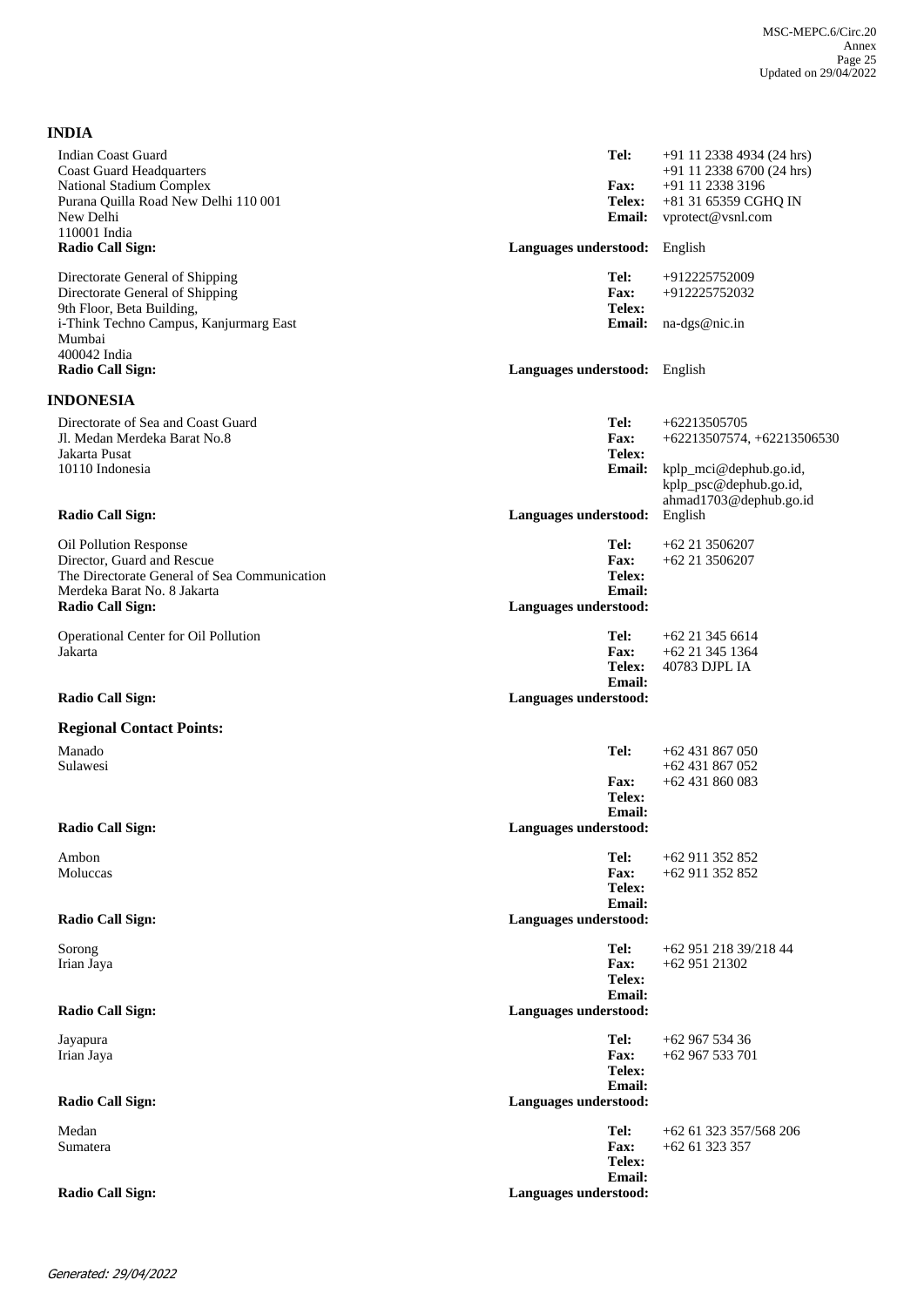| Dumai<br>Sumatera<br><b>Radio Call Sign:</b>                | Tel:<br><b>Fax:</b><br>Telex:<br>Email:<br>Languages understood:        | $+62$ 765 311 62/320 86<br>$+6276532086$   |
|-------------------------------------------------------------|-------------------------------------------------------------------------|--------------------------------------------|
| Jakarta<br>Java<br><b>Radio Call Sign:</b>                  | Tel:<br>Fax:<br>Telex:<br>Email:<br>Languages understood:               | +62 21 494 552/492 244<br>$+62$ 21 494 463 |
| Surabaya<br>Java<br><b>Radio Call Sign:</b>                 | Tel:<br>Fax:<br>Telex:<br><b>Email:</b><br>Languages understood:        | $+62318433018$<br>$+62318418187$           |
| Barjarmasin<br>Kalimantan<br><b>Radio Call Sign:</b>        | Tel:<br>Fax:<br>Telex:<br><b>Email:</b><br>Languages understood:        | $+6251152640$<br>$+6251153734$             |
| <b>Balik Papan</b><br>Kalimantan<br><b>Radio Call Sign:</b> | Tel:<br>Fax:<br>Telex:<br><b>Email:</b><br>Languages understood:        | $+6254222096$<br>$+6254222872$             |
| <b>Ujung Pandang</b><br>Sulawesi<br><b>Radio Call Sign:</b> | Tel:<br><b>Fax:</b><br>Telex:<br><b>Email:</b><br>Languages understood: | +62 411 514 158/514 539<br>$+62411514493$  |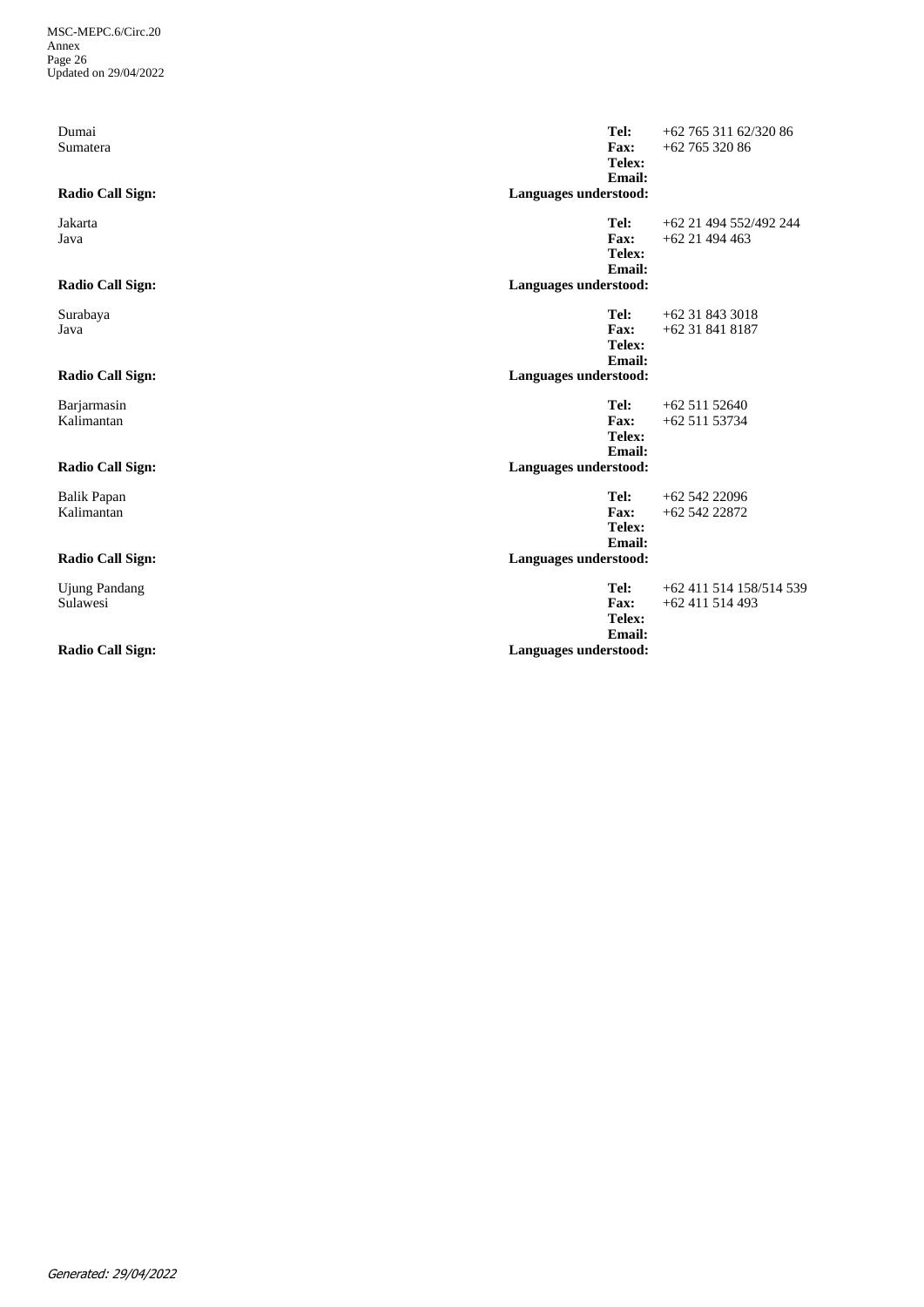## **IRAN (ISLAMIC REPUBLIC OF)**

| Ports and Maritime Organization<br>Ports & Maritime Organization<br>No. 1, Shahidi Street<br>Haghani Expressway, Vanak Square<br>Tehran<br>1518663111 Iran (Islamic Republic of)<br><b>Radio Call Sign:</b> |                                               | Languages understood: | Tel:<br>Fax:<br>Telex:<br><b>Email:</b>        | +98 2184932170<br>+98 21 84932190<br>pasandeh@pmo.ir                                                                              |
|-------------------------------------------------------------------------------------------------------------------------------------------------------------------------------------------------------------|-----------------------------------------------|-----------------------|------------------------------------------------|-----------------------------------------------------------------------------------------------------------------------------------|
|                                                                                                                                                                                                             |                                               |                       |                                                |                                                                                                                                   |
| Ports & Maritime Organization<br>No. 1, Shahidi Street<br>Haghani Expressway, Vanak Square<br>Tehran                                                                                                        | Ports & Marirtime Organization Headquarters   |                       | Tel:<br><b>Fax:</b><br>Telex:<br><b>Email:</b> | +98 21 8493 2171, +98 21 8493 2175,<br>+98 9126930049<br>+98 21 8493 2190, +98 21 8865 1117<br>pasandeh@pmo.ir,                   |
| 1518663111 Iran (Islamic Republic of)<br><b>Radio Call Sign:</b>                                                                                                                                            |                                               | Languages understood: |                                                | mmirnejad1393@gmail.com<br>English                                                                                                |
| MRCC Amirabad (Caspian Sea)<br><b>Amirabad Port Complex</b>                                                                                                                                                 | Amirabad Port Iran (Islamic Republic of)      |                       | Tel:<br><b>Fax:</b><br>Telex:<br><b>Email:</b> | +98 1134 623511, +98 1134 512233<br>+98 1134 623501<br>amirabad-radio@iran.ir,                                                    |
| <b>Radio Call Sign:</b>                                                                                                                                                                                     | EQC                                           | Languages understood: |                                                | amirabadradio@yahoo.com<br>English                                                                                                |
| MRCC Anzali (Caspian Sea)<br>Anzali Port<br>Bandar Anzali Iran (Islamic Republic of)                                                                                                                        |                                               |                       | Tel:<br><b>Fax:</b><br>Telex:                  | $+98$ 1344 425540<br>$+98$ 1344 441303                                                                                            |
| <b>Radio Call Sign:</b>                                                                                                                                                                                     | <b>EQL</b>                                    | Languages understood: | <b>Email:</b>                                  | anzaliradio@anzaliport.ir<br>English                                                                                              |
| MRCC Bandar Abbas (Persian Gulf)<br><b>Bandar Abbas Port</b><br>Bandar Abbas Iran (Islamic Republic of)                                                                                                     |                                               |                       | Tel:<br><b>Fax:</b><br>Telex:                  | $+987633514032-5$<br>+98 763 3514036                                                                                              |
|                                                                                                                                                                                                             |                                               |                       | <b>Email:</b>                                  | radio@bpa.ir, bandarabbas-<br>mrcc@bpa.ir                                                                                         |
| <b>Radio Call Sign:</b>                                                                                                                                                                                     | EQI                                           | Languages understood: |                                                | English                                                                                                                           |
| MRCC Imam Khomeini (Persian Gulf)<br>Imam Khomeini Port                                                                                                                                                     | Imam Khomeini Port Iran (Islamic Republic of) |                       | Tel:<br><b>Fax:</b><br>Telex:                  | $+98$ 615 2282452-3, +98 615<br>2282455, +98 615 2282429, +98 615<br>2282439, +98 615 2282268<br>+98 615 2282456, +98 615 2226902 |
| <b>Radio Call Sign:</b>                                                                                                                                                                                     | EQN                                           | Languages understood: | <b>Email:</b>                                  | khomeiniradio@pmo.ir<br>English                                                                                                   |
| MRCC Bushehr (Persian Gulf)<br><b>Bushehr Port</b>                                                                                                                                                          |                                               |                       | Tel:                                           | +98 773 3330075, +98 773 1666549,<br>+98 773 1666550                                                                              |
| Bushehr Iran (Islamic Republic of)                                                                                                                                                                          |                                               |                       | <b>Fax:</b><br>Telex:                          | +98 773 3330077                                                                                                                   |
| <b>Radio Call Sign:</b>                                                                                                                                                                                     | <b>EQM</b>                                    | Languages understood: | Email:                                         | bushehrmrcc@bpmo.ir<br>English                                                                                                    |
| MRCC Chabahar (Gulf of Oman)<br>Chabahar Port<br>Chabahar Iran (Islamic Republic of)                                                                                                                        |                                               |                       | Tel:<br><b>Fax:</b><br>Telex:                  | +98 543 5321415, +98 543 5321216<br>+98 543 5321215                                                                               |
| Radio Call Sign:                                                                                                                                                                                            | <b>EQJ</b>                                    | Languages understood: | <b>Email:</b>                                  | chabaharradio@pmo.ir<br>English                                                                                                   |
| MRCC Noshahr (Caspian Sea)<br>Noshahr Port                                                                                                                                                                  |                                               |                       | Tel:<br><b>Fax:</b>                            | +98 1152 350984, +98 1152 350986<br>+98 1152 333120                                                                               |
| Noshahr Iran (Islamic Republic of)                                                                                                                                                                          |                                               |                       | Telex:<br><b>Email:</b>                        | nowshahrradio@pmo.ir,                                                                                                             |
| <b>Radio Call Sign:</b>                                                                                                                                                                                     | EQO                                           | Languages understood: |                                                | nowshahrradio@yahoo.com<br>English                                                                                                |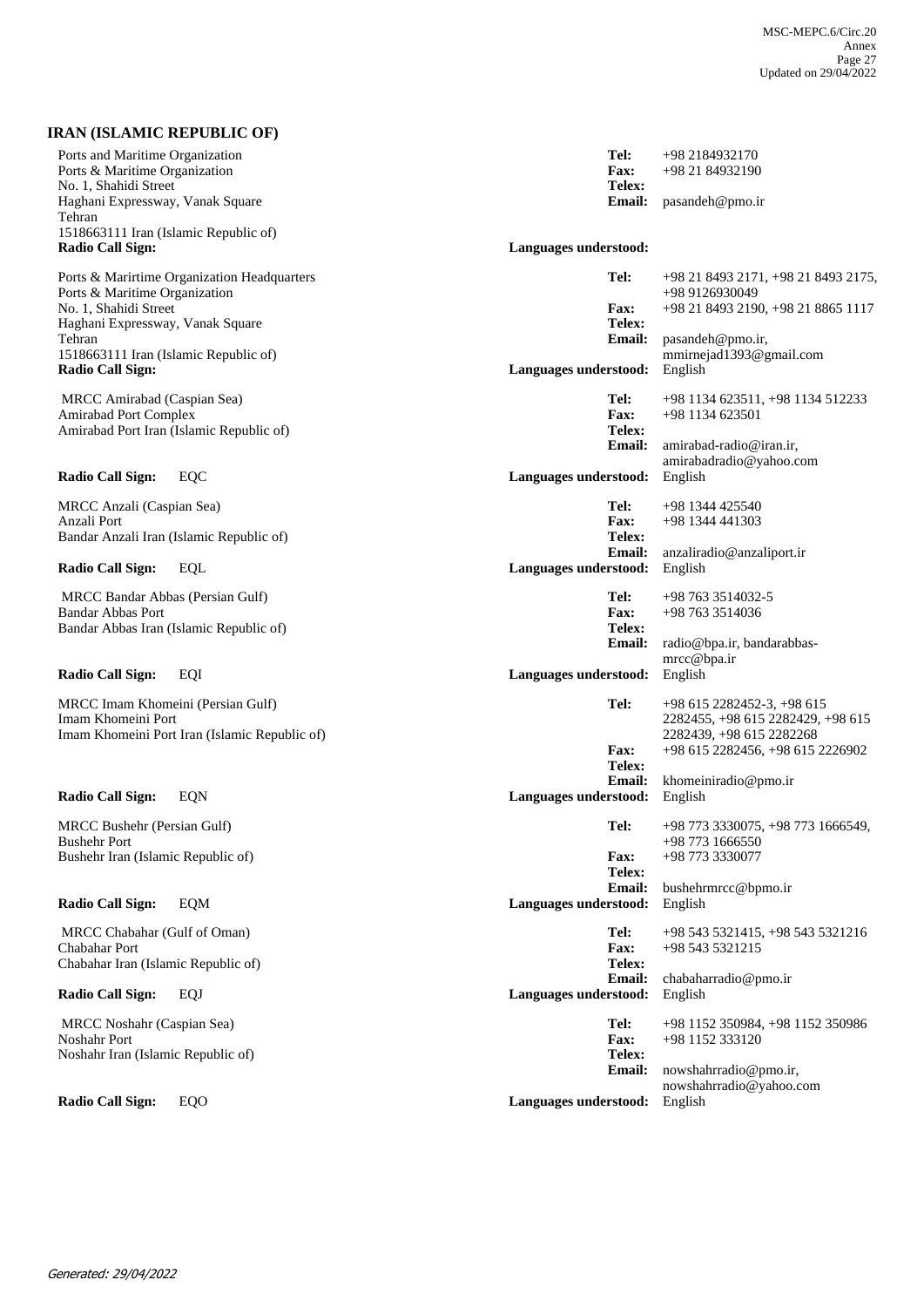## **IRELAND**

| <b>MRCC Dublin</b><br><b>Irish Coast Guard</b>                                                        | Tel:<br><b>Fax:</b><br>Telex:                                   | +35316620922, +35316620923<br>$+35316620795$                                                        |
|-------------------------------------------------------------------------------------------------------|-----------------------------------------------------------------|-----------------------------------------------------------------------------------------------------|
| Department of Transport<br>Leeson Lane<br>Dublin 2 Ireland                                            | <b>Email:</b>                                                   | CoastGuardNMOC@dttas.gov.ie                                                                         |
| <b>Radio Call Sign:</b>                                                                               | Languages understood: English                                   |                                                                                                     |
| ISLE OF MAN (UNITED KINGDOM)                                                                          |                                                                 |                                                                                                     |
| Department for Enterprise<br>St George's Court<br><b>Upper Church Street</b>                          | Tel:<br><b>Fax:</b><br>Telex:                                   | $+44(0)1624688500$                                                                                  |
| Douglas<br>Isle of Man<br>IM1 1EX Isle of Man (United Kingdom)                                        | Email:                                                          | Marine.survey@gov.im                                                                                |
| <b>Radio Call Sign:</b>                                                                               | Languages understood: English                                   |                                                                                                     |
| <b>ISRAEL</b>                                                                                         |                                                                 |                                                                                                     |
| Ministry of Transport, Administration of shipping & Ports<br>15A Pal-Yam St. Postbox 806<br>Haifa     | Tel:<br><b>Fax:</b><br>Telex:                                   | 97248632080                                                                                         |
| 31077 Israel<br><b>Radio Call Sign:</b>                                                               | Email:<br>Languages understood:                                 | yohanay@mot.gov.il<br>English                                                                       |
| <b>RCC</b><br>Haifa Israel                                                                            | Tel:<br><b>Fax:</b><br>Telex:                                   | 972-4-8632145, 972-4-8632072<br>972-4-8632117                                                       |
| <b>Radio Call Sign:</b>                                                                               | <b>Email:</b><br>Languages understood:                          | rcc@mot.gov.il<br>English                                                                           |
| <b>ITALY</b>                                                                                          |                                                                 |                                                                                                     |
| Ministero dell'Ambiente e della Tutela del Territorio e del Mare<br>via Cristoforo Colombo 44<br>Roma | Tel:                                                            | $+390657223467, +390657223466,$<br>+39 06 5722 3465, +39 329 3810327<br>$(24 \text{ hrs})$          |
| 00147 Italy                                                                                           | <b>Fax:</b><br>Telex:<br><b>Email:</b>                          | +39 06 5722 3472<br>coimar@minambiente.it, PNM-<br>III@pec.minambiente.it, PNM-<br>3@minambiente.it |
| <b>Radio Call Sign:</b>                                                                               | Languages understood: English                                   |                                                                                                     |
| <b>JAMAICA</b>                                                                                        |                                                                 |                                                                                                     |
| The Jamaica Defence Force Coast Guard<br><b>HMJS</b> Cagway<br>Port Royal<br>Kingston 1               | Tel:<br><b>Fax:</b><br>Telex:<br><b>Email:</b>                  | 1-876-967-8193<br>$+18769678278$<br>odojdfcg@gmail.com,                                             |
| Kingston Jamaica<br><b>Radio Call Sign:</b><br>6YX (24 hrs)                                           | Languages understood:                                           | jdfcgopso@gmail.com<br>English                                                                      |
| The Office of Disaster Preparedness and Emergency Management<br>12 Camp Road                          | Tel:                                                            | $+18769285111-4$<br>$+18769382250-1$                                                                |
| Kingston 4<br><b>Radio Call Sign:</b>                                                                 | <b>Fax:</b><br>Telex:<br><b>Email:</b><br>Languages understood: | $+18769285503$                                                                                      |
| The Maritime Authority of Jamaica<br>2nd Floor, The Office Centre Building                            | Tel:<br><b>Fax:</b>                                             | $+18769671060, +18769671065$<br>$+18769225765$                                                      |
| 12 Ocean Boulevard<br>Kingston<br>Kingston Jamaica                                                    | Telex:<br><b>Email:</b>                                         | safety@jamaicaships.com                                                                             |
| <b>Radio Call Sign:</b><br><b>JAPAN</b>                                                               | Languages understood: English                                   |                                                                                                     |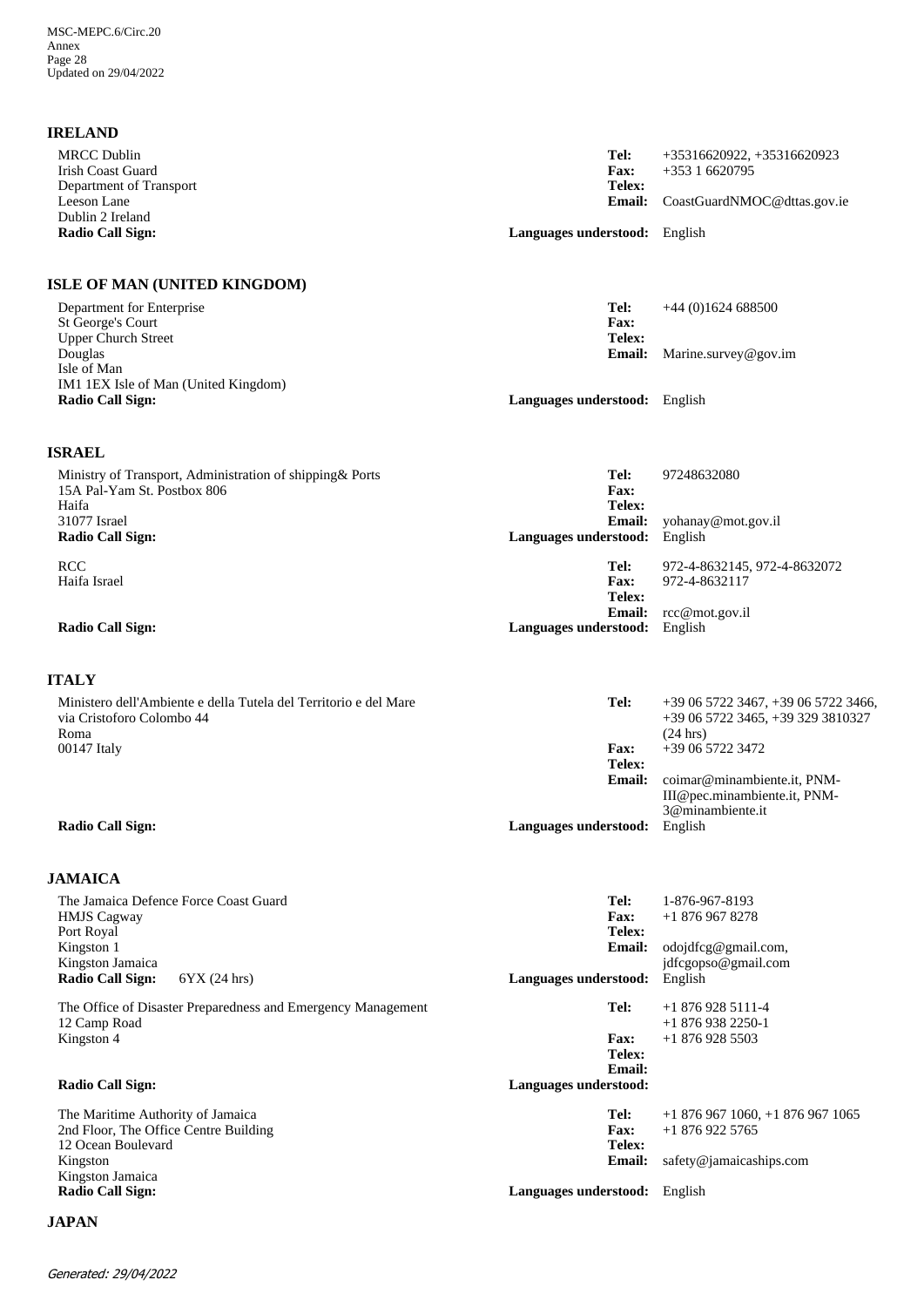| Operations Center/Administration Division<br><b>Guard and Rescue Department</b>                       |                       | Tel:<br><b>Fax:</b>           | $+81335919000$<br>+81 3 3591 8701     |
|-------------------------------------------------------------------------------------------------------|-----------------------|-------------------------------|---------------------------------------|
| Japan Coast Guard                                                                                     |                       | Telex:<br>Email:              | 722 2853 JAMCC                        |
| <b>Radio Call Sign:</b>                                                                               | Languages understood: |                               |                                       |
| In the event of an incident, report should be made to the nearest MRCC as the first point of contact: |                       |                               |                                       |
| 1st Regional Coast Guard HQ<br>Otaru                                                                  |                       | Tel:<br><b>Fax:</b>           | $+81$ 1 34270118                      |
|                                                                                                       |                       | Telex:<br><b>Email:</b>       | 952716 JMSAOT J                       |
| <b>Radio Call Sign:</b>                                                                               | Languages understood: |                               |                                       |
| 2nd Regional Coast Guard HQ<br>Shiogama                                                               |                       | Tel:<br><b>Fax:</b><br>Telex: | $+81$ 22 3630111/3<br>859227 JMSASI J |
| <b>Radio Call Sign:</b>                                                                               | Languages understood: | <b>Email:</b>                 |                                       |
| 3rd Regional Coast Guard HQ                                                                           |                       | Tel:                          | $+81$ 45 2110773/4                    |
| Yokohama                                                                                              |                       | <b>Fax:</b><br>Telex:         | 3822586 JMSAYO J                      |
| <b>Radio Call Sign:</b>                                                                               | Languages understood: | <b>Email:</b>                 |                                       |
| 4th Regional Coast Guard HQ<br>Nagoya                                                                 |                       | Tel:<br><b>Fax:</b>           | $+81526611611/2$                      |
|                                                                                                       |                       | Telex:<br>Email:              | 4934961 JMSANA J                      |
| <b>Radio Call Sign:</b>                                                                               | Languages understood: |                               |                                       |
| 5th Regional Coast Guard HQ<br>Kobe                                                                   |                       | Tel:<br><b>Fax:</b>           | $+81783916551/2$                      |
|                                                                                                       |                       | <b>Telex:</b><br>Email:       | 5663797 JMSAKO J                      |
| <b>Radio Call Sign:</b>                                                                               | Languages understood: |                               |                                       |
| 6th Regional Coast Guard HQ<br>Hiroshima                                                              |                       | Tel:<br><b>Fax:</b>           | $+81822515111/5$                      |
|                                                                                                       |                       | Telex:<br><b>Email:</b>       | 652905 JMSAHI J                       |
| <b>Radio Call Sign:</b>                                                                               | Languages understood: |                               |                                       |
| 7th Regional Coast Guard HQ<br>from Koji to Moji                                                      |                       | Tel:<br><b>Fax:</b>           | $+81933212931/2/3$                    |
|                                                                                                       |                       | Telex:<br><b>Email:</b>       | 713440 JMSAKI J                       |
| <b>Radio Call Sign:</b>                                                                               | Languages understood: |                               |                                       |
| 8th Regional Coast Guard HQ<br>Maizuru                                                                |                       | Tel:<br><b>Fax:</b>           | $+81$ 773 764100/1                    |
|                                                                                                       |                       | Telex:<br><b>Email:</b>       | 5734455 JMSAMA J                      |
| <b>Radio Call Sign:</b>                                                                               | Languages understood: |                               |                                       |
| 9th Regional Coast Guard HQ<br>Niigata                                                                |                       | Tel:<br><b>Fax:</b>           | +81 25 2444151                        |
|                                                                                                       |                       | Telex:<br><b>Email:</b>       | 3122472 JMSANI J                      |
| <b>Radio Call Sign:</b>                                                                               | Languages understood: |                               |                                       |
| 10th Regional Coast Guard HQ<br>Kagoshima                                                             |                       | Tel:<br>Fax:                  | $+81988670118$                        |
|                                                                                                       |                       | Telex:<br>Email:              | 782266 JMSAKA J                       |
| <b>Radio Call Sign:</b>                                                                               | Languages understood: |                               |                                       |
| 11th Regional Coast Guard HQ<br>Naha                                                                  |                       | Tel:<br><b>Fax:</b>           | $+81988664999$                        |
|                                                                                                       |                       | Telex:<br>Email:              | 795211 JMSANH J                       |
| <b>Radio Call Sign:</b>                                                                               | Languages understood: |                               |                                       |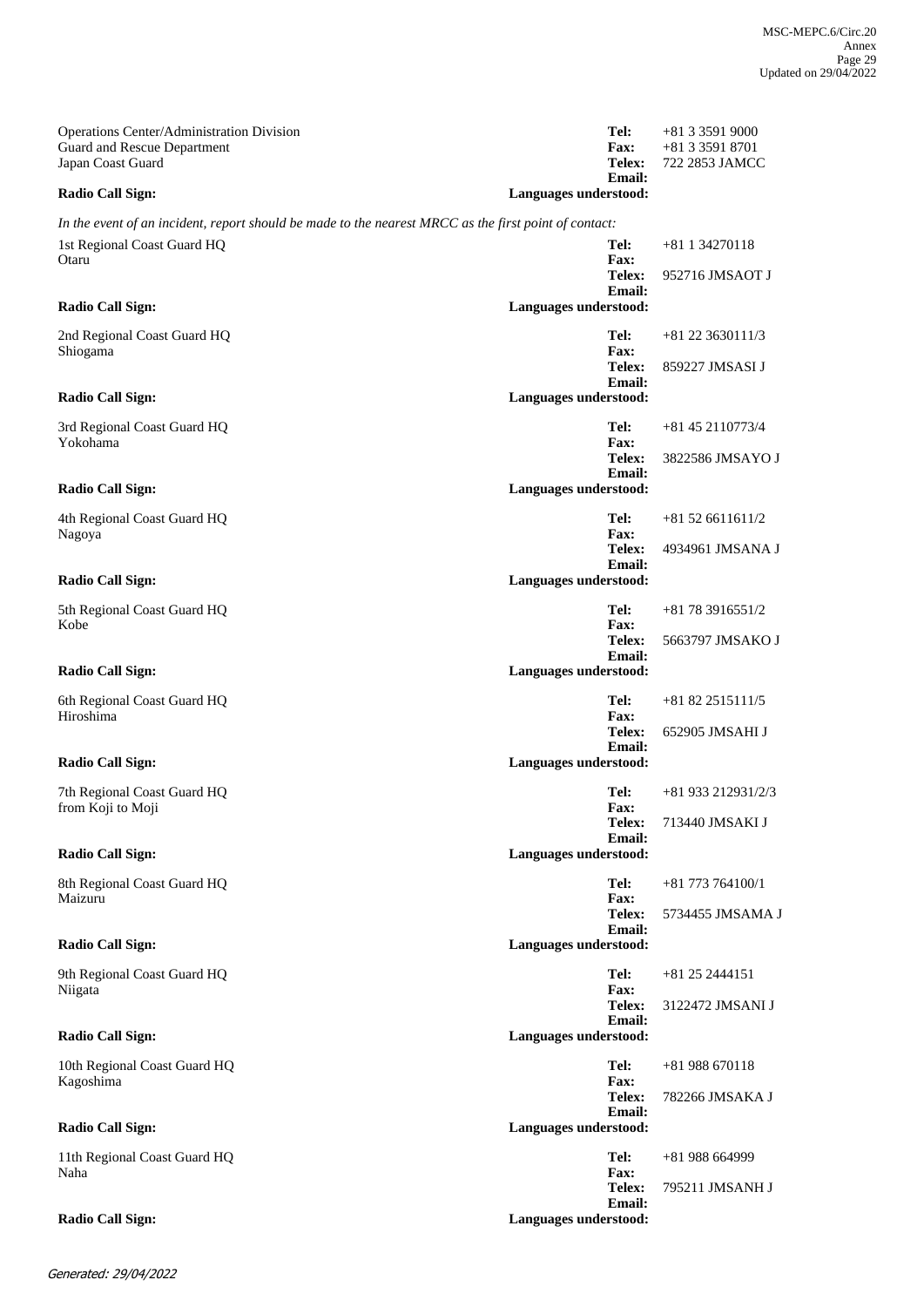*In the case of incidents from any fixed or floating drilling rig or other offshore installation when engaged in the exploration, exploitation or associated offshore processing of sea-bed mineral water resources, the present national operational contact points are listed below, in addition to the above:*

| Hokkaido Mine Safety and Inspection Bureau<br>Sapporo                                                                                            | Tel:<br><b>Fax:</b>                            | +81 11 709 2311<br>$+81$ 11 709 2481<br>$+81$ 11 709 2486 |
|--------------------------------------------------------------------------------------------------------------------------------------------------|------------------------------------------------|-----------------------------------------------------------|
|                                                                                                                                                  | Telex:<br><b>Email:</b>                        |                                                           |
| Radio Call Sign:                                                                                                                                 | Languages understood:                          |                                                           |
| Kanto-Tohoku Mine Safety and Inspection Department<br>Sendai                                                                                     | Tel:<br><b>Fax:</b>                            | $+81$ 22 263 111<br>+81 22 221 4840<br>$+81$ 22 263 0590  |
|                                                                                                                                                  | Telex:<br><b>Email:</b>                        |                                                           |
| Radio Call Sign:                                                                                                                                 | Languages understood:                          |                                                           |
| Kanto-Tohoku Mine Safety and Inspection Department<br>Kanto Branch                                                                               | Tel:                                           | $+81332165641$<br>+81 3 3213 7907                         |
| Tokyo                                                                                                                                            | <b>Fax:</b><br>Telex:<br><b>Email:</b>         | +81 3 3211 2770                                           |
| <b>Radio Call Sign:</b>                                                                                                                          | Languages understood:                          |                                                           |
| Ministry of International Trade and Industry<br><b>Industrial Location and Environmental</b><br><b>Protection Bureau</b><br>Mine Safety Division | Tel:<br><b>Fax:</b><br>Telex:<br><b>Email:</b> | $+81335011870$<br>$+81335016565$                          |
| Radio Call Sign:                                                                                                                                 | Languages understood:                          |                                                           |
| Chubu-Kinki Mine Safety and Inspection Department<br>Nagoya                                                                                      | Tel:                                           | $+81529512661$<br>$+81528610558$                          |
|                                                                                                                                                  | <b>Fax:</b><br>Telex:<br><b>Email:</b>         | $+81529618578$                                            |
| <b>Radio Call Sign:</b>                                                                                                                          | Languages understood:                          |                                                           |
| Kinki Branch of Chubu-Kinki Mine Safety<br>and Inspection Department                                                                             | Tel:                                           | $+8169419261$<br>$+8169413481$                            |
| Osaka                                                                                                                                            | <b>Fax:</b><br>Telex:<br><b>Email:</b>         | $+8169419481$                                             |
| Radio Call Sign:                                                                                                                                 | Languages understood:                          |                                                           |
| Shikoku Branch of Chugoku-Shikoku Mine<br>Safety and Inspection Department                                                                       | Tel:                                           | $+81878313141$<br>+81 878 31 8736                         |
| Takamatsu                                                                                                                                        | <b>Fax:</b><br>Telex:<br>Email:                | $+81878362604$                                            |
| Radio Call Sign:                                                                                                                                 | Languages understood:                          |                                                           |
| Chugoku-Shikoku Mine and Safety<br><b>Inspection Department</b><br>Hiroshima                                                                     | Tel:<br>Fax:<br>Telex:                         | +81 82 224 5753<br>+81 82 228 8588                        |
| <b>Radio Call Sign:</b>                                                                                                                          | <b>Email:</b><br>Languages understood:         |                                                           |
| Kyushu Mine Safety and Inspection Bureau<br>Fukuoka                                                                                              | Tel:                                           | +81 92 481 1801<br>+81 92 431 7767                        |
|                                                                                                                                                  | <b>Fax:</b><br>Telex:<br><b>Email:</b>         | +81 92 471 7436                                           |
| Radio Call Sign:                                                                                                                                 | Languages understood:                          |                                                           |
| Naha Mine Safety Inspection Office<br>Naha                                                                                                       | Tel:<br><b>Fax:</b><br>Telex:                  | $+81988888465$<br>$+81988886478$                          |
| <b>Radio Call Sign:</b>                                                                                                                          | <b>Email:</b><br>Languages understood:         |                                                           |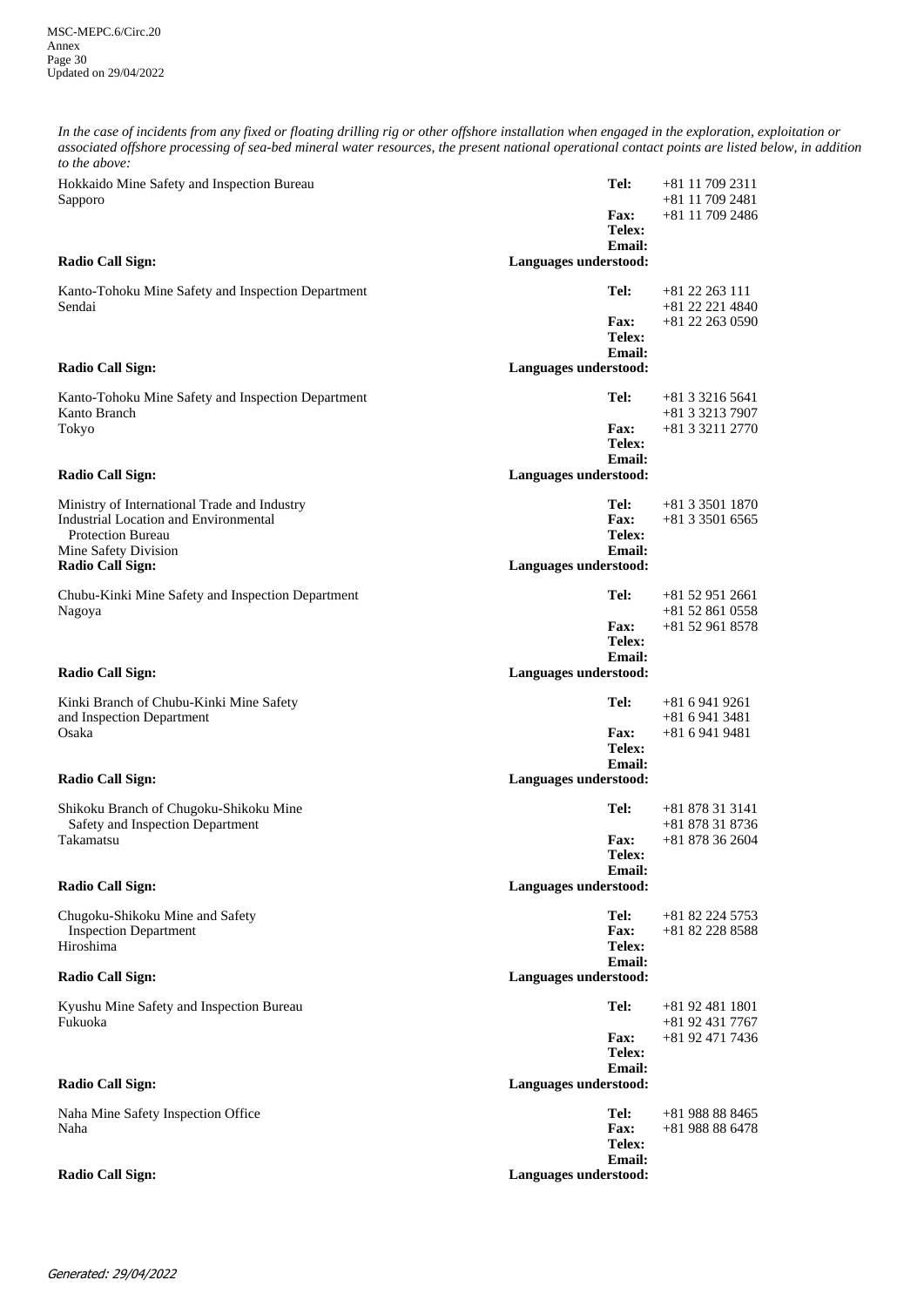## **JERSEY (UNITED KINGDOM)**

| Ports of Jersey Ltd<br>Maritime Operations Centre<br>Maritime House<br>La Route du Port Elizabeth<br>St Helier                       | Tel:<br><b>Fax:</b><br>Telex:<br><b>Email:</b>                          | 00 44 1534 447705<br>00 44 1534 499089<br>jerseycoastguard@ports.je                                            |
|--------------------------------------------------------------------------------------------------------------------------------------|-------------------------------------------------------------------------|----------------------------------------------------------------------------------------------------------------|
| JE1 1HB Jersey (United Kingdom)<br><b>Radio Call Sign:</b><br><b>GUD</b>                                                             | Languages understood: English                                           |                                                                                                                |
| <b>JORDAN</b>                                                                                                                        |                                                                         |                                                                                                                |
| Jordan Maritime Commission<br>Jordan Maritime Commission<br>P.O.Box 171<br>Aqaba<br>AQABA<br>77110 Jordan<br><b>Radio Call Sign:</b> | Tel:<br><b>Fax:</b><br>Telex:<br><b>Email:</b><br>Languages understood: | 00962 3 2015858<br>00962 3 2031553<br>62262 PORT JO<br>62352 PORT JO<br>h master@jma.gov.jo<br>Arabic, English |

### **KAZAKHSTAN**

| Republican State Enterprise "Aktau and Bautino ports' maritime administration" | Tel:                                 | +77785601114, +77292310300   |
|--------------------------------------------------------------------------------|--------------------------------------|------------------------------|
| 13 microdistrict                                                               | <b>Fax:</b>                          |                              |
| Aktau                                                                          | Telex:                               |                              |
| 130000 Kazakhstan                                                              | Email:                               | map_aktau_bautino@mid.gov.kz |
| Radio Call Sign:                                                               | <b>Languages understood:</b> Russian |                              |
|                                                                                |                                      |                              |

# **KENYA**

| Kenya Maritime Authority<br>P. O Box 95076<br>Mombasa | Tel:<br>Fax:<br>Telex: | +254202381203, +254733221322 |
|-------------------------------------------------------|------------------------|------------------------------|
| Kenya                                                 | <b>Email:</b>          | INFO@KMA.GO.KE,              |
| 80104 Kenya                                           |                        | DG@KMA.GO.KE                 |
| Radio Call Sign:<br>5ZM22                             | Languages understood:  | English                      |
| Contact may also be made directly with:               |                        |                              |
| State Department of Shipping and Maritime             | Tel:                   | Main $+254$ 20 2729200,      |
| P.O. Box 52692-00100                                  |                        | $+254723856203$              |
| Transcom building                                     | <b>Fax:</b>            | +254 20 2724553              |
| Ngong road,                                           | Telex:                 |                              |
| Nairobi                                               | <b>Email:</b>          | info@transport.go.ke,        |
| Kenya                                                 |                        | psmaritimeshipping@gmail.com |
| 00100 Kenya                                           |                        |                              |
| <b>Radio Call Sign:</b>                               | Languages understood:  |                              |
| KIRIBATI                                              |                        |                              |
| Ministry of Transport Communications*                 | Tel:                   | $+68626003/26468$            |
| and Tourism                                           | Fax:                   | $+68626187/26512$            |
| Marine Division                                       | Telex:                 |                              |
| P.O. Box 487 BETIO                                    | <b>Email:</b>          |                              |
| Tarawa                                                |                        |                              |
| <b>Radio Call Sign:</b>                               | Languages understood:  |                              |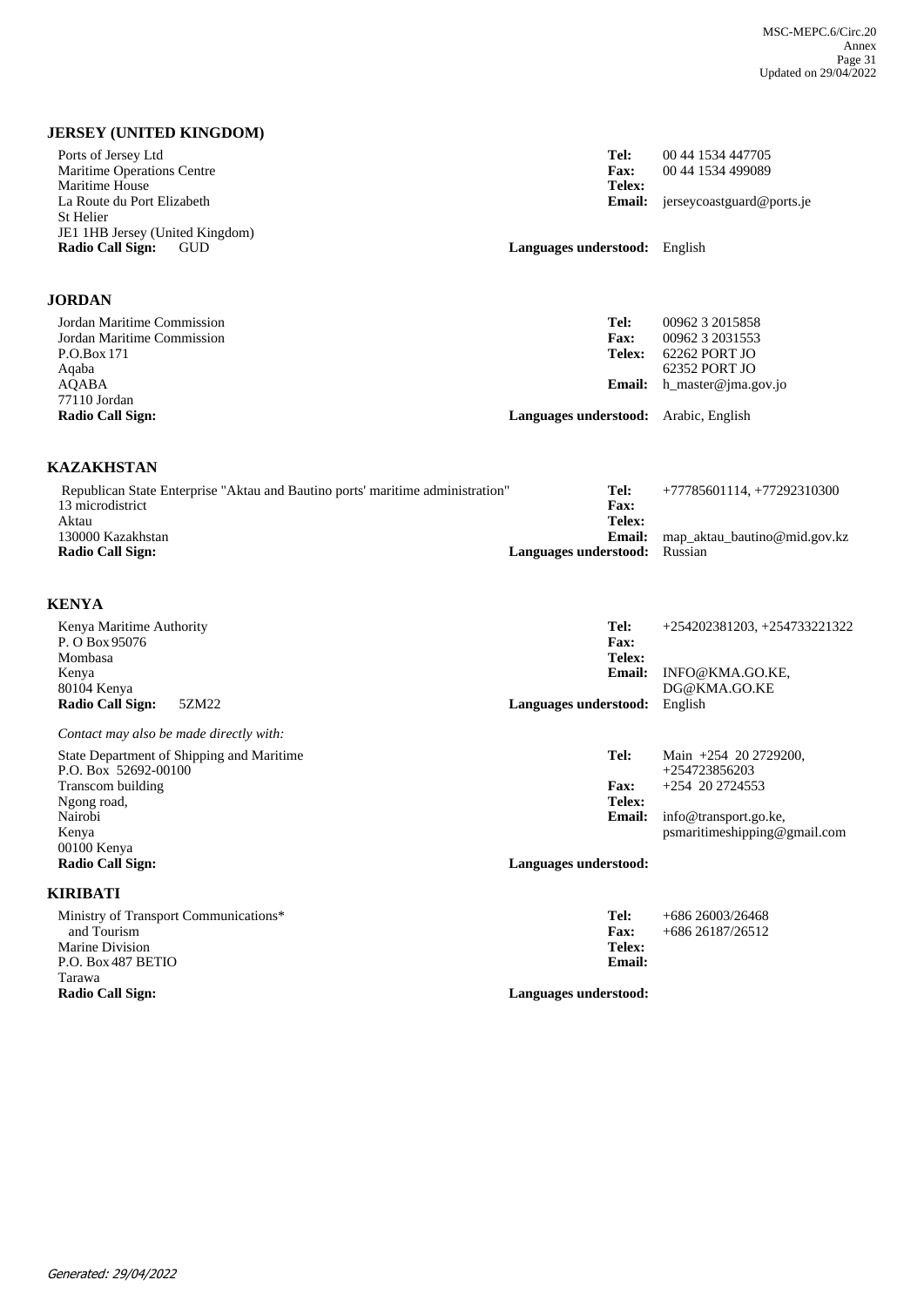## **KUWAIT**

| Ministry of Communications<br><b>PO Box 318</b><br>jamal abdullnaser street, KPA buliding<br>marine transport dep. 5th floor<br>kuwait<br>shuwaiykh |                                                                                                                    | Tel:<br>Fax:<br>Telex:<br><b>Email:</b> | $+965-51112226$<br>+96524933044<br>man@moc.gov.kw                                                                                         |
|-----------------------------------------------------------------------------------------------------------------------------------------------------|--------------------------------------------------------------------------------------------------------------------|-----------------------------------------|-------------------------------------------------------------------------------------------------------------------------------------------|
| 11111 Kuwait<br><b>Radio Call Sign:</b>                                                                                                             | VHF.CH 73/77 or 16 (24 hrs)                                                                                        | Languages understood: Arabic, English   |                                                                                                                                           |
| kuwait oil company<br>k.o.c<br>p.o.box 975 ahmadi                                                                                                   |                                                                                                                    | Tel:<br>Fax:<br>Telex:                  | $+965-90006050$                                                                                                                           |
| kuwait                                                                                                                                              |                                                                                                                    | <b>Email:</b>                           | pfso@kockw.com                                                                                                                            |
| 61008 Kuwait<br><b>Radio Call Sign:</b>                                                                                                             | VHF.CH 73/77 or 16 (24 hrs)                                                                                        | Languages understood: Arabic, English   |                                                                                                                                           |
| <b>LATVIA</b>                                                                                                                                       |                                                                                                                    |                                         |                                                                                                                                           |
| Meldru iela 5a<br>Riga<br>LV - 1015 Latvia                                                                                                          | Latvian Coast Guard Service Maritime Rescue Co-ordination Centre Riga<br>Maritime Rescue Co-ordination Centre Riga | Tel:<br><b>Fax:</b><br>Telex:<br>Email: | $+37167323103, +37167082070,$<br>$+37129476101$<br>$+37167320100, +37129270690$<br>Inmarsat-C: 581 427518510<br>sar@mrcc.lv / www.mrcc.lv |
| Radio Call Sign:                                                                                                                                    | RIGA RESCUE RADIO 2182 kHz / Ch 16 VHF                                                                             | Languages understood:                   | English, Russian                                                                                                                          |
| <b>LEBANON</b>                                                                                                                                      |                                                                                                                    |                                         |                                                                                                                                           |
| Ministry of Public Works & Transport*                                                                                                               |                                                                                                                    | Tel:                                    | $+961$ 1 371644/5/6                                                                                                                       |

ministry@transportation.gov.lb +961 1 371647 **Email:**<br> **Languages understood: Telex: Fax:** Directorate General of Land & Maritime Transport George pcot Street Starco Building 3rd floor Beirut **Radio Call Sign: Languages understood:**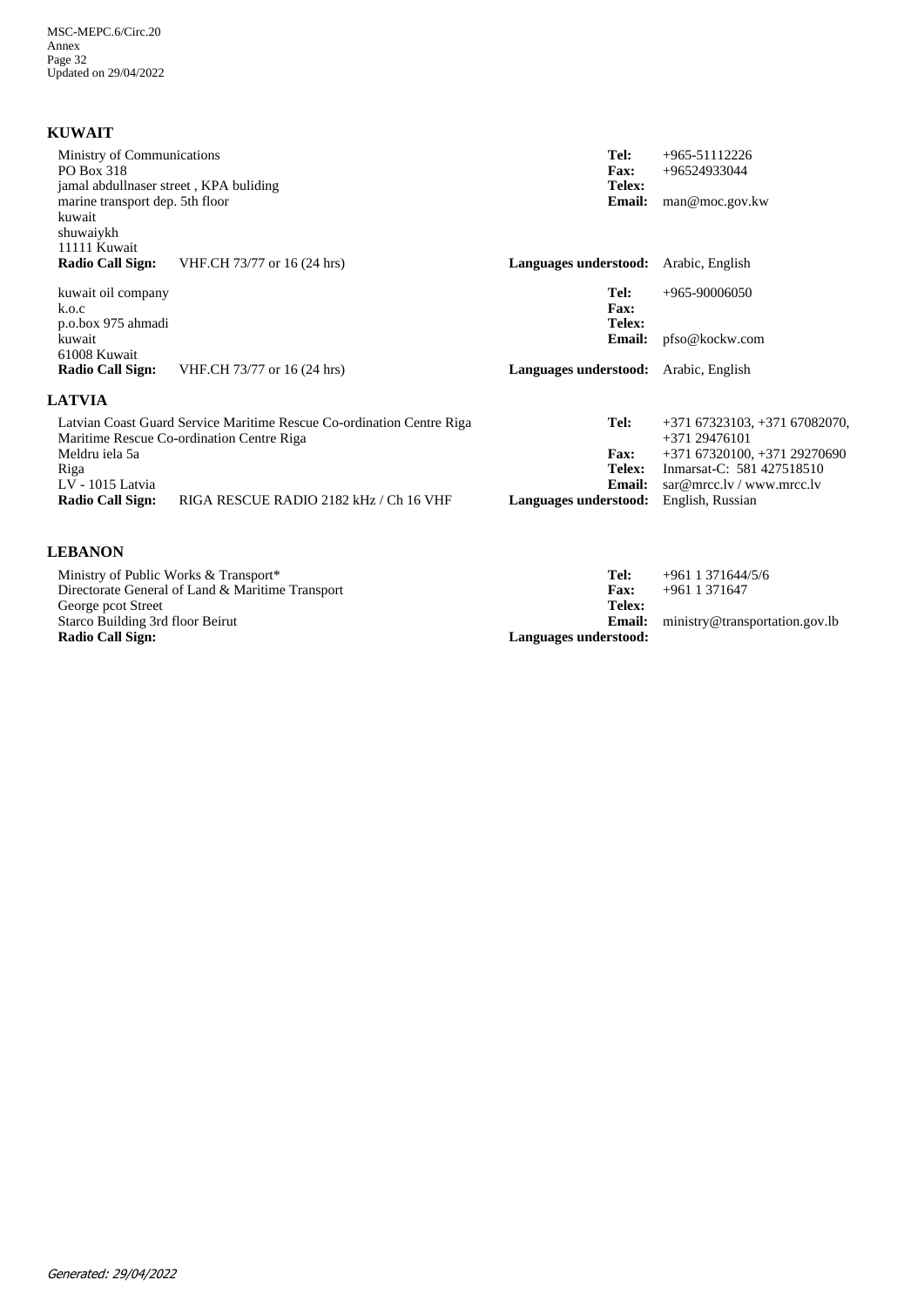| Liberia Maritime Authority (LiMA)<br>MRCC - Monrovia           | Division of Monotoring, Surveillance & Rescue, Liberia Coast Guard Headquarter                                                                                                     |                               | Tel:<br><b>Fax:</b><br>Telex: | 00-231-777-092229, 00-777-290158                                  |
|----------------------------------------------------------------|------------------------------------------------------------------------------------------------------------------------------------------------------------------------------------|-------------------------------|-------------------------------|-------------------------------------------------------------------|
| 1000 Monrovia Liberia                                          |                                                                                                                                                                                    |                               | <b>Email:</b>                 | MRMRCC@LIMA-LIBERIA.COM,<br>MRCC.MONROVIA@YAHOO.CO<br>M           |
| <b>Radio Call Sign:</b>                                        | (+870) 772222715/772222716                                                                                                                                                         | Languages understood:         |                               | English                                                           |
| Liberia Maritime Authority (LiMA)                              | MRCC-Monrovia, Division of Monitoring, Surveillance & Rescue<br>MRMRCC, Liberia Coast Guard Headquarters, Bushrod Island                                                           |                               | Tel:<br>Fax:<br>Telex:        | 00-231-886-284317                                                 |
| 1000 Monrovia Liberia<br><b>Radio Call Sign:</b>               | +870-772222715/772222716                                                                                                                                                           | Languages understood:         | <b>Email:</b>                 | omascobotoe@gmail.com,<br>omascob78@yahoo.com<br>English          |
|                                                                |                                                                                                                                                                                    |                               |                               |                                                                   |
|                                                                | For incidents involving all ships, occurring within the territorial waters of the Republic of Liberia, the office to contact is:<br>Office of the Commissioner of Maritime Affairs |                               | Tel:                          | 231 77 206 108                                                    |
| Bureau of Maritime Affairs, R.L.                               |                                                                                                                                                                                    |                               | <b>Fax:</b>                   | +231 227044/226069                                                |
| Tubman Boulevard                                               |                                                                                                                                                                                    |                               | Telex:                        |                                                                   |
| PO Box 10-9042 1000 Monrovia 10<br>Monrovia Liberia            |                                                                                                                                                                                    |                               | <b>Email:</b>                 |                                                                   |
| <b>Radio Call Sign:</b>                                        |                                                                                                                                                                                    | Languages understood:         |                               |                                                                   |
|                                                                | Permanent Mission of the Republic of Liberia to the IMO                                                                                                                            |                               | Tel:                          | $+44(0)2077021243$                                                |
| 107 Frenchchurch Street                                        |                                                                                                                                                                                    |                               | <b>Fax:</b>                   | +44 (0)20 7702 2639                                               |
| 3rd Floor<br>London                                            |                                                                                                                                                                                    |                               | Telex:<br><b>Email:</b>       | info@liberianpm.org.uk                                            |
| EC3M 5JF United Kingdom                                        |                                                                                                                                                                                    |                               |                               |                                                                   |
| <b>Radio Call Sign:</b>                                        |                                                                                                                                                                                    | Languages understood: English |                               |                                                                   |
| Office of the Deputy Commissioner of<br>Maritime Affairs, R.L. |                                                                                                                                                                                    |                               | Tel:<br>Fax:<br>Telex:        | $+1$ 703 790 3434, $+1$ 703 963 6216<br>$+1$ 703 790 5655 (24hrs) |
| Suite 300<br>Vienna, Virginia                                  | Liberian International Ship & Corporate Registry 8619 Westwood Center Drive                                                                                                        |                               | <b>Email:</b>                 | investigations@liscr.com                                          |
| 22182 United States<br><b>Radio Call Sign:</b>                 |                                                                                                                                                                                    | Languages understood:         |                               |                                                                   |
|                                                                |                                                                                                                                                                                    |                               |                               |                                                                   |
| <b>LIBYA</b>                                                   |                                                                                                                                                                                    |                               |                               |                                                                   |
| <b>Coastal Road</b>                                            | Libyan Ports and Maritime Transport Authority                                                                                                                                      |                               | Tel:<br>Fax:                  |                                                                   |
| Janzour City                                                   |                                                                                                                                                                                    |                               | Telex:                        |                                                                   |
| Tripoli<br>Tripoli Libya                                       |                                                                                                                                                                                    |                               | <b>Email:</b>                 |                                                                   |
| <b>Radio Call Sign:</b>                                        | NA.                                                                                                                                                                                |                               |                               | Languages understood: Arabic, English                             |
| <b>Environment General Authority</b>                           |                                                                                                                                                                                    |                               | Tel:                          | +218 21 4448452, +218 21 4445795                                  |
| Janzour<br>Box 83618                                           |                                                                                                                                                                                    |                               | <b>Fax:</b><br>Telex:         | +218 21 3338098/97<br>20138 TCEP LY                               |
| Tripoli                                                        |                                                                                                                                                                                    |                               | <b>Email:</b>                 |                                                                   |
| Tripoli                                                        |                                                                                                                                                                                    |                               |                               |                                                                   |
| Tripoli<br>218 Libya                                           |                                                                                                                                                                                    |                               |                               |                                                                   |
| <b>Radio Call Sign:</b>                                        | <b>NA</b>                                                                                                                                                                          |                               |                               | Languages understood: Arabic, English                             |
| <b>LITHUANIA</b>                                               |                                                                                                                                                                                    |                               |                               |                                                                   |
|                                                                | Maritime Rescue Co-ordination Centre of Lithuanian Naval Force                                                                                                                     |                               | Tel:                          | $+37046391257, +37046391258$                                      |
| N. Uosto str. 24<br>Klaipeda                                   |                                                                                                                                                                                    |                               | <b>Fax:</b><br>Telex:         | +370 46 391 259                                                   |
| LT-92244 Lithuania                                             |                                                                                                                                                                                    |                               | <b>Email:</b>                 | mrec@mil.lt                                                       |
| <b>Radio Call Sign:</b>                                        | Klaipeda rescue                                                                                                                                                                    | Languages understood:         |                               | English, Russian                                                  |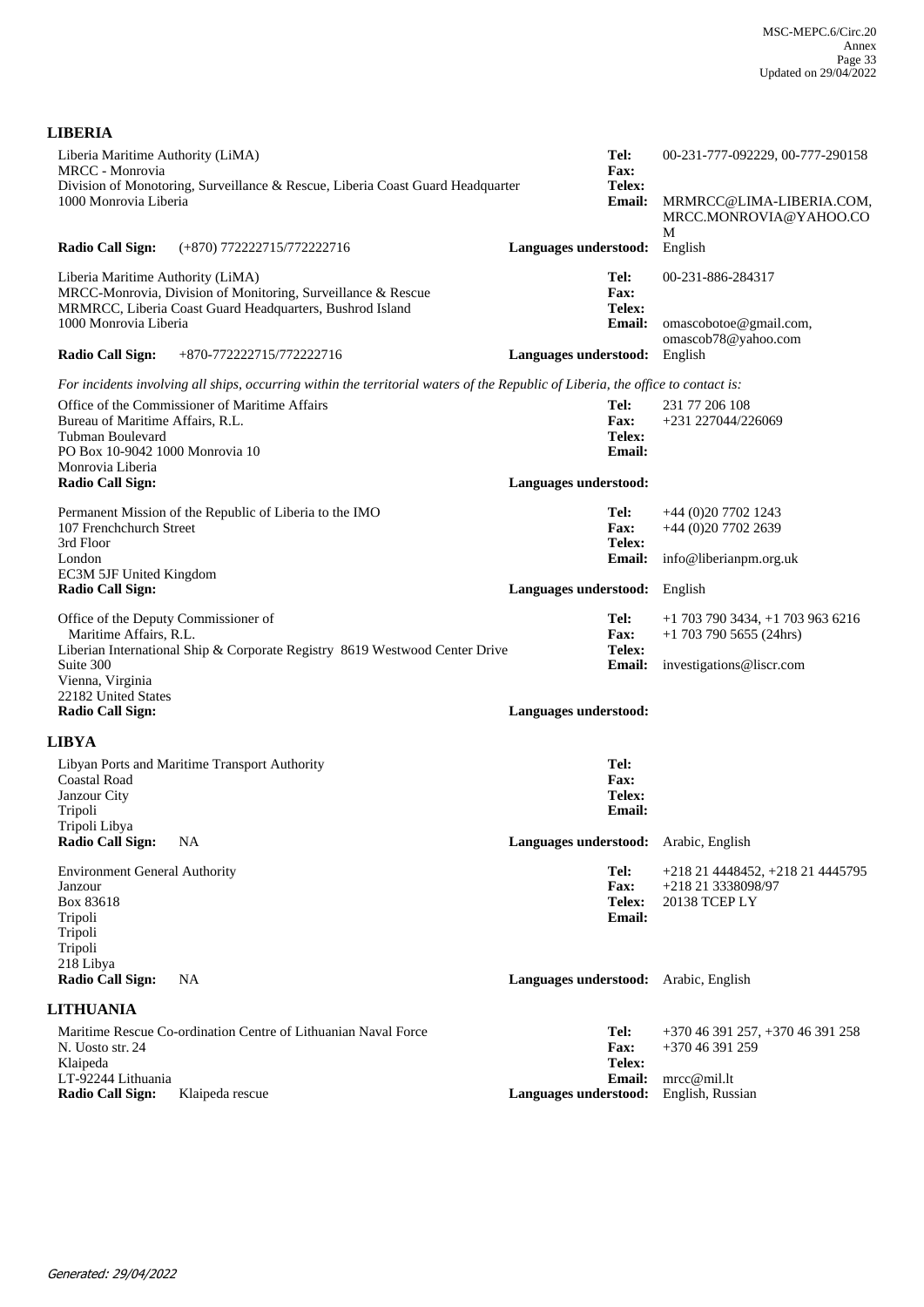## **LUXEMBOURG**

| Commissariat aux Affaires Maritimes    | Tel:                  | +352 247 84453                                       |
|----------------------------------------|-----------------------|------------------------------------------------------|
| 3-5, rue Auguste Lumière<br>Luxembourg | <b>Fax:</b><br>Telex: | $+352299140$                                         |
| L-1950 Luxembourg                      |                       | <b>Email:</b> $cam@cam.eta.lu$                       |
| <b>Radio Call Sign:</b>                |                       | <b>Languages understood:</b> English, French, German |

## **MADAGASCAR**

| Organe de Lutte contre les Evènements de Pollution par les Hydrocarbures (OLEP)<br><b>OLEP</b> | Tel:<br><b>Fax:</b>          | $+261342220348$               |
|------------------------------------------------------------------------------------------------|------------------------------|-------------------------------|
| Ambatobe                                                                                       | Telex:                       |                               |
| Antananarivo                                                                                   | <b>Email:</b>                | $d$ amyjb@gmail.com           |
| 101 Madagascar<br>Radio Call Sign:                                                             | Languages understood: French |                               |
| Agence Portuaire, Maritime et Fluviale (APMF)                                                  | Tel:                         | $+261321125759$               |
| APMF Siège Alarobia                                                                            | <b>Fax:</b>                  | $+261$ 20 22 539 34           |
| Route des Hydrocarbures                                                                        | Telex:                       |                               |
| Antananarivo                                                                                   | <b>Email:</b>                | adonistafangy@yahoo.fr,       |
| 101 Madagascar                                                                                 |                              | apmf@apmf.mg, adonis@apmf.mg  |
| Radio Call Sign:                                                                               | Languages understood:        | Chinese, English, French      |
| <b>MALAYSIA</b>                                                                                |                              |                               |
| Marine Department of Malaysia                                                                  | Tel:                         | $+6013-7494499, +60333467777$ |
| P.O. Box 12                                                                                    | <b>Fax:</b>                  | $+60331685289$                |
| Jalan Limbungan                                                                                | Telex:                       |                               |
| Port Klang                                                                                     | <b>Email:</b>                | mhisham@marine.gov.my,        |
| Selangor                                                                                       |                              | mmcc@marine.gov.my,           |
| 42007 Malaysia                                                                                 |                              | bksas@marine.gov.my           |
| <b>Radio Call Sign:</b><br>N/A                                                                 | Languages understood:        | English                       |

## **MALDIVES**

|                                     | Maldives Coast Guard / Maldives National Defense Force (Ministry of Defence) |                       | Tel:          | 9603395981, +9603398898,       |
|-------------------------------------|------------------------------------------------------------------------------|-----------------------|---------------|--------------------------------|
| Bandaara koshi                      |                                                                              |                       |               | $+9609931082, +9603322601,$    |
| Ameeru Ahmed Magu,                  |                                                                              |                       |               | $+9609904454$                  |
| Male'                               |                                                                              |                       | <b>Fax:</b>   | $+9603325525, +9603391665$     |
| Henveiru                            |                                                                              |                       | Telex:        | nil                            |
| 20114 Maldives                      |                                                                              |                       | <b>Email:</b> | mrcc@mndf.gov.mv               |
| Radio Call Sign:                    | 8Q <sub>2</sub>                                                              | Languages understood: |               | English                        |
| <b>Maldives Transport Authority</b> |                                                                              | Tel:                  |               | $+9603343452, +9609998700$     |
|                                     | Chambeylee Villa, (Star Cloud Building)                                      |                       | <b>Fax:</b>   |                                |
| 2nd Floor                           |                                                                              |                       | Telex:        | nil                            |
| Maafannu                            |                                                                              |                       | <b>Email:</b> | adhil.rasheed@transport.gov.mv |
| Male'                               |                                                                              |                       |               |                                |
| 20337 Maldives                      |                                                                              |                       |               |                                |
| <b>Radio Call Sign:</b>             | 8Q                                                                           | Languages understood: |               | English                        |
| Maldives Ports Ltd                  |                                                                              | Tel:                  |               | $+9604429339, +9607771966$     |
| Ports Building                      |                                                                              |                       | <b>Fax:</b>   | $+9603325293$                  |
| 2nd Floor                           |                                                                              |                       | Telex:        | nil                            |
| Mafannu                             |                                                                              |                       | <b>Email:</b> | hm@port.com.mv                 |
| Male' Maldives                      |                                                                              |                       |               |                                |
| <b>Radio Call Sign:</b>             | 8Q <sub>2</sub>                                                              | Languages understood: |               | English                        |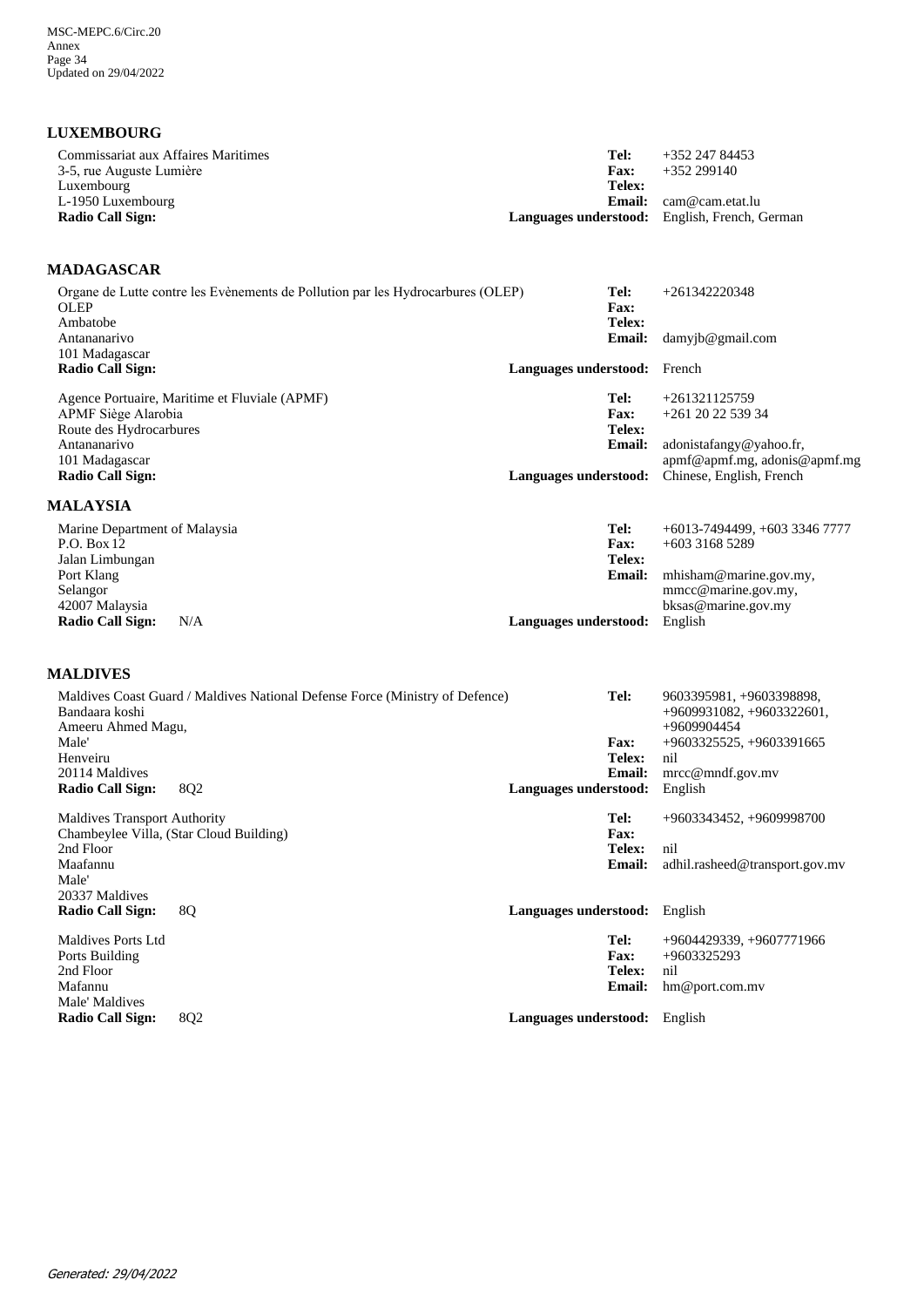| <b>MALTA</b>                                                                                                                        |                       |                                        |
|-------------------------------------------------------------------------------------------------------------------------------------|-----------------------|----------------------------------------|
| <b>Transport Malta</b>                                                                                                              | Tel:                  | 00356 21250360                         |
| <b>Merchant Shipping Directorate</b>                                                                                                | Fax:                  | 0035621241460                          |
| <b>Malta Transport Centre</b>                                                                                                       | Telex:                |                                        |
| Lija                                                                                                                                | <b>Email:</b>         | mershipmalta.tm@transport.gov.mt       |
| LJA 2021 Malta<br><b>Radio Call Sign:</b>                                                                                           | Languages understood: | English                                |
|                                                                                                                                     |                       |                                        |
| Armed Forces of Malta                                                                                                               | Tel:                  | +356 2249 4202, +356 21809279          |
| <b>Operations Centre</b>                                                                                                            | <b>Fax:</b><br>Telex: | $+35621809860$                         |
| Luqa Malta                                                                                                                          | <b>Email:</b>         | opsroom.afm@gov.mt                     |
| <b>Radio Call Sign:</b>                                                                                                             | Languages understood: | English                                |
| <b>MARSHALL ISLANDS</b>                                                                                                             |                       |                                        |
| RMI Maritime Administrator                                                                                                          | Tel:                  |                                        |
| International Registries, Inc.                                                                                                      | Fax:                  | $+1$ 703 620 4880<br>$+1$ 703 476 8522 |
| 11495 Commerce Park Drive                                                                                                           | Telex:                |                                        |
| Reston                                                                                                                              | <b>Email:</b>         | dutyofficer@register-iri.com,          |
| Virginia                                                                                                                            |                       | hmolver@register-iri.com               |
| 20191 United States                                                                                                                 |                       |                                        |
| <b>Radio Call Sign:</b>                                                                                                             | Languages understood: | English                                |
| For incidents involving all ships, occurring within the territorial waters of the Republic of the Marshall Islands, please contact: |                       |                                        |
| Ministry of Transport and Communications*                                                                                           | Tel:                  | $+6926258869$                          |
| PO Box 1079                                                                                                                         | Fax:                  | $+6926256083$                          |
| Majuro                                                                                                                              | Telex:                |                                        |
| Majuro                                                                                                                              | <b>Email:</b>         | mimotc@ntamar.net                      |
| MH 96960 Marshall Islands                                                                                                           |                       |                                        |
| <b>Radio Call Sign:</b>                                                                                                             | Languages understood: | English                                |
| Marshall Islands Port Authority*                                                                                                    | Tel:                  | $+6926258269$                          |
| PO Box 3265                                                                                                                         |                       | +692 625 8569                          |
| Majuro                                                                                                                              |                       | $+6926258805$                          |
| 96960 Marshall Islands                                                                                                              | Fax:                  | $+692$ 625 4269                        |
|                                                                                                                                     | Telex:                |                                        |
| <b>Radio Call Sign:</b>                                                                                                             | <b>Email:</b>         | import@ntamar.net                      |
|                                                                                                                                     | Languages understood: | English                                |
| <b>Environmental Protection Authority</b>                                                                                           | Tel:                  | $+692$ 625 3035                        |
| PO Box 1322                                                                                                                         |                       | $+6926255203$                          |
| Majuro                                                                                                                              | <b>Fax:</b>           | $+6926255202$                          |
| MH 96960 Marshall Islands                                                                                                           | Telex:                |                                        |
|                                                                                                                                     |                       | Email: rmiepa@ntamar.net /             |
| <b>Radio Call Sign:</b>                                                                                                             | Languages understood: | eparmi@ntamar.net<br>English           |
|                                                                                                                                     |                       |                                        |
| <b>MAURITANIA</b>                                                                                                                   |                       |                                        |
| Ministère des Pêches et de l'Economie Maritime                                                                                      | Tel:                  | 00 222 36361300                        |
| Direction de la Marine Marchande                                                                                                    | Fax:                  |                                        |
| Minstère des Pêches et de l'Economie Maritime                                                                                       | Telex:                | 00 222 45297104                        |
| Nouakchott<br>nouakchott                                                                                                            | <b>Email:</b>         | tolbamoctar@yahoo.fr                   |
| 137 Mauritania                                                                                                                      |                       |                                        |
| <b>Radio Call Sign:</b>                                                                                                             | Languages understood: | Arabic, French                         |
| Port Autonome de Nouadhibou*                                                                                                        | Tel:                  | $+22252134$                            |
| P.O. Box 236                                                                                                                        | Fax:                  |                                        |
| Nouadhibou                                                                                                                          | Telex:                | 441                                    |
|                                                                                                                                     | <b>Email:</b>         |                                        |
| <b>Radio Call Sign:</b>                                                                                                             | Languages understood: |                                        |
| Directeur du Port de Nouakchott*                                                                                                    | Tel:                  | $+22252274$                            |
| Ministère de l'Equipment Nouakchott                                                                                                 | Fax:                  |                                        |
|                                                                                                                                     | Telex:                | 551                                    |
|                                                                                                                                     | <b>Email:</b>         |                                        |
| <b>Radio Call Sign:</b>                                                                                                             | Languages understood: |                                        |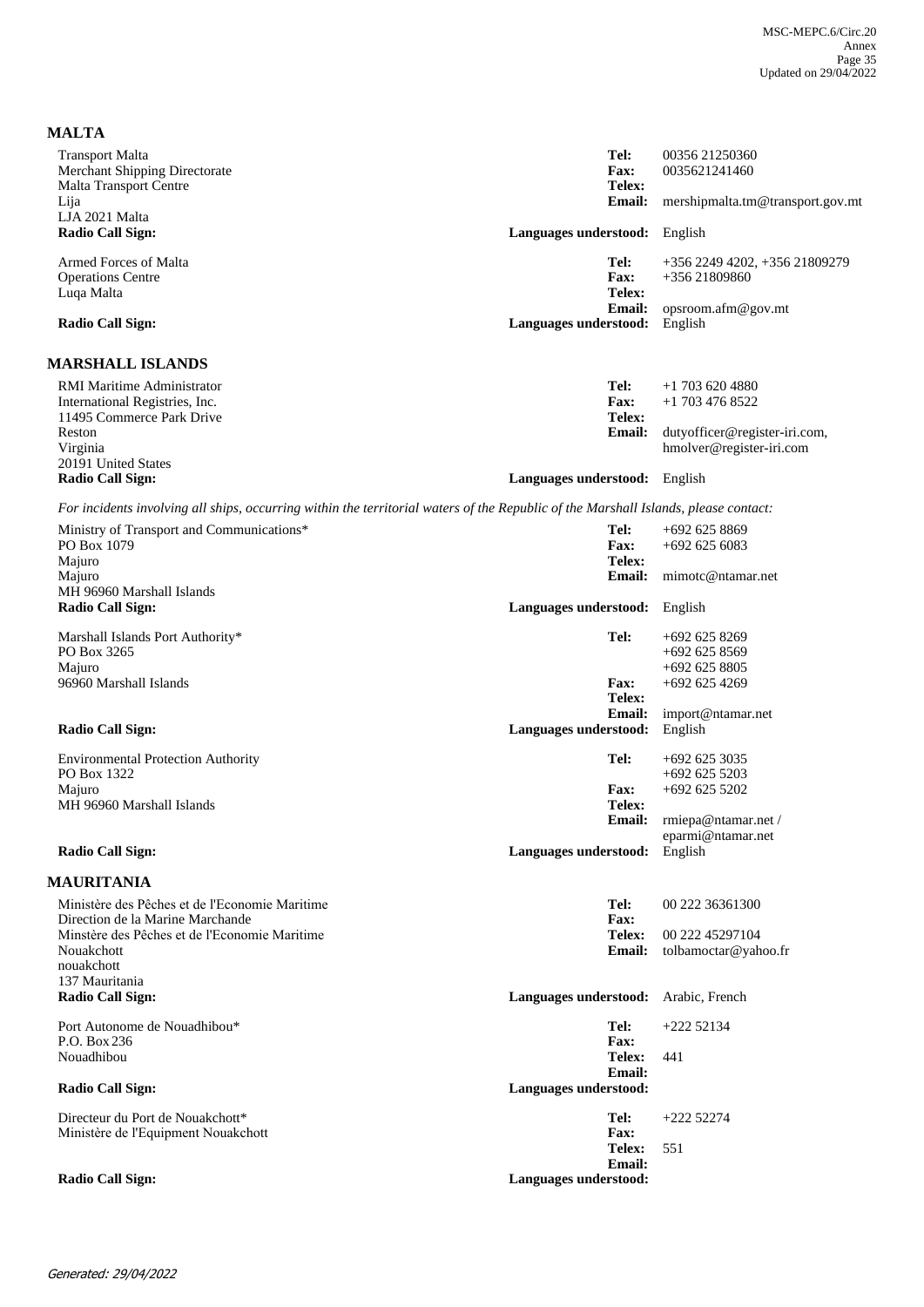### **MAURITIUS**

| <b>Mauritius Ports Authority</b><br>Port Administration Building<br>Mer Rouge          | Tel:                                   | $+2302400415$<br>$+230$ 216 3504<br>$+230\,206\,5400$ |
|----------------------------------------------------------------------------------------|----------------------------------------|-------------------------------------------------------|
| Port Louis                                                                             | Fax:                                   | $+2302400856$<br>$+2302428314$                        |
|                                                                                        | <b>Telex:</b>                          | 4238 MAUPORT IW                                       |
|                                                                                        | <b>Email:</b>                          | mauport@intnet.mu                                     |
| <b>Radio Call Sign:</b>                                                                | Languages understood:                  | English, French                                       |
| <b>National Coast Guard</b>                                                            | Tel:                                   | +230 212 2747                                         |
| The Commandant                                                                         |                                        | $+2302088317$                                         |
| Headquarters                                                                           | <b>Fax:</b>                            | +230 212 2770                                         |
| Fort William Port Louis                                                                | <b>Telex:</b><br>Email:                | 4880<br>comdneg:intnet.mu                             |
| <b>Radio Call Sign:</b>                                                                | Languages understood:                  | English, French                                       |
| Department of Environment                                                              | Tel:                                   | +230 212 8332                                         |
| Ken Lee Tower                                                                          | Fax:                                   | +230 212 9407                                         |
| cnr Barracks & St Georges Streets                                                      | Telex:                                 |                                                       |
| Port Louis<br><b>Radio Call Sign:</b>                                                  | <b>Email:</b><br>Languages understood: | English, French                                       |
|                                                                                        |                                        |                                                       |
| <b>MEXICO</b><br>Secretaría de Comunicaciones y Transportes                            | Tel:                                   | $+52(55)52653257$ , $+52(55)5723$                     |
| Boulevard Adolfo López Mateos No. 1990, Piso 5                                         |                                        | 93 00 Ext. 26006                                      |
| Colonia Tlacopac, Delegación Álvaro Obregón                                            | <b>Fax:</b>                            |                                                       |
| Distrito Federal                                                                       | Telex:                                 |                                                       |
| 01049 Mexico                                                                           | <b>Email:</b>                          | ecasarru@sct.gob.mx                                   |
| Radio Call Sign:                                                                       | Languages understood:                  | English, Spanish                                      |
| Secretaría de Marina                                                                   | Tel:                                   | 52 (55) 5624 6500 Ext. 7723, 52 (55)                  |
| Av. Heroica Escuela Naval Militar#669                                                  |                                        | 5624 6500 Ext. 1797                                   |
| Col. Presidentes Ejidales, 2da. Sección<br>Delegación Coyoacán                         | Fax:<br>Telex:                         |                                                       |
| México                                                                                 | <b>Email:</b>                          | unicapam.doram@semar.gob.mx                           |
| 04470 Mexico                                                                           |                                        |                                                       |
| <b>Radio Call Sign:</b>                                                                | Languages understood: English, Spanish |                                                       |
| <b>MONACO</b>                                                                          |                                        |                                                       |
| Direction des Ports*                                                                   | Tel:                                   | +377 93158678/58577                                   |
| Service de la Marine                                                                   | <b>Fax:</b>                            | +377 93153715                                         |
| Departement des Travaux Publics et des<br>Affaires Sociales B.P.468 98012 Monaco Cedex | <b>Telex:</b><br><b>Email:</b>         | 489035 SERMAR MC                                      |
| <b>Radio Call Sign:</b>                                                                | Languages understood:                  |                                                       |
|                                                                                        |                                        |                                                       |
| <b>MONGOLIA</b>                                                                        |                                        |                                                       |
| Mongolia Maritime Administration                                                       | Tel:                                   | 976-51-261490                                         |
| Government Building 11<br>Sambuu's street 11                                           | Fax:<br>Telex:                         | 976-11-310642                                         |
| Chingeltei district                                                                    | <b>Email:</b>                          | info@monmarad.gov.mn,                                 |
| Ulaanbaatar                                                                            |                                        | operation@mngship.org                                 |
| 211238 Mongolia                                                                        |                                        |                                                       |
| <b>Radio Call Sign:</b>                                                                | Languages understood: English          |                                                       |
| <b>MONTENEGRO</b>                                                                      |                                        |                                                       |
| Maritime Safety Department of Montenegro                                               | Tel:                                   | 38230313240, 38230313241,                             |
| Marsala Tita st. nr 7                                                                  |                                        | 38269632930, 38267642179                              |
| PO 14 Bar                                                                              | <b>Fax:</b><br>Telex:                  | 38230313274                                           |
| Bar                                                                                    |                                        | $+20061445$                                           |

85000 Montenegro

**Radio Call Sign: Languages understood:** English

**Email:**

predrag.ratkovic@msd-ups.org,

info@msd-ups.org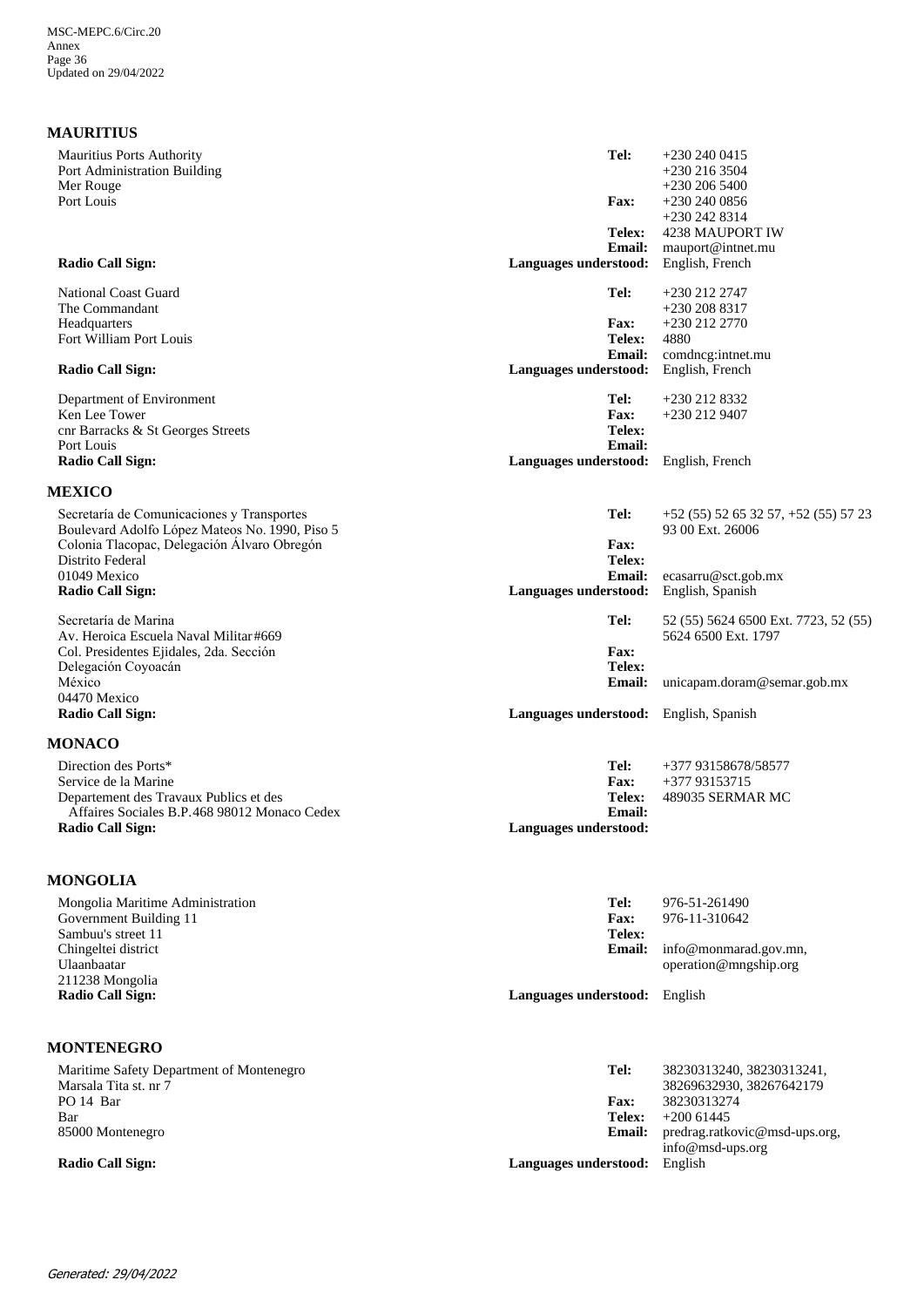| <b>MOROCCO</b>                                                                                              |                                                  |                                                                |
|-------------------------------------------------------------------------------------------------------------|--------------------------------------------------|----------------------------------------------------------------|
| Direction de la Marine Marchande, DSM-SSNPPN<br>Direction de la Marine Marchande<br>01 Place Zellaqa        | Tel:<br>Fax:<br>Telex:                           | $+212642946243$                                                |
| Casablanca<br>20000 Morocco                                                                                 | <b>Email:</b>                                    | hanan.atmane@yahoo.fr                                          |
| <b>Radio Call Sign:</b>                                                                                     | Languages understood: Arabic, English, French    |                                                                |
| <b>MOZAMBIQUE</b>                                                                                           |                                                  |                                                                |
| Servico Nacional de Administracao e Fiscalizacao Maritma (SAFMAR)<br>Rua Marques de Pombal No.297<br>Maputo | Tel:<br>Fax:<br>Telex:                           | $+25821494396$<br>+258 21 494396                               |
| <b>Radio Call Sign:</b>                                                                                     | <b>Email:</b><br>Languages understood:           | safmar@zebra.uem.mz                                            |
| <b>MYANMAR</b>                                                                                              |                                                  |                                                                |
| Ministry of Transport and Communications<br>No. 363/421<br>Corner of Merchant and Theinbyu Road             | Tel:<br>Fax:<br>Telex:                           | $+95$ 1 397640, $+95$ 1 397642<br>$+951397641$                 |
| <b>Botataung Township</b><br>Yangon<br>Yangon<br>11161 Myanmar                                              | <b>Email:</b>                                    | sse@dma.gov.mm                                                 |
| <b>Radio Call Sign:</b>                                                                                     | Languages understood: English                    |                                                                |
| <b>NAMIBIA</b>                                                                                              |                                                  |                                                                |
| The Directorate Maritime Affairs<br>Private Bag 12005<br>Ausspannplatz                                      | Tel:<br><b>Fax:</b>                              | $+264$ 61 208 8025/6<br>$+264$ 61 208 8037<br>$+264$ 61 240024 |
| Windhoek                                                                                                    | Telex:                                           |                                                                |
| <b>Radio Call Sign:</b>                                                                                     | Email:<br>Languages understood:                  | mmnangolo@mwtc.gov.na                                          |
| Namibian Ports Authority<br><b>PO Box 361</b>                                                               | Tel:<br><b>Fax:</b>                              | $+264$ 61 208 2263<br>+264 61 208 2325                         |
| Walvis Bay                                                                                                  | Telex:                                           |                                                                |
| <b>Radio Call Sign:</b>                                                                                     | Email:<br>Languages understood:                  | portcontrol@namport.com.na                                     |
| Namibian Ports Authority<br>PO Box 836                                                                      | Tel:<br>Fax:                                     | $+264$ 63 200 2007<br>$+264$ 63 200 2004                       |
| Lüderitz<br><b>Radio Call Sign:</b>                                                                         | Telex:<br><b>Email:</b><br>Languages understood: | portl@namport.com.na                                           |
|                                                                                                             |                                                  |                                                                |
| <b>NETHERLANDS</b><br>Netherlands Coastguard Centre                                                         | Tel:                                             | $+31$ 223 542 300 (24hrs)                                      |
| <b>JRCC</b> Den Helder<br><b>MHKC Building</b>                                                              | <b>Fax:</b>                                      | $+31$ 223 658358 (24 hrs), $+31$ 223<br>658303 (office hrs)    |
| PO Box 10000<br>Den Helder<br>1780 CA Netherlands                                                           | Telex:<br>Email:                                 | ccc@kustwacht.nl                                               |
| <b>Radio Call Sign:</b><br>PBK, VHF Ch.16VHF DSC Ch.70MF DSC<br>2187.5 kHz                                  | Languages understood: English, German            |                                                                |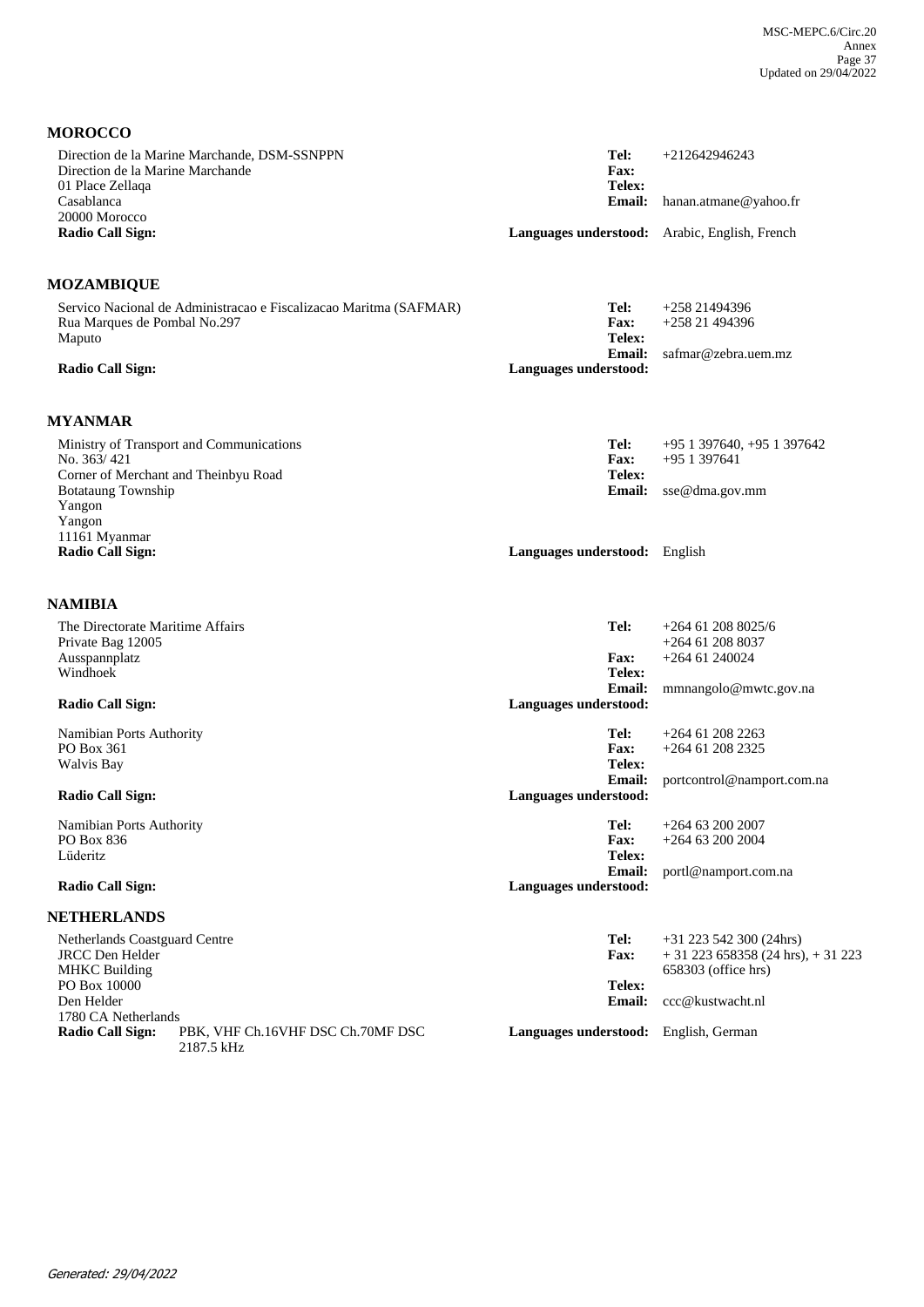| <b>NEW ZEALAND</b>                                                              |                                                                                                                      |                                                          |                                                                   |
|---------------------------------------------------------------------------------|----------------------------------------------------------------------------------------------------------------------|----------------------------------------------------------|-------------------------------------------------------------------|
| Maritime New Zealand<br>Level 11, 1 Grey Street,<br>PO Box 25620,<br>Wellington |                                                                                                                      | Tel:<br><b>Fax:</b><br>Telex:<br><b>Email:</b>           | $+6444730111$<br>$+64$ 4 494 1263<br>enquiries@maritimenz.govt.nz |
| 6046 New Zealand<br><b>Radio Call Sign:</b>                                     | HF Radio: Taupo Maritime Radio/ZLM; VHF<br>Radio: Maritime Radio; Inmarsat C: 582 451 200<br>067; Ans Back: MRNZ - X | Languages understood: English                            |                                                                   |
| <b>NICARAGUA</b>                                                                |                                                                                                                      |                                                          |                                                                   |
| Ministerio de Transporte*                                                       | Dirección General de Transporte Acuatico Nacional                                                                    | Tel:<br>Fax:                                             | $+505260572/96067$                                                |
| 3er Piso, Edificio 17<br>Plaza España Managua<br><b>Radio Call Sign:</b>        |                                                                                                                      | Telex:<br><b>Email:</b><br>Languages understood:         | 1339 MITRANS                                                      |
| <b>NIGERIA</b>                                                                  |                                                                                                                      |                                                          |                                                                   |
| SECOND FLOOR, ROOM 205                                                          | NIGERIA MARITIME ADMINISTRATION AND SAFETY AGENCY<br>NIGERIA MARITIME RESOURCE AND DEVELOPMENT CENTER                | Tel:<br><b>Fax:</b><br>Telex:                            | $+2348033946551$                                                  |
| KIRIKIRI PHASE II<br>OLODI APAPA<br>LAGOS Nigeria                               |                                                                                                                      | <b>Email:</b>                                            | aladenusi.olu@nimasa.gov.ng,<br>olualadenusi@gmail.com            |
| <b>Radio Call Sign:</b>                                                         |                                                                                                                      | Languages understood:                                    | English                                                           |
| <b>NIMASA</b><br><b>NO 4 BURMA ROAD</b>                                         |                                                                                                                      | Tel:                                                     | $+234(0)8023059015$ , $+234(0)$<br>8113021000                     |
| APAPA, LAGOS Nigeria<br><b>Radio Call Sign:</b>                                 |                                                                                                                      | <b>Fax:</b><br>Telex:<br>Email:<br>Languages understood: | bayuja@yahoo.com<br>English                                       |
| Federal Ministry of Transport<br>4th Floor Bukar Dipcharima House               | MARITIME SERVICES DEPARTMENT, Federal Ministry of Transport                                                          | Tel:<br>Fax:<br><b>Telex:</b>                            | +2348035924784                                                    |
| <b>Central Business District</b><br><b>ABUJA</b> Nigeria                        |                                                                                                                      | Email:                                                   | shogayo@yahoo.co.uk                                               |
| <b>Radio Call Sign:</b>                                                         |                                                                                                                      | Languages understood: English                            |                                                                   |
| The Petroleum Inspectorate*<br>44 Eric Moore                                    |                                                                                                                      | Tel:<br>Fax:                                             | $+2341802490 - 4$                                                 |
| Suru-Lere<br>PMB 12701 Lagos<br><b>Radio Call Sign:</b>                         |                                                                                                                      | Telex:<br><b>Email:</b><br>Languages understood:         | 27478 NNPC NG                                                     |
| <b>NIUE</b>                                                                     |                                                                                                                      |                                                          |                                                                   |
| <b>NIUE SHIP REGISTRY</b><br>Singapore Singapore                                | 10 Anson Road #25-15 International Plaza, Singapore 079903                                                           | Tel:<br><b>Fax:</b><br>Telex:                            | $+656226-2001$<br>$+656226-3001$                                  |
| <b>Radio Call Sign:</b>                                                         |                                                                                                                      | <b>Email:</b><br>Languages understood:                   | technical@niueship.com<br>English                                 |
| <b>NORWAY</b>                                                                   |                                                                                                                      |                                                          |                                                                   |
|                                                                                 | Kystverket/Norwegian Coastal Administration<br>Department of Emergency and Response                                  | Tel:<br><b>Fax:</b>                                      | $+47$ 33 03 4800 (24hrs)<br>+47 33 03 4949 (office hours only)    |

| Kystverkei/Norwegian Coastal Administration | тек                                  | +4 / 33 U3 40UU (24IIIS)         |
|---------------------------------------------|--------------------------------------|----------------------------------|
| Department of Emergency and Response        | <b>Fax:</b>                          | +47 33 03 4949 (office hours onl |
| PO Box 125                                  | Telex:                               |                                  |
| N-3191 Horten                               |                                      | <b>Email:</b> vakt@kvstverket.no |
| Radio Call Sign:                            | <b>Languages understood:</b> English |                                  |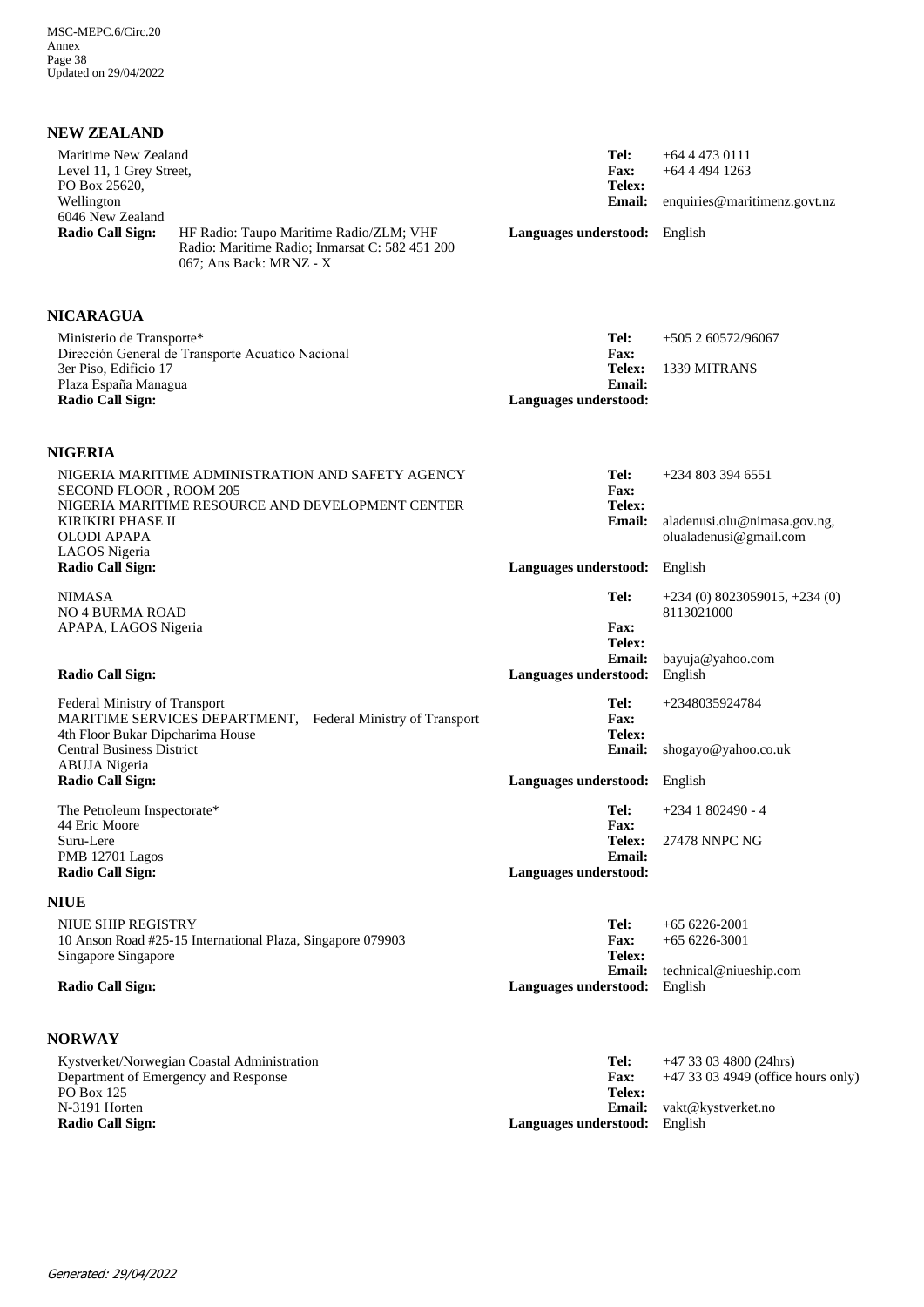**OMAN**

| Ministry of Environment & Climate Affairs<br>P.O.Box: 323 Postal Code: 100<br><b>Muscat Oman</b>                                                 | Tel:<br><b>Fax:</b><br>Telex:           | $+968$ 24 693666<br>$+96824691082$                              |
|--------------------------------------------------------------------------------------------------------------------------------------------------|-----------------------------------------|-----------------------------------------------------------------|
| <b>Radio Call Sign:</b>                                                                                                                          | Email:<br>Languages understood:         | peleleza@mail.com<br>Arabic, English                            |
| Ministry of Transport, Communications and Information Technology<br>P.O.Box: 684 Postal Code: 100                                                | Tel:<br><b>Fax:</b>                     | +968 2468 5313, +968 24685314<br>+968 24685253                  |
| Al Wazarat Street<br>Muscat Oman                                                                                                                 | Telex:<br><b>Email:</b>                 | otsd2@motc.gov.om,<br>ahmed.aldhahli@mtcit.gov.om               |
| <b>Radio Call Sign:</b>                                                                                                                          | Languages understood:                   | Arabic, English                                                 |
| Royal Navy of Oman<br>P.O Box 723<br>Seeb<br>111 Oman                                                                                            | Tel:<br>Fax:<br>Telex:<br><b>Email:</b> | +968 24 338806, +968 24 338805<br>+968 24 334730                |
| <b>Radio Call Sign:</b><br>A4L                                                                                                                   | Languages understood:                   | Arabic, English                                                 |
| Royal Oman Police Coast Guard Headquarters<br>Royal Oman Police, Coast Guard Hedquarters<br>Port Sultan Qaboos<br>Post.Box 362<br>Mutrah, Muscat | Tel:<br>Fax:<br>Telex:<br><b>Email:</b> | +968 24 714661<br>+968 24 714937<br>NIL<br>costguard@rop.gov.om |
| 114 Oman<br>Radio Call Sign:<br>A4E2/COSTGUARD                                                                                                   | Languages understood: Arabic, English   |                                                                 |
| <b>PAKISTAN</b>                                                                                                                                  |                                         |                                                                 |
| Directorate General, Ports & Shipping Wing, Ministry of Maritime Affairs<br>1st Floor, KDLB Building, West Wharf Road<br>Karachi Pakistan        | Tel:<br><b>Fax:</b><br>Telex:           | 092 21 920 6406/920 4196<br>092 21-920 6407/920 4191            |
| <b>Radio Call Sign:</b>                                                                                                                          | <b>Email:</b><br>Languages understood:  | dgpspk@gmail.com<br>English                                     |
| Mercantile Marine Department<br>70/4 Timber Pond<br>Keamari                                                                                      | Tel:<br>Fax:<br>Telex:                  | +922199263014                                                   |
| karachi<br>sindth Pakistan                                                                                                                       | Email:                                  | info@mercantilemarine.gov.pk                                    |
| <b>Radio Call Sign:</b>                                                                                                                          | Languages understood:                   |                                                                 |
| Ministry of Maritime Affairs<br>1st Floor, KDLB Building, West Wharf Road<br>Karachi Pakistan                                                    | Tel:<br><b>Fax:</b><br>Telex:           | $+92$ 21 99206406<br>+92 21 99206407                            |
| <b>Radio Call Sign:</b>                                                                                                                          | Languages understood: English           | Email: dgpspk@gmail.com                                         |
| Maritime Security Agency<br><b>MSA Headquarters,</b>                                                                                             | Tel:                                    | +922199214619, +922123198941<br>+922199214625, +922199214621    |
|                                                                                                                                                  | Fax:                                    |                                                                 |
| PO Box 13333<br>West Wharf Road Karachi-74000<br>Karachi Pakistan                                                                                | Telex:<br>Email:                        | mrccpmsa@cyber.net.pk                                           |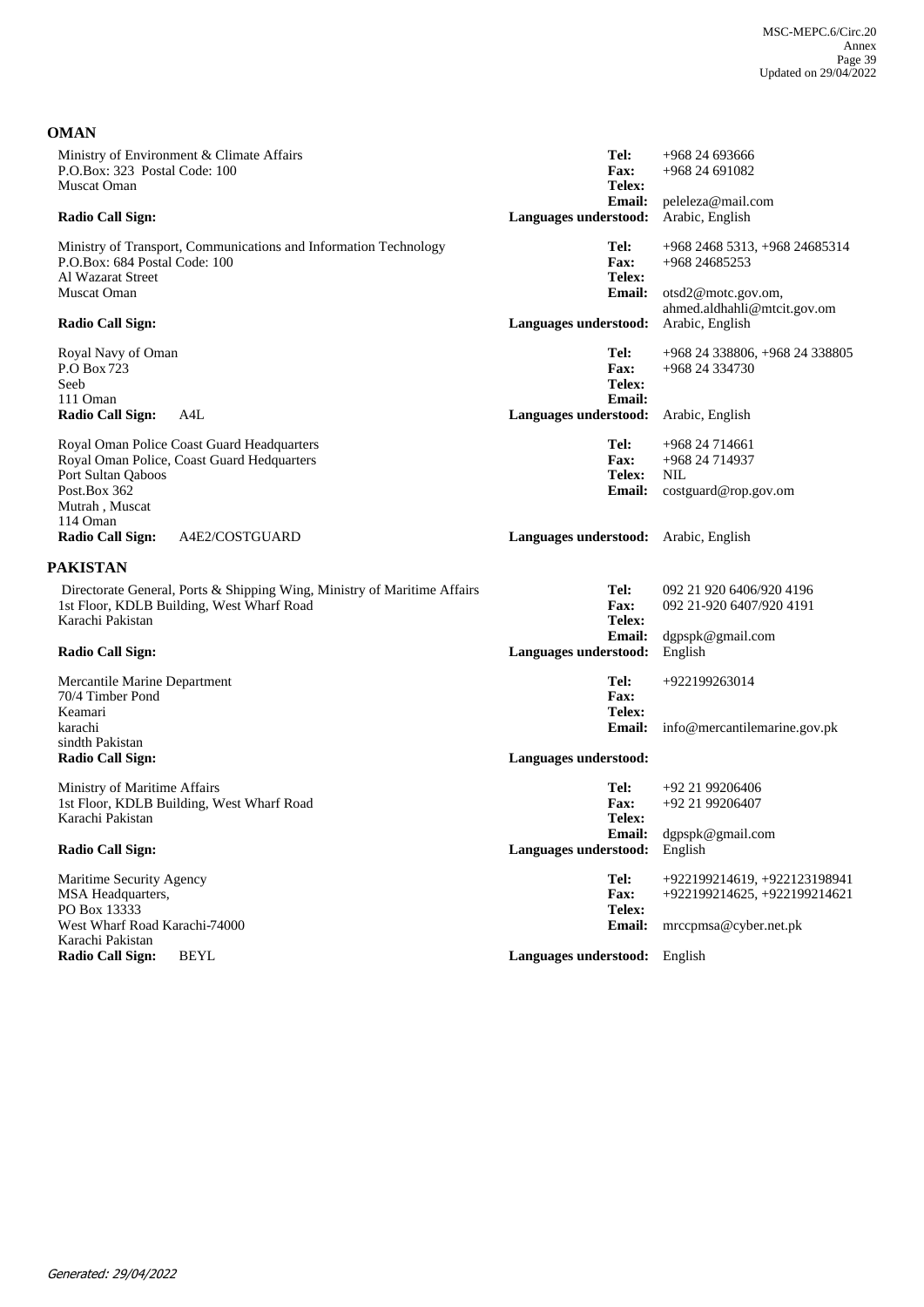| <b>PALAU</b>                                                           |                                                                                                                        |                       |                         |                                                                       |
|------------------------------------------------------------------------|------------------------------------------------------------------------------------------------------------------------|-----------------------|-------------------------|-----------------------------------------------------------------------|
| <b>Enviromental Quality Protection Board</b><br>P.O. Box 1365<br>Koror |                                                                                                                        |                       | Tel:<br>Fax:<br>Telex:  | $+6804883600$<br>$+680 - 488 - 3600$                                  |
| 96940 Palau<br><b>Radio Call Sign:</b>                                 |                                                                                                                        | Languages understood: | <b>Email:</b>           | agoffice@palaunet.com<br>English                                      |
| Piraeus                                                                | Palau International Ship Registry - Ship Registry Administrator<br>5, Sachtouri Street, 6th floor Piraeus Greece 18536 |                       | Tel:<br>Fax:            | +1 832 631 6061, +30 210 4293 500<br>$+302104293505$ , $+18326316061$ |
| Greece<br>18536 Greece                                                 |                                                                                                                        |                       | Telex:<br><b>Email:</b> | info@palaureg.com                                                     |
| <b>Radio Call Sign:</b>                                                |                                                                                                                        | Languages understood: |                         | English, Spanish                                                      |
| P.O. Box 100<br>Koror                                                  | Ministry of Public Infrastructure Industries and Commerce- Bureau of Marine Transport                                  |                       | Tel:<br>Fax:<br>Telex:  | $+6804882620$<br>$+6804882963$                                        |
| 96940 Palau<br><b>Radio Call Sign:</b>                                 |                                                                                                                        | Languages understood: | <b>Email:</b>           | whayesm@gmail.com<br>English                                          |
| Alternatively spills can be notified to:                               |                                                                                                                        |                       |                         |                                                                       |
| Malakal Port Authority*<br>Address as above<br>Palau Palau             |                                                                                                                        |                       | Tel:<br>Fax:<br>Telex:  | $+6804882496$                                                         |
| <b>Radio Call Sign:</b>                                                |                                                                                                                        | Languages understood: | <b>Email:</b>           | whayesm@gmail.com<br>English                                          |
| <b>PANAMA</b>                                                          |                                                                                                                        |                       |                         |                                                                       |
| Diablo Heights, Building 5534<br>Balboa, Ancon                         | Panama Maritime Authority - General Directorate of Ports and Maritime Ancilliary Industries                            |                       | Tel:<br>Fax:<br>Telex:  | $+507501-4244$                                                        |
| Panama                                                                 |                                                                                                                        |                       | <b>Email:</b>           | jvallester@amp.gob.pa                                                 |
| 0843-0533 Panama<br><b>Radio Call Sign:</b>                            | VHF Channels 14 and 16                                                                                                 |                       |                         | Languages understood: English, Spanish                                |
|                                                                        |                                                                                                                        |                       |                         |                                                                       |

### **PAPUA NEW GUINEA**

| National Maritime Safety Authority<br>Level 3. Defens Haus<br>P.O. Box 668, Port Moresby | Tel:<br><b>Fax:</b><br>Telex: | $+675\,70053054, +6753054600$<br>$+6753213051$ |
|------------------------------------------------------------------------------------------|-------------------------------|------------------------------------------------|
| <b>National Capital District</b>                                                         | <b>Email:</b>                 | gproud@nmsa.gov.pg,                            |
| Port Moresby Papua New Guinea                                                            |                               | enquiries@nmsa.gov.pg                          |
| <b>Radio Call Sign:</b>                                                                  | Languages understood:         |                                                |
| National Maritime Safety Authority                                                       | Tel:                          | $+6753054602, +67572045402$                    |
| Level 3, Defens Haus                                                                     | <b>Fax:</b>                   | $+6753210873$                                  |
| P.O. Box 668                                                                             | Telex:                        |                                                |
| $(675)3054$ 602                                                                          | <b>Email:</b>                 | korlowski@nmsa.gov.pg,                         |
| Port Moresby                                                                             |                               | enquiries@nmsa.gov.pg                          |
| 0121 Papua New Guinea                                                                    |                               |                                                |
| <b>Radio Call Sign:</b>                                                                  | Languages understood:         | English                                        |
|                                                                                          |                               |                                                |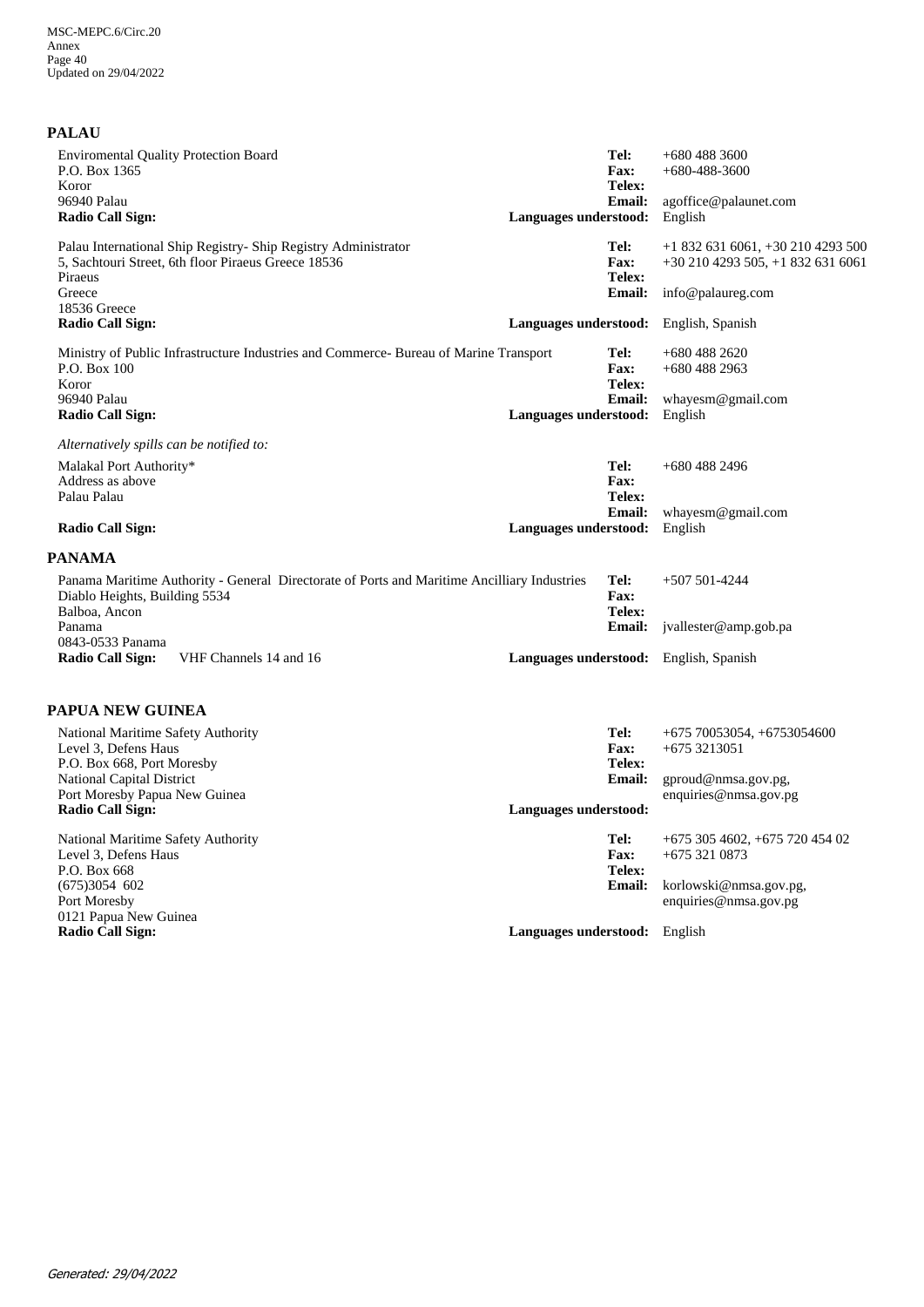| <b>PERU</b>                                                                                           |                                                                             |                                                                                |                                                                                                                                                     |
|-------------------------------------------------------------------------------------------------------|-----------------------------------------------------------------------------|--------------------------------------------------------------------------------|-----------------------------------------------------------------------------------------------------------------------------------------------------|
| <b>COSTERA PAITA</b><br>Paita - Piura Peru<br><b>Radio Call Sign:</b>                                 | Carretera Tierra Colorada S/N Ex-Cuartel Naval de Paita<br>OBY <sub>2</sub> | Tel:<br><b>Fax:</b><br><b>Telex:</b><br><b>Email:</b><br>Languages understood: | +51 73 211670, 969520961<br>$+5173211670$<br>26043-PE, MMSI: 007600121<br>costerapaita@dicapi.mil.pe,<br>vasqu001@dicapi.mil.pe<br>English, Spanish |
|                                                                                                       |                                                                             |                                                                                |                                                                                                                                                     |
| <b>COSTERA CALLAO</b><br>Callao<br>callao<br>07001 Peru<br><b>Radio Call Sign:</b>                    | Av. Contralmirante Mora S/Nº - Base Naval del Callao<br>OBC <sub>3</sub>    | Tel:<br><b>Fax:</b><br>Telex:<br><b>Email:</b><br>Languages understood:        | +51945749024<br>$+5114299798$<br>26-042-PE, MMSI: 007600125<br>costeracallao@dicapi.mil.pe,<br>tineo001@dicapi.mil.pe<br>English, Spanish           |
| <b>COSTERA MOLLENDO</b><br>Mollendo - Arequipa Peru                                                   | Panamericana Sur Alto Catarindo S./N. Estación Naval de Mollendo            | Tel:<br><b>Fax:</b><br>Telex:<br><b>Email:</b>                                 | +51 54 534383, 959036759<br>$+5154534383$<br>59-655-PE, MMSI: 007600129<br>costeramollendo@dicapi.mil.pe,<br>zubia001@dicapi.mil.pe                 |
| <b>Radio Call Sign:</b>                                                                               | OBF4                                                                        | Languages understood:                                                          | English, Spanish                                                                                                                                    |
| <b>PHILIPPINES</b>                                                                                    |                                                                             |                                                                                |                                                                                                                                                     |
| Headquarters Philippine Coast Guard<br>139 25th Street<br>Port Area                                   | National Headquarters, Philippine Coast Guard                               | Tel:<br>Fax:<br>Telex:                                                         | $+63$ 2 527 3880 - 88, $+63$ 2 527 8481,<br>$+63$ 2 556 3002                                                                                        |
| Manila Philippines<br><b>Radio Call Sign:</b>                                                         |                                                                             | <b>Email:</b><br>Languages understood:                                         | cg9@coastguard.gov.ph<br>English                                                                                                                    |
| <b>Coast Guard Base</b><br>Farola<br><b>Binondo</b><br>Manila<br>1006 Philippines<br>Radio Call Sign: | National Headquarters Philippine Coast Guard                                | Tel:<br>Fax:<br>Telex:<br><b>Email:</b><br>Languages understood: English       | $+632245-9165, +632527-8481$ loc<br>7401<br>mepcom_pcg2006@yahoo.com                                                                                |
| <b>POLAND</b>                                                                                         |                                                                             |                                                                                |                                                                                                                                                     |
| Hryniewickiego 10;<br>PO BOX 375<br>Gdynia                                                            | Maritime Rescue Coordination Centre (MRCK) Gdynia                           | Tel:<br>Fax:                                                                   | +48 58 620 55 51, ISDN: +48 58 661<br>01 96, cell phone (24hrs): +48 505<br>050 971<br>$+48586607640$                                               |
| 81-340 Poland                                                                                         |                                                                             | Telex:                                                                         |                                                                                                                                                     |
| <b>Radio Call Sign:</b>                                                                               | POLRATOK 1; VHF Ch. 11 or 16; DSC Ch. 70<br>or $74$                         | Email:<br>Languages understood:                                                | polratok.1@sar.gov.pl<br>English                                                                                                                    |
| Maritime Rescue Sub-Centre<br>Wladyslawa IV 7;<br>Swinoujscie<br>72-600 Poland                        |                                                                             | Tel:<br>Fax:<br>Telex:<br><b>Email:</b>                                        | $+48913214917$ , cell phone (24hrs):<br>+48 505 050 969<br>+48 91 321 59 29                                                                         |
| <b>Radio Call Sign:</b>                                                                               | POLRATOK 2; VHF Ch. 11 or 16; DSC Ch. 70<br>or 74                           | Languages understood:                                                          | polratok.2@sar.gov.pl<br>English                                                                                                                    |
| Nowy Świat 6/12<br>Warszawa<br>00-400 Poland                                                          | Ministry of Maritime Economy and Inland Navigation                          | Tel:<br>Fax:<br>Telex:                                                         | +48 22 583 85 70<br>+48 22 583 85 71                                                                                                                |
| <b>Radio Call Sign:</b>                                                                               |                                                                             | <b>Email:</b><br>Languages understood:                                         | sekretariatDGM@mgm.gov.pl<br>English                                                                                                                |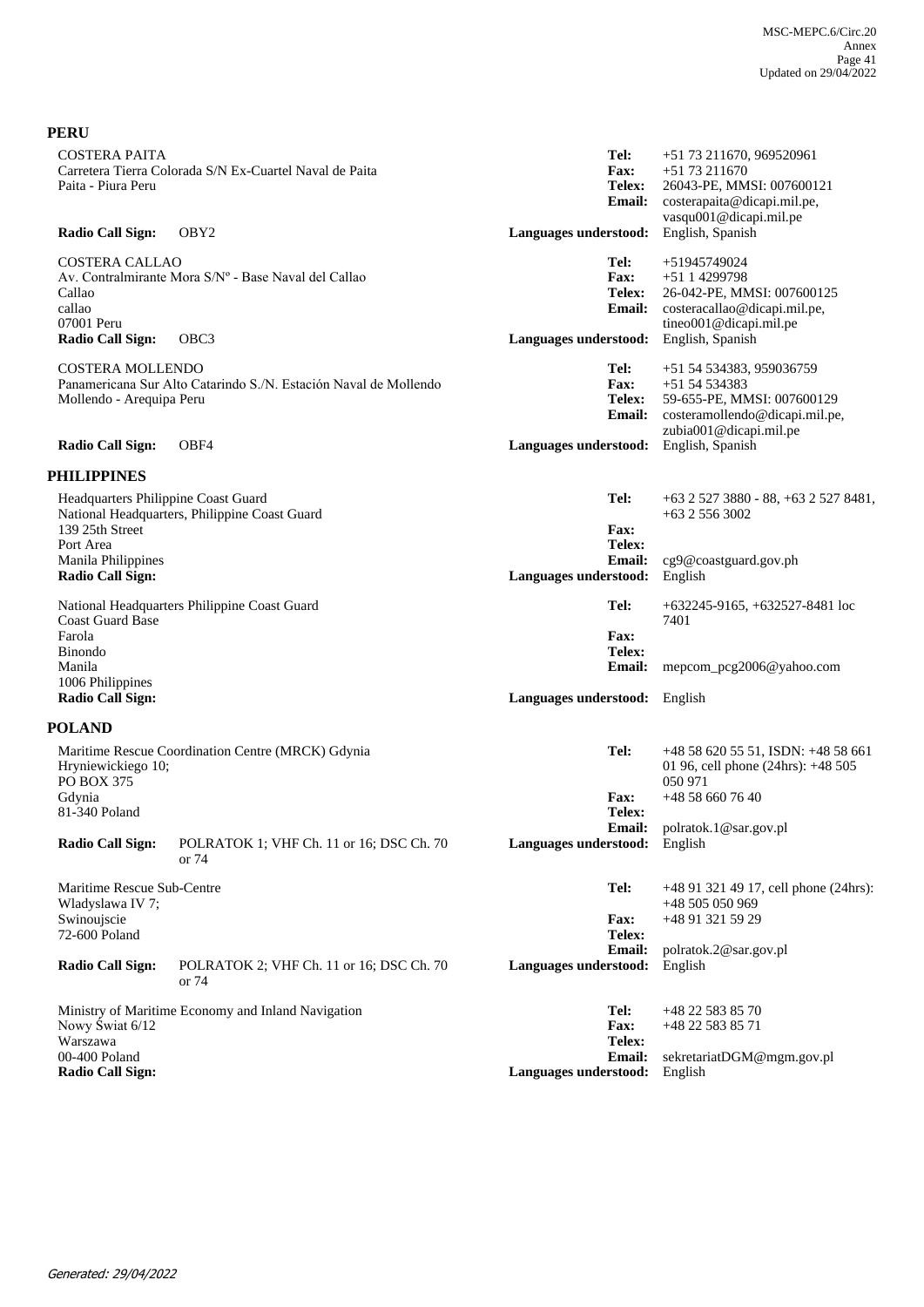## **PORTUGAL**

| Radio Call Sign:                                                                                                                                                 | г ал.<br>Telex:<br>Email:<br>Languages understood:               |                                                                                                     |
|------------------------------------------------------------------------------------------------------------------------------------------------------------------|------------------------------------------------------------------|-----------------------------------------------------------------------------------------------------|
| Direcção-Geral da Autoridade Marítima<br>Direcção-Geral da Autoridade Marítima<br>Edifício da Marinha<br>Praça do Comércio<br>Lisboa<br>1100-148 LISBOA Portugal | Tel:<br>Fax:<br>Telex:<br><b>Email:</b>                          | +351 21 098 4038, +351 91 759 2700<br>$+351$ 21 342 4137<br>43536 DIRMAR P<br>dgam.scpmh@marinha.pt |
| <b>Radio Call Sign:</b>                                                                                                                                          | Languages understood:                                            |                                                                                                     |
| MRCC Ponta Delgada (Açores)*<br><b>MRCC Ponta Delgada</b><br>Ponta Delgada Portugal<br>Radio Call Sign:                                                          | Tel:<br>Fax:<br>Telex:<br>Email:<br>Languages understood:        | $+351$ 296 281777<br>+351 296 205239<br>+404 82479 MRCC PD P<br>mrcc.delgada@marinha.pt             |
| <b>MRCC</b> Lisboa<br><b>MRCC</b> Lisboa<br>Lisboa Portugal                                                                                                      | Tel:<br>Fax:<br>Telex:<br>Email:                                 | +351 21 440 1919<br>+351 21 440 1954<br>$(+404)$ 60747 P<br>mrcc.lisboa@marinha.pt                  |
| <b>Radio Call Sign:</b>                                                                                                                                          | Languages understood:                                            |                                                                                                     |
| <b>MRSC</b> Funchal Madeira<br>MRSC Funchal Madeira<br><b>Funchal Portugal</b><br><b>Radio Call Sign:</b>                                                        | Tel:<br>Fax:<br>Telex:<br><b>Email:</b><br>Languages understood: | $+351$ 291 213 110<br>+351 291 228232<br>mrsc.funchal@marinha.pt                                    |

**Fax:**

**Tel:**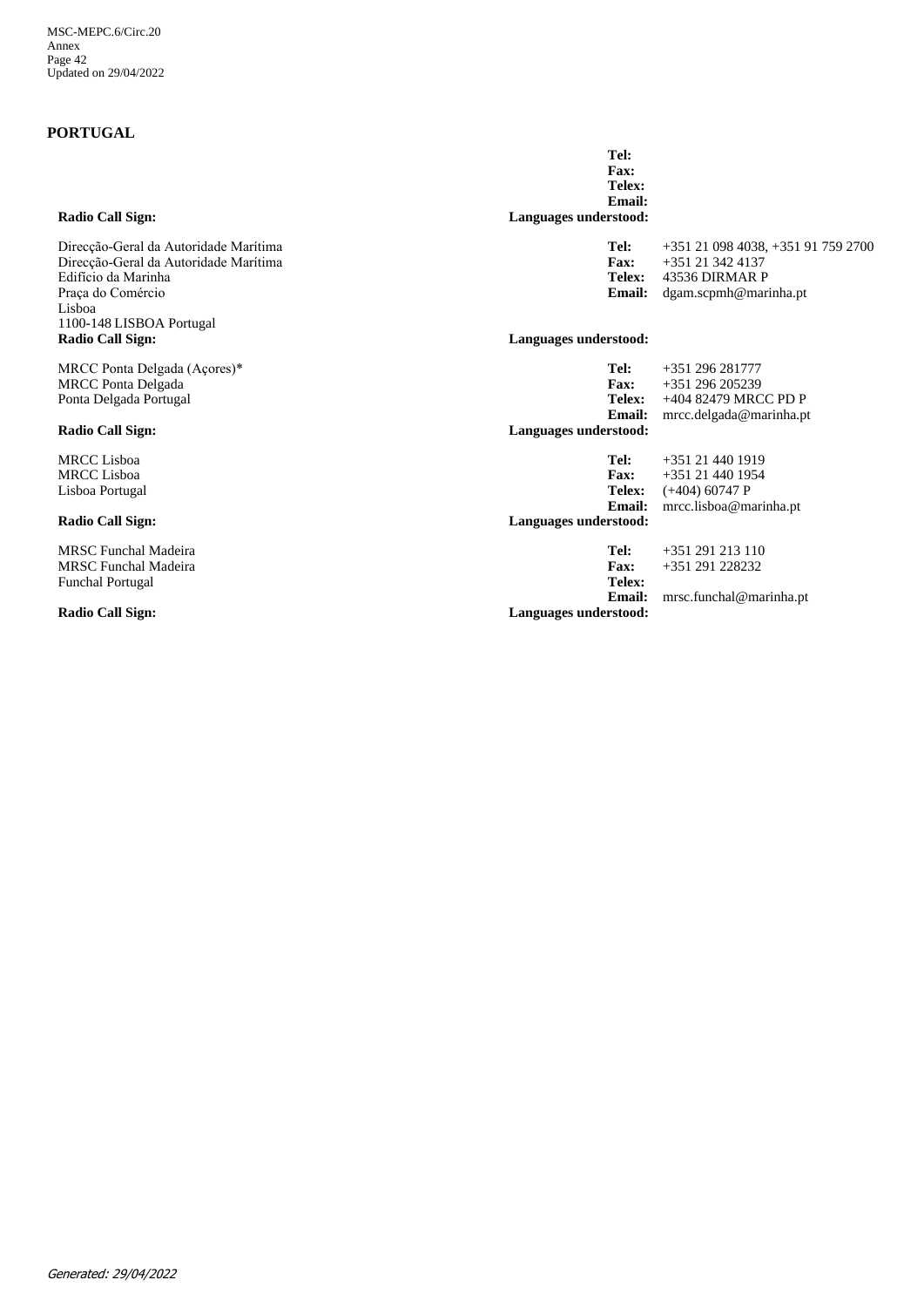| <b>QATAR</b>                        |                                                                                                                          |                                       |                                                     |
|-------------------------------------|--------------------------------------------------------------------------------------------------------------------------|---------------------------------------|-----------------------------------------------------|
| Ministry of Transport               |                                                                                                                          | Tel:                                  | +974 40451513                                       |
| Dept. of Marine Regulations         |                                                                                                                          | <b>Fax:</b>                           | +974 44371109                                       |
| PO Box 23024                        |                                                                                                                          | Telex:                                |                                                     |
| Doha Qatar                          |                                                                                                                          | <b>Email:</b>                         | mrd@mot.gov.qa,                                     |
|                                     |                                                                                                                          |                                       | abdallah.alqahtani@mot.gov.qa                       |
| <b>Radio Call Sign:</b>             |                                                                                                                          | Languages understood:                 | Arabic, English                                     |
| Ministry of Transport               |                                                                                                                          | Tel:                                  | +974 40451513                                       |
| The Director                        |                                                                                                                          | <b>Fax:</b>                           | +974 44371109                                       |
| Dept. of Marine Regulations         |                                                                                                                          | Telex:                                |                                                     |
| P.O. Box 23024, Doha                |                                                                                                                          | <b>Email:</b>                         | mrd@mot.gov.qa,                                     |
| doha-Qatar Qatar                    |                                                                                                                          |                                       | abdallah.alqahtani@mot.gov.qa                       |
| <b>Radio Call Sign:</b>             |                                                                                                                          | Languages understood:                 | Arabic, English                                     |
| Ministry of Transport               |                                                                                                                          | Tel:                                  | +974 40451513                                       |
| P.O.Box 23024                       |                                                                                                                          | <b>Fax:</b>                           | +974 44371109                                       |
| Doha-Qatar Qatar                    |                                                                                                                          | Telex:                                |                                                     |
|                                     |                                                                                                                          | <b>Email:</b>                         | mrd@mot.gov.qa,                                     |
|                                     |                                                                                                                          |                                       | abdallah.alqahtani@mot.gov.qa                       |
| <b>Radio Call Sign:</b>             |                                                                                                                          | Languages understood:                 | Arabic, English                                     |
|                                     |                                                                                                                          |                                       |                                                     |
| Qatar Spill Response Centre         |                                                                                                                          | Tel:                                  | +974 40134497, +974 55044994                        |
| <b>Qatar Energy</b>                 |                                                                                                                          | Fax:                                  | +974 40139766                                       |
| PO Box 47                           |                                                                                                                          | Telex:                                |                                                     |
| Doha-Oatar                          |                                                                                                                          | <b>Email:</b>                         | hm_alkater@qp.com.qa                                |
| Doha Qatar                          |                                                                                                                          |                                       |                                                     |
| <b>Radio Call Sign:</b>             | Alpha Seven Sierra A7S - Single-sided band<br>frequency 2370 KHZ (SSB) - CH 16 International<br>Marine Emergency Channel | Languages understood: Arabic, English |                                                     |
|                                     | Ministry of Interior, Coasts & Borders security-Operations Department                                                    | Tel:                                  | +974 235 4666, +974 235 4664                        |
| Doha, Qatar                         |                                                                                                                          | <b>Fax:</b>                           | +974-4443 1777                                      |
| P.O.Box 8610                        |                                                                                                                          | Telex:                                |                                                     |
| Doha-Qatar Qatar                    |                                                                                                                          | <b>Email:</b>                         | haalsulaiti@moi.gov.qa                              |
| <b>Radio Call Sign:</b>             |                                                                                                                          | Languages understood:                 | Arabic, English                                     |
|                                     | Ministry of Environment and Climate Change                                                                               | Tel:                                  | +974 44261538                                       |
| Doha-Qatar                          |                                                                                                                          | <b>Fax:</b>                           | +974 44263466                                       |
| 2727 Qatar                          |                                                                                                                          | Telex:                                |                                                     |
|                                     |                                                                                                                          | <b>Email:</b>                         | sal-falasi@mm.gov.qa,                               |
|                                     |                                                                                                                          |                                       | kfalkhalaf@mm.gov.qa                                |
| <b>Radio Call Sign:</b>             |                                                                                                                          | Languages understood:                 | Arabic, English                                     |
| <b>REPUBLIC OF KOREA</b>            |                                                                                                                          |                                       |                                                     |
| <b>Boreoyng Coast Guard Station</b> |                                                                                                                          | Tel:                                  | $+8241122$                                          |
| Boreoyng                            |                                                                                                                          | Fax:                                  | +82 41 402 2942 (24hr), +82 41 402                  |
| Boreoyng                            |                                                                                                                          |                                       | 2991                                                |
| ChungNam                            |                                                                                                                          | Telex:                                |                                                     |
| 33475 Republic of Korea             |                                                                                                                          | Email:                                | axestone@korea.kr                                   |
| <b>Radio Call Sign:</b>             |                                                                                                                          | Languages understood:                 | English                                             |
| <b>Buan Coast Guard Station</b>     |                                                                                                                          |                                       |                                                     |
|                                     |                                                                                                                          | Tel:<br><b>Fax:</b>                   | $+8263122$<br>$+82$ 63 928 2900(24hr), $+82$ 63 928 |
| Jeollabuk-do                        | 15, Dongjung 2-gil, Buan-eup, Buan-gun                                                                                   |                                       | 2991                                                |
| Korea                               |                                                                                                                          | Telex:                                |                                                     |
|                                     | 15, Dongjung 2-gil, Buan-eup, Buan-gun                                                                                   | <b>Email:</b>                         | axestone@korea.kr                                   |
| 56308 Republic of Korea             |                                                                                                                          |                                       |                                                     |
| <b>Radio Call Sign:</b>             |                                                                                                                          | Languages understood:                 | English                                             |
|                                     |                                                                                                                          |                                       |                                                     |
| <b>Busan Coast Guard Station</b>    |                                                                                                                          | Tel:                                  | +82 51 122                                          |
| Busan                               |                                                                                                                          | <b>Fax:</b>                           | $+82$ 51 664 2900(24hr), $+82$ 51 664               |
| Busan Republic of Korea             |                                                                                                                          | Telex:                                | 2991                                                |
|                                     |                                                                                                                          | <b>Email:</b>                         | axestone@korea.kr                                   |
| <b>Radio Call Sign:</b>             |                                                                                                                          | Languages understood:                 | English                                             |
|                                     |                                                                                                                          |                                       |                                                     |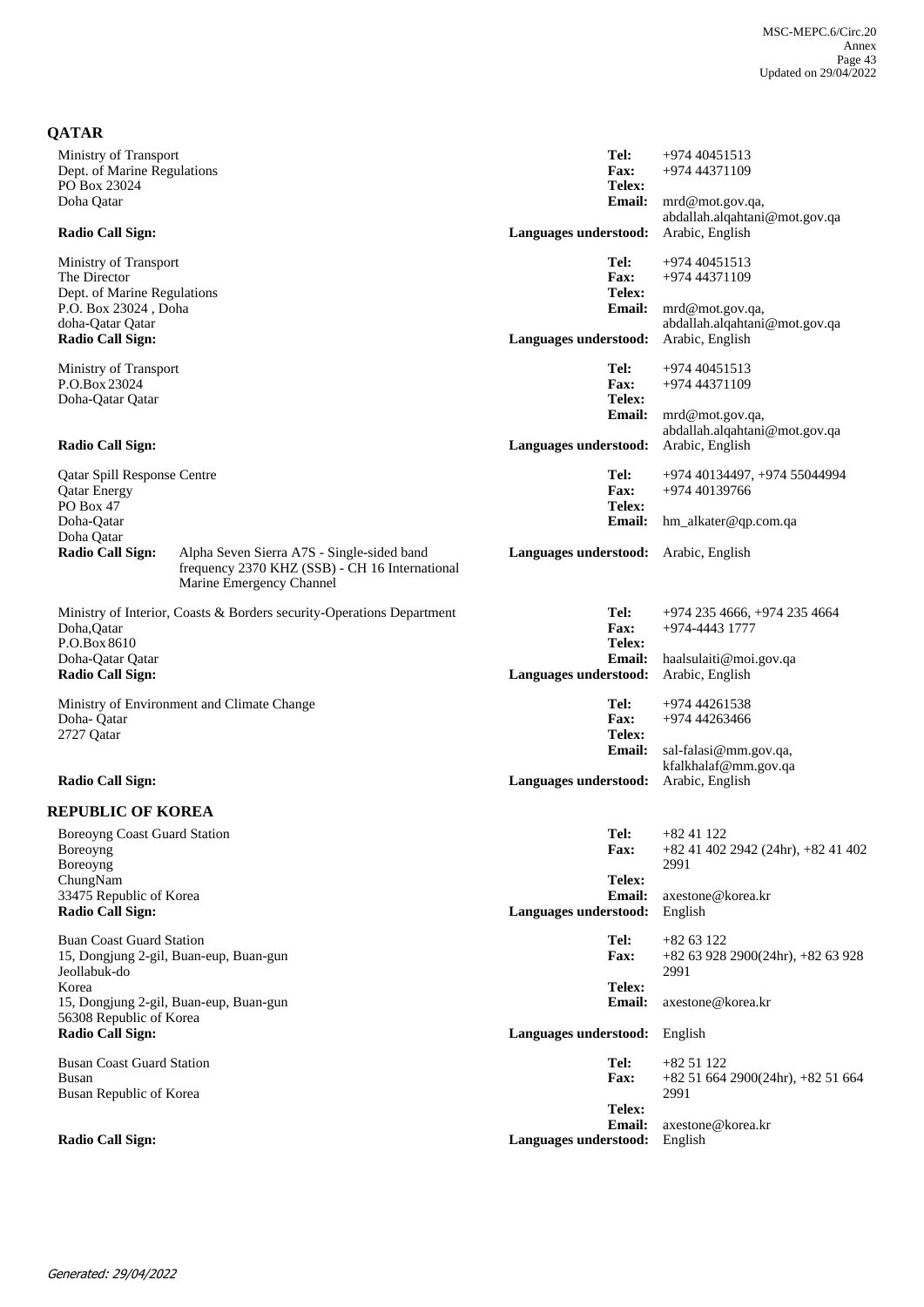axestone@korea.kr +82 32 835 2942 (24hr), +82 32 835 2991 **Email: Telex: Fax:** Central Regional Headquaters, Korea Coast Guard Central Regional Headquaters Central Regional Headquaters of Korea Incheon Republic of Korea **Radio Call Sign: Languages understood:** English **Tel:** +82 32 122 (24hr) axestone@korea.kr +82 55 981 2942 (24hr), +82 55 981 2991 **Email: Telex: Fax:** Changwon Coast Guard Station Changwon Changwon Republic of Korea **Radio Call Sign: Languages understood:** English **Tel:** +82 55 122 axestone@korea.kr +82 33 531 9595(24hr), +82 33 741 2991 **Email: Telex: Fax:** Donghae Coast Guard Station Donghae Donghae (briefing room) Donghae Republic of Korea **Radio Call Sign: Languages understood:** English **Tel:** +82 33 122 axestone@korea.kr +82 33 680 2942 (24 hrs), +82 33 680 2997 **Email: Telex: Fax:** East Regional Headquarters, Korea Coast Guard East Regional Headquarters East Regional Headquarters of Korea Republic of Korea **Radio Call Sign: Languages understood:** English **Tel:** +82-33-122 axestone@korea.kr +82 63 539 2942(24hr), +82 63 539 2991 **Email: Telex: Fax:** Gunsan Coast Guard Station Gunsan Janghang Gunsan Republic of Korea **Radio Call Sign: Languages understood:** English **Tel:** +82 63 122 mcckorea@korea.kr, axestone@korea.kr +82 32 835 2391 **Email: Telex: Fax:** HQ, Korea Coast Guard Korea Coast Guard 130, haedoji-ro, Yeonsu-gu, Incheon Republic of Korea Incheon 21995 Republic of Korea<br>Radio Call Sign: **Languages understood: Tel:** +82 32 122, +82 32 835 2584, +82 32 835 2293 axestone@korea.kr +82 32 650 2942(24hr), +82 32 650 2991 **Email: Telex: Fax:** Incheon Coast Guard Station Incheon Incheon Incheon Republic of Korea **Radio Call Sign: Languages understood:** English **Tel:** +82 32 122 axestone@korea.kr +82 64 756 9595(24hr), +82 64 766 2991 **Email: Telex: Fax:** Jeju Coast Guard Station Jeju Jeju Republic of Korea **Radio Call Sign: Languages understood:** English **Tel:** +82 64 122 axestone@korea.kr +82 64 801 2900(24hr), +82 64 801 2991 **Email: Telex: Fax:** Jeju Regional Headquarter, Korea Coast Guard Jeju Island Jeju Island Republic of Korea **Radio Call Sign: Languages understood:** English **Tel:** +82 64 122 axestone@korea.kr +82 61 241 2742(24hr), +82 61 241 2991 **Email: Telex: Fax:** Mokpo Coast Guard Station Mokpo Mokpo Republic of Korea **Radio Call Sign: Languages understood:** English **Tel:** +82 61 122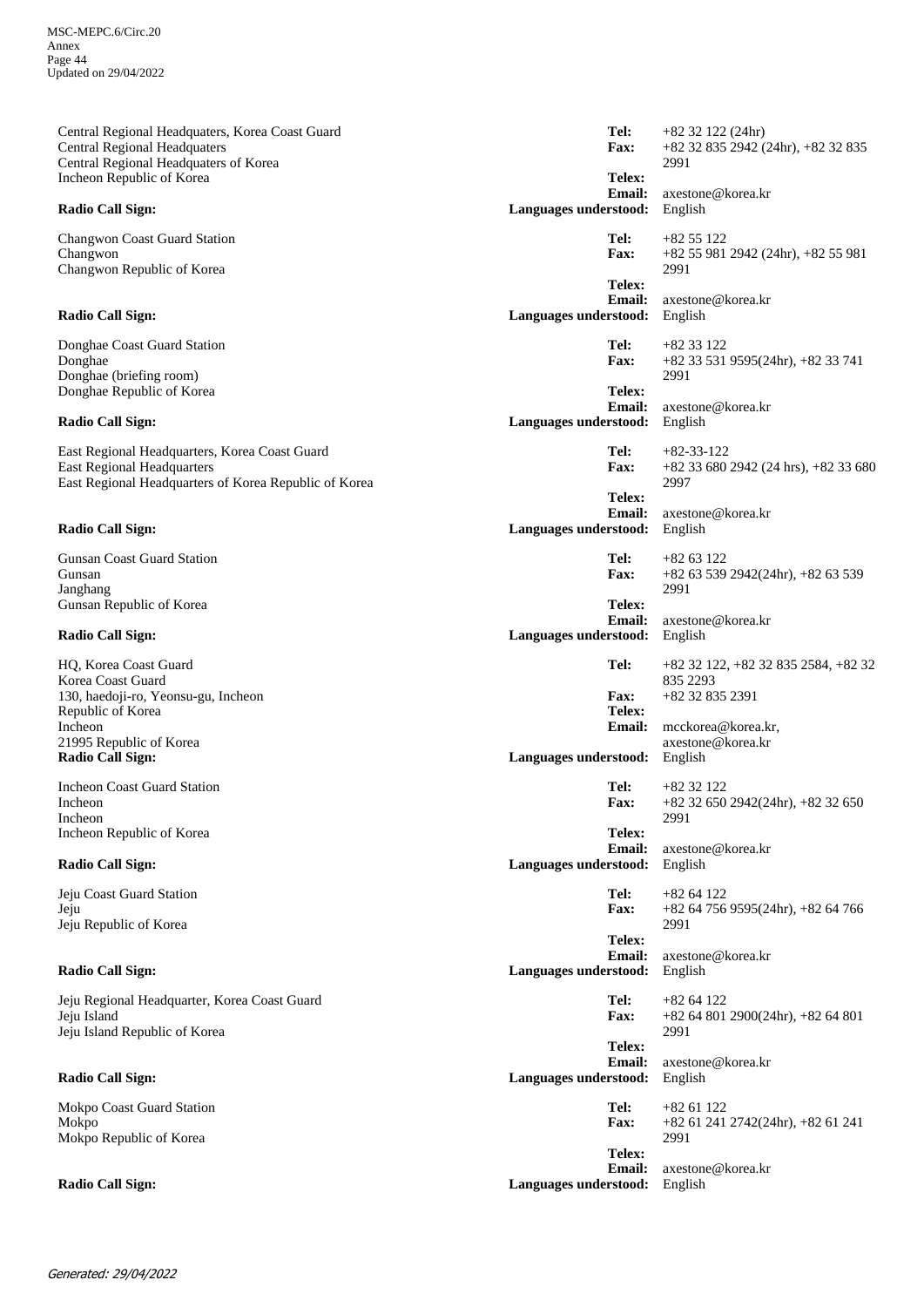axestone@korea.kr +82 54 750 2900(24hr), +82 54 750 2991 **Email: Telex: Fax:** Pohang Coast Guard Station Pohang Pohang Republic of Korea **Radio Call Sign: Languages understood:** English **Tel:** +82 54 122 axestone@korea.kr +82 31 8046 2900 (24hr), +82 31 8046 2991 **Email: Telex: Fax:** Pyongteak Coast Guard Station Pyongteak Pyongteak Republic of Korea **Radio Call Sign: Languages understood:** English **Tel:** +82 31 122 axestone@korea.kr +82 64 793 2900 (24hr), +82 64 793 2991 **Email: Telex: Fax:** Seogwipo Coast Guard Station Seogwipo Seogwipo Republic of Korea **Radio Call Sign: Languages understood:** English **Tel:** +82 64 122 axestone@korea.kr +82 33 634 2942(24hr), +82 33 634 2991 **Email: Telex: Fax:** Sokcho Coast Guard Station Sokcho (briefing room) Sokcho Republic of Korea **Radio Call Sign: Languages understood:** English **Tel:** +82-33-122 axestone@korea.kr +82 51 639 3519 (24hr), +82 51 663 2997 **Email: Telex: Fax:** South Regional Headquarters, Korea Coast Guard South Regional Headquarters Busan Republic of Korea **Radio Call Sign: Languages understood: Languages understood: Tel:** +82-51-122 axestone@korea.kr +82 41 950 2942(24hr), +82 41 950 2991 **Email: Telex: Fax:** Taean Coast Guard Station Daesan Taean Daesan Republic of Korea **Radio Call Sign: Languages understood:** English **Tel:** +82-41-122 axestone@korea.kr +82 55 648 6112(24hr), +82 55 647 2991 **Email: Telex: Fax:** Tongyeong Coast Guard Station Masan Tongyeong Samcheonpo Tongyeong Republic of Korea **Radio Call Sign: Languages understood:** English **Tel:** +82-55-122 axestone@korea.kr +82 52 230 2942(24hr), +82 52 230 2991 **Email: Telex: Fax:** Ulsan Coast Guard Station Ulsan Onsan ulsan Republic of Korea **Radio Call Sign: Languages understood:** English **Tel:** +82-52-122 axestone@korea.kr +82 61 550 2942(24hr), +82 61 550 2991 **Email: Telex: Fax:** Wando Coast Guard Station Wando Wando Republic of Korea **Radio Call Sign: Languages understood:** English **Tel:** +82-61-122 axestone@korea.kr<br>English +82 61 288 2942(24hr), +82 61 288 2991 **Email: Telex: Fax:** West Regional Headquarters, Korea Coast Guard West Regional headquarters west coast of Korea Republic of Korea **Radio Call Sign: Languages understood:** English English English English English English English English English English English English English English English English English English English English English English Eng **Tel:** +82-61-122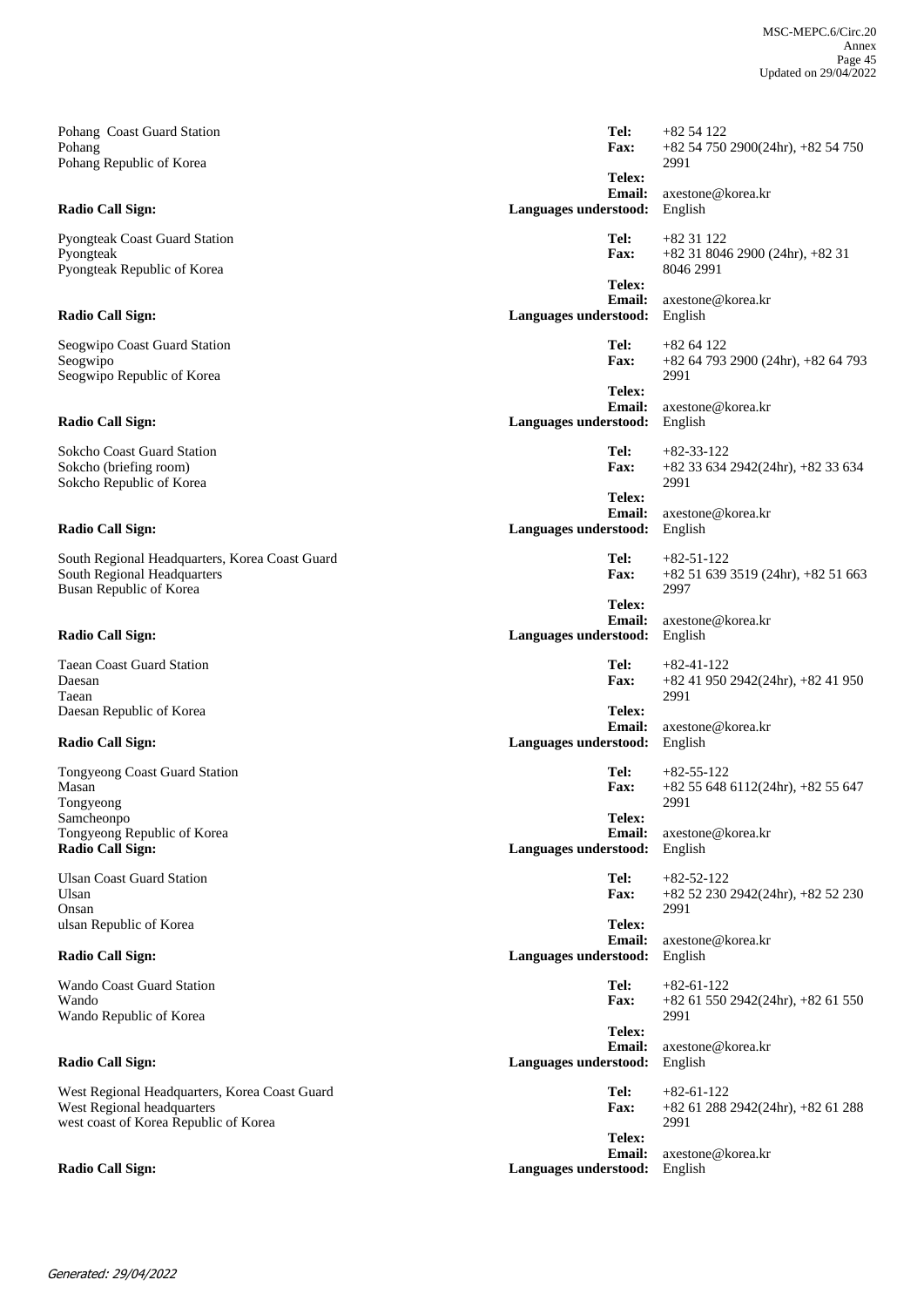| <b>Yeosu Coast Guard Station</b><br>Yeosu                                                            |                               | Tel:<br><b>Fax:</b>                  | $+82-61-122$<br>$+82$ 61 840 2942(24hr), $+82$ 61 840        |
|------------------------------------------------------------------------------------------------------|-------------------------------|--------------------------------------|--------------------------------------------------------------|
| Gwangyang<br>Yeosu Republic of Korea                                                                 |                               | Telex:                               | 2994                                                         |
| <b>Radio Call Sign:</b>                                                                              | Languages understood:         | Email:                               | axestone@korea.kr<br>English                                 |
| <b>REPUBLIC OF MOLDOVA</b>                                                                           |                               |                                      |                                                              |
| Naval Agency of the Republic of Moldova<br>Hincesti Ave. 53, of, 504<br>Chisinau Republic of Moldova |                               | Tel:<br><b>Fax:</b><br>Telex:        | +373 22 735345                                               |
|                                                                                                      |                               | <b>Email:</b>                        | info@maradmoldova.md, psc-                                   |
| <b>Radio Call Sign:</b>                                                                              | Languages understood:         |                                      | fsc@maradmoldova.md<br>Russian                               |
| Naval Agency of the Republic of Moldova<br>Hincesti 53 ave<br>Chisinau                               |                               | Tel:<br><b>Fax:</b><br>Telex:        | +37322735345, +37379112028<br>+37322735345                   |
| Md-2012 Republic of Moldova                                                                          |                               | <b>Email:</b>                        | info@maradmoldova.md,<br>admin.nav.moldova@gmail.com         |
| <b>Radio Call Sign:</b>                                                                              | Languages understood:         |                                      | English, Russian                                             |
| <b>ROMANIA</b>                                                                                       |                               |                                      |                                                              |
| Constanta MRCC<br>Romanian Naval Authority                                                           |                               | Tel:<br><b>Fax:</b><br>Telex:        | +40 241 615949, +40 723 634122<br>$+40241606065$             |
| Constanta Port nr.1<br>Constanta                                                                     |                               | <b>Email:</b>                        | mrcc@rna.ro                                                  |
| 900900 Romania<br>YQT MMSI: 002640579<br><b>Radio Call Sign:</b>                                     | Languages understood: English |                                      |                                                              |
| Coastal Radio Station                                                                                |                               |                                      |                                                              |
| CNRN RADIONAV S.A.                                                                                   |                               | Tel:                                 | +40 241 737102                                               |
| Str. Ecluzei nr.3                                                                                    |                               | <b>Fax:</b>                          | +40 241 737103, +40 241 602789                               |
| Agigea<br>907015 Romania                                                                             |                               | Telex:<br><b>Email:</b>              | <b>INMARSAT C 492260041</b><br>arrivalro@constanta-radio.ro, |
|                                                                                                      |                               |                                      | radionavx@gmail.com                                          |
| <b>Radio Call Sign:</b><br>YQI MMSI: 002640570                                                       | Languages understood:         |                                      | English                                                      |
| <b>RUSSIAN FEDERATION</b>                                                                            |                               |                                      |                                                              |
| Federal Agency of Maritime and River Transport<br>3/6 Petrovka Street<br><b>Moscow</b>               |                               | Tel:<br><b>Fax:</b><br><b>Telex:</b> | $+74956261100$ , $+74956261344$<br>$+74956261562$            |
| 125993 Russian Federation                                                                            |                               |                                      | Email: ud@morflot.ru                                         |
| <b>Radio Call Sign:</b>                                                                              |                               |                                      | Languages understood: English, Russian                       |
| Federal service for supervision on transport (Rostransnadzor)                                        |                               | Tel:                                 | +7 499 231 50 09                                             |
| 37 Leningradski prospect<br>A-167, GSP-2                                                             |                               | Fax:<br>Telex:                       | +7 499 231 55 35                                             |
| Moscow<br>125993 Russian Federation                                                                  |                               | <b>Email:</b>                        | head@rostransnadzor.ru                                       |
| <b>Radio Call Sign:</b>                                                                              | Languages understood:         |                                      | English, Russian                                             |
| State Marine Pollution Control - Salvage and Rescue Administration of the Russian Federation         |                               | Tel:                                 | +7 495 626 18 08                                             |
| (SMPCSA)<br>3/6 Petrovka Street                                                                      |                               | <b>Fax:</b>                          | $+74956261809$                                               |
| <b>Moscow</b>                                                                                        |                               | <b>Telex:</b><br><b>Email:</b>       | 411197 MORFLOT RF<br>mpcsa@smpcsa.ru                         |
| 125993 Russian Federation                                                                            |                               |                                      |                                                              |
| <b>Radio Call Sign:</b>                                                                              |                               |                                      | Languages understood: English, Russian                       |
| State Maritime Rescue Co-ordination Centre of MPCSA (SRMCC Moscow)                                   |                               | Tel:                                 | $+7$ 495 626 10 52, $+7$ 495 626 10 55                       |
| 3/6 Petrovka Street<br><b>Moscow</b>                                                                 |                               | <b>Fax:</b><br>Telex:                | +7 495 623 74 76<br>4111369 SMT RU                           |
| 125993 Russian Federation                                                                            |                               | <b>Email:</b>                        | od_smrcc@morflot.ru                                          |
| <b>Radio Call Sign:</b>                                                                              | Languages understood:         |                                      | English, Russian                                             |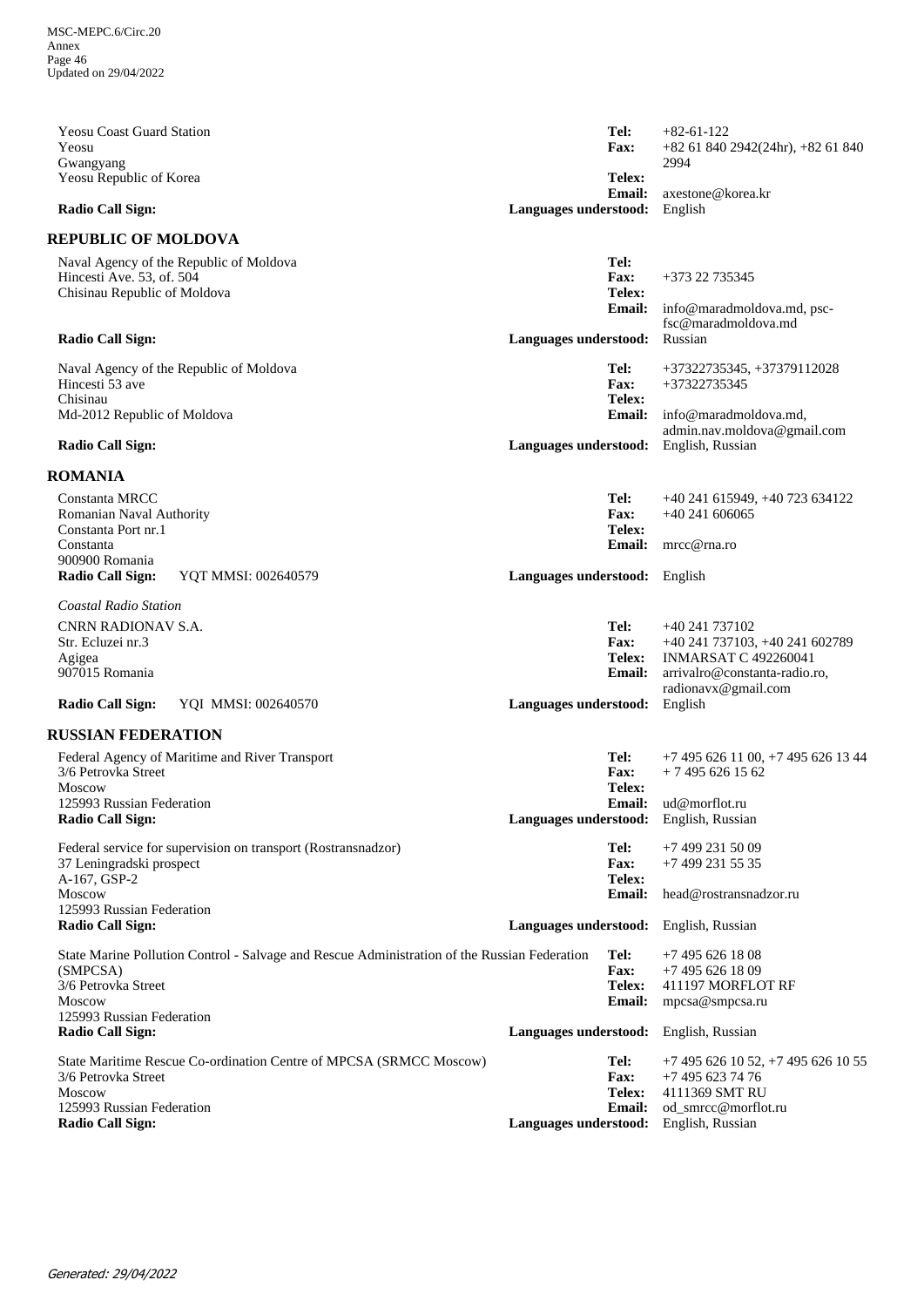MRCC St. Petersburg Gapsalskaya Street, 10 St. Petersburg 121512 Russian Federation

MRCC Murmansk Portovy proezd, 19 Murmansk Russian Federation

#### **Radio Call Sign:** MURMANSK RESCUE **Languages understood:** English, Russian

MRSC Arkhangelsk K.Marksa Street, 6 Arkhangelsk Russian Federation

MRCC Kaliningrad Petra Velikogo emb., 7 Kaliningrad Russian Federation

MRCC Vladivostock Nizhne-Portovaya Street, 3 Vladivostock Russian Federation

MRSC Yuzhno-Sakhalinsk Voksalnaya Street, 54 "a", office 18 Yuzhno-Sakhalinsk Russian Federation

MRSC Petropavlovsk-Kamchatsky Radiosvayasi Street, 26/1 Petropavlovsk-Kamchatsky Russian Federation

MRCC Astrakhan Kapitana Krasnova Street, 31 Astrakhan Russian Federation

MRCC Novorossiysk Admirala Serebrayakova emb., 1 Novorossiysk Russian Federation

MRSC Taman Gor'kogo Street, 51 Taman Russian Federation

mrcc@mail.pasp.ru 121512 RCC RU, Inmarsat-Mini-M: 761 319 893, Inmarsat-C: 492 509  $012$ +7 812 327 41 46 **Email: Telex: Fax: Radio Call Sign: Languages understood:** English, Russian **Tel:** +7 812 327 41 45, +7 812 327 41 47 rcc\_murmansk@morspas.com Inmarsat Mini-C 427 300 433 +7 8152 42 32 56 **Email: Telex: Fax: Tel:** +7(8152) 42-21-82, Iridium +7 954 106 3065 rcc@mapa.ru 242235 242278 VEGA RU, Inmarsat-C: 422 509 110  $+78182637460$ **Email: Telex: Fax: Radio Call Sign: Languages understood:** English, Russian **Tel:** +7 8182 20 89 21, +7 8182 63 71 00 mrcc@mapkld.ru Inmarsat-Mini-M: 762 830 387, Inmarsat-C: (581) 427 302 168 +7 4012 64 31 99 **Email: Telex: Fax: Radio Call Sign: Languages understood:** English, Russian **Tel:** +7 4012 57 94 75, +7 4012 53 84 70 vldvmrcc@vld.pma.ru MMSI DSC: 002734412, Inmarsat-C: 492 500 379 MAPV, Inmarsat-M: 761 320 633 +7 4232 49 58 95 **Email: Telex: Fax: Radio Call Sign: Languages understood:** English, Russian **Tel:** +7 4232 49 74 01, +7 4232 22 77 82 mspc@sakhalin.ru 152068 GMDSS RU, Inmarsat-C: 427 311 122 +7 4242 72 23 41 **Email: Telex: Fax: Radio Call Sign: Languages understood:** English, Russian **Tel:** +7 4242 78 57 24, +7 4242 78 57 04 spc@mappk.kamchatka.ru 244138 RSCPK RU +7 4152 41 23 97 **Email: Telex: Fax: Radio Call Sign: Languages understood:** English, Russian **Tel:** +7 4152 41 28 80, +7 4152 43 40 57 odmrcc@ampastra.ru Inmarsat-C: 427 310 985, 254173 POMOR RU, MMSI: 002734419 +7 8512 58 59 81 **Email: Telex: Fax: Radio Call Sign: Languages understood:** English, Russian **Tel:** +7 8512 58 48 08 mrcc3@ampnovo.ru, mrcc1@ampnovo.ru Inmarsat-B: Tel. 327 325 510, Inmarsat-B: Fax. 327 325 515, 327325518 MAPN RU +7 8617 67 64 20 **Email: Telex: Fax: Radio Call Sign: Languages understood:** English, Russian **Tel:** +7 8617 67 64 19, +7 8617 67 64 17 mrsc3@amptaman.ru, mrsc1@amptaman.ru +7 928 209 33 00 **Email: Telex: Fax: Radio Call Sign: Languages understood:** English, Russian **Tel:** +7 928 260 72 40, +7 928 271 18 68, +7 929 846 78 86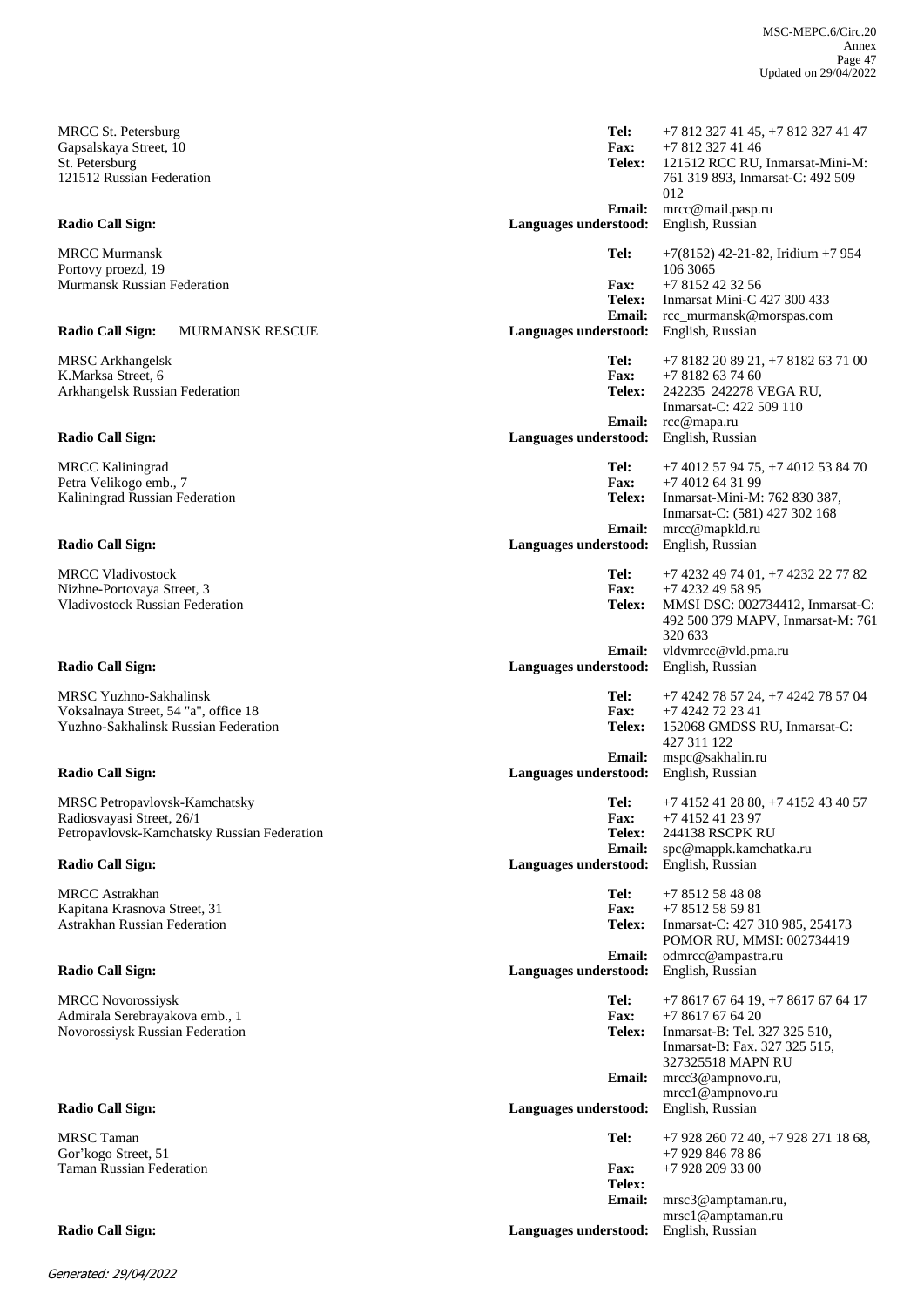| MRSC Tiksi (service time period during summer navigation (approx. July - October)<br>Morskaya Street, 1<br><b>Tiksi Russian Federation</b><br><b>Radio Call Sign:</b>                                                                                            | Languages understood:               | Tel:<br>Fax:<br>Telex:<br><b>Email:</b> | $+74116753065$<br>$+74116752390$<br>Inmarsat BGAN Tel: 772 318 736,<br>Inmarsat BGAN Fax: 782 295 750,<br>Inmarsat mini-C: 427 351 446<br>mspc-tiksi@mail.ru<br>English, Russian |
|------------------------------------------------------------------------------------------------------------------------------------------------------------------------------------------------------------------------------------------------------------------|-------------------------------------|-----------------------------------------|----------------------------------------------------------------------------------------------------------------------------------------------------------------------------------|
| <b>RWANDA</b>                                                                                                                                                                                                                                                    |                                     |                                         |                                                                                                                                                                                  |
| Ministry of the Environment and Tourism<br>(Environment Division)<br>B.P. 2378<br>Kigali Rwanda                                                                                                                                                                  |                                     | Tel:<br>Fax:<br>Telex:<br><b>Email:</b> | +250 7 2093/7930/7932<br>$+25076958$                                                                                                                                             |
| <b>Radio Call Sign:</b>                                                                                                                                                                                                                                          | <b>Languages understood:</b> French |                                         |                                                                                                                                                                                  |
| <b>SAINT KITTS AND NEVIS</b><br>Department of Maritime Affairs<br>Ministry Of Public Infrastructure, Posts, Urban Development and Transport<br><b>Water Services Building</b><br>Needsmust<br><b>Basseterre Saint Kitts and Nevis</b><br><b>Radio Call Sign:</b> | Languages understood:               | Tel:<br>Fax:<br>Telex:<br><b>Email:</b> | $+18694667032$ Ext. 242<br>$+18694650604$<br>maritimeaffairs@yahoo.com                                                                                                           |
| <b>SAINT LUCIA</b>                                                                                                                                                                                                                                               |                                     |                                         |                                                                                                                                                                                  |
| SAINT LUCIA AIR AND SEA PORTS AUTHORITY- SLASPA<br><b>MANOEL STREET</b><br><b>CASTRIES</b><br>PO Box 651 Saint Lucia                                                                                                                                             |                                     | Tel:<br>Fax:<br>Telex:<br><b>Email:</b> | 17587284846, 17584576152<br>17584576191<br>christopher.alexander@slaspa.com,<br>cassel.paul@slaspa.com                                                                           |
| <b>Radio Call Sign:</b>                                                                                                                                                                                                                                          | Languages understood:               |                                         | English                                                                                                                                                                          |
| ROYAL SAINT LUCIA POLICE FORCE<br>ROYAL SAINT LUCIA POLICE FORCE<br>P.O. Box 109                                                                                                                                                                                 |                                     | Tel:<br>Fax:<br>Telex:                  | 1-758-456-3870                                                                                                                                                                   |
| <b>VIGIE</b><br><b>CASTRIES</b><br><b>SAINT LUCIA Saint Lucia</b><br><b>Radio Call Sign:</b>                                                                                                                                                                     | Languages understood: English       | <b>Email:</b>                           | pmu.rslpf@gmail.com                                                                                                                                                              |
|                                                                                                                                                                                                                                                                  |                                     |                                         |                                                                                                                                                                                  |

### **SAINT VINCENT AND THE GRENADINES**

| St. Vincent and the Grenadines Coast Guard   |                          |                                                           |                       | Tel:        | +1 784 457 4578/4554 |
|----------------------------------------------|--------------------------|-----------------------------------------------------------|-----------------------|-------------|----------------------|
| Coast Guard Base Calliaqua                   |                          |                                                           |                       | <b>Fax:</b> | +1 784 457 4586      |
| P.O. Box 835                                 |                          |                                                           |                       | Telex:      |                      |
| St. Vincent                                  |                          |                                                           |                       | Email:      |                      |
| St. Vincent Saint Vincent and the Grenadines |                          |                                                           |                       |             |                      |
| <b>Radio Call Sign:</b>                      | Radio Call Sign:<br>KHz. | J8BRadio frequencies: 7850<br>CH <sub>16</sub> Marine VHF | Languages understood: |             |                      |

## **SAMOA**

| Ministry of Works, Transport and Infrastructure | Tel:                                 | $+68521611$                         |
|-------------------------------------------------|--------------------------------------|-------------------------------------|
| Private Bag                                     | <b>Fax:</b>                          |                                     |
| Level 4, TATTE Building                         | Telex:                               |                                     |
| Sogi                                            |                                      | <b>Email:</b> hoe.viali@mwti.gov.ws |
| Apia Samoa                                      |                                      |                                     |
| <b>Radio Call Sign:</b>                         | <b>Languages understood:</b> English |                                     |
|                                                 |                                      |                                     |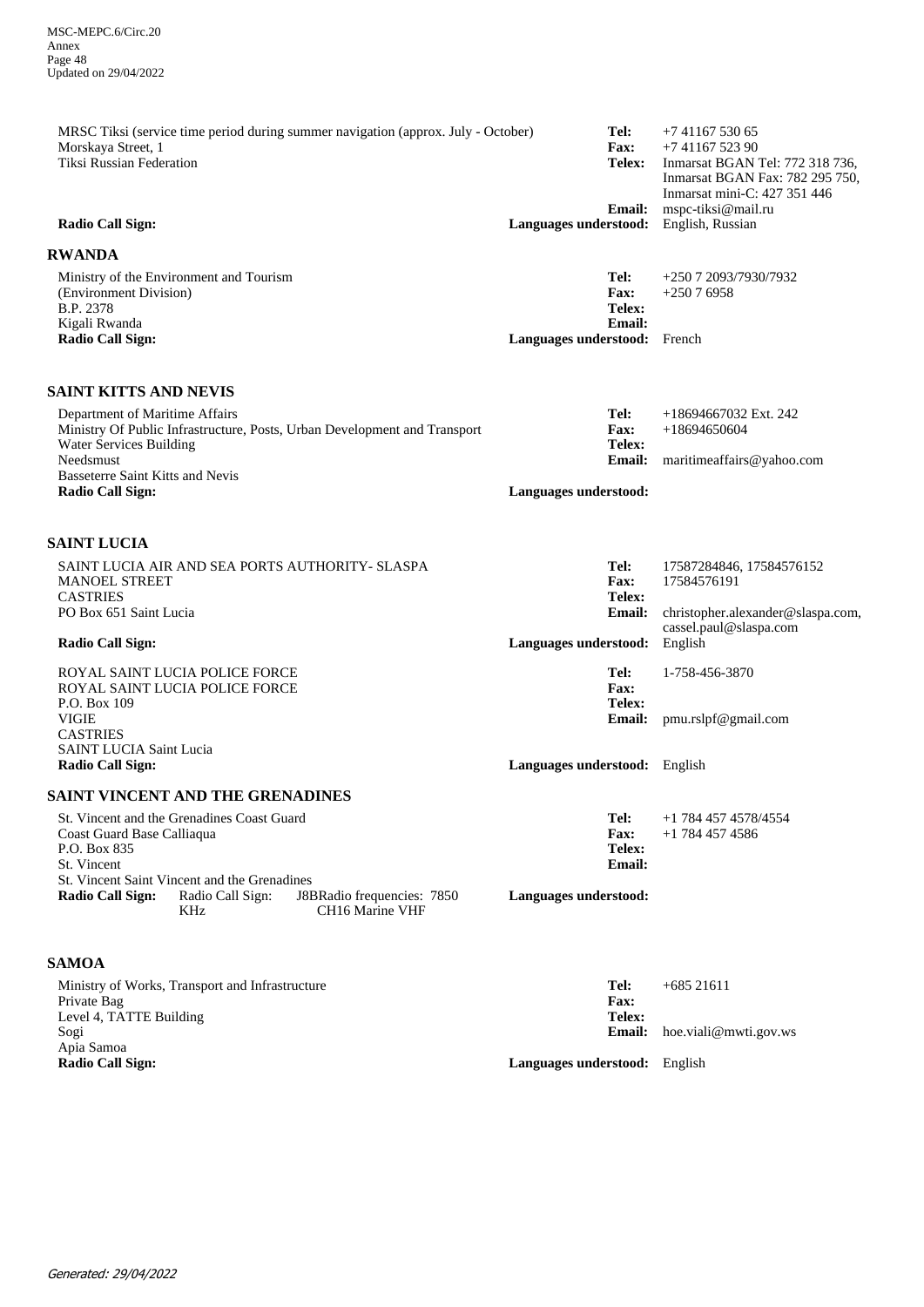#### **SAUDI ARABIA**

| TRANSPORT GENERAL AUTHORTY<br>Al OLAYA Street | Tel:                                         | $+966118261111$ , Ext 1042, $+966$<br>560808089 |
|-----------------------------------------------|----------------------------------------------|-------------------------------------------------|
| P.O.Box 87078                                 | <b>Fax:</b>                                  | $+966118261199$                                 |
| RIYADH                                        | Telex:                                       |                                                 |
| RIYADH                                        |                                              | <b>Email:</b> kmjunaidi@tga.gov.sa              |
| 11642 Saudi Arabia                            |                                              |                                                 |
| Radio Call Sign:                              | <b>Languages understood:</b> Arabic, English |                                                 |

#### **SENEGAL**

| ANAM/DIRECTEUR GENERAL/Autorité maritime Déléguée<br>ANAM, SACRE COEUR 3                 | Tel:<br>Fax:                                     | 772729872                                                       |
|------------------------------------------------------------------------------------------|--------------------------------------------------|-----------------------------------------------------------------|
| <b>PYROTECHNIQUE</b><br>DAKAR Senegal<br>Radio Call Sign:                                | Telex:<br><b>Email:</b><br>Languages understood: | achille.gueye@anam.gouv.sn<br>French                            |
| MRCC/HASSMAR<br><b>HASSMAR</b><br>Immeuble BATIMAT                                       | Tel:<br>Fax:<br>Telex:                           | +221338892711                                                   |
| <b>Avenue Malick SY</b><br>Dakar Senegal                                                 | <b>Email:</b>                                    | hassmar@hassmar.sn                                              |
| <b>Radio Call Sign:</b><br><b>SERBIA</b>                                                 | Languages understood:                            | English, French                                                 |
| Ministry of Construction, Transport and Infrastructure<br>Nemanjina Street No. $22 - 24$ | Tel:                                             | $+381-11-202-99-10 + 3811136165$<br>20                          |
| 11000 Belgrade Serbia                                                                    | <b>Fax:</b><br>Telex:                            | $+381-11-202-99-01$ , $+381$ 11 364 03<br>37                    |
|                                                                                          | <b>Email:</b>                                    | predrag.jevremovic@mgsi.gov.rs,<br>veljko.kovacevic@mgsi.gov.rs |
| Radio Call Sign:                                                                         | Languages understood:                            | English                                                         |

#### **SEYCHELLES**

| Seychelles Maritime Safety Administration | Tel:                  | $+248224866$           |
|-------------------------------------------|-----------------------|------------------------|
| P.O. Box 912                              | <b>Fax:</b>           | $+248\,226063$         |
| Victoria, Mahe                            |                       | $+248224829$           |
| Republic of Seychelle                     | Telex:                |                        |
|                                           | Email:                | smsa@smasasc           |
| <b>Radio Call Sign:</b>                   | Languages understood: | English, French        |
| Seychelles Coast Guard                    | Tel:                  | $+248224411$           |
| Bois de Rose Avenue                       | <b>Fax:</b>           | $+248323288$           |
| PO Box 257                                | Telex:                |                        |
| Victoria, Mahe                            | Email:                | coscg/seycoastguard.so |
| Radio Call Sign:                          | Languages understood: | English, French        |
|                                           |                       |                        |

*Contact may also be made to the coastal radio station:*

|                  |                          | <b>Telex:</b>                                | 22263 |  |
|------------------|--------------------------|----------------------------------------------|-------|--|
|                  |                          | Email:                                       |       |  |
| Radio Call Sign: | Radio telephone: 2182Khz | <b>Languages understood:</b> English, French |       |  |
|                  | Radio telegraph: 500Khz  |                                              |       |  |
|                  | VHF: $ch 16$             |                                              |       |  |

#### **SIERRA LEONE**

Sierra Leone Ports Authority\* PO Box 386 Freetown Sierra Leone

#### **Email: Telex: Fax: Tel:** +232 22 50 652, +442035140630

**Fax:**

alhajiwurroh@yahoo.com, registrar@slmarad.com

+248 376 291

**Tel:** +248 375 733

**Radio Call Sign: Languages understood:** English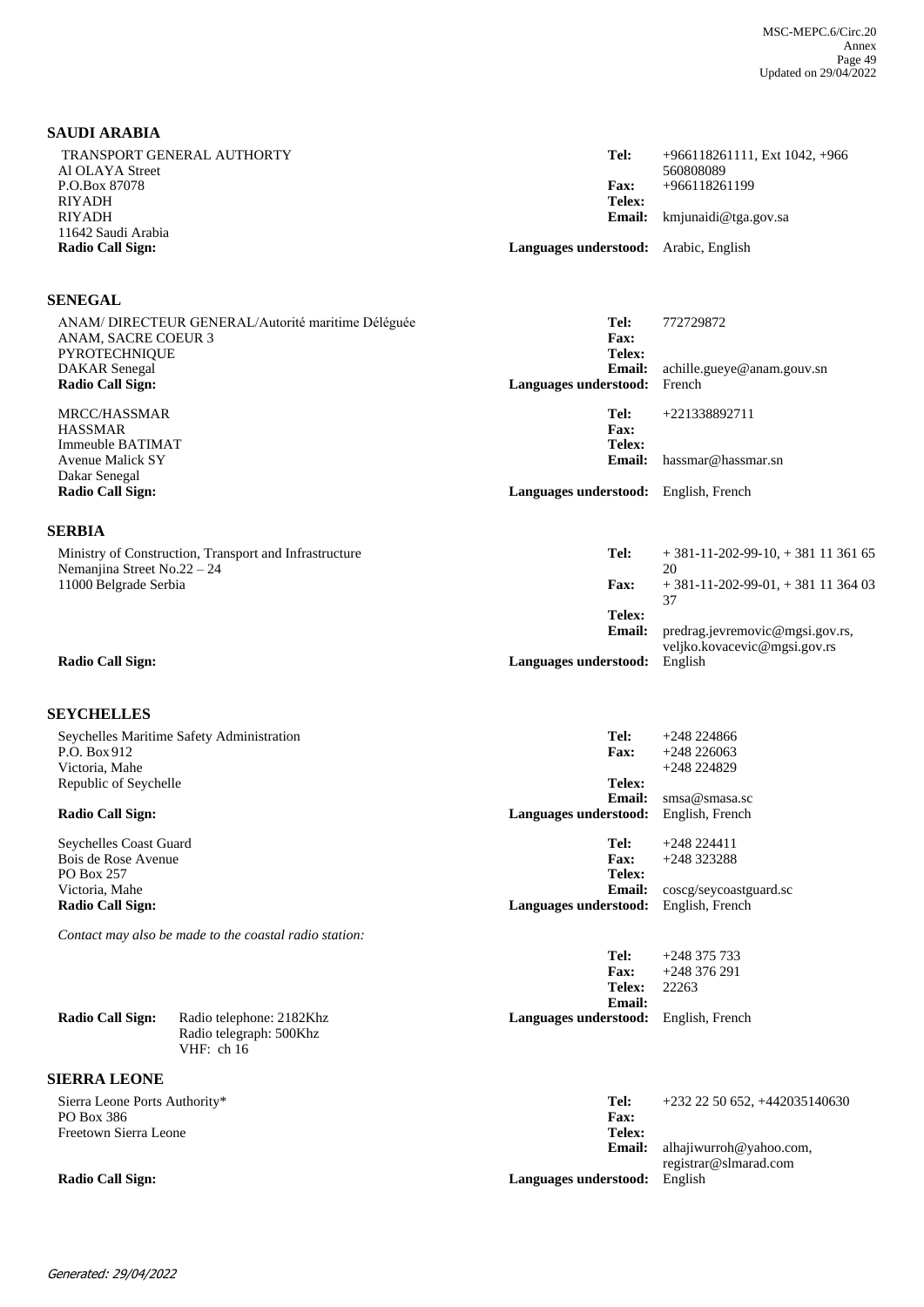## **SINGAPORE**

| Maritime and Port Authority of Singapore<br>7B Keppel Road, #19-00 Tanjong Pagar Complex | Tel:<br>$+6563252428$<br>$+6563252430$<br><b>Fax:</b> |  |
|------------------------------------------------------------------------------------------|-------------------------------------------------------|--|
| 089055 Singapore                                                                         | Telex:                                                |  |
|                                                                                          | <b>Email:</b> imo_gisis@mpa.gov.sg                    |  |
| <b>Radio Call Sign:</b><br>- NA                                                          | <b>Languages understood:</b> Chinese, English         |  |

## **SLOVAKIA**

| Ministry of Transport a Construction of the Slovak Republic Maritime Office of the Slovak | Tel:                                 | $+421$ 2 5949 4801, + 421 918 825 054 |
|-------------------------------------------------------------------------------------------|--------------------------------------|---------------------------------------|
| Republic                                                                                  | <b>Fax:</b>                          |                                       |
| Namestie slobody 6                                                                        | Telex:                               |                                       |
| <b>Bratislava</b>                                                                         | <b>Email:</b>                        | josef.mrkva@mindop.sk                 |
| 810 05 Slovakia                                                                           |                                      |                                       |
| Radio Call Sign:                                                                          | <b>Languages understood:</b> English |                                       |
|                                                                                           |                                      |                                       |

## **SLOVENIA**

| Slovenian Maritime Administration |                    | Tel:                  | $+38656632106, +38656632108$       |
|-----------------------------------|--------------------|-----------------------|------------------------------------|
| Kopalisko nabrezje 9              |                    | <b>Fax:</b>           | $+38656632110$                     |
| Koper                             |                    | Telex:                |                                    |
| 6000 Slovenia                     |                    | <b>Email:</b>         | kp.promet@gov.si,                  |
|                                   |                    |                       | koper.mrcc@gov.si, ursp.box@gov.si |
| <b>Radio Call Sign:</b>           | VHF: Ch 16, 12, 07 | Languages understood: | English                            |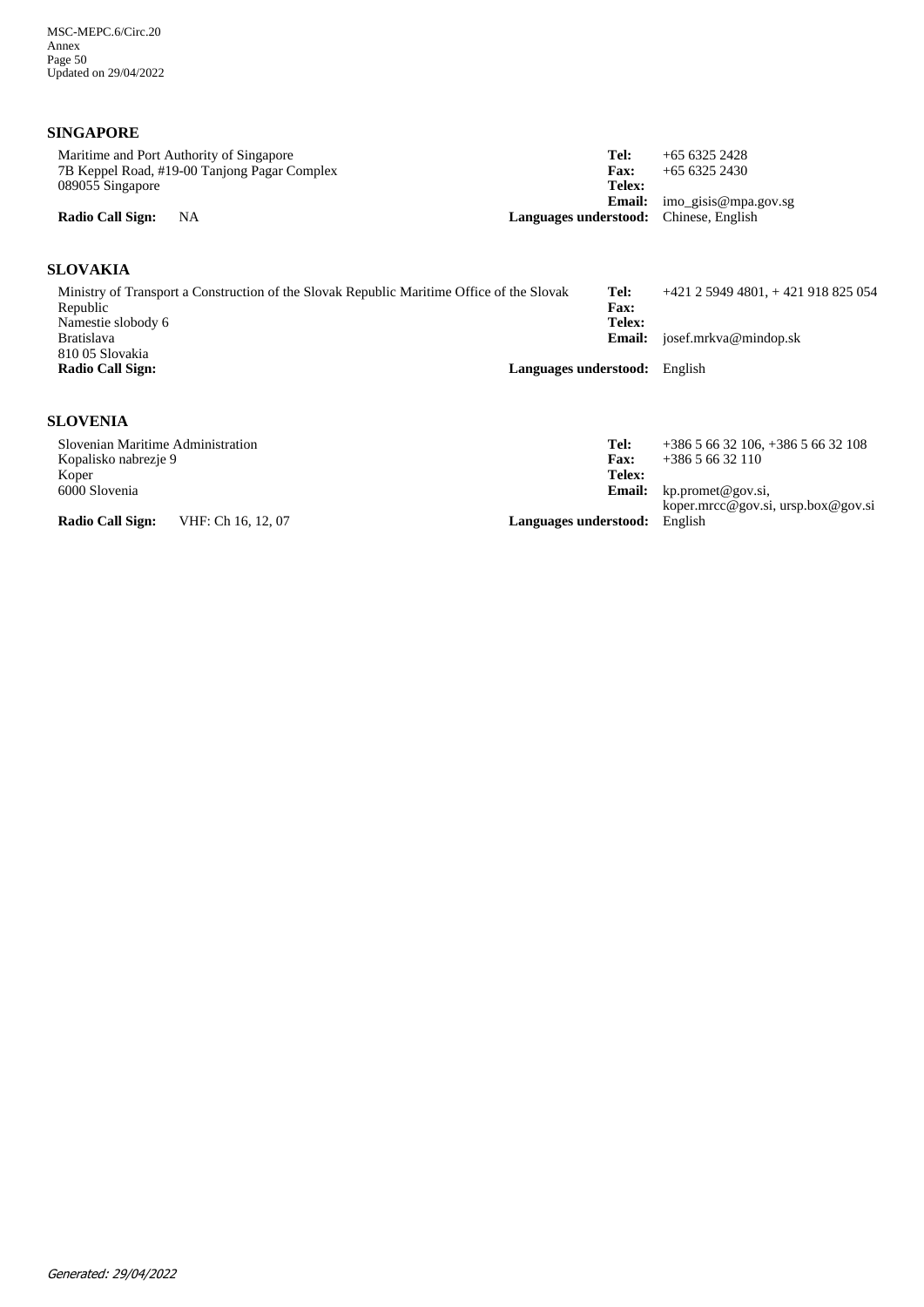### **SOLOMON ISLANDS**

| Ministry of Infrastructure and Development, Solomon Islands Maritime Safety Administration<br>Tel:<br>Division<br><b>Fax:</b> |                               |                                | 677 21535 ext. 205<br>$+677$ 23798                       |
|-------------------------------------------------------------------------------------------------------------------------------|-------------------------------|--------------------------------|----------------------------------------------------------|
| Solomon Islands Maritime Safety Administration, P.O Box G32, Honiara, Solomon Islands<br>Telex:<br><b>Email:</b><br>Honiara   |                               |                                | JMitau@mid.gov.sb                                        |
| Solomon Islands<br>- Solomon Islands                                                                                          |                               |                                |                                                          |
| <b>Radio Call Sign:</b>                                                                                                       | Languages understood:         |                                | English                                                  |
| Ministry of Infrastructure and Development, Solomon Islands Maritime Safety Administration<br>Division                        |                               | Tel:<br>Fax:                   | 677 21535 ext.220<br>677 23798                           |
| Solomon Islands Maritime Safety Administration, P.O Box G32, Honiara, Solomon Islands<br>Honiara                              |                               | Telex:<br><b>Email:</b>        | BAonima@mid.gov.sb                                       |
| Solomon Islands<br>- Solomon Islands                                                                                          |                               |                                |                                                          |
| <b>Radio Call Sign:</b>                                                                                                       | Languages understood:         |                                | English                                                  |
| Solomon Islands Maritime Authority<br>P O Box, 1932, Honiara, Solomon Islands<br>Honiara                                      |                               | Tel:<br>Fax:<br>Telex:         | $+677$ 21535, $+677$ 21535<br>$+677$ 23798, $+677$ 23798 |
| Solomon Islands<br>- Solomon Islands                                                                                          |                               | <b>Email:</b>                  | the erry.nervale@sima.gov.sb                             |
| <b>Radio Call Sign:</b>                                                                                                       | Languages understood:         |                                | English                                                  |
| Solomon Islands Maritime Safety Administration<br>SIMSA.                                                                      |                               | Tel:<br><b>Fax:</b>            | 677 21535 Ext 205<br>677 23798                           |
| P. O. Box G32<br>Honiara Solomon Islands                                                                                      |                               | <b>Telex:</b><br><b>Email:</b> | JMitau@mid.gov.sb                                        |
| Radio Call Sign:                                                                                                              | Languages understood:         |                                | English                                                  |
| Solomon Islands Maritime Safety Administration<br>SIMSA,                                                                      |                               | Tel:<br><b>Fax:</b>            | 677 21535 Ext 205<br>677 23798                           |
| P. O. Box G32<br>Honiara Solomon Islands                                                                                      |                               | Telex:<br><b>Email:</b>        | JMitau@mid.gov.sb                                        |
| <b>Radio Call Sign:</b>                                                                                                       | Languages understood:         |                                | English                                                  |
| Ministry of Infrastructure and Development, Solomon Islands Maritime Safety Administration<br>Division                        |                               | Tel:<br>Fax:                   | 677 21535 ext. 205<br>677 23798                          |
| Solomon Islands Maritime Safety Administration, P.O Box G32, Honiara, Solomon Islands<br>Honiara<br>Solomon Islands           |                               | Telex:<br><b>Email:</b>        | JMitau@mid.gov.sb                                        |
| - Solomon Islands                                                                                                             |                               |                                |                                                          |
| <b>Radio Call Sign:</b>                                                                                                       | Languages understood:         |                                | English                                                  |
| Solomon Islands Maritime Authority<br>P O Box, 1932, Honiara, Solomon Islands                                                 |                               | Tel:<br>Fax:                   | 677 21535 ext. 207, +677 21535<br>677 23798, 677 23798   |
| Honiara                                                                                                                       |                               | Telex:                         |                                                          |
| Honiara                                                                                                                       |                               | <b>Email:</b>                  | the erry.nervale@sima.gov.sb                             |
| Solomon Islands                                                                                                               |                               |                                |                                                          |
| - Solomon Islands<br>Radio Call Sign:                                                                                         | Languages understood: English |                                |                                                          |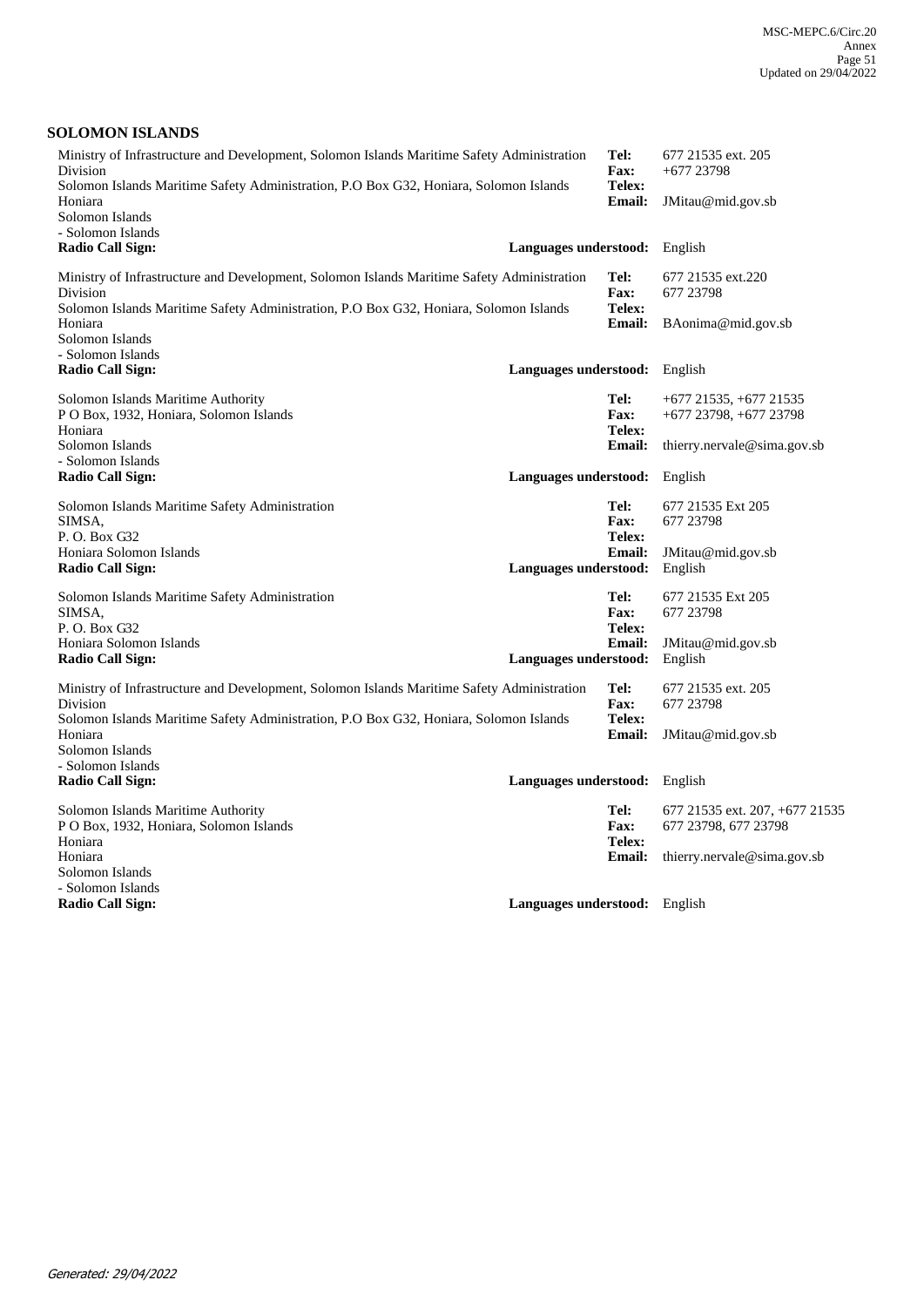| <b>SOUTH AFRICA</b>                                                                            |                                        |                                                         |
|------------------------------------------------------------------------------------------------|----------------------------------------|---------------------------------------------------------|
| Department of Forestry, Fisheries and the Environment<br>PO Box/Private Bag x4390<br>Cape Town | Tel:<br>Fax:<br>Telex:                 | +27 21 819 2450, +27 83 530 3127<br>+27 21 819 2445     |
| Western Cape                                                                                   | <b>Email:</b>                          | ypeterson@environment.gov.za                            |
| 8000 South Africa<br><b>Radio Call Sign:</b>                                                   | Languages understood:                  | English                                                 |
| Cape Town Radio                                                                                | Tel:<br><b>Fax:</b><br>Telex:          | $+27215510700$<br>$+27215513760$                        |
| <b>ZSC</b><br><b>Radio Call Sign:</b>                                                          | Email:<br>Languages understood:        | maritimeradio@telkom.co.za<br>English                   |
| Durban Radio                                                                                   | Tel:<br><b>Fax:</b><br>Telex:          | $+27215510700$<br>+27 21 551 3760                       |
| <b>ZSD</b><br><b>Radio Call Sign:</b>                                                          | <b>Email:</b><br>Languages understood: | maritimeradio@telkom.co.za<br>English                   |
| Port Elizabeth Radio                                                                           | Tel:<br>Fax:<br>Telex:                 | $+27215510700$<br>$+27215513760$                        |
| <b>Radio Call Sign:</b><br><b>ZSQ</b>                                                          | <b>Email:</b><br>Languages understood: | maritimeradio@telkom.co.za<br>English                   |
| South African Maritime Safety Authority<br>Private Bag X 7025<br>Rogge Bay                     | Tel:<br>Fax:<br>Telex:                 | +27 21 421 6170, +27 66 225 8868<br>+27 21 419 0730     |
| Cape Town<br>Western Cape                                                                      | <b>Email:</b>                          | vkeller@samsa.org.za                                    |
| 8012 South Africa<br><b>Radio Call Sign:</b>                                                   | Languages understood: English          |                                                         |
| <b>SPAIN</b>                                                                                   |                                        |                                                         |
| Centro Nacional de Coordinacion de Salvamento (CNCS)<br>c/ Fruela 3                            | Tel:                                   | +34 917 559 132<br>+34 917 559 133                      |
| 28011 Madrid Spain                                                                             | <b>Fax:</b><br>Telex:<br>Email:        | +34 915 261 440<br>cncs@sasemar.es                      |
| <b>Radio Call Sign:</b>                                                                        | Languages understood:                  | English, Spanish                                        |
| <b>SRI LANKA</b>                                                                               |                                        |                                                         |
| Marine Environment Prevention Authority<br>758, 2nd Floor                                      | Tel:<br>Fax:                           | +94112690604, +94 112672761<br>$+94112687451$           |
| <b>Baseline Road</b><br>Colombo <sub>09</sub><br>Colombo                                       | Telex:<br><b>Email:</b>                | info@mepa.gov.lk                                        |
| 00900 Sri Lanka<br><b>Radio Call Sign:</b>                                                     | Languages understood: English          |                                                         |
| Sir Lankan Port Authority*<br>No 19                                                            | Tel:<br>Fax:                           | +94 112 42 12 31, +94 11 2325559<br>+94112440651        |
| Chaithya Road<br>Colombo 01<br>Colombo<br>Colombo                                              | Telex:<br><b>Email:</b>                | <b>21805 PORTS CE</b><br>info@slpa.lk, chairman@slpa.lk |
| 00100 Sri Lanka<br><b>Radio Call Sign:</b>                                                     | Languages understood: English          |                                                         |
| Merchant Shipping Secretariat<br>1st Floor, Bristol Building<br>43-89 York Street              | Tel:<br>Fax:<br>Telex:                 | 0094 112441429<br>94 112435160                          |
| Colombo 01<br>Colombo<br>00100 Sri Lanka                                                       | <b>Email:</b>                          | dmsmos@sltnet.lk                                        |
| <b>Radio Call Sign:</b>                                                                        | Languages understood: English          |                                                         |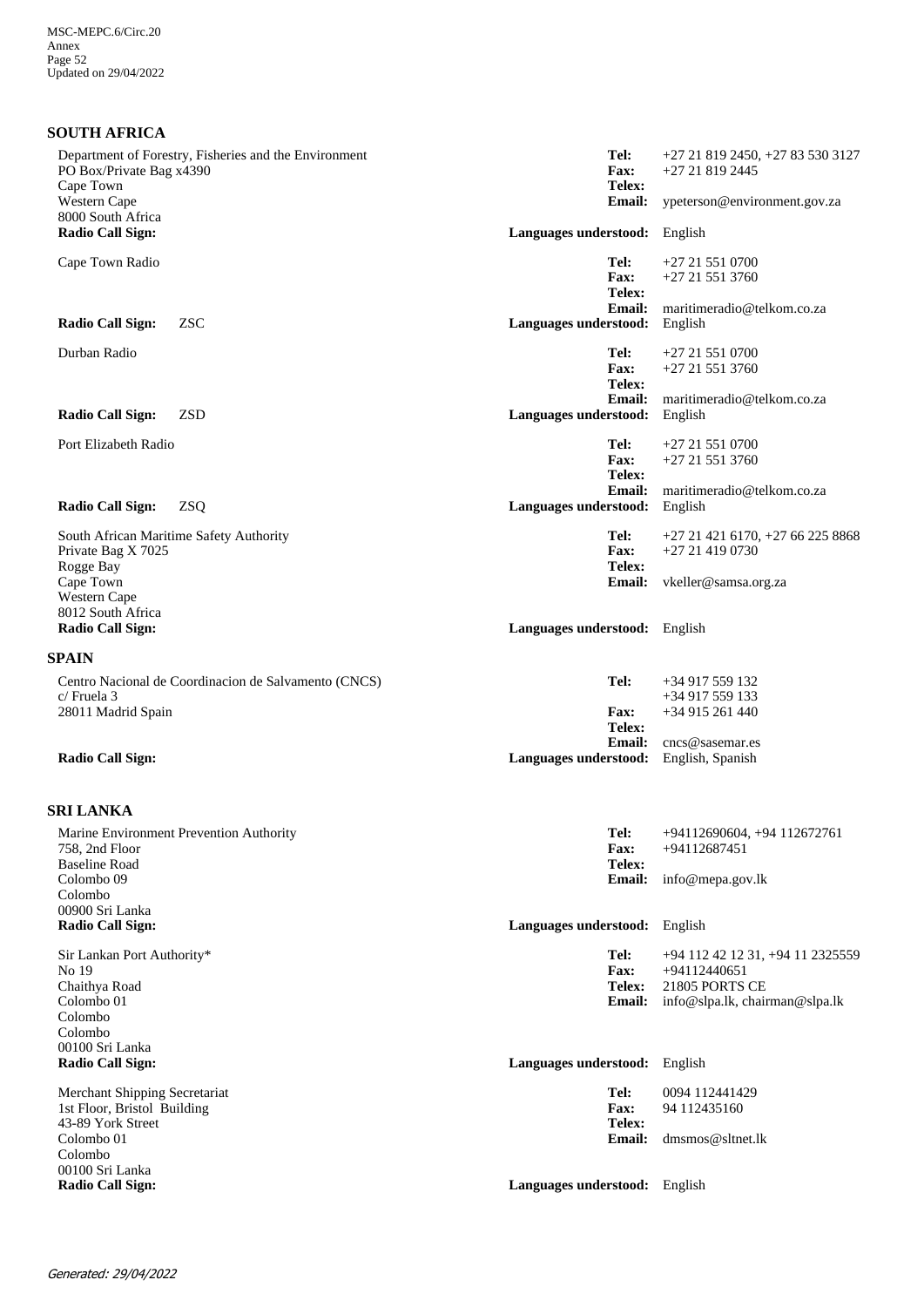| <b>SUDAN</b>                                                                                      |                                        |                                                                     |
|---------------------------------------------------------------------------------------------------|----------------------------------------|---------------------------------------------------------------------|
| Maritime Administration Directorate<br>Port Sudan - Sudan<br>Port Sudan                           | Tel:<br><b>Fax:</b><br>Telex:          | $+249123617660$                                                     |
| P.O.Box 511 Sudan<br><b>Radio Call Sign:</b><br><b>STP</b>                                        | <b>Email:</b><br>Languages understood: | smaco22@yahoo.com,<br>elahmedy201@gmail.com<br>Arabic, English      |
|                                                                                                   |                                        |                                                                     |
| <b>SURINAME</b>                                                                                   |                                        |                                                                     |
| Coast Guard Suriname (Ministry of Internal Affairs)<br>Cornelis Jongbawstraat no. 2<br>Paramaribo | Tel:                                   | 597-426426, 597-8573722, 597-<br>8997192, 597 7206162<br>597-474320 |
| Paramaribo Suriname                                                                               | <b>Fax:</b><br>Telex:<br><b>Email:</b> | kustwacht@gmail.com,                                                |
| <b>Radio Call Sign:</b>                                                                           | Languages understood:                  | vishamcia@hotmail.com,<br>radjoebhola66@gmail.com<br>English        |
|                                                                                                   |                                        |                                                                     |
| Maritime Authority Suriname<br>Cornelis jongbawstraat no. 2, Paramaribo<br>Paramaribo             | Tel:<br>Fax:<br>Telex:                 | 597-476733, 597-476769<br>597-472940                                |
| Paramaribo<br>888 Suriname                                                                        | <b>Email:</b>                          | mamafo@mas.sr, info@mas.sr                                          |
| <b>Radio Call Sign:</b><br>PZP; PZN                                                               | Languages understood: English          |                                                                     |
| Ministry of Spatial Planning and Environment -Coordination Environment<br>Swalmbergstraat 7       | Tel:                                   | +597 472917, +597 471216, +597<br>8851103                           |
| Paramaribo Suriname                                                                               | Fax:<br>Telex:                         |                                                                     |
|                                                                                                   | <b>Email:</b>                          | co.environment@president.gov.sr,<br>ivette.patterzon@gov.sr         |
| <b>Radio Call Sign:</b>                                                                           | Languages understood:                  | English                                                             |
| <b>SWEDEN</b>                                                                                     |                                        |                                                                     |
| Swedish Coast Guard<br>Stumholmen                                                                 | Tel:                                   | Command centre; +46 776 706 000<br>(24 hrs)                         |
| Box 536<br>Karlskrona                                                                             | <b>Fax:</b><br>Telex:                  | $+46455353400$ (office hours)                                       |
| SE-371 23 Sweden                                                                                  | <b>Email:</b>                          | lc@kustbevakningen.se                                               |
| <b>Radio Call Sign:</b>                                                                           | Languages understood:                  | English                                                             |
| <b>SWITZERLAND</b>                                                                                |                                        |                                                                     |
| Swiss Maritime Navigation Office SMNO<br>Elisabethenstrasse 33                                    | Tel:<br>Fax:                           | +41 58 467 11 20, +41 79 157 75 93<br>+41 58 467 11 29              |
| P.O. Box<br><b>Basel</b>                                                                          | Telex:<br><b>Email:</b>                | dv-ssa@eda.admin.ch, roger-                                         |
| CH-4010 Switzerland<br><b>Radio Call Sign:</b>                                                    | Languages understood:                  | patrik.witschi@eda.admin.ch<br>English, French, German              |
| <b>Swiss Transportation Safety Investigation Board (STSB)</b><br>Aéropole                         | Tel:<br>Fax:                           | +41 58 463 33 19<br>$+41584663301$                                  |
| Payerne<br>CH-1530 Switzerland                                                                    | Telex:<br><b>Email:</b>                | daniel.knecht@sust.admin.ch                                         |
| <b>Radio Call Sign:</b>                                                                           | Languages understood:                  | English, French, German                                             |
| <b>SYRIAN ARAB REPUBLIC</b>                                                                       |                                        |                                                                     |
| General Directorate of Ports                                                                      | Tel:                                   | +963 41 472 593/472 597                                             |
| Ministry of Transport<br>P.O. Box 505                                                             |                                        | +963 41 471 577<br>+963 41 473 876/333                              |
| Lattakia                                                                                          | Fax:                                   | +963 41 475 805                                                     |
|                                                                                                   | Telex:                                 | 451216 MWANI SY                                                     |

**Email:**

**Radio Call Sign: Languages understood:** English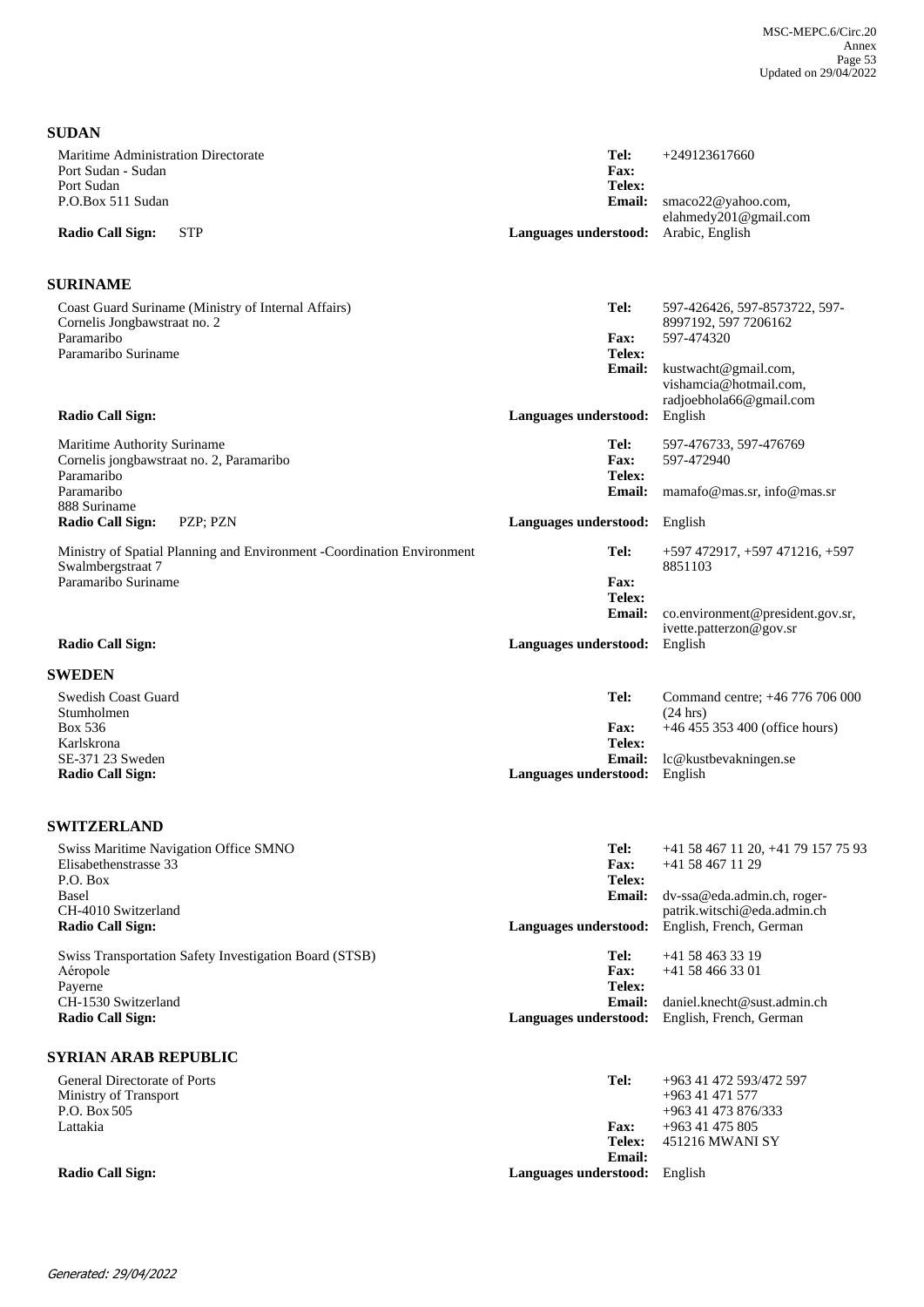## **THAILAND**

| Marine Department, Ministry of Transport | Tel:                  | $+6622343832$          |
|------------------------------------------|-----------------------|------------------------|
| Marine Department<br>1278 Yotha Road     | <b>Fax:</b><br>Telex: | $+6622343832$          |
| Sampanthawong                            | <b>Email:</b>         | envmarine.md@gmail.com |
| Bangkok                                  |                       |                        |
| 10100 Thailand                           |                       |                        |
| <b>Radio Call Sign:</b>                  | Languages understood: |                        |
|                                          |                       |                        |

## **TOGO**

| Ministère de l'Economie maritime, de la pêche et de la protection côtière<br>01B.P:4771                      | Tel:                                   | $(+228)$ 70435224, $(+228)$ 90097494,<br>$(+228)$ 92851764 |
|--------------------------------------------------------------------------------------------------------------|----------------------------------------|------------------------------------------------------------|
| Lomé Togo                                                                                                    | <b>Fax:</b><br>Telex:                  |                                                            |
|                                                                                                              | <b>Email:</b>                          | dam@maritime.gouv.tg,<br>matchonnawe.bakai@maritime.gouv.t |
| <b>Radio Call Sign:</b>                                                                                      | Languages understood:                  | English, French                                            |
| Ministère des Infrastructures et des Transports (MIT))<br>Direction des Affaires Maritimes                   | Tel:                                   | +228 22 21 41 61, +228 90 14 08 35<br>(GSM)                |
| Lome                                                                                                         | <b>Fax:</b>                            |                                                            |
| 4771 Togo                                                                                                    | Telex:<br><b>Email:</b>                | 5243 TGPORT TO<br>dam_togo@yahoo.fr,                       |
|                                                                                                              |                                        | sidi.annemarie@yahoo.fr                                    |
| <b>Radio Call Sign:</b>                                                                                      | Languages understood:                  | French                                                     |
| TONGA                                                                                                        |                                        |                                                            |
| Ministry of Infrastructure                                                                                   | Tel:                                   | $+676$ 23-100, $+676$ 24-144                               |
| Vaololoa<br>Nukualofa                                                                                        | <b>Fax:</b><br>Telex:                  | $+676$ 25-440, $+676$ 28-032                               |
| Kingdom of Tonga                                                                                             | <b>Email:</b>                          | ktonga16@gmail.com,                                        |
| <b>NUKUALOFA</b>                                                                                             |                                        | rfaoliu0708@gmail.com                                      |
| South Pacific Region<br>P.O. Box 52 Tonga                                                                    |                                        |                                                            |
| <b>Radio Call Sign:</b>                                                                                      | Languages understood:                  | English                                                    |
| Ministry of Infrastructure                                                                                   | Tel:                                   | $+67622555$                                                |
| Former MOW Building                                                                                          | <b>Fax:</b>                            | $+67628032$                                                |
| Alaivahamama'o Road<br>PO Box 845                                                                            | Telex:<br>Email:                       | ktonga@infrastructure.gov.to                               |
| Nuku'alofa Tonga                                                                                             |                                        |                                                            |
| <b>Radio Call Sign:</b>                                                                                      | Languages understood:                  | English                                                    |
| TRINIDAD AND TOBAGO                                                                                          |                                        |                                                            |
| Maritime Services Division, Ministry of Works and Transport<br>Maritime Services Division                    | Tel:                                   | $+18686253858/7004/3804, 1868$<br>722-4115                 |
| Ministry of Works and Transport                                                                              | <b>Fax:</b>                            | $+18686245884$                                             |
| 127 - 129 Duke Street                                                                                        | Telex:                                 |                                                            |
| Port of Spain Trinidad and Tobago<br><b>Radio Call Sign:</b><br>North Post Radio Stn. Call sign NYL Position | <b>Email:</b><br>Languages understood: | maritime.services@gov.tt<br>English, French, Spanish       |
| N <sub>6</sub>                                                                                               |                                        |                                                            |
| Ministry of Energy and Energy Industries                                                                     | Tel:                                   | $+18686236708/2200$ (Ministry of                           |
| Levels 15 & 22-26 Energy Tower,                                                                              |                                        | Energy)                                                    |
| <b>Internation Waterfront Complex</b><br>Wrightson Road                                                      |                                        | $+18686344235/4439/4440/2131$<br>(Coast Guard)             |
| Port of Spain Trinidad and Tobago                                                                            | <b>Fax:</b>                            | $+18686232726$                                             |
|                                                                                                              |                                        | $+18686372678$ (After hrs)                                 |
|                                                                                                              | Telex:<br><b>Email:</b>                | 22549122321<br>slashley@energy.gov.tt                      |
| <b>Radio Call Sign:</b>                                                                                      | Languages understood:                  | English                                                    |
| Ministry of Foreign and CARICOM Affairs                                                                      | Tel:                                   | 623-6894, Ext. 2080, 2607                                  |
| Level 10-14<br>Tower C international Waterfront Complex                                                      | Fax:<br>Telex:                         | $+18686270571,623-5853$                                    |
| Wrightson Road                                                                                               | <b>Email:</b>                          | permsec@foreign.gov.tt                                     |
| Port of Spain Trinidad and Tobago                                                                            |                                        |                                                            |
| <b>Radio Call Sign:</b>                                                                                      | Languages understood: English          |                                                            |
|                                                                                                              |                                        |                                                            |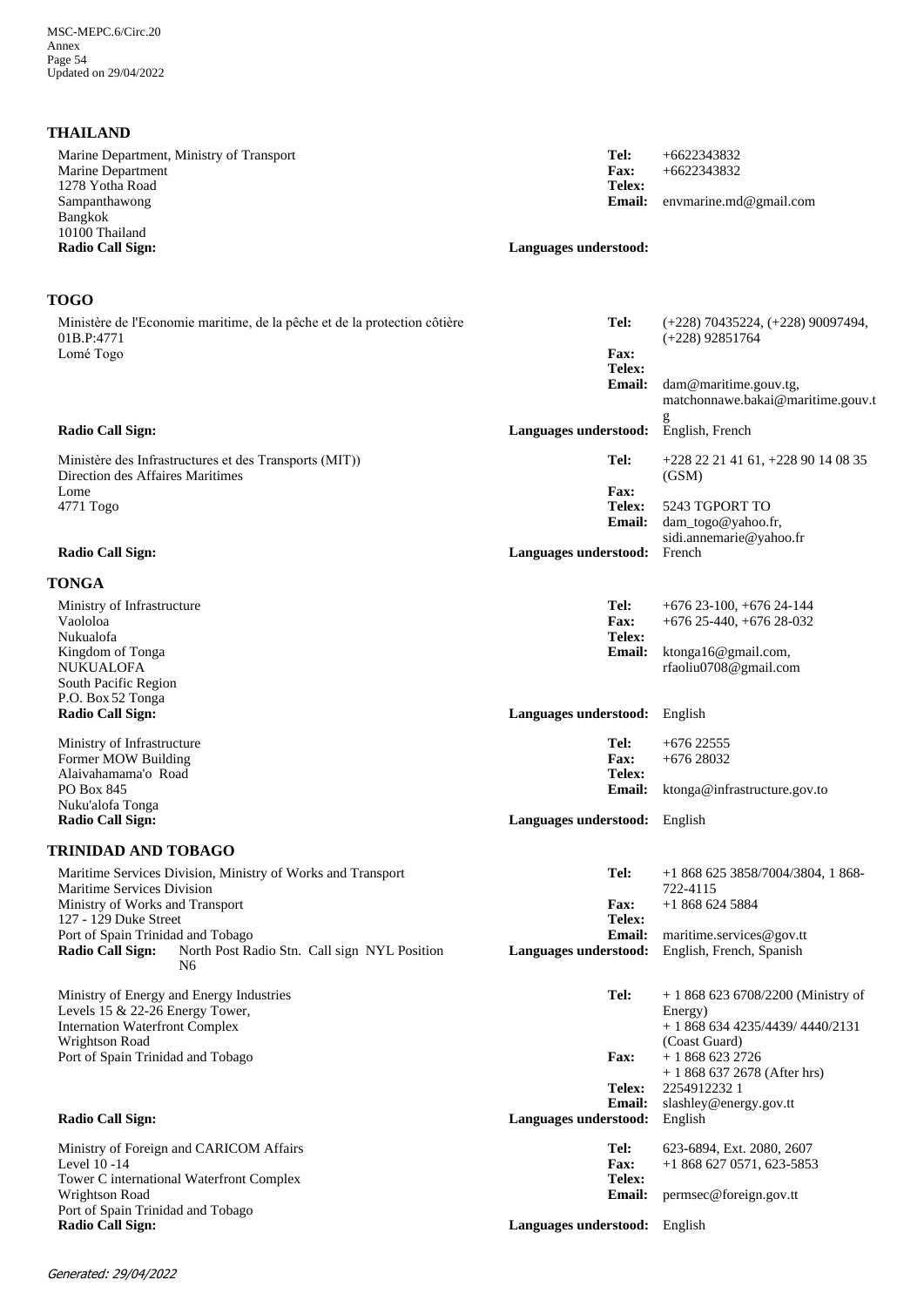| Ministère du Transport<br>Direction Générale du Transport Maritime et des Ports Maritimes de Commerce | Tel:                          | $+21671906558$                                |
|-------------------------------------------------------------------------------------------------------|-------------------------------|-----------------------------------------------|
| 13 rue Borjine MontPlaisir                                                                            | Fax:<br>Telex:                | $+21671903905$                                |
| Tunis<br>1073 Tunisia                                                                                 | <b>Email:</b>                 | youssef.benromdhane@mt.gov.tn                 |
| <b>Radio Call Sign:</b>                                                                               |                               | Languages understood: Arabic, English, French |
| <b>TURKEY</b>                                                                                         |                               |                                               |
| Ministry of Transport and Infrastructure                                                              | Tel:                          | +90 312 231 91 05, +90 312 232 4783           |
| <b>MSRCC / ANKARA</b><br>Gazi Mustafa Kemal Bulvarı No:128/A                                          | <b>Fax:</b><br>Telex:         | +90 312 2320823<br>$+60744144$                |
| <b>ANKARA</b>                                                                                         |                               | Email: trmrcc@uab.gov.tr                      |
| 06570 Maltepe Turkey<br><b>Radio Call Sign:</b>                                                       | Languages understood: English |                                               |
| TURKMENISTAN                                                                                          |                               |                                               |
| "Turkmendenizderyayollary" Agency                                                                     | Tel:                          | +99324351155                                  |
| str.Shagadam 8A<br>Turkmenbashi                                                                       | Fax:<br>Telex:                | +99324320781                                  |
| Balkan                                                                                                | <b>Email:</b>                 | gosnadzor_tm@mail.ru,                         |
| 745000 Turkmenistan<br><b>Radio Call Sign:</b>                                                        | Languages understood:         | seaport.tm@gmail.com<br>English, Russian      |
| <b>TUVALU</b>                                                                                         |                               |                                               |
| Ministry of Communication and Transport                                                               | Tel:                          | $+688-20055$                                  |
| Tuvalu Government Building<br>Vaiaku                                                                  | Fax:<br>Telex:                |                                               |
| Funafuti Tuvalu                                                                                       | Email:                        | taasi.pitoi@gmail.com,                        |
| <b>Radio Call Sign:</b>                                                                               | Languages understood: English | taasi@tvship.com                              |
| <b>UGANDA</b>                                                                                         |                               |                                               |
| Ministry of Works and Transport                                                                       | Tel:                          | $+256772459176$                               |
| P.o box 7174<br>Kampala Uganda                                                                        | <b>Fax:</b><br><b>Telex:</b>  |                                               |
|                                                                                                       | <b>Email:</b>                 | ategeka2015@yahoo.com                         |
| <b>Radio Call Sign:</b>                                                                               | Languages understood: English |                                               |
| <b>UKRAINE</b>                                                                                        |                               |                                               |
| State Service for Maritime and River Transport of Ukraine<br>25 Preobrazhenska str.                   | Tel:<br>Fax:                  | +380442946941, +380442325110                  |
| Kyiv                                                                                                  | Telex:                        |                                               |
| 03110 Ukraine                                                                                         | <b>Email:</b>                 | cherg@marad.gov.ua,<br>okomarov@marad.gov.ua  |
| <b>Radio Call Sign:</b>                                                                               | Languages understood:         | English, Russian                              |
| <b>UNITED ARAB EMIRATES</b>                                                                           |                               |                                               |
| <b>Federal Transport Authority</b>                                                                    | Tel:                          | $+97124182240$ , $+97124182165$               |
| Federal Transport Authority<br>Abu Dhabi                                                              | Fax:<br>Telex:                | 0097126506027                                 |
| <b>UAE</b>                                                                                            | <b>Email:</b>                 | SHIPPING@fta.gov.ae,                          |
| PO Box:900 United Arab Emirates<br><b>Radio Call Sign:</b>                                            | Languages understood:         | abdulla.alhayyas@fta.gov.ae                   |

## **UNITED KINGDOM**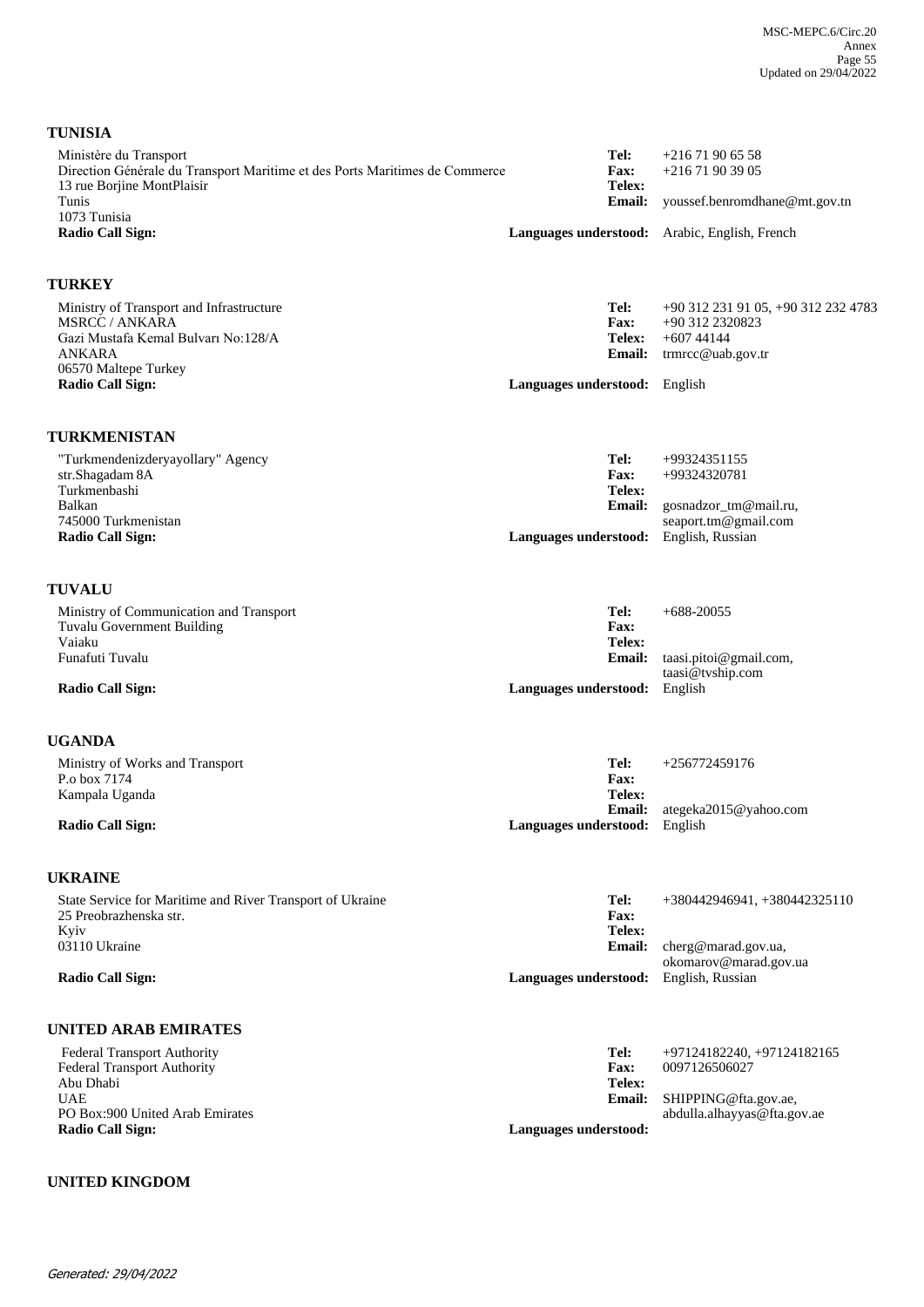MSC-MEPC.6/Circ.20 Annex Page 56 Updated on 29/04/2022

AMASR@gov.ai, Rawle.Hazell@gov.ai **Email: Telex: Fax:** Anguilla Maritime Administration and Shipping Registry Ministry of Infrastructure, Communications, Utilities and Housing Government of Anguilla The Valley Anguilla AI-2640 Anguilla (United Kingdom) **Radio Call Sign: Languages understood:** English **Tel:** (264)497-2651, (264)584-7661 dutyofficer@marops.bm, operations@rccbermuda.bm 3208 RCC BA +1441 2971530 **Email: Telex: Fax:** Bermuda. Rescue Co-ordination Centre\* Bermuda Harbour Radio - Bermuda (United Kingdom) **Radio Call Sign: Languages understood: Tel:** +1441 2971010/0686 **Email: Telex: Fax:** British Virgin Islands. Tortola Radio (ZBVI)\* Road Town Tortola - British Virgin Islands (United Kingdom) **Radio Call Sign: Languages understood: Tel:** +1 284 494 2250 +1 284 494 3878 **Email: Telex: Fax:** BVI. Ministry of Communications and Works\* Marine Division Road Town Tortola - British Virgin Islands (United Kingdom) **Radio Call Sign: Languages understood: Tel:** +1 284 368 2183, +1 284 468 2183 **Email:** melissa.meade@gov.ai, ddm@gov.ai **Telex: Fax:** Department of Disaster Management Government of Anguilla The Valley Anguilla A I-2640 Anguilla (United Kingdom) **Languages understood:** English **Tel:** (264) - 497-2926 Calvin.Samuel@gov.ai, Dallen.Connor@gov.ai **Email: Telex: Fax:** Department of Environment Government of Anguilla The Valley Anguilla AI-2640 Anguilla (United Kingdom) **Radio Call Sign: Languages understood:** English **Tel:** 264 497 0217 **Email: Telex: Fax:** Department of Environment and Coastal Resource Ministry of Tourism, Environment, Heritage, Maritime and Gaming Grand Turk Turks & Caicos Islands Turks and Caicos Islands (United Kingdom) **Radio Call Sign: Languages understood: Tel:** +1 649 338 6656 +500 27265\* **Email:**<br> **Languages understood: Telex: Fax:** Falkland Islands Marine Officer The Fisheries Department Stanley Falkland Islands (Malvinas) **Radio Call Sign:** Stanley Port Control or Fishops **Languages understood:** English **Tel:** +500 27260, +500 27266, +500 28100 maritime.info@gibraltar.gov.gi, richard.montado@gibraltar.gov.gi **Email: Telex: Fax:** Gibraltar Maritime Administration Watergate House 2/8 Casemates Square Gibraltar GX11 1AA Gibraltar (United Kingdom) Languages understood: **Tel:** (+350) 20046862 **Email:** Guernsey.coastguard@gov.gg **Telex: Fax:** Guernsey Coastguard Guernsey (United Kingdom) **Radio Call Sign: Languages understood:** English **Tel:** +44(0)1481 720672 guernsey.harbour@gov.gg +44 1481 714177 **Email: Telex: Fax:** Guernsey Harbours St Julian's Emplacement St Peter Port GY1 2LW Guernsey (United Kingdom) Languages understood: English, French **Tel:** +44 1481 720229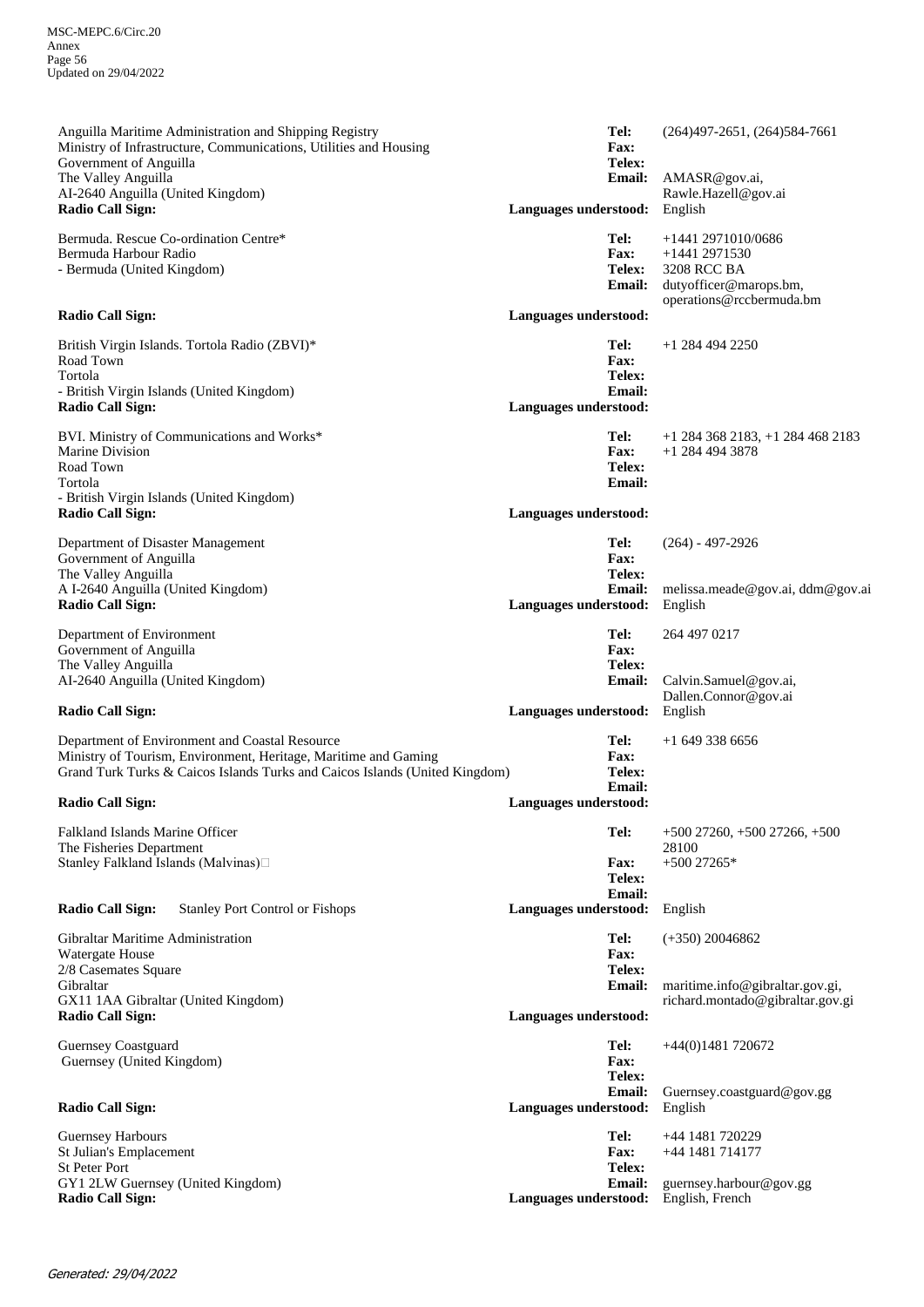| <b>Guernsey Ports</b><br>Harbour Office<br>St Julian's Emplacement<br><b>St Peter Port</b><br>Guernsey                 | Tel:<br><b>Fax:</b><br>Telex:<br><b>Email:</b>            | +44 1481 705801, +44 7839 722138<br>david.barker@gov.gg   |
|------------------------------------------------------------------------------------------------------------------------|-----------------------------------------------------------|-----------------------------------------------------------|
| Gy1 3DL Guernsey (United Kingdom)<br>Radio Call Sign:<br><b>Guernsey Coastguard</b>                                    | Languages understood: English                             |                                                           |
| Isle of Man Coastguard - Rescue Teams Manager<br>Ports Division, Department of Infrastructure<br>Sea Terminal Building | Tel:<br>Fax:<br>Telex:                                    | +44 1624 694383, +44 1624 686628                          |
| Douglas<br>Isle of Man                                                                                                 | <b>Email:</b>                                             | Kevin.Scott2@gov.im,<br>marineoperationscentre.doi@gov.im |
| IM1 2RF Isle of Man (United Kingdom)<br><b>Radio Call Sign:</b>                                                        | Languages understood:                                     | English                                                   |
| Isle of Man Director of Ports<br>Ports Division, Department of Infrastructure<br>Sea Terminal Building                 | Tel:<br>Fax:<br>Telex:                                    | +44 1624 686615, +44 7624 490479                          |
| Douglas<br>IM1 2RF Isle of Man (United Kingdom)                                                                        | <b>Email:</b>                                             | Ann.Reynolds@gov.im                                       |
| <b>Radio Call Sign:</b>                                                                                                | Languages understood: English                             |                                                           |
| Isle of Man Marine Operations Centre<br>Ports Division, Department of Infrastructure<br>Sea Terminal Building          | Tel:<br>Fax:<br>Telex:                                    | $+44$ 1624 686628 (24 hrs)                                |
| Douglas<br>IM1 2RF Isle of Man (United Kingdom)                                                                        | <b>Email:</b>                                             | marine operations centre. doi $@$ gov.im                  |
| <b>Radio Call Sign:</b>                                                                                                | Languages understood:                                     | English                                                   |
| Isle of Man Ports Manager (Harbour Master)<br>Ports Division, Department of Infrastructure<br>Sea Terminal Building    | Tel:<br>Fax:<br>Telex:                                    | +44 1624 685184, +44 7624 493680                          |
| Douglas<br>IM1 2RF Isle of Man (United Kingdom)                                                                        | <b>Email:</b>                                             | Mark.Kenyon@gov.im                                        |
| <b>Radio Call Sign:</b>                                                                                                | Languages understood:                                     | English                                                   |
| Jersey Coastguard<br>Jersey Harbours<br><b>Maritime House</b>                                                          | Tel:<br>Fax:<br>Telex:                                    | +44 1534 447705                                           |
| St Helier<br>JE1 1HB Jersey (United Kingdom)<br><b>Radio Call Sign:</b>                                                | <b>Email:</b><br>Languages understood:                    | jerseycoastguard@ports.je                                 |
| Maritime and Coastguard Agency<br><b>Counter Pollution and Salvage Branch</b>                                          | Tel:                                                      | Falmouth CGOC on +44 1326<br>317575                       |
| Bay 2/02, Spring Place<br>105 Commercial Road<br>Southampton                                                           | <b>Fax:</b><br>Telex:<br><b>Email:</b>                    | HQ_CounterPollution@mcga.gov.uk                           |
| SO15 1EG United Kingdom<br><b>Radio Call Sign:</b>                                                                     | Languages understood:                                     | English                                                   |
| Montserrat Port Authority<br>Little Bay                                                                                | Tel:<br>Fax:<br>Telex:                                    | 664-491-3293, 664-495-1398                                |
| P.O. Box 383 Montserrat (United Kingdom)                                                                               | <b>Email:</b>                                             | joseph.ogarro@mpa.ms,                                     |
| <b>Radio Call Sign:</b>                                                                                                | Languages understood:                                     | mpa.manager@candw.ms                                      |
| St Helena Harbour Master<br>Port Control<br><b>Customs House</b>                                                       | Tel:<br>Fax:<br>Telex:                                    | $+290$ 22287                                              |
| Jamestown St. Helena (United Kingdom)<br><b>Radio Call Sign:</b>                                                       | <b>Email:</b><br>Languages understood:                    | English                                                   |
| British Virgin Islands Port Authority*                                                                                 |                                                           | $+1$ 284 494 3435                                         |
| Road Harbour Office<br>Road Town<br>Tortola<br><b>Radio Call Sign:</b>                                                 | Tel:<br>Fax:<br>Telex:<br>Email:<br>Languages understood: |                                                           |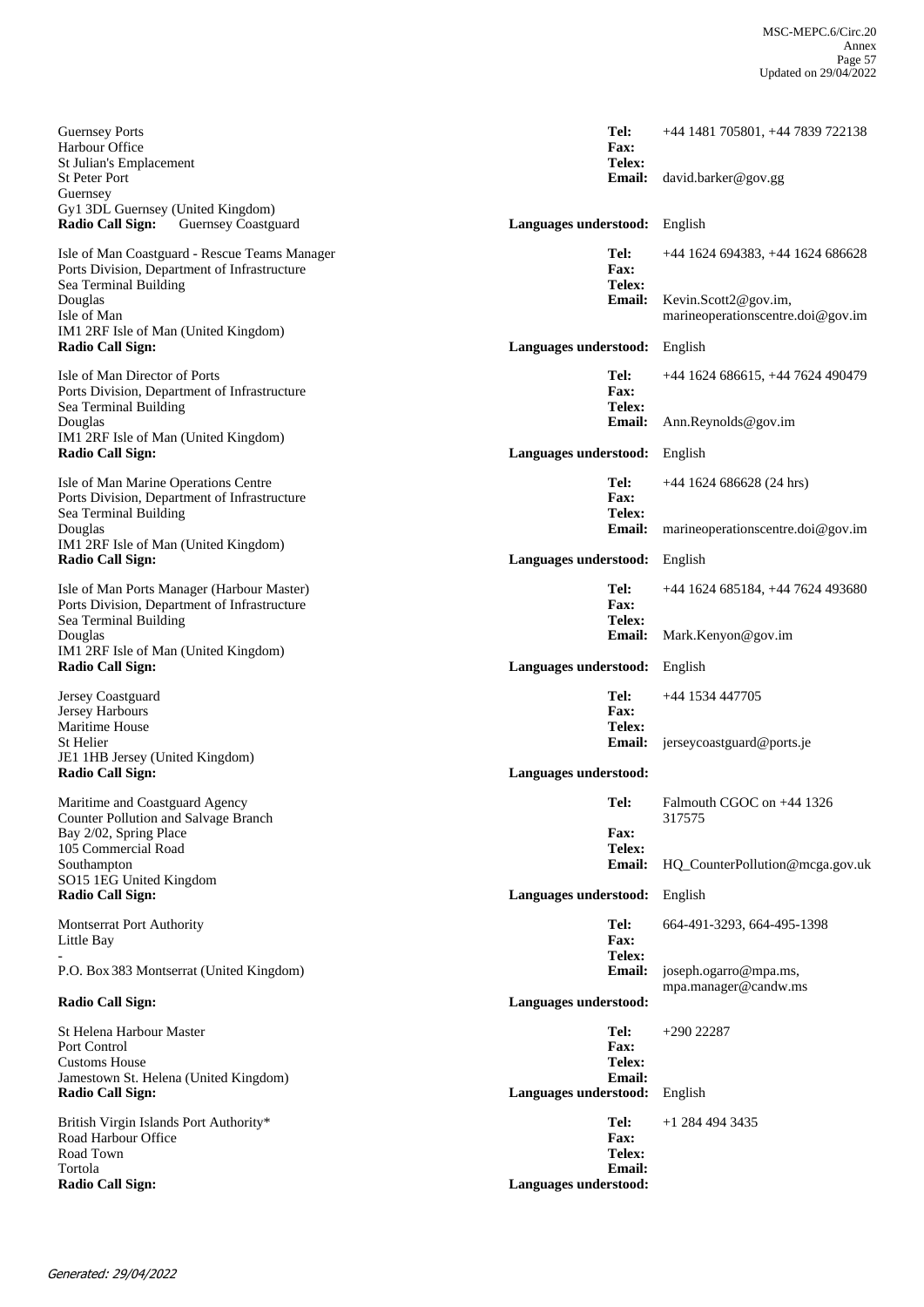| Royal Virgin Islands Police Force<br>Road Town                | Tel:<br>Fax:<br>Telex:          | $+1$ 284 368 5371, $+1$ 284 468 5371 |
|---------------------------------------------------------------|---------------------------------|--------------------------------------|
| Tortola British Virgin Islands (United Kingdom)               | <b>Email:</b>                   |                                      |
| Radio Call Sign:                                              | Languages understood:           |                                      |
| Cayman Islands Coast Guard                                    | Tel:                            | $+1$ (345) 649-6722, $+1$ (345) 936- |
| 1101 Hirst Road<br>PO Box 2424                                | <b>Fax:</b>                     | 6722 (WhatsApp)<br>$+1$ 345 949 4386 |
| George Town                                                   | Telex:                          |                                      |
| Grand Cayman                                                  | <b>Email:</b>                   | orcc@cicg.gov.ky,                    |
| KY1-1507 Cayman Islands (United Kingdom)                      |                                 | orcc.cayman@gmail.com                |
| Radio Call Sign:<br><b>VHF 16</b>                             | Languages understood:           | English                              |
| <b>MONTSERRAT</b>                                             |                                 |                                      |
| Royal Montserrat Police Service                               | Tel:                            | $+16644912555/6$                     |
| P O Box 177                                                   | Fax:                            | $+16644918013$                       |
| Police Headquarters                                           | Telex:                          |                                      |
| Brades Montserrat (United Kingdom)<br><b>Radio Call Sign:</b> | Email:<br>Languages understood: |                                      |
|                                                               |                                 |                                      |
| UNITED REPUBLIC OF TANZANIA                                   |                                 |                                      |
| Tanzania Shipping Agencies (TASAC)                            | Tel:                            | +255 22 2128263, +255 715 886295,    |
| Dar es Salaam MRCC-ISC                                        |                                 | +255 767 886295, +255 222128262      |
| Kivukoni Front Road<br>P.O.BOX 989                            | <b>Fax:</b><br>Telex:           | $\overline{0}$<br>$\overline{0}$     |
| Dar es Salaam                                                 | Email:                          | mrccdar@tasac.go.tz,                 |
| Dar es Salaam                                                 |                                 | alex.katama@tasac.go.tz,             |
| 11000 United Republic of Tanzania                             |                                 | tumaini.mtitu2@tasac.go.tz           |
| <b>Radio Call Sign:</b><br>5Ι                                 | Languages understood:           | English                              |
|                                                               |                                 |                                      |
| <b>UNITED STATES</b>                                          |                                 |                                      |
| National Response Center                                      | Tel:                            | $+1-800$ 424 8802, $+1$ 202 267 2180 |
| c/o United States Coast Guard (CG-3RPF-2) - Room 2111-B       | Fax:<br>Telex:                  | $+1 - 202 - 267 - 1322$              |
| 2100 2nd Street, SW<br>Washington, DC                         | <b>Email:</b>                   | HQS-DG-1st-NRCINFO@uscg.mil          |
| 20593 - 0001 United States                                    |                                 |                                      |
| <b>Radio Call Sign:</b>                                       | Languages understood:           | English                              |
| <b>USCG Sector Guam</b>                                       | Tel:                            | $+1$ 671 339 4107/2001               |
| P.O. Box 176                                                  | Fax:                            |                                      |
| Guam Guam (United States)                                     | Telex:<br><b>Email:</b>         |                                      |
| <b>Radio Call Sign:</b>                                       | Languages understood:           |                                      |
| <b>PUERTO RICO</b>                                            |                                 |                                      |

| USCG Sector San Juan*<br>5 Calle La Puntilla<br>San Juan<br>Puerto Rico 00901 | Tel:<br><b>Fax:</b><br>Telex:<br><b>Email:</b> | $+1$ 787 289 2041 (24 hr)<br>$+1$ 787 729 6706 |
|-------------------------------------------------------------------------------|------------------------------------------------|------------------------------------------------|
| NMR1<br>Radio Call Sign:                                                      | Languages understood: English, Spanish         |                                                |
| URUGUAY                                                                       |                                                |                                                |
| Prefectura de Puerto Montevideo Prefectura Nacional Naval                     | Tel:                                           | 0059829152210                                  |
| Rambla 25 de Agosto S/N                                                       | <b>Fax:</b>                                    | 0059829160022                                  |
| Edificio Comando General de la Armada                                         | Telex:                                         |                                                |
| Primer Piso                                                                   | <b>Email:</b>                                  | $premo$ imdg@armada.gub.uy,                    |
| Montevideo                                                                    |                                                | premo@armada.gub.uy                            |
| 11000 Uruguay                                                                 |                                                |                                                |
| Radio Call Sign:                                                              | Languages understood:                          | Spanish                                        |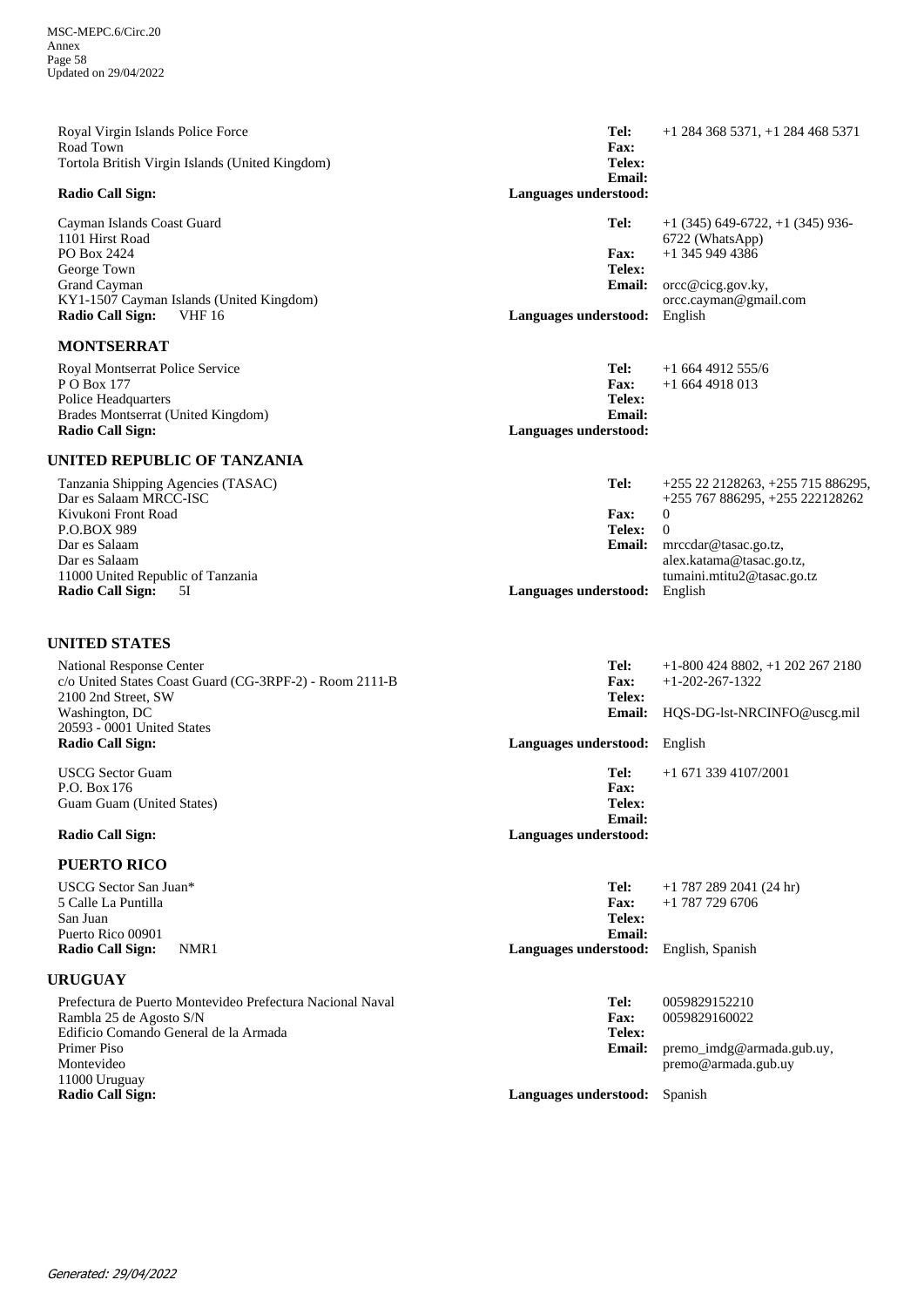**VANUATU**

| VANUATU MARITIME SERVICES LIMITED<br>Vanuatu Maritime Services Limited<br>39 Broadway, Suite 2020                                                                      | Tel:<br><b>Fax:</b><br>Telex:             | 1 212-425-9600<br>1 212 425 9652                         |
|------------------------------------------------------------------------------------------------------------------------------------------------------------------------|-------------------------------------------|----------------------------------------------------------|
| New York<br>New York 10006 United States                                                                                                                               | <b>Email:</b>                             | email@vanuatuships.com,<br>mdecharles@vanuatuships.com   |
| <b>Radio Call Sign:</b>                                                                                                                                                | Languages understood:                     | English                                                  |
| <b>VENEZUELA (BOLIVARIAN REPUBLIC OF)</b>                                                                                                                              |                                           |                                                          |
| Instituto Nacional de los Espacios Acuáticos (INEA)<br>(Venezuelan Maritime Administration)                                                                            | Tel:                                      | +58 212 909 1430/1431<br>+58 212 909 1527/1529           |
| Av. Orinoco, Entre Callas Perijá y Mucuchies<br>Edif. Sede Principal INEA Las Mercedes-Caracas Zona Postal 1050, Caracas<br>caracas Venezuela (Bolivarian Republic of) | <b>Fax:</b><br><b>Telex:</b>              | +58 212 574 3021/9043<br>+58 212 509 2722<br>MTC 22785/6 |
|                                                                                                                                                                        | <b>Email:</b>                             | gtrafico@inea.gob.ve,<br>inea1@inea.gob.ve               |
| <b>Radio Call Sign:</b>                                                                                                                                                | Languages understood:                     | English, Spanish                                         |
| VIET NAM                                                                                                                                                               |                                           |                                                          |
| Ben Thuy Radio<br>Pleasure-house A7, Cua Lo Port, Cua Lo Town                                                                                                          | Tel:<br>Fax:                              | $+84-(0238)-3951577$<br>$+84-(0238)-3952177$             |
| Nghe An Province Viet Nam<br><b>Radio Call Sign:</b>                                                                                                                   | Telex:<br>Email:<br>Languages understood: | bthuy_radio@vishipel.com.vn<br>English                   |
| Cam Ranh Radio<br>Thuy Trieu Hamlet, Cam Hai Dong Commune, Cam Lam Precinct<br>Khanh Hoa Province Viet Nam                                                             | Tel:<br><b>Fax:</b><br>Telex:             | $+84-(0258)-3989181$<br>$+84-(0258)-3989181$             |
| <b>Radio Call Sign:</b>                                                                                                                                                | Email:<br>Languages understood:           | Cranh_radio@vishipel.com.vn<br>English                   |
| Can Tho Radio<br>Lot B1-9, An Thoi Residential Area, Cach mang Thang Tam Road, Bui Huu Nghia Ward, Binl<br>Thuy District                                               | Tel:<br>Fax:<br>Telex:                    | $+84-(0292)-3841240$<br>$+84-(0292)-3841240$             |
| Can Tho city Viet Nam<br><b>Radio Call Sign:</b>                                                                                                                       | <b>Email:</b><br>Languages understood:    | ctho_radio@vishipel.com.vn<br>English                    |
| Cua Ong Radio<br>Cua Ong Ward<br>Cam Pha City, Quang Ninh Province Viet Nam                                                                                            | Tel:<br>Fax:<br>Telex:                    | +842033865513<br>+842033734785                           |
| <b>Radio Call Sign:</b>                                                                                                                                                | <b>Email:</b><br>Languages understood:    | cuaong_radio@vishipel.com.vn<br>English                  |
| Da Nang Radio<br>No. 261, Nguyen Van Linh Street<br>Da Nang city Viet Nam                                                                                              | Tel:<br><b>Fax:</b><br>Telex:             | $+84-(0236)-3650177$<br>$+84-(0236)-3650177$             |
| <b>Radio Call Sign:</b>                                                                                                                                                | <b>Email:</b><br>Languages understood:    | $d$ nang_radio@vishipel.com.vn<br>English                |
| Hai Phong Land Earth Station (HPLES)<br>Km no.3, Pham Van Dong Street, Hai Thanh Ward, Duong Kinh District<br>Hai Phong city Viet Nam                                  | Tel:<br>Fax:<br>Telex:                    | $+84-(0225)-3880114$<br>$+84-(0225)-3981615$             |
| <b>Radio Call Sign:</b>                                                                                                                                                | Email:<br>Languages understood:           | hples@vishipel.com.vn<br>English                         |
| Hai Phong Radio<br>No. 2, Nguyen Thuong Hien Street, Minh Khai Ward, Hong Bang District<br>Hai Phong city Viet Nam                                                     | Tel:<br>Fax:<br>Telex:                    | +842253842066<br>+842253842979                           |
| <b>Radio Call Sign:</b>                                                                                                                                                | <b>Email:</b><br>Languages understood:    | hphong_radio@vishipel.com.vn<br>English                  |
| Ho Chi Minh Radio<br>No. 432-436, Nguyen Tat Thanh Street, District 4<br>Ho Chi Minh city Viet Nam                                                                     | Tel:<br><b>Fax:</b><br>Telex:             | $+84-(028)$ - 39404148/39404581<br>$+84-(028)-39404581$  |
| <b>Radio Call Sign:</b>                                                                                                                                                | <b>Email:</b><br>Languages understood:    | hcminh_radio@vishipel.com.vn<br>English                  |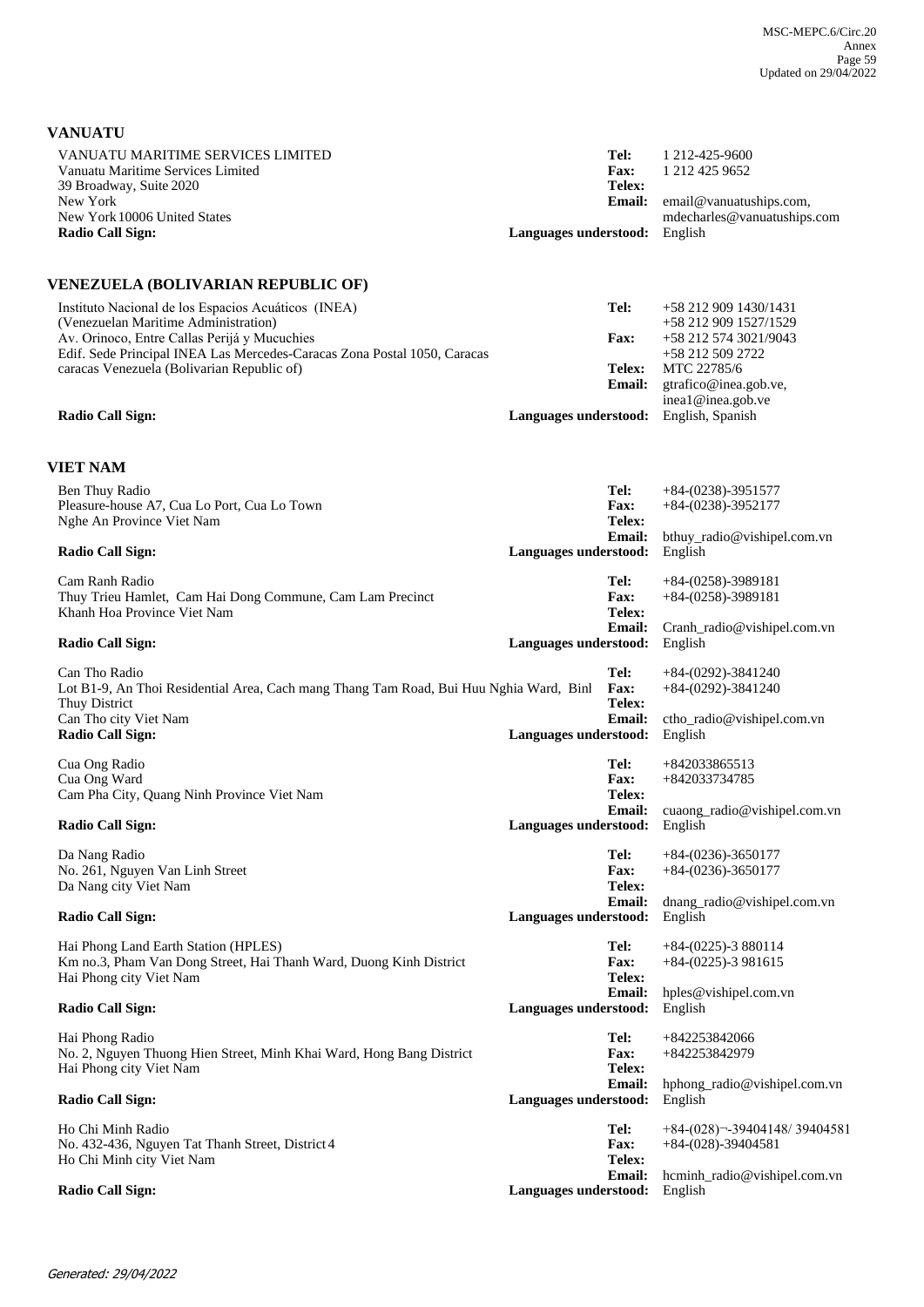hgai\_radio@vishipel.com.vn +842033826268 **Email: Telex: Fax:** Hon Gai Radio No. 10, Le Thanh Tong street Ha Long City, Quang Ninh Province Viet Nam **Radio Call Sign: Languages understood:** English **Tel:** +842033828600 hue\_radio@vishipel.com.vn +84-(0234)-3856801 **Email: Telex: Fax:** Hue Radio Thua Thien Hue Fishing-Port, Thuan An Town, Phu Vang District Thua Thien Hue Province Viet Nam **Radio Call Sign: Languages understood:** English **Tel:** +84-(0234)-3856802 cangvucantho@hcm.vnn.vn +84 292 3841049 **Email: Telex: Fax:** Maritime Administration in Can Tho 14/11 Le Hong Phong street, Binh Thuy sub-district, Binh Thuy, Can Tho city Viet Nam **Radio Call Sign: Languages understood:** English **Tel:** +84 292 3841696 cangvu.dng@vinamarine.gov.vn +84 236 3820372 **Email: Telex: Fax:** Maritime Administration in Da Nang No.4, Duc Loi 3 Street, Hai Chau district Da Nang city Viet Nam **Radio Call Sign: Languages understood:** English **Tel:** +84 236 3823172 cangvudongnai@hcm.vnn.vn +84 251 3832135 **Email: Telex: Fax:** Maritime Administration in Dong Nai No. 51 National Route, Long Binh Tan sub-district, Bien Hoa city, Dong Nai Province Viet Nam **Radio Call Sign: Languages understood:** English **Tel:** +84 251 3832134 phongtchc.ht@gmail.com +84 239 3854135 **Email: Telex: Fax:** Maritime Administration in Ha Tinh No. 141, Ha Huy Tap street Ha Tinh city - Ha Tinh province Viet Nam **Radio Call Sign: Languages understood:** English **Tel:** +84 239 3852503 cangvuhp@vinamarine.gov.vn +84 225 3842634 **Email: Telex: Fax:** Maritime Administration in Hai Phong No 1A, Minh Khai street, Hong Bang district Hai Phong city Viet Nam **Radio Call Sign: Languages understood:** English **Tel:** +84 225 3841047 cangvu.hcm@vinamarine.gov.vn +84 28 39404828 **Email: Telex: Fax:** Maritime Administration in Ho Chi Minh No. 633, Tran Xuan Soan, Tan Hung Ward, District7 Ho Chi Minh city Viet Nam **Radio Call Sign: Languages understood:** English **Tel:** +84 28 39404151 cangvu.nan@vinamarine.gov.vn +84 238 3855527 **Email: Telex: Fax:** Maritime Administration in Nghe An Ho Quy Ly road, 13 group, Ben Thuy sub-district Vinh city, Nghe An Province Viet Nam **Radio Call Sign: Languages understood:** English **Tel:** +84 238 3855322 cangvu.ntg@dng.vnn.vn +84 258 3590053 **Email: Telex: Fax:** Maritime Administration in Nha Trang No. 3, Tran Phu street, Cau Da sub-district, Vinh Nguyen district Nha Trang city, Khanh Hoa province Viet Nam **Radio Call Sign: Languages understood:** English **Tel:** +84 258 3590053 cangvu@quangngai.gov.vn +84 255 3618590 **Email: Telex: Fax:** Maritime Administration in Quang Ngai Binh Thuan village, Binh Son Quang Ngai Province Viet Nam **Radio Call Sign: Languages understood:** English **Tel:** +84 255 3618590 cangvu.qnh@vinamarine.gov.vn +84 203 3812118 **Email: Telex: Fax:** Maritime Administration in Quang Ninh No. 10, Le Thanh Tong street, Hon Gai sub-district Ha Long city, Quang Ninh province Viet Nam **Radio Call Sign: Languages understood:** English **Tel:** +84 203 3825604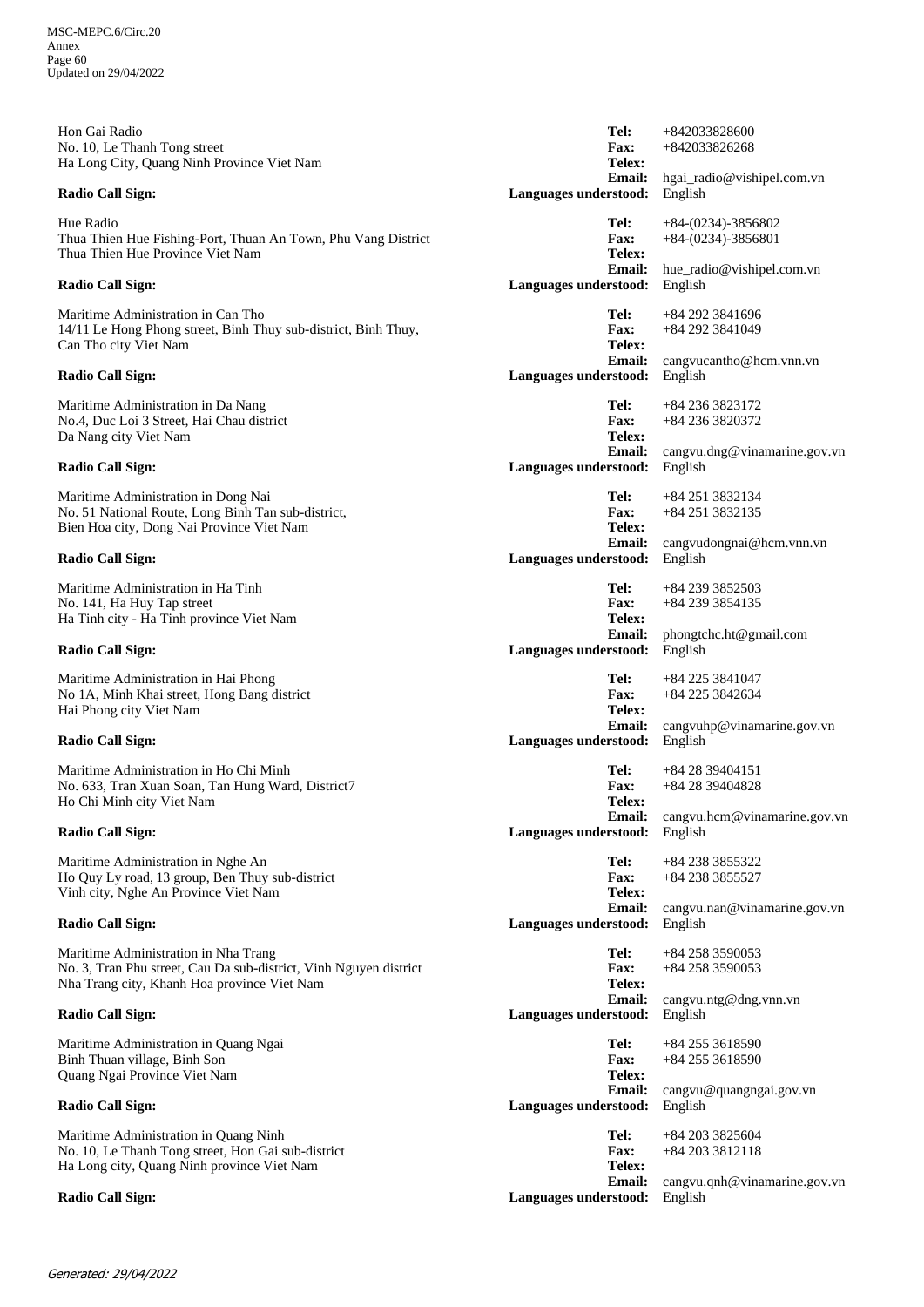cangvu.tha@vinamarine.gov.vn +84 237 3722264 **Email: Telex: Fax:** Maritime Administration in Thanh Hoa Le Loi Nation Route, Dong Huong Thanh Hoa city, Thanh Hoa Province Viet Nam **Radio Call Sign: Languages understood:** English **Tel:** +84 237 3725452 cangvu.hue@vinamarine.gov.vn +84 234 3866240 **Email: Telex: Fax:** Maritime Administration in Thua Thien Hue Thuan An Town, Phu Vang District Thua Thien Hue Province Viet Nam **Radio Call Sign: Languages understood:** English **Tel:** +84 234 3866156 cangvu.vtu@vinamarine.gov.vn +84 254 3856085, +84 254 3856137, +84 254 3512810 **Email: Telex: Fax:** Maritime Administration in Vung Tau No. 2, Quang Trung, No. 1 sub-district Vung Tau city, Ba Ria-Vung Tau Province Viet Nam **Radio Call Sign: Languages understood:** English **Tel:** +84 254 3856270, +84 254 3512811 cangvucantho@hcm.vnn.vn +84 2923841049 **Email: Telex: Fax:** Maritime Administration of Can Tho 14/11 Le Hong Phong Binh Thuy Can Tho Viet Nam<br>Radio Call Sign: Languages understood: **Tel:** +84 2923841696 cangvudongnai@hcm.vnn.vn +84 2513832135 **Email: Telex: Fax:** Maritime Administration of Dong Nai Long Binh Tan Ward Dong Nai Province Bien Hoa City Viet Nam **Radio Call Sign: Languages understood:** English **Tel:** +84 2513832134 mcai\_radio@vishipel.com.vn +842033881320 **Email: Telex: Fax:** Mong Cai Radio No. 4, Huu Nghi, Hoa Lac sub-district Mong Cai City, Quang Ninh Province Viet Nam **Radio Call Sign: Languages understood:** English **Tel:** +842033886280 ntrang\_radio@vishipel.com.vn +84-(0258)-3590098 **Email: Telex: Fax:** Nha Trang Radio No. 40/1, Tran Phu street, Vinh Nguyen Precinct Nha Trang city, Khanh Hoa province Viet Nam **Radio Call Sign: Languages understood:** English **Tel:** +84-(0258)-3590098/ 3590099 qnhon\_radio@vishipel.com.vn +84-(0256)-3891333 **Email: Telex: Fax:** Quy Nhon Radio No. 1, Phan Chu Trinh Quy Nhon City, Binh Dinh Province Viet Nam **Radio Call Sign: Languages understood:** English **Tel:** +84-(0256)-3891334 vmrcc@fpt.vn +84 24 37683048 **Email: Telex: Fax:** Rescue Coordination Department, (Head) No.11A, Lang Ha Street, Ba Dinh District Ha Noi Viet Nam **Radio Call Sign: Languages understood:** English **Tel:** +84 24 37683050 thanhhoa\_radio@vishipel.com.vn +84-(0237)-3613123 **Email: Telex: Fax:** Thanh Hoa Radio Nam Yen Town, Hai Yen Hamlet, Tinh Gia District Thanh Hoa Province Viet Nam **Radio Call Sign: Languages understood:** English **Tel:** +84-(0237)-3862584 vnmcc\_op@vishipel.com.vn +84-(0225)-3842979 **Email: Telex: Fax:** Vietnam Cospas-Sarsat System (VNLUT/ MCC) No. 2, Nguyen Thuong Hien Street, Minh Khai Ward, Hong Bang District Hai Phong city Viet Nam **Radio Call Sign: Languages understood:** English **Tel:** +84-(0225)-3832181 vncrsnet\_total@vishipel.com.vn +842253747062/+842253822332 **Email: Telex: Fax:** Vietnam Maritime Communication And Electronics LLC (VISHIPEL) No. 2, Nguyen Thuong Hien Street, Minh Khai Ward, Hong Bang District Hai Phong city Viet Nam **Radio Call Sign: Languages understood:** English **Tel:** +842253746464/+842253569136